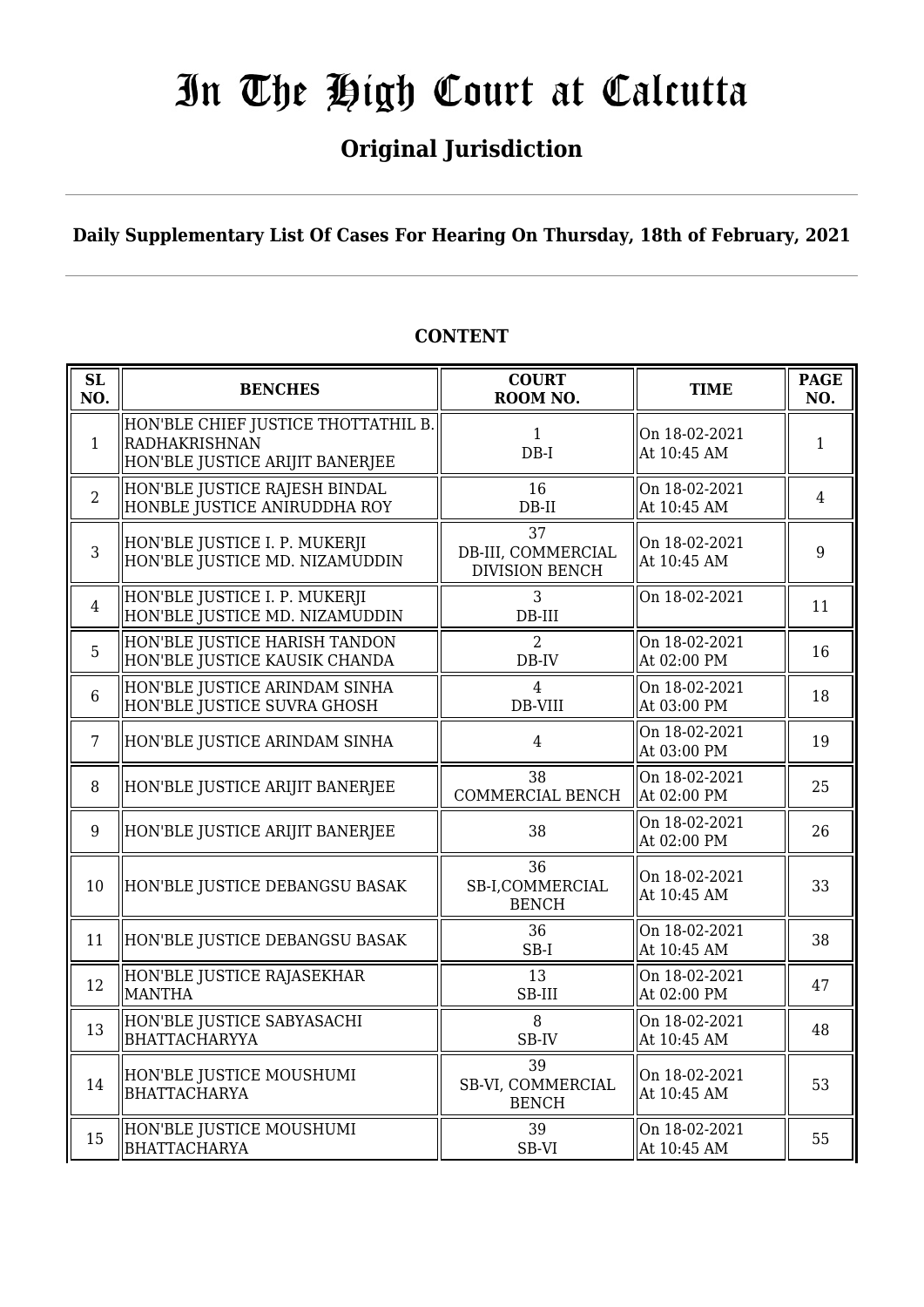| <b>SL</b><br>NO. | <b>BENCHES</b>                                 | <b>COURT</b><br>ROOM NO. | <b>TIME</b>                  | <b>PAGE</b><br>NO. |
|------------------|------------------------------------------------|--------------------------|------------------------------|--------------------|
| 16               | HON'BLE JUSTICE RAJARSHI<br><b>BHARADWAJ</b>   | 15<br>SB-VII             | On 18-02-2021<br>At 10:45 AM | 61                 |
| 17               | HON'BLE JUSTICE RAVI KRISHAN KAPUR             | 10<br>SB-IX              | On 18-02-2021<br>At 10:45 AM | 62                 |
| 18               | HON'BLE JUSTICE ARINDAM<br>MUKHERJEE           | 23<br>SB-X               | On 18-02-2021<br>At 02:00 PM | 69                 |
| 19               | HON'BLE JUSTICE BISWAJIT BASU                  | 18<br>SB-XI              | On 18-02-2021<br>At 10:45 AM | 70                 |
| 20               | HON'BLE JUSTICE AMRITA SINHA                   | 24<br>SB-XII             | On 18-02-2021<br>At 10:45 AM | 71                 |
| 21               | HON'BLE JUSTICE ABHIJIT<br><b>GANGOPADHYAY</b> | 22<br>SB-XIII            | On 18-02-2021<br>At 03:30 PM | 72                 |
| 22               | THE LEARNED MASTER & OFFICIAL<br>REFEREE       | <b>CHAMBER</b>           | On 18-02-2021<br>At 12:00 PM | 73                 |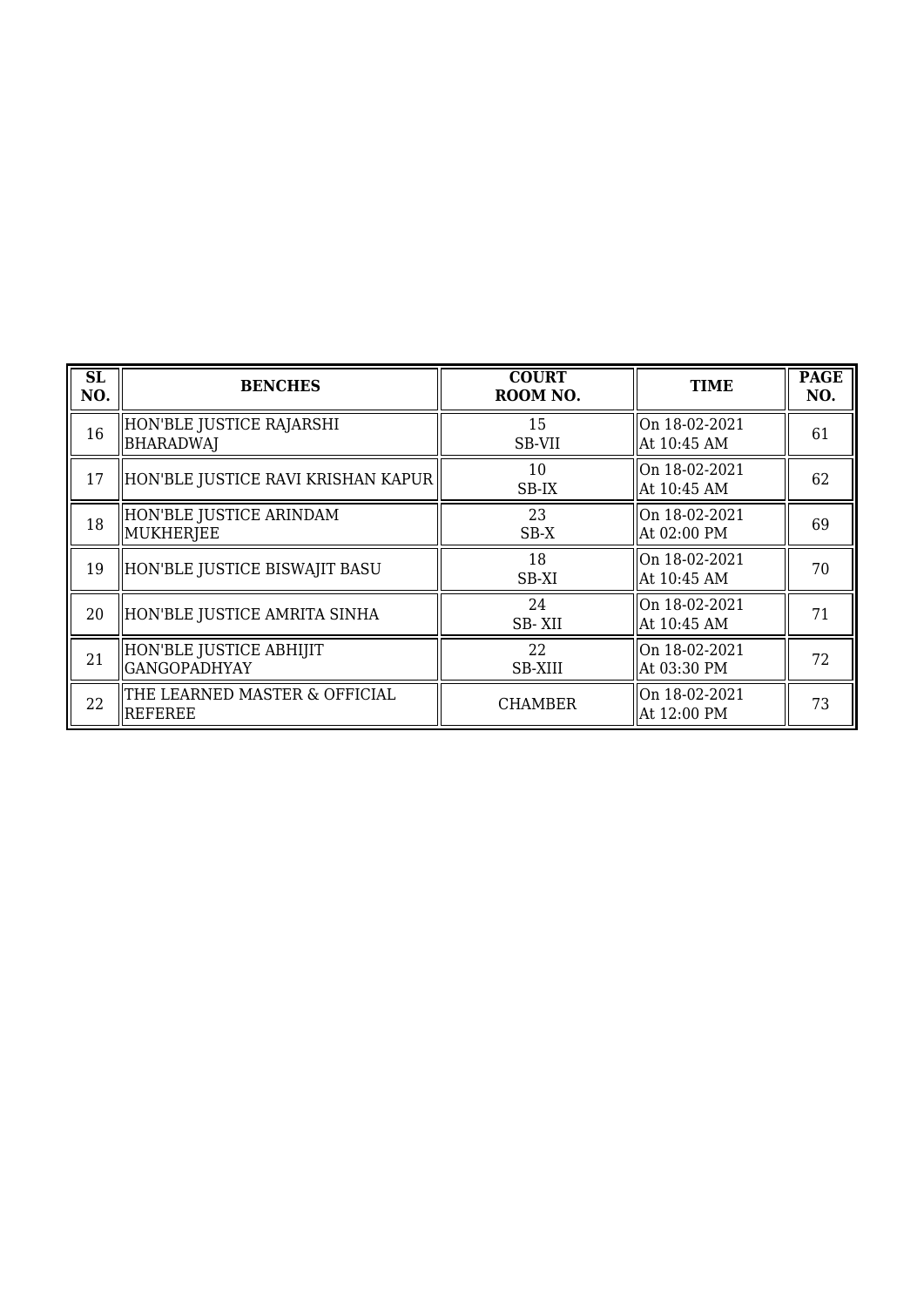

### **Original Side**

**DAILY CAUSELIST For Thursday The 18th February 2021**

#### **COURT NO. 1**

#### **DIVISION BENCH (DB-I)**

#### **AT 10:45 AM**

#### **HON'BLE CHIEF JUSTICE THOTTATHIL B. RADHAKRISHNAN HON'BLE JUSTICE ARIJIT BANERJEE (VIA VIDEO CONFERENCE)**

**ON AND FROM MONDAY, THE 1ST FEBRUARY, 2021 AS LONG AS THE DIVISION BENCH COMPRISING OF HON'BLE CHIEF JUSTICE THOTTATHIL B. RADHAKRISHNAN AND HON'BLE JUSTICE ARIJIT BANERJEE DOES NOT SIT- HON'BLE JUSTICE RAJESH BINDAL AND HON'BLE JUSTICE ANIRUDDHA ROY- WILL TAKE, IN ADDITION TO THEIR OWN LIST AND DETERMINATION, URGENT MATTERS RELATING TO THE LIST AND DETERMINATION OF THE DIVISION BENCH COMPRISING OF HON'BLE CHIEF JUSTICE THOTTATHIL B. RADHAKRISHNAN AND HON'BLE JUSTICE ARIJIT BANERJEE.**

**ON AND FROM WEDNESDAY, THE 13TH JANUARY, 2021 - APPEALS FROM ORDERS RELATING TO RESIDUARY UNDER GROUP - IX INCLUDING APPLICATIONS CONNECTED THERETO; PUBLIC INTEREST LITIGATION; CRIMINAL CONTEMPT MATTERS; APPEALS UNDER SECTION 19(1)(a) OF THE CONTEMPT OF COURT'S ACT; APPLICATIONS UNDER SECTION 27 OF THE ELECTRICITY REGULATORY COMMISSION ACT, 1998, INCLUDING APPLICATIONS CONNECTED THERETO;**

**HABEAS CORPUS;**

**ANY OTHER MATTER, IRRESPECTIVE OF CLASSIFICATION, AS DIRECTED BY THE HON'BLE CHIEF JUSTICE. NOTE:MATTERS WILL BE TAKEN UP THROUGH PHYSICAL HEARING ONLY WHEN BOTH THE PARTIES ARE AGREED.**

> **NOTE:(1) ON THURSDAY, APPEALS FROM ORDERS RELATING TO RESIDUARY UNDER GROUP-IX INCLUDING APPLICATIONS CONNECTED THERETO, WILL BE TAKEN UP. (2) ON FRIDAY, PUBLIC INTEREST LITIGATION MATTERS WILL BE TAKEN UP.**

> > **NOTE: NO MENTIONING IN COURT**

#### **NEW APPLICATIONS**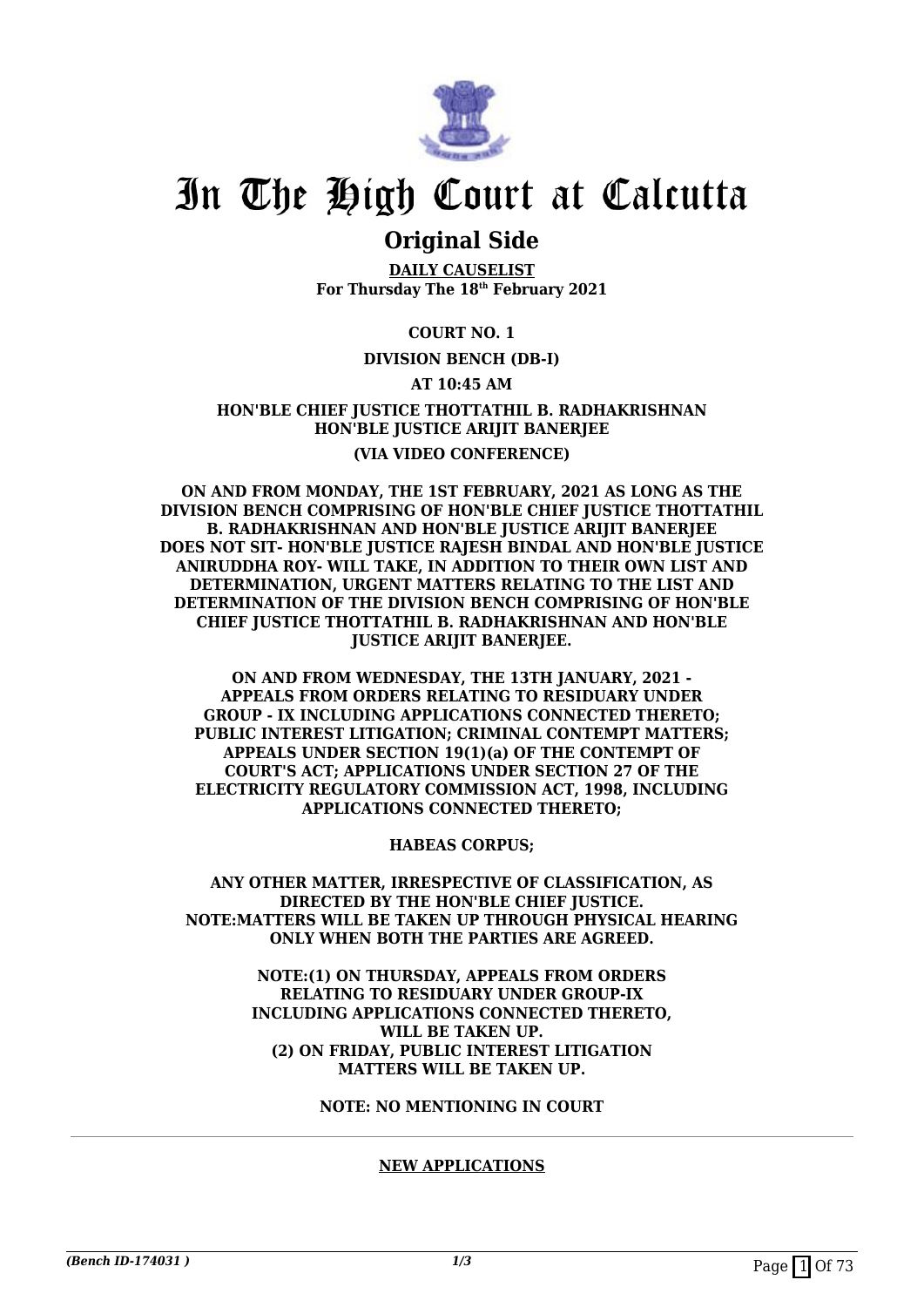| $\mathbf{1}$ | APOT/10/2020<br>WITH<br>WPO/301/2019          | D AND I TAXCON SERVICES TAPAS DUTTA<br>PVT LTD<br><b>VS</b><br>KOLKATA POLICE AND ORS               |                                          |                                |
|--------------|-----------------------------------------------|-----------------------------------------------------------------------------------------------------|------------------------------------------|--------------------------------|
|              |                                               | IA NO: GA/1/2020(Old No:GA/427/2020), GA/2/2020(Old No:GA/428/2020)                                 |                                          |                                |
| 2            | APOT/11/2020<br>WITH CC/44/2019               | D AND I TAXCON SERVICES<br>PVT LTD<br><b>VS</b><br>ANUJ SHARMA AND ORS                              | <b>TAPAS DUTTA</b>                       |                                |
|              |                                               | IA NO: GA/1/2020(Old No:GA/431/2020), GA/2/2020(Old No:GA/432/2020)                                 |                                          |                                |
| 3            | APOT/16/2020<br><b>WITH</b><br>WPO/243/2003   | BISWAJIT TEWARI AND ORS. U.S. AGARWAL<br><b>VS</b><br><b>EASTERN COALFIELDS</b><br>LIMITED AND ORS. |                                          |                                |
|              | IA NO: GA/1/2020(Old No:GA/626/2020)          |                                                                                                     |                                          |                                |
| 4            | IA NO. GA/1/2020                              | DR. ANUPA PAL NEE<br><b>GHOSH</b><br>Vs                                                             | <b>JAVED MAJID</b><br><b>JAVED MAJID</b> |                                |
|              | In APO/142/2020                               | STATE BANK OF INDIA AND<br>ORS.                                                                     |                                          |                                |
| 5            | APO/149/2020<br><b>WITH</b><br>WPO/376/2020   | A K PROPERTIES PVT. LTD.<br>AND ANR.<br><b>VS</b><br>STATE BANK OF INDIA ANR                        | <b>DEBASHIS</b><br><b>KARMAKAR</b>       |                                |
|              |                                               | ORS.                                                                                                |                                          |                                |
|              | IA NO: GA/1/2020                              |                                                                                                     |                                          |                                |
| 6            | APO/3/2021<br><b>WITH</b><br>WPO/520/2018     | STATE OF WEST BENGAL<br>AND ORS.<br><b>VS</b><br><b>BALLY JUTE COMPANY</b><br>LIMITED AND ORS.      | PARITOSH SINHA                           |                                |
|              | IA NO: GA/1/2021                              |                                                                                                     |                                          |                                |
|              |                                               | <b>PUBLIC INTEREST LITIGATION</b>                                                                   |                                          |                                |
|              |                                               | (AT 2:00 P.M.)                                                                                      |                                          |                                |
| 7            | IA NO. GA/31/2020<br>(Old No:<br>GA/353/2020) | STATE OF WEST BENGAL<br>Vs<br>UNION OF INDIA.                                                       | ABHISEK GUHO.                            | M S YADAV., D.<br>MITRA(RES.2) |
|              | In WPO/3794/1994                              |                                                                                                     |                                          |                                |
| 8            | IA NO. GA/32/2020                             | STATE OF WEST BENGAL<br>Vs<br>UNION OF INDIA.                                                       | ABHISEK GUHO.                            | M S YADAV., D.<br>MITRA(RES.2) |
|              | In WPO/3794/1994                              |                                                                                                     |                                          |                                |
| 9            | IA NO. GA/33/2020                             | STATE OF WEST BENGAL<br>Vs<br>UNION OF INDIA.                                                       | ABHISEK GUHO.                            | M S YADAV., D.<br>MITRA(RES.2) |
|              | In WPO/3794/1994                              |                                                                                                     |                                          |                                |
| 10           | IA NO. GA/34/2020                             | STATE OF WEST BENGAL<br><b>Vs</b><br>UNION OF INDIA.                                                | ABHISEK GUHO.                            | M S YADAV., D.<br>MITRA(RES.2) |
|              | In WPO/3794/1994                              |                                                                                                     |                                          |                                |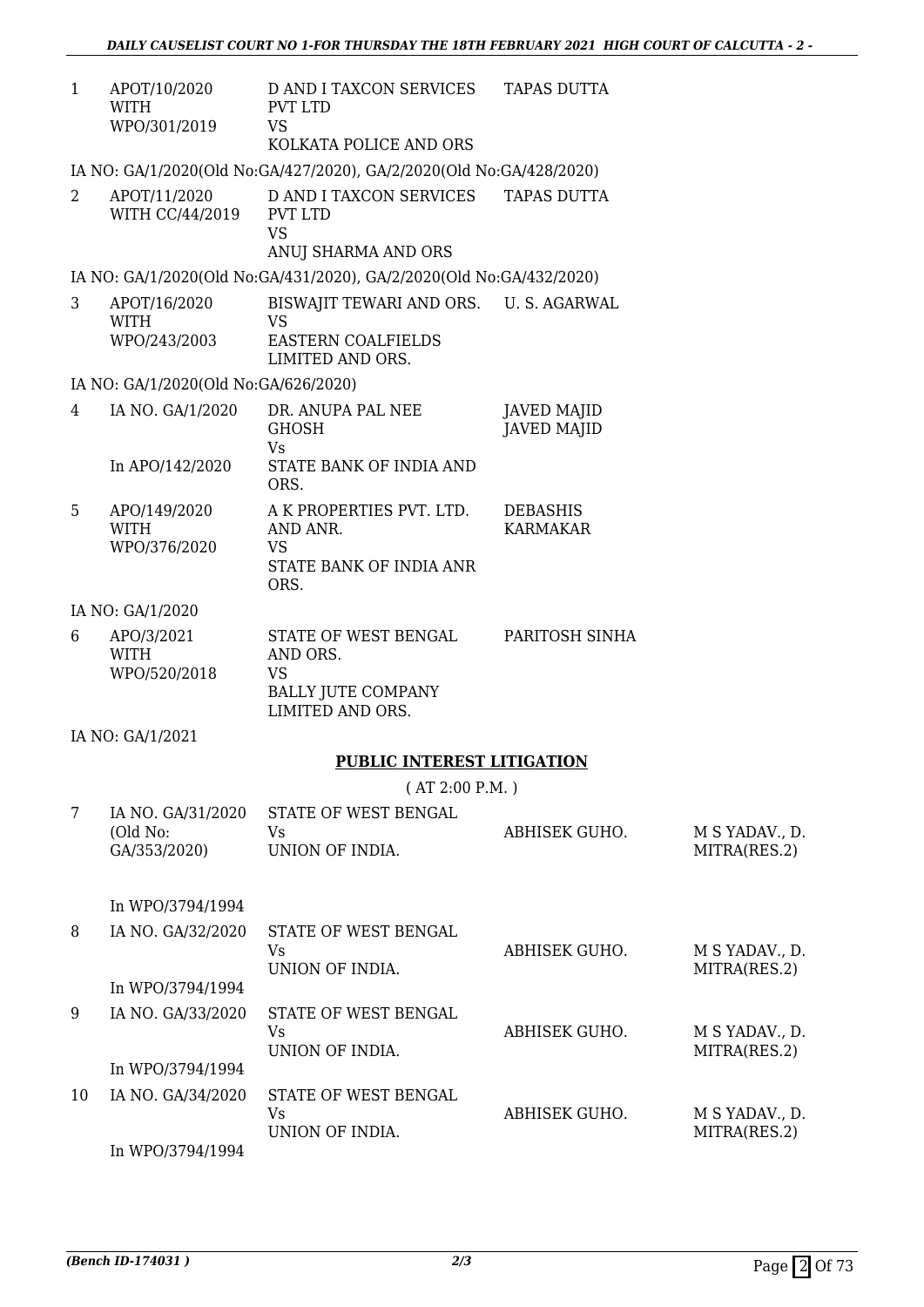| 11 | IA NO. GA/35/2021 | STATE OF WEST BENGAL | ABHISEK GUHO.<br>ABHISEK GUHO. | M S YADAV D.<br>MITRA(RES.2) |
|----|-------------------|----------------------|--------------------------------|------------------------------|
|    |                   | UNION OF INDIA.      |                                | M S YADAV D.                 |
|    | In WPO/3794/1994  |                      |                                | MITRA(RES.2)                 |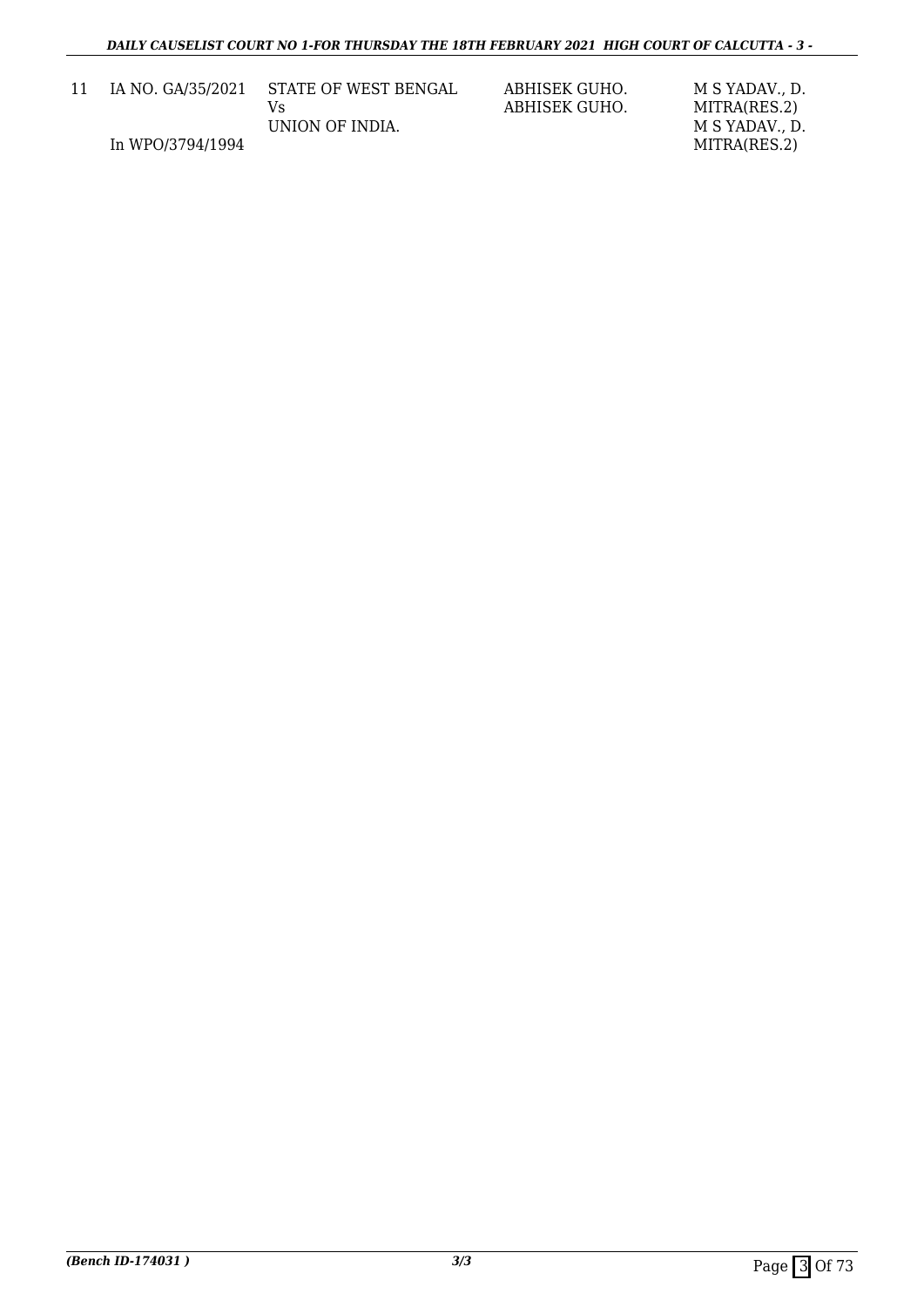

### **Original Side**

**DAILY CAUSELIST For Thursday The 18th February 2021**

**COURT NO. 16**

**DIVISION BENCH (DB-II)**

**AT 10:45 AM HON'BLE JUSTICE RAJESH BINDAL HONBLE JUSTICE ANIRUDDHA ROY (VIA VIDEO CONFERENCE)**

#### **NOTE:MATTERS WILL BE TAKEN UP THROUGH PHYSICAL HEARING ONLY WHEN BOTH THE PARTIES ARE AGREED.**

#### **ON AND FROM MONDAY, THE 1ST FEBRUARY, 2021 AS LONG AS THE DIVISION BENCH COMPRISING OF HON'BLE CHIEF JUSTICE THOTTATHIL B. RADHAKRISHNAN AND HON'BLE JUSTICE ARIJIT BANERJEE DOES NOT SIT - WILL TAKE, IN ADDITION TO THEIR OWN LIST AND DETERMINATION, URGENT MATTERS RELATING TO THE LIST AND DETERMINATION OF THE DIVISION BENCH COMPRISING OF HON'BLE CHIEF JUSTICE THOTTATHIL B. RADHAKRISHNAN AND HON'BLE JUSTICE ARIJIT BANERJEE.**

**E-MENTIONING WILL BE TAKEN UP AT THE FIRST SITTING OF THE COURT. OUT OF WHICH ORIGINAL SIDE WILL BE TAKEN UP FIRST. AND THEN APPELLATE SIDE WILL BE TAKEN UP.**

#### **APPELLATE SIDE LIST WILL BE TAKEN UP AT THE FIRST HALF. ORIGINAL SIDE LIST WILL BE TAKEN UP AFTER RECESS**

#### **NEW APPLICATIONS - I**

| ITAT/3/2021                 | PRINCIPAL COMMISSIONER<br>OF INCOME TAX SILIGURI<br>VS<br>NEETU AGARWAL | S LAMBA | SUBASH AGARWAL<br>AND ASSOCIATES |
|-----------------------------|-------------------------------------------------------------------------|---------|----------------------------------|
| IA NO: GA/1/2021, GA/2/2021 |                                                                         |         |                                  |
| ITAT/4/2021                 | PRINCIPAL COMMISSIONER<br>OF INCOME TAX, SILIGURI<br>VS<br>NITU AGARWAL | S LAMBA | SUBASH AGARWAL<br>AND ASSOCIATES |

IA NO: GA/1/2021, GA/2/2021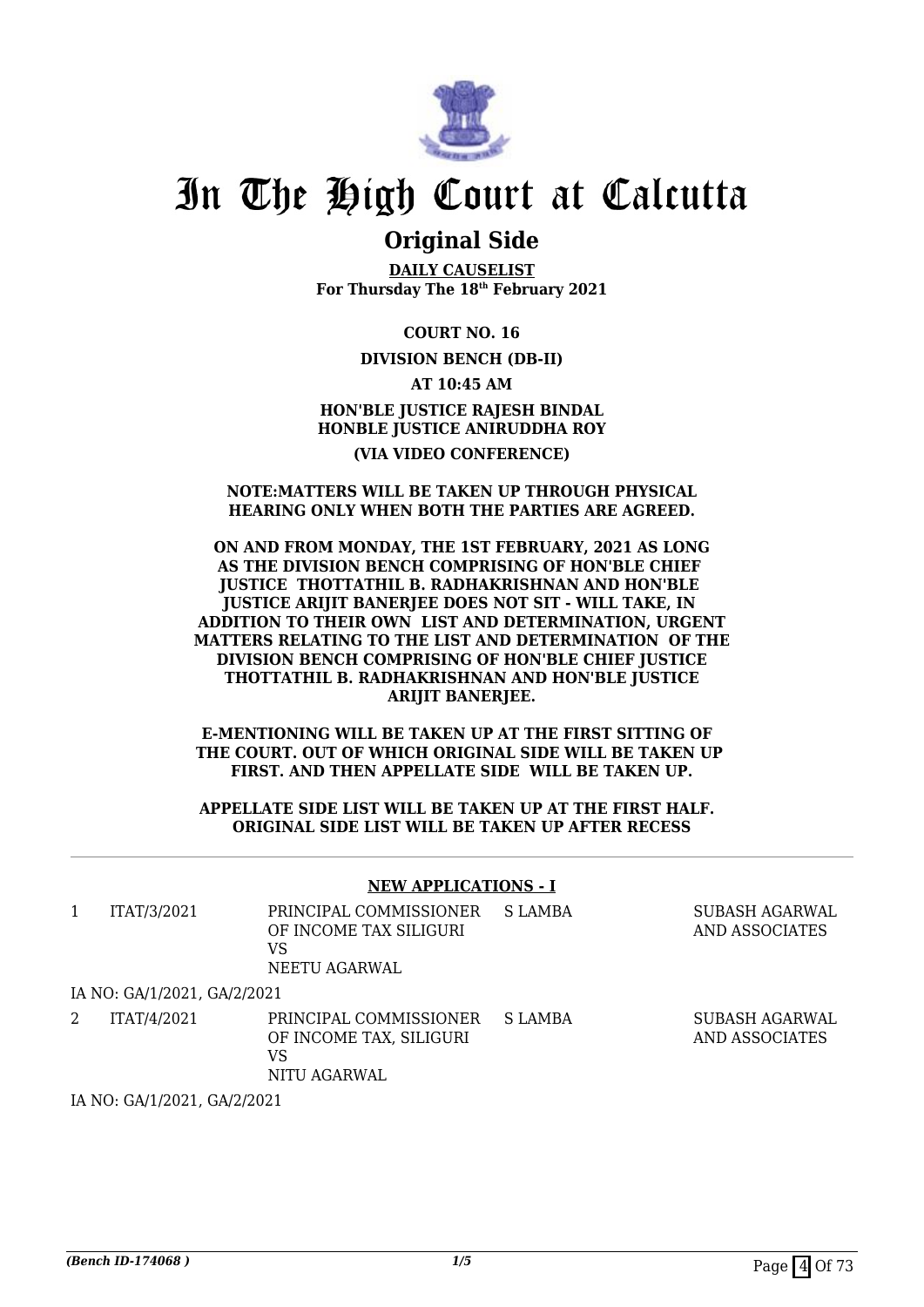3 ITAT/13/2021 PRINCIPAL COMMISSIONER OF INCOME TAX CENTRAL 2 VS M/S RAUNAK INFRASTRUCTURE LTD S LAMBA

IA NO: GA/1/2021, GA/2/2021

#### **NEW APPLICATIONS**

| 4 | ITAT/129/2016 | PRINCIPAL COMMISSIONER S. LAMBA<br>OF INCOME TAX, KOLKATA<br>2. KOLKATA<br>VS |  |
|---|---------------|-------------------------------------------------------------------------------|--|
|   |               | V.N. ENTERPIRSES LIMITED                                                      |  |

#### IA NO: GA/1/2016(Old No:GA/1248/2016)

| 5 | ITAT/203/2018 | PRINCIPAL COMMISSIONER Y VATS<br>OF INCOME TAX, CENTRAL-<br>I. KOLKATA<br>VS<br>M/S. AMBICA CAPITAL | <b>BHASKAR</b><br>SENGUPTA |
|---|---------------|-----------------------------------------------------------------------------------------------------|----------------------------|
|   |               | MARKETS, LTD.                                                                                       |                            |

#### IA NO: GA/1/2018(Old No:GA/1626/2018), GA/2/2018(Old No:GA/1628/2018)

6 ITAT/153/2019 PRINCIPAL COMMISSIONER OF INCOME TAX-5, KOLKATA VS M/S. ANAND ENTERPRISES LTD YOGESH VATS

#### IA NO: GA/2/2019(Old No:GA/1906/2019)

7 ITAT/181/2019 PRINCIPAL COMMISSIONER OF INCOME TAX, ASANSOL VS SRI TUSHAR KANTI **BANERIEE** Y VATS

#### IA NO: GA/1/2019(Old No:GA/2655/2019), GA/2/2019(Old No:GA/2656/2019)

| 8 | CEXA/3/2020 | COMMISSIONER OF<br>CENTRAL EXCISE. | KAUSIK KANTI MAITI |
|---|-------------|------------------------------------|--------------------|
|   |             | KOLKATA-IV                         |                    |
|   |             | VS                                 |                    |
|   |             | M/S. SKILL DYE CHEM                |                    |
|   |             | PRIVATE LIMITED                    |                    |

IA NO: GA/2/2020(Old No:GA/38/2020)

9 ITAT/20/2020 PRINCIPAL COMMISSIONER OF INCOME TAX-2, KOLKATA VS M/S THE CALCUTTA TRAMWAYS COMPANY (1978) LTD. YOGESH VATS

IA NO: GA/1/2020, GA/2/2020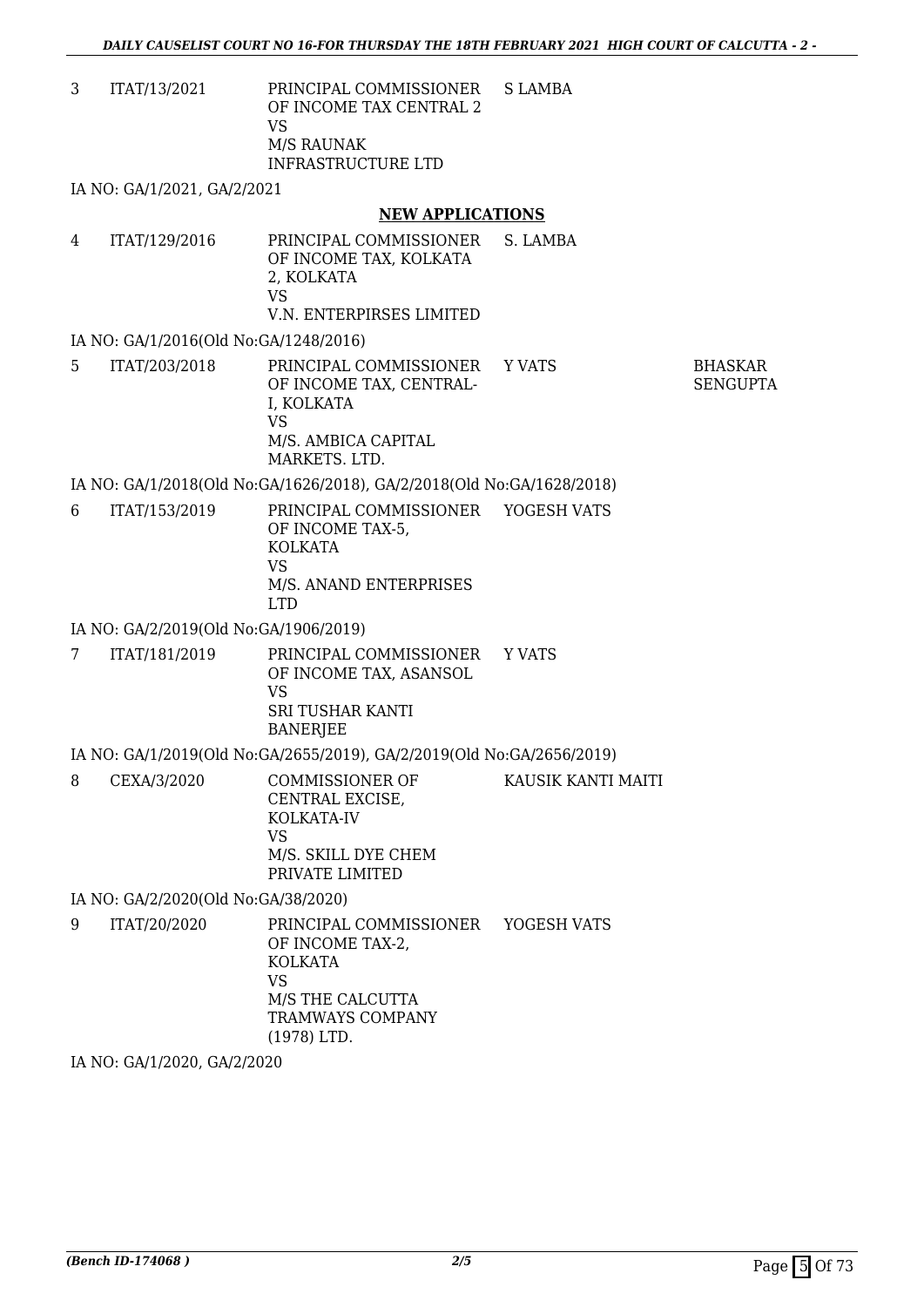| 10 | ITAT/14/2021                | PRINCIPAL COMMISSIONER<br>OF INCOME TAX 14<br><b>KOLKATA</b><br><b>VS</b><br>M/S KALPANA BIRI MFG CO<br><b>PVT LTD</b> | S LAMBA       |
|----|-----------------------------|------------------------------------------------------------------------------------------------------------------------|---------------|
|    | IA NO: GA/1/2021, GA/2/2021 |                                                                                                                        |               |
| 11 | ITAT/15/2021                | PRINCIPAL COMMISSIONER<br>OF INCOME TAX 1 KOLKATA<br><b>VS</b><br>M/S SETHIA OIL LTD                                   | S LAMBA       |
|    | IA NO: GA/1/2021, GA/2/2021 |                                                                                                                        |               |
| 12 | ITAT/16/2021                | PRINCIPAL COMMISSIONER<br>OF INCOME TAX 1 KOLKATA<br><b>VS</b><br>M/S SETHIA OIL<br><b>INDUSTRIES LTD</b>              | S LAMBA       |
|    | IA NO: GA/1/2021, GA/2/2021 |                                                                                                                        |               |
| 13 | ITAT/17/2021                | PRINCIPAL COMMISSIONER<br>OF INCOME TAX 1 KOLKATA<br><b>VS</b><br><b>BANGIYA GRAMIN VIKASH</b><br><b>BANK</b>          | <b>SLAMBA</b> |
|    | IA NO: GA/1/2021, GA/2/2021 |                                                                                                                        |               |
| 14 | ITAT/18/2021                | PRINCIPAL COMMISSIONER<br>OF INCOME TAX 1 KOLKATA<br><b>VS</b><br>M/S BIDIT FINANCIAL<br>MANAGEMENT PVT LTD            | S LAMBA       |
|    | IA NO: GA/1/2021, GA/2/2021 |                                                                                                                        |               |
| 15 | ITAT/20/2021                | PR. CIT CENTRAL 1<br><b>KOLKATA</b><br>VS<br>SIDHANT GUPTA                                                             | S LAMBA       |
|    | IA NO: GA/1/2021, GA/2/2021 |                                                                                                                        |               |
| 16 | ITAT/21/2021                | PRINCIPAL COMMISSIONER<br>OF INCOME TAX CENTRAL -<br>1 KOLKATA                                                         | S LAMBA       |

SHRI SANJAY DHINGRA IA NO: GA/1/2021, GA/2/2021

17 ITAT/22/2021 PRINCIPAL COMMISSIONER OF INCOME TAX VS NAND KISHORE AGARWALA S LAMBA

VS

IA NO: GA/1/2021, GA/2/2021

18 ITAT/23/2021 PRINCIPAL COMMISSIONER OF INCOME TAX CENTRAL - 1 KOLKATA VS VIJAY KUMAR AGARWAL S LAMBA

IA NO: GA/1/2021, GA/2/2021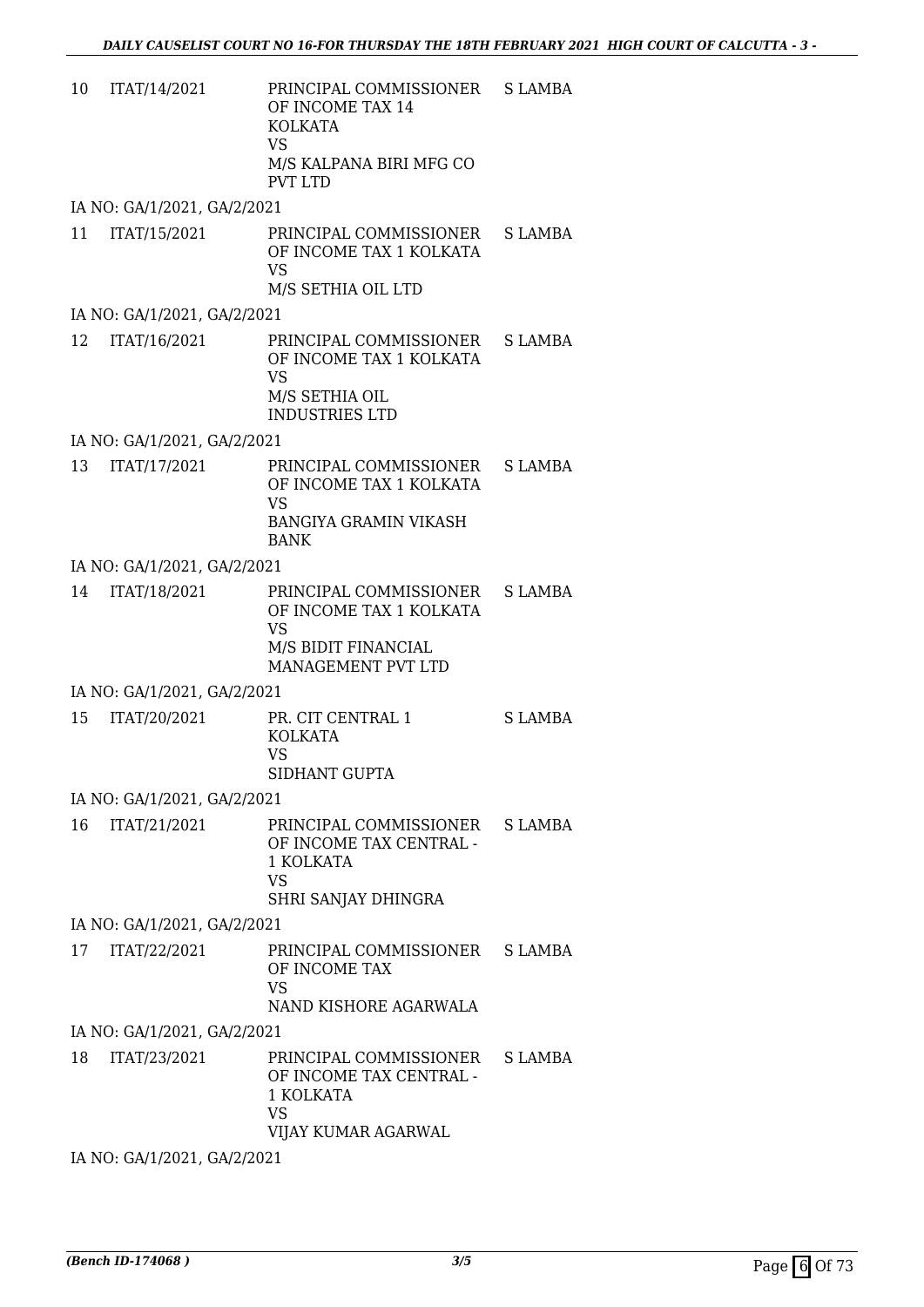| 19 | ITAT/24/2021 | PRINCIPAL COMMISSIONER S LAMBA<br>OF INCOME TAX - 5.<br>KOLKATA<br>VS<br>SNEHLATA CHOPRA |  |
|----|--------------|------------------------------------------------------------------------------------------|--|
|    |              |                                                                                          |  |

IA NO: GA/1/2021, GA/2/2021

| 20 | ITAT/25/2021 | PRINCIPAL COMMISSIONER S LAMBA<br>OF INCOME TAX CENTRAL - |  |
|----|--------------|-----------------------------------------------------------|--|
|    |              | 1 KOLKATA                                                 |  |
|    |              | VS                                                        |  |
|    |              | M/S SHYAM SUNDAR CO                                       |  |
|    |              | JEWELLERS PVT LTD                                         |  |

IA NO: GA/1/2021, GA/2/2021

| VS<br>RAJESH JHUNJHUNWALA | 21 | ITAT/26/2021 | PRINCIPAL COMMISSIONER S LAMBA<br>OF INCOME TAX ASANSOL<br>KOLKATA |  |
|---------------------------|----|--------------|--------------------------------------------------------------------|--|
|---------------------------|----|--------------|--------------------------------------------------------------------|--|

IA NO: GA/1/2021, GA/2/2021

| 22 ITAT/27/2021 | PRINCIPAL COMMISSIONER S LAMBA<br>OF INCOME TAX ASANSOL |  |
|-----------------|---------------------------------------------------------|--|
|                 | KOLKATA                                                 |  |
|                 | VS                                                      |  |
|                 | RAKESH JHUNJHUNWALA                                     |  |

IA NO: GA/1/2021, GA/2/2021

| 23 | ITAT/28/2021 | PR CIT SILIGURI | S LAMBA |
|----|--------------|-----------------|---------|
|    |              | VS              |         |
|    |              | MANGILAL JAIN   |         |

IA NO: GA/1/2021, GA/2/2021

#### **SPECIALLY ASSIGNED MATTERS**

| 24 | APOT/13/2021<br>[S.A.]WITH<br>WPO/22/2020 | DEVRON EXPORTS PRIVATE<br>LIMITED<br>VS<br>THE LIFE INSURANCE<br>CORPORATION OF INDIA | SANDIP AGARWAL<br>AND CO. |
|----|-------------------------------------------|---------------------------------------------------------------------------------------|---------------------------|
|    | IA NO: GA/1/2021                          | AND ANR.                                                                              |                           |

### **FOR HEARING**

| 25 | ITA/34/2014 | <b>COMMISSIONER OF</b><br>INCOME TAX, KOLKATA-II<br>VS<br>TEA PROMOTERS (INDIA)<br>PVT.LTD.               | MADHULIKA G.<br><b>UPADHYAY</b> | AVRA MAZUMDER                           |
|----|-------------|-----------------------------------------------------------------------------------------------------------|---------------------------------|-----------------------------------------|
| 26 | ITA/48/2018 | PRINCIPAL COMMISSIONER<br>OF INCOME TAX -1,<br><b>KOLKATA</b><br>VS<br><b>EXIDE INDUSTRIES</b><br>LIMITED | S. LAMBA                        | <b>NILANJANA</b><br><b>BANERJEE PAL</b> |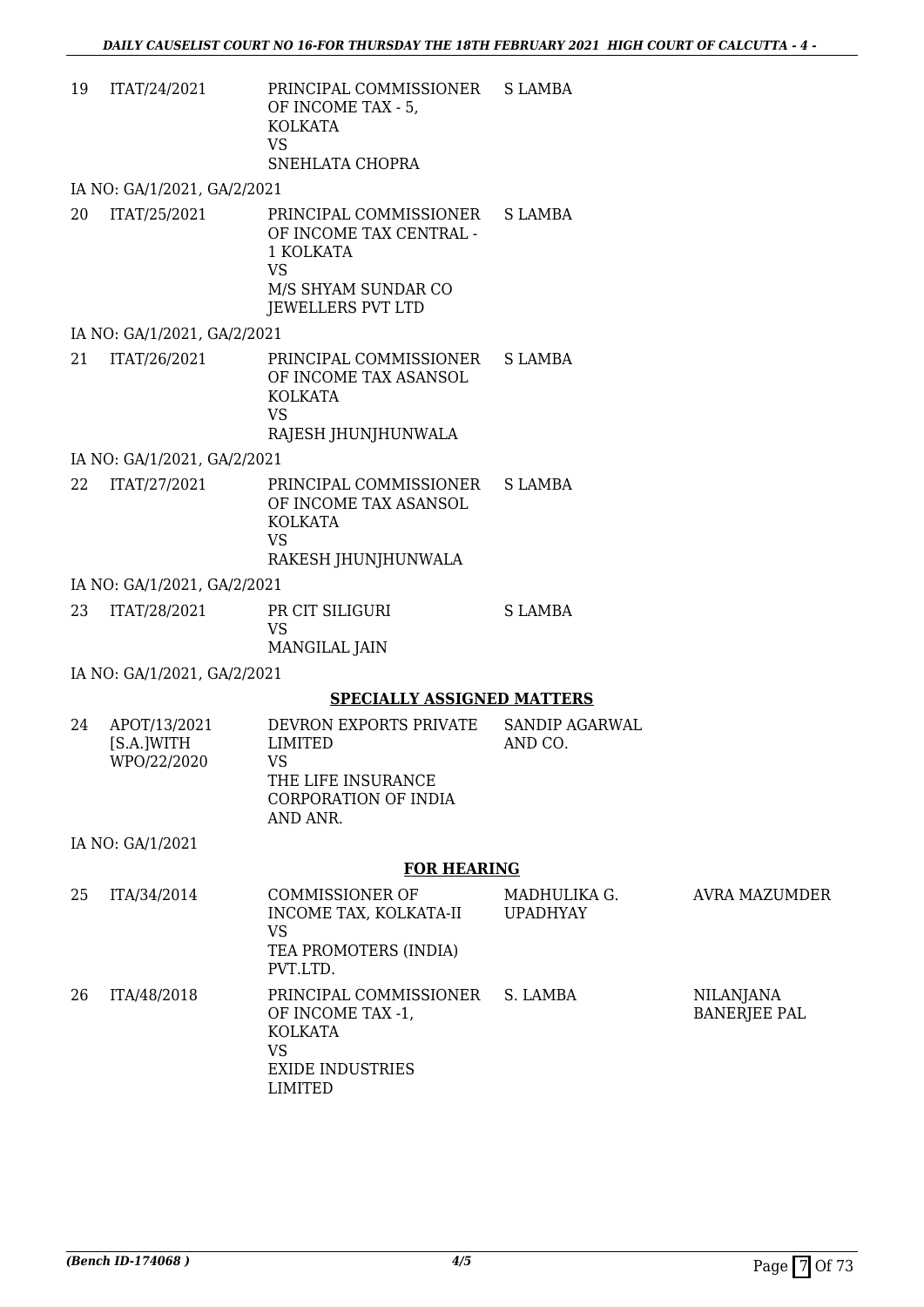27 CEXA/1/2020 COMMISSIONER OF CGST AND CX, KOLKATA SOUTH COMM. VS M/S. DAS BROTHERS AND CO.

KAUSIK KANTI MAITI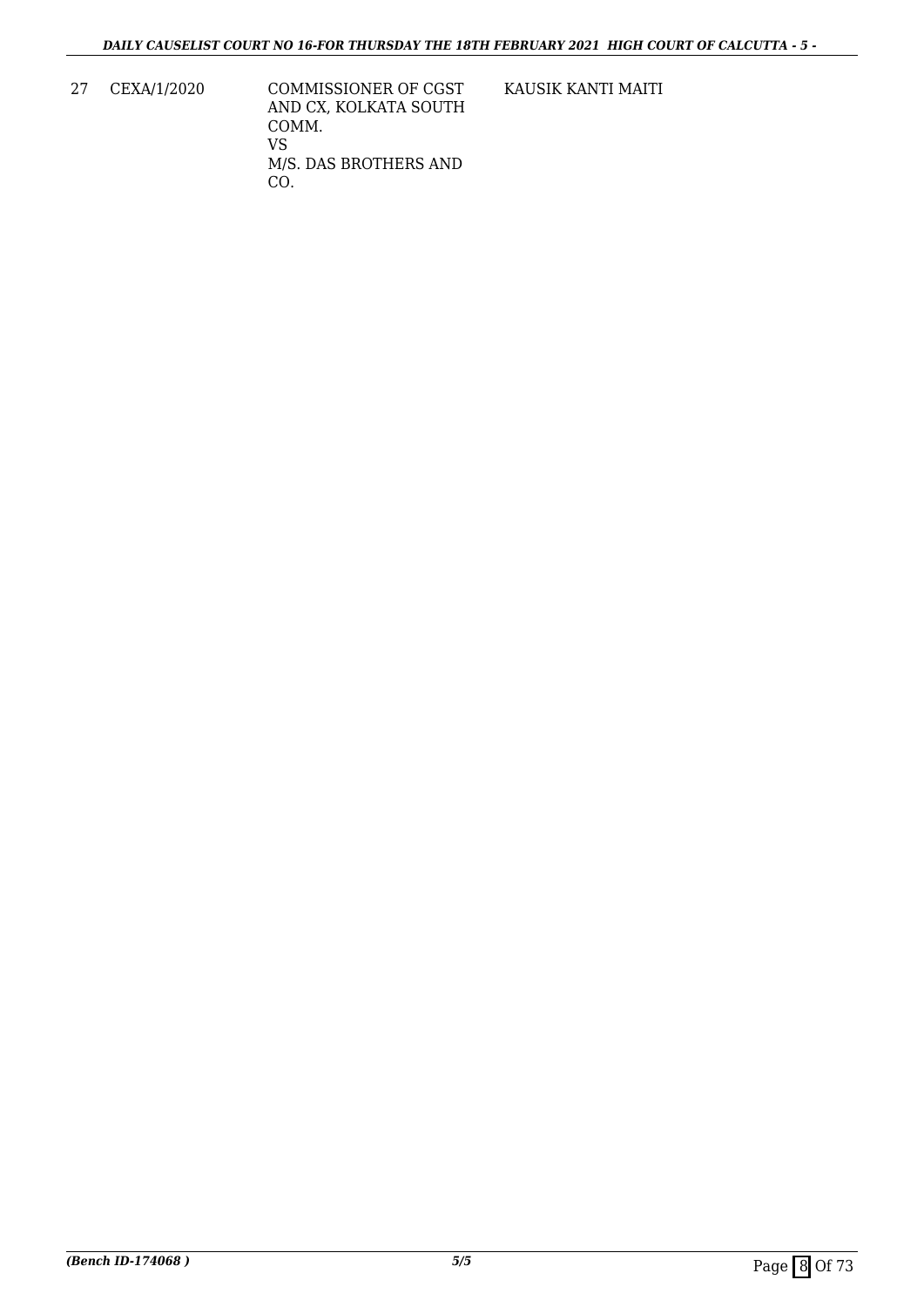

### **Original Side**

**DAILY CAUSELIST For Thursday The 18th February 2021**

**COURT NO. 37**

**DIVISION BENCH (DB-III, COMMERCIAL DIVISION BENCH)**

**AT 10:45 AM**

**HON'BLE JUSTICE I. P. MUKERJI HON'BLE JUSTICE MD. NIZAMUDDIN (VIA VIDEO CONFERENCE)** 

**NOTE:MATTERS WILL BE TAKEN UP THROUGH PHYSICAL HEARING ONLY WHEN BOTH THE PARTIES ARE AGREED.**

#### **ORIGINAL SIDE MATTERS WILL BE TAKEN UP FIRST. ---------------------------------------------------------------------------**

**NOTE: COMMERCIAL COURT WILL NOT SIT AFTER 1:00 P.M.**

**---------------------------------------------------------------------------------------**

**NOTE: (1) THIS LIST WILL BE TAKEN UP EVERYDAY FROM 10:45 A.M. TILL RECESS OR UNTIL ITS EXHAUSTION WHICHEVER IS EARLIER.**

**(2) IF THERE IS NO COMMERCIAL COURT MATTERS IN THE LIST, MENTIONING OF COMMERCIAL COURT MATTERS WILL BE ENTERTAINED AT COURT NO. 3 ON THE REGULAR BASIS.**

**(3) COMMERCIAL COURT SHALL NOT SIT AT COURT NO. 37 IF THERE IS NO COMMERCIAL MATTER** 

#### **NEW APPLICATIONS**

| 1 | APO/11/2021<br>WITH AP/405/2020 | <b>GANNON DUNKERLEY AND</b><br>CO. LTD.<br>VS<br>SREI EQUIPMENT FINANCE<br>LTD.            | <b>SWETA GANDHI</b><br>(MURGAI) |
|---|---------------------------------|--------------------------------------------------------------------------------------------|---------------------------------|
| 2 | APO/26/2021<br>WITH AP/429/2020 | <b>BALASORE ALLOYS</b><br><b>LIMITED</b><br>VS<br>SREI EQUIPMENT FINANCE<br><b>LIMITED</b> | MEGHAJIT<br><b>MUKHERJEE</b>    |

IA NO: GA/1/2021

#### **FOR ARGUMENTS**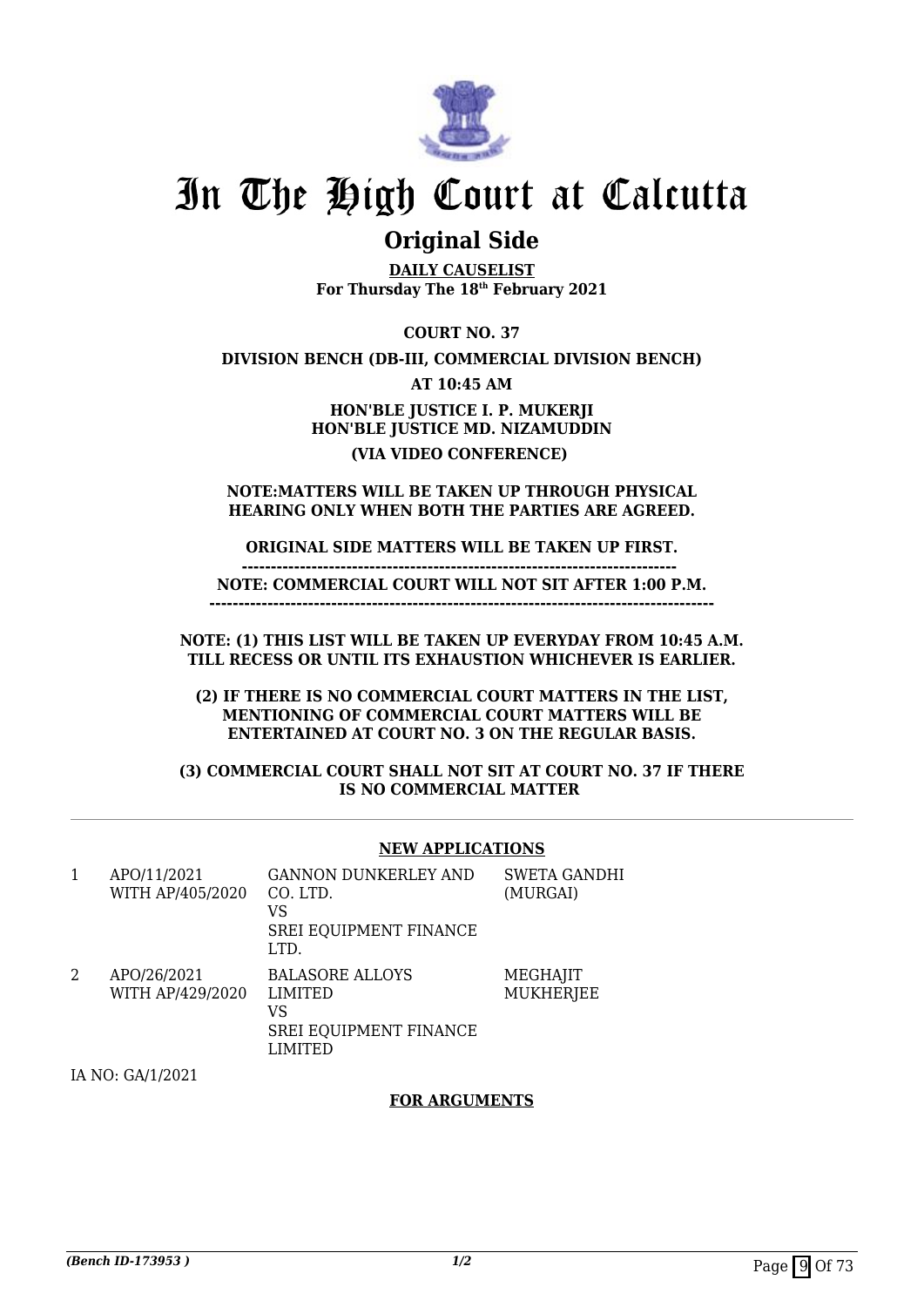3 APOT/11/2021 WITH CS/55/2020 GA/870/2020

BASUDEV BUILDERS PRIVATE LIMITED AND ANR. VS SOUTH INDIAN BANK LIMITED AND ANR.

L. P. AGARWALLA AND CO.

IA NO: GA/1/2021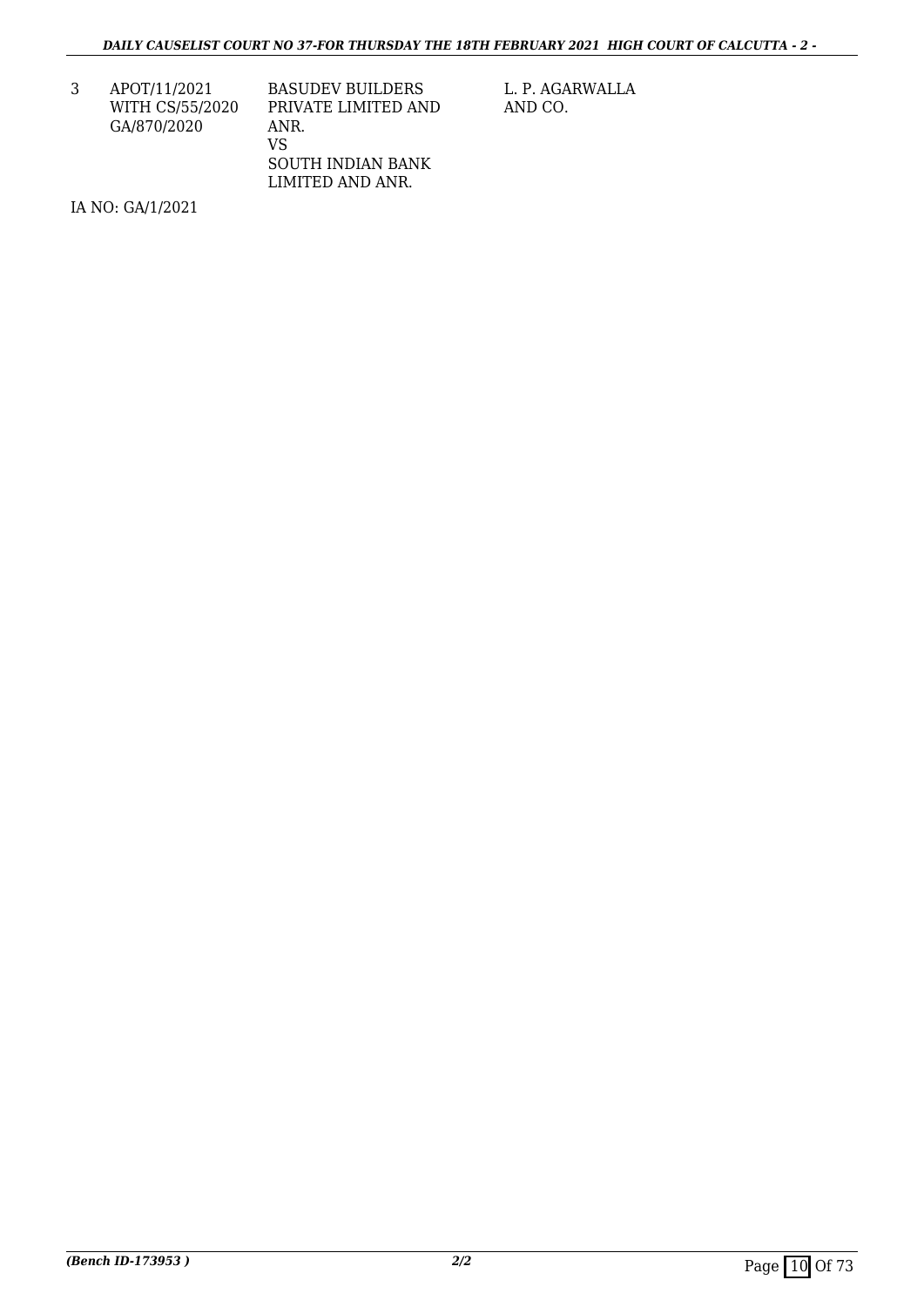

### **Original Side**

**DAILY CAUSELIST For Thursday The 18th February 2021**

#### **COURT NO. 3**

#### **DIVISION BENCH (DB-III)**

#### **HON'BLE JUSTICE I. P. MUKERJI HON'BLE JUSTICE MD. NIZAMUDDIN**

**AFTER COMMERCIAL COURT ------------------------------------------** 

**NOTE: COMMERCIAL COURT WILL NOT SIT AFTER 1:00 P.M.**

**---------------------------------------------------------------------------------------**

#### **(VIA VIDEO CONFERENCE)**

#### **NOTE:MATTERS WILL BE TAKEN UP THROUGH PHYSICAL HEARING ONLY WHEN BOTH THE PARTIES ARE AGREED.**

**NOTE: (1)THIS LIST WILL BE TAKEN UP AT 2:00 P.M. OR AT 10:45 A.M. IF THERE IS NO COMMERCIAL COURT MATTERS OR ON EXHAUSTION OF THE COMMERCIAL COURT LIST WHICHEVER IS EARLIER.**

**(2) IF THERE IS NO COMMERCIAL COURT MATTERS IN THE LIST, MENTIONING OF COMMERCIAL COURT MATTERS WILL BE ENTERTAINED AT COURT NO. 3 ON THE REGULAR BASIS.**

**(3) COMMERCIAL COURT SHALL NOT SIT AT COURT NO. 37 IF THERE IS NO COMMERCIAL MATTER.**

**(4) MENTIONING WILL BE ENTERTAINED ONLY ON MONDAY.**

**(5) APPEALS FROM DECREE WILL BE TAKEN UP FIRST ON EVERY MONDAY AND TUESDAY.**

**(6) APPEALS FROM ORDER WILL BE TAKEN UP FIRST ON EVERY WEDNESDAY AND THURSDAY.**

**(7) WRIT APPEALS WILL BE TAKEN UP FIRST ON EVERY FRIDAY.**

#### **NEW APPLICATIONS**

1 APO/1/2021 WITH WPO/267/2020 PRIME TECHNOPLAST PRIVATE LIMITED AND ANR  $V<sup>Q</sup>$ INDIAN BANK AND ORS NIKUNJ BERLIA

IA NO: GA/1/2021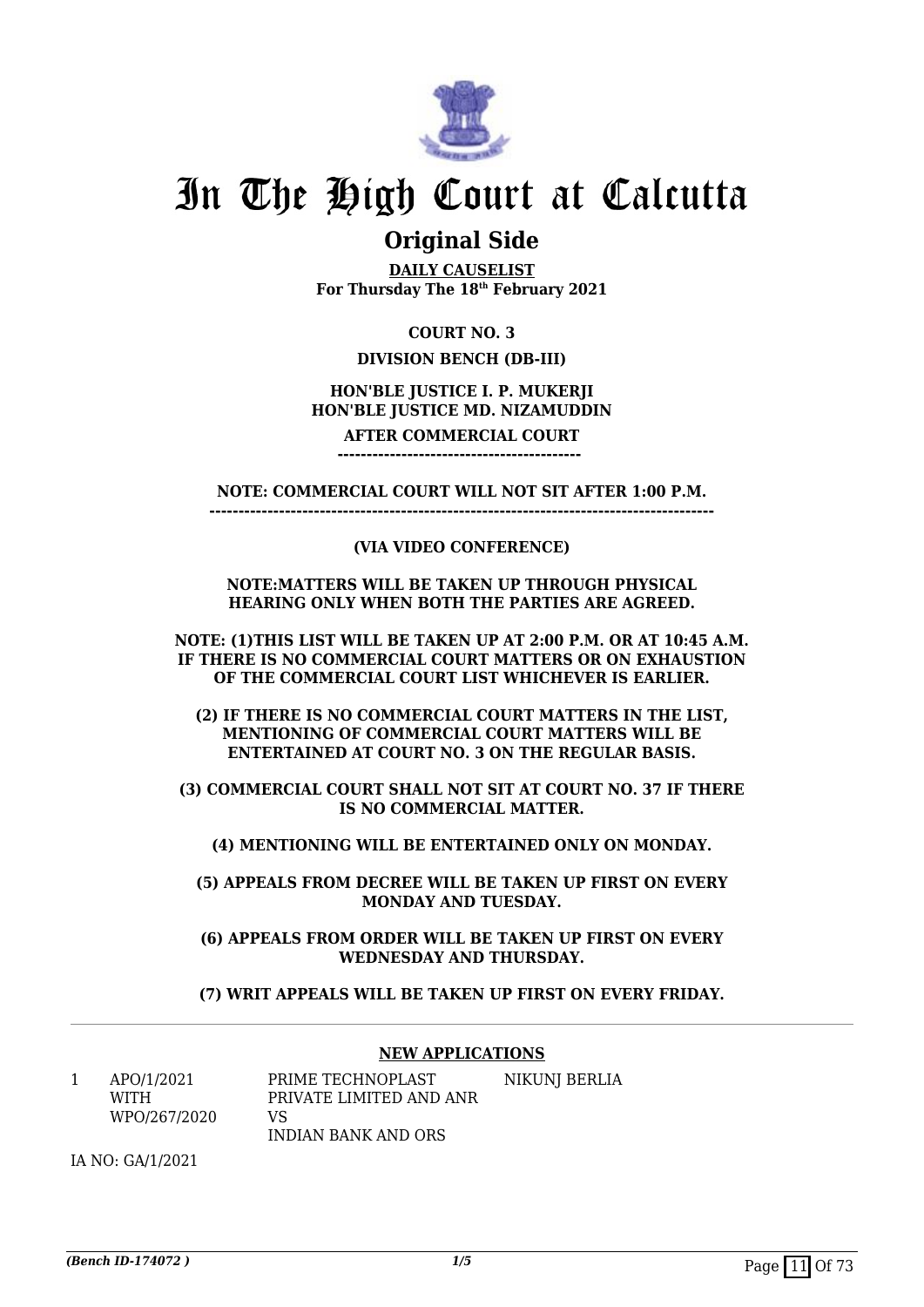SAMIT RUDRA

| APOT/7/2021      | <b>SMT. TANI BISWAS AND</b> |
|------------------|-----------------------------|
| WITH CS/227/1974 | ANR.                        |
|                  | VS.                         |
|                  | SMT. LILA MUKUL BISWAS      |
|                  | AND ORS.                    |

IA NO: GA/1/2021

| 3  | APOT/21/2021<br>WITH CS/190/2019                               | SNEHLATA GUPTA AND<br>ORS.<br><b>VS</b><br><b>GOPAL KUMAR GUPTA</b>                                         | MULLICK AND CO.                                |
|----|----------------------------------------------------------------|-------------------------------------------------------------------------------------------------------------|------------------------------------------------|
|    | IA NO: GA/1/2021                                               |                                                                                                             |                                                |
| 4  | APOT/22/2021<br>WITH PLA/18/1963                               | KAPILESHWAR SINGH<br><b>VS</b><br>MAHARANI ADHIRANI<br>KAMASUNDARI AND ORS.                                 | <b>TEESHAM DAS</b>                             |
|    | IA NO: GA/1/2021                                               |                                                                                                             |                                                |
|    |                                                                | <b>APPEALS FROM ORDERS</b>                                                                                  |                                                |
| 5  | APO/120/2019<br>WITH AP/1502/2015 BANK AND ANR<br>AP/1341/2015 | STANDARD CHARTERED<br><b>VS</b>                                                                             | SANDIP AGARWAL<br>AND CO                       |
|    |                                                                | TILAK MEHRA AND ORS                                                                                         |                                                |
| 6  | APO/13/2021<br>WITH CS/120/2020                                | M/S PRETORIA PROPERTIES FOX AND MANDAL<br><b>LLP</b><br><b>VS</b><br>NAGENDRA KUMAR RATHI<br><b>AND ORS</b> |                                                |
|    |                                                                | <b>APPEALS FROM DECREE</b>                                                                                  |                                                |
| 7  | APD/101/2017<br>WITH CS/145/2006                               | VIJAI SHREE PVT. LTD<br><b>VS</b><br><b>UNION OF INDIA &amp; ORS</b>                                        | <b>ABHISHEK BANERJEE</b>                       |
| 8  | APD/62/2016<br>[S.A.]WITH CS<br>297/1989                       | AMBALAL SARABHAI<br><b>ENTERPRISES LTD</b><br><b>VS</b><br>RAJEEV DAGA AND ANR                              | DUBE & CO.                                     |
|    | IA NO: GA/1/2016(Old No:GA/529/2016)                           |                                                                                                             |                                                |
| 9  | IA NO. GA/3/2020<br>(Old No:<br>GA/791/2020)                   | MAHENDRA INVESTMENT<br>ADVISORS PVT. LTD<br>Vs<br><b>SIMPLEX</b>                                            | <b>ABHIJIT SARKAR</b><br><b>ABHIJIT SARKAR</b> |
|    | WITH CS/10/2017<br>In APD/474/2017                             | INFRASTRUCTURES LTD.                                                                                        |                                                |
| 10 | IA NO. GA/1/2017<br>(Old No:<br>GA/3258/2017)                  | MAHENDRA INVESTMENT<br>ADVISORS PVT. LTD<br>Vs<br><b>SIMPLEX</b>                                            | <b>ABHIJIT SARKAR</b><br><b>ABHIJIT SARKAR</b> |
|    | WITH CS/10/2017                                                | INFRASTRUCTURES LTD.                                                                                        |                                                |

In APD/474/2017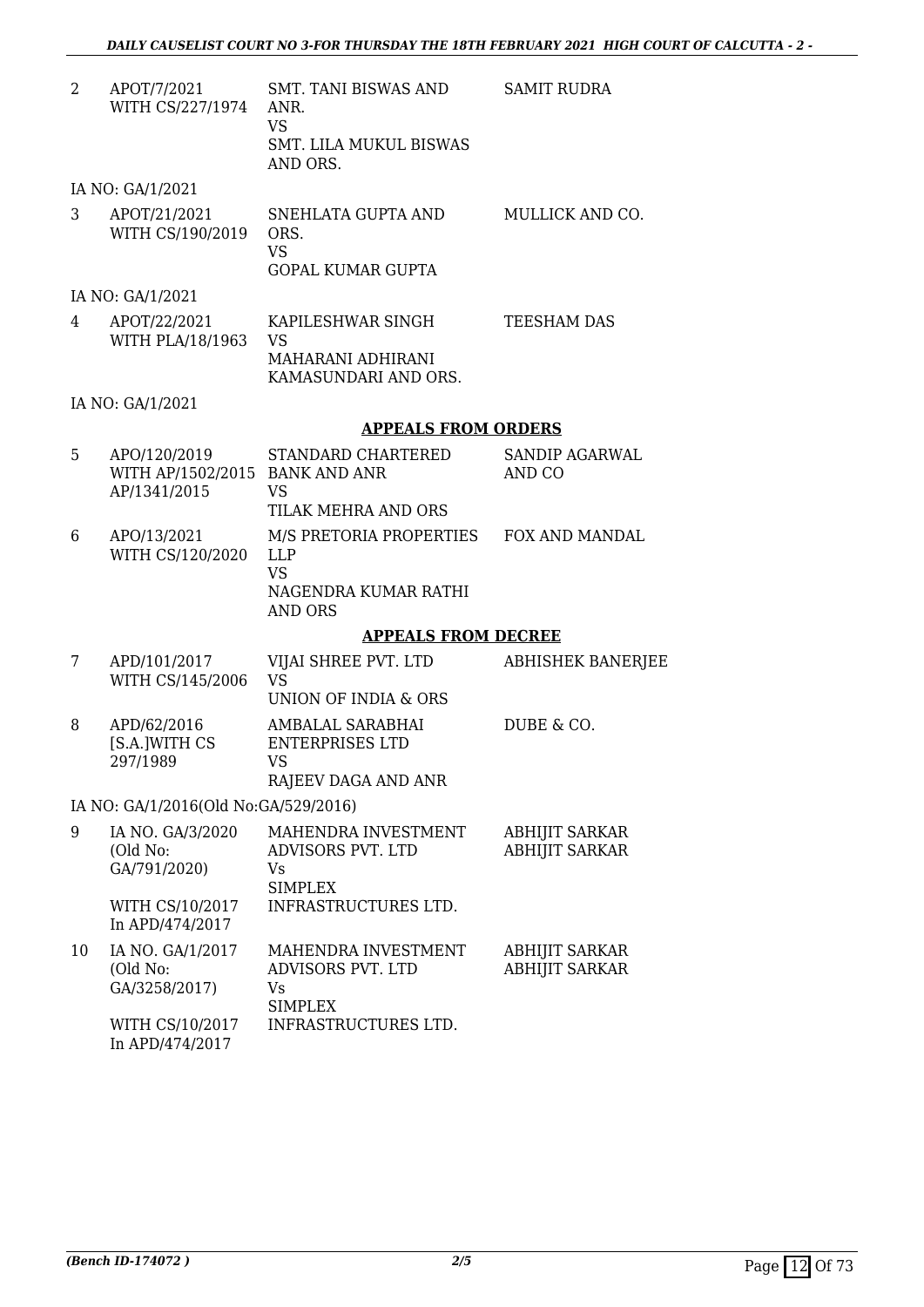| 11 | APD/169/2018<br>[S.A.]WITH CS                | AMBALAL SARABHAI<br><b>ENTERPRISE LTD</b>                                                                                                     | M/S DUBE & CO                      |
|----|----------------------------------------------|-----------------------------------------------------------------------------------------------------------------------------------------------|------------------------------------|
|    | 323/1989                                     | <b>VS</b><br><b>SMT. PREM LATA ARYA &amp;</b><br>ORS.                                                                                         |                                    |
|    |                                              | IA NO: GA/1/2016(Old No:GA/2567/2016), GA/2/2018(Old No:GA/1439/2018)                                                                         |                                    |
| 12 | APD/170/2018<br>[S.A.]WITH CS<br>324/1989    | AMBALAL SARABHAI<br><b>ENTERPRISE LTD</b><br><b>VS</b><br><b>SMT. KIRAN ARYA &amp; ORS</b>                                                    | M/S. DUBE &<br><b>COMPANY</b>      |
|    |                                              | IA NO: GA/1/2016(Old No:GA/2571/2016), GA/2/2018(Old No:GA/1440/2018)                                                                         |                                    |
| 13 | APD/1/2020<br>WITH CS 99/2008                | NATIONAL INSURANCE<br><b>COMPANY LIMITED</b><br><b>VS</b><br>SETHIA OILS LIMITED AND<br>ANR.                                                  | <b>DOLON DASGUPTA</b>              |
|    | IA NO: GA/2/2020(Old No:GA/262/2020)         |                                                                                                                                               |                                    |
| 14 | IA NO. GA/1/2020<br>(Old No:<br>GA/797/2020) | <b>GOLDEN STEEL CO</b><br><b>CORPORATION LTD</b><br>Vs<br>JYOTSNA KUMARI MOGHA                                                                | AYIN CO<br>AYIN CO                 |
|    | WITH CS 141/2018<br>In APD/2/2020            |                                                                                                                                               |                                    |
|    |                                              | <b>WRIT APPEALS</b>                                                                                                                           |                                    |
| 15 | APO/163/2019<br><b>WITH</b><br>WPO/337/2018  | THE KOLKATA MUNICIPAL<br>CORPORATION AND ORS.<br><b>VS</b><br>M/S. JAGANNATH<br><b>ENTERPRISE AND ORS.</b>                                    | H. S. MONDAL                       |
|    |                                              | IA NO: GA/1/2020(Old No:GA/406/2020), GA/2/2020                                                                                               |                                    |
| 16 | APO/112/2020<br><b>WITH</b><br>WPO/1111/2011 | PREMCHAND JUTE AND<br><b>INDUSTRIES PRIVATE</b><br><b>LIMITED AND ANR</b><br><b>VS</b><br>THE EMPLOYEES STATE<br><b>INSURANCE CORPORATION</b> | DEEPAK KUMAR JAIN                  |
|    |                                              | <b>AND ORS</b>                                                                                                                                |                                    |
| 17 | APO/463/2014<br>WITH WPO<br>420/2013         | <b>CHENNAI NETWORK</b><br><b>INFRASTRUCTURE LIMITED</b><br>&ANR.<br><b>VS</b><br>KOLKATA MUNICIPAL                                            | H.N. DATTA & CO.                   |
|    |                                              | <b>CORPORATION &amp; ORS.</b>                                                                                                                 |                                    |
|    | IA NO: GA/2/2019                             |                                                                                                                                               |                                    |
| 18 | APO/467/2014<br>WITH WPO<br>388/2014         | <b>DISHNET WIRELESS</b><br>LIMITED & ORS.<br><b>VS</b>                                                                                        | ATISH GHOSH &<br><b>ASSOCIATES</b> |

THE KOLKATA MUNICIPAL CORPORATION & ORS.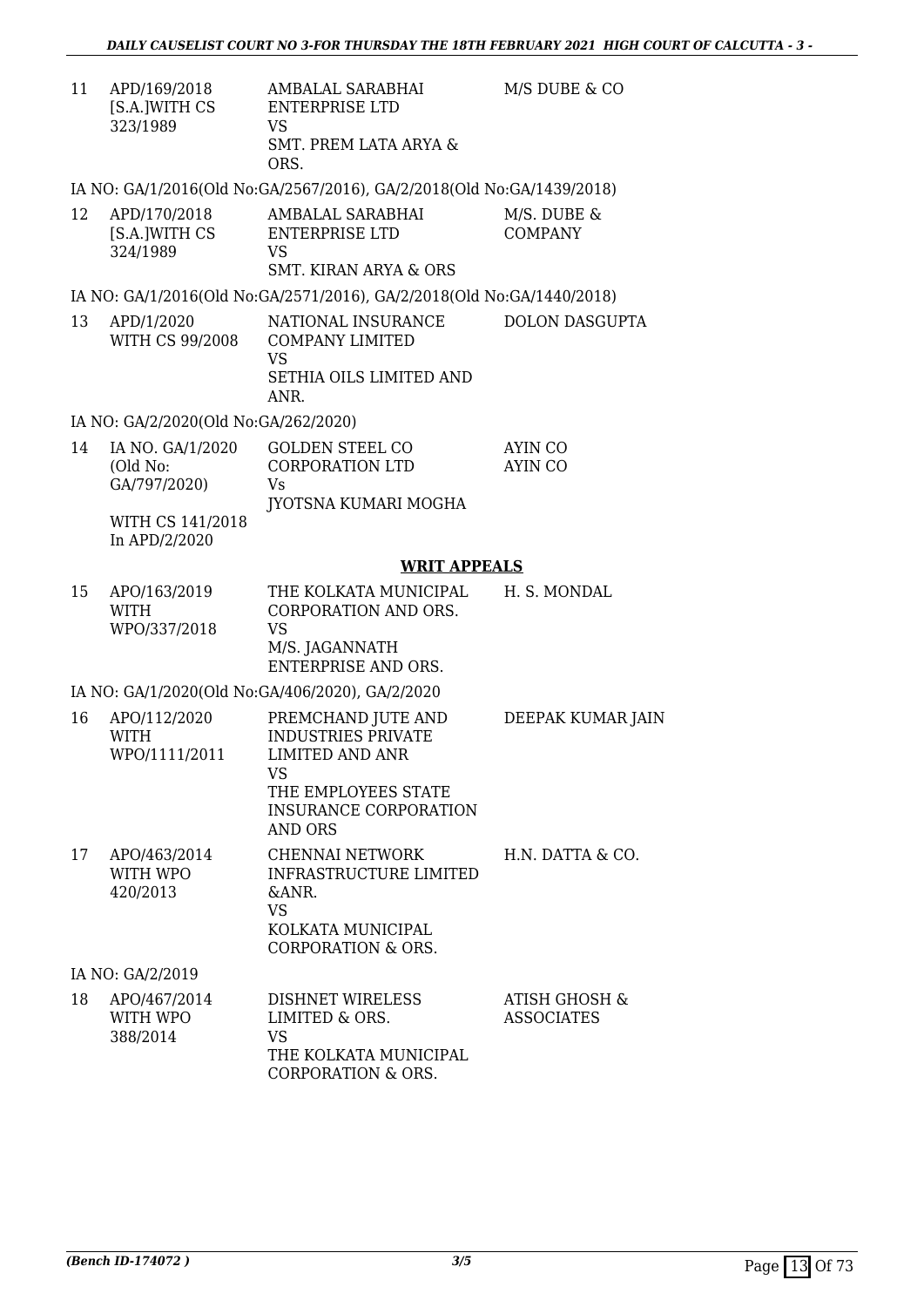| 19 | APO/471/2014<br>WITH WPO 11/2013 VS<br>11536/2014 (A/S<br>MATTERS) | INDUS TOWERS LTD & ORS. KHAITAN & CO<br>FMA 807/2015 CAN THE KOLKATA MUNICIPAL<br><b>CORPORATION &amp; ORS.</b>                     |                                          |                              |
|----|--------------------------------------------------------------------|-------------------------------------------------------------------------------------------------------------------------------------|------------------------------------------|------------------------------|
| 20 | APO/475/2014<br>WITH WPO<br>339/2014                               | VIOM NET WORKS LIMITED H.N. DATTA & CO.<br>AND ANOTHER<br><b>VS</b><br>KOLKATA MUNICIPAL<br><b>CORPORATION AND</b><br><b>OTHERS</b> |                                          |                              |
|    | IA NO: GA/3/2019                                                   |                                                                                                                                     |                                          |                              |
| 21 | APO/248/2016<br>WITH WPO<br>2662/1996                              | THE CALCUTTA MUNICIPAL H.S. MONDAL<br><b>CORPORATION &amp; ORS</b><br><b>VS</b><br>THE CRICKET ASSOCIATION<br>OF BENGAL & ORS       |                                          | KAUSHIK<br>MANDAL(FOR RES.1) |
|    | IA NO: GA/2/2021                                                   |                                                                                                                                     |                                          |                              |
| 22 | APO/554/2017<br>WITH WPO 49/2017                                   | DEBRAJ DHUR & ORS<br><b>VS</b><br>KOLKATA MUNICIPAL<br><b>CORPORATION &amp; ORS</b>                                                 | PINGAL<br><b>BHATTACHARYYA</b>           |                              |
|    | IA NO: GA/2/2017(Old No:GA/3496/2017)                              |                                                                                                                                     |                                          |                              |
| 23 | APO/555/2017                                                       | KOLKATA MUNICIPAL<br>WITH WPO/49/2017 CORPORATION & ANR.<br><b>VS</b><br>DEBRAJ DHUR & ORS.                                         | H. S. MONDAL                             |                              |
| 24 | APO/141/2018<br>WITH WPO<br>1714/2006                              | <b>VERSATILE WIRES LTD. &amp;</b><br>ANR.<br><b>VS</b><br>DIRECTOR GENERAL OF<br>FOREIGN TRADE & ORS.                               | SHARMA KAJARIA &<br>CO.                  |                              |
|    | IA NO: GA/1/2016(Old No:GA/1648/2016)                              |                                                                                                                                     |                                          |                              |
|    | <b>WITH</b><br>WPO/338/2019                                        | 25 APO/164/2019 THE KOLKATA MUNICIPAL H. S. MONDAL<br>CORPORATION AND ORS.<br><b>VS</b><br>M/S. INPULSE HEALTH<br>CARE AND ORS.     |                                          |                              |
|    |                                                                    | IA NO: GA/1/2020(Old No:GA/407/2020), GA/2/2020                                                                                     |                                          |                              |
| 26 | APO/208/2019<br>WITH WPO<br>1811/2003                              | SALMA BEGUM & ANR.<br><b>VS</b><br>ANANJAN MITTER & ORS.                                                                            | MR BRATIN KUMAR<br><b>DEY</b>            |                              |
|    |                                                                    | IA NO: GA/4/2019(Old No:GA/392/2019), GA/5/2019(Old No:GA/393/2019)                                                                 |                                          |                              |
| 27 | APO/34/2020<br>WITH WPO<br>1442/2008                               | <b>COMMISSIONER OF</b><br>CENTRAL EXCISE,<br>KOLKATA-IV,<br>COMMISSIONERATE,<br><b>VS</b><br>ASSAM TUBES LTD. & ORS.                | <b>BHASKAR PROSAD</b><br><b>BANERJEE</b> |                              |
|    |                                                                    | IA NO: GA/1/2017(Old No:GA/1892/2017), GA/2/2017(Old No:GA/1893/2017)                                                               |                                          |                              |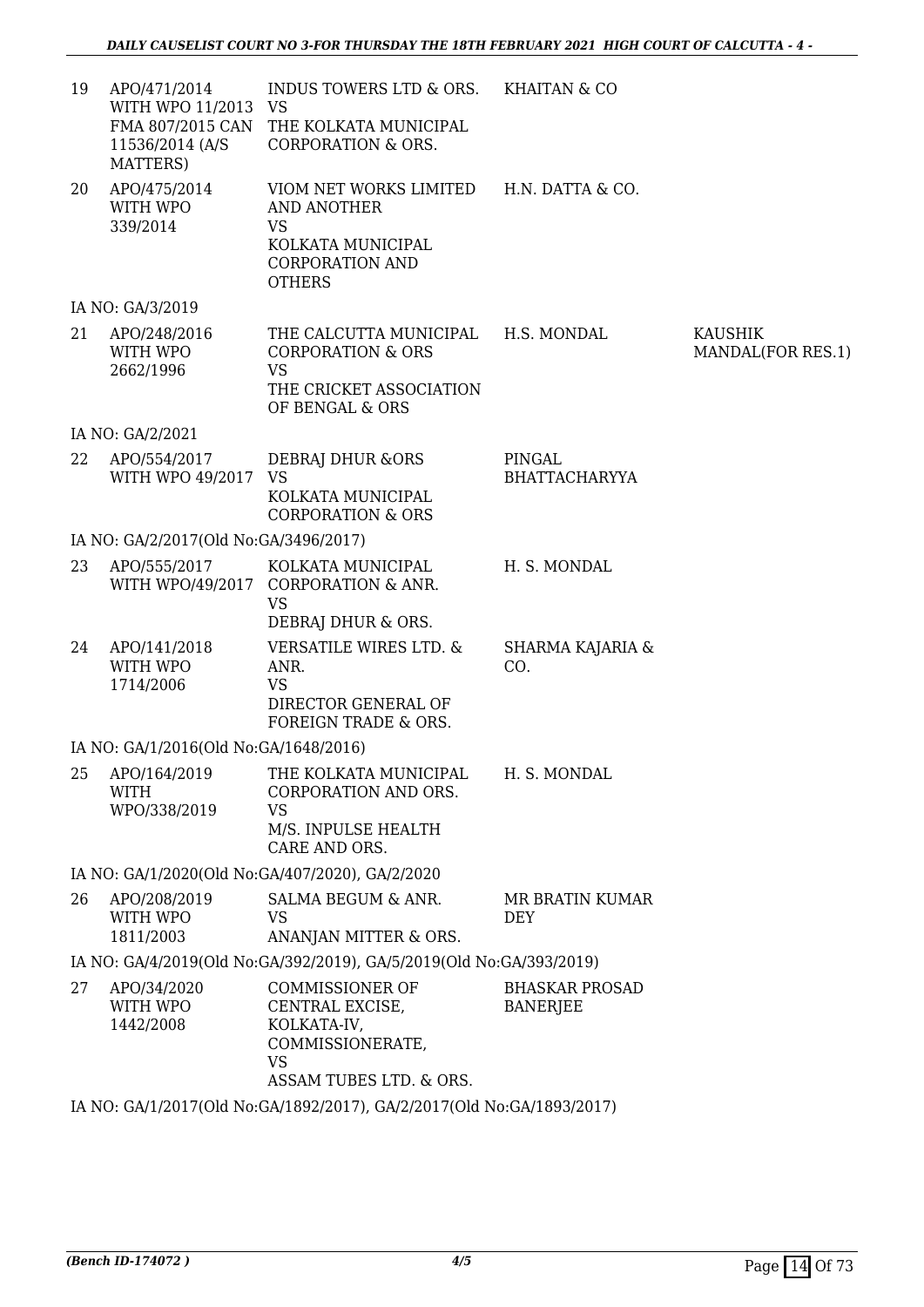| 28 | APO/136/2020 | M/S JAGANNATH         |
|----|--------------|-----------------------|
|    | WITH         | ENTERPRISE AND ANR    |
|    | WPO/340/2018 | VS.                   |
|    |              | THE KOLKATA MUNICIPAL |
|    |              |                       |

MAYUKH MAITRA

IA NO: GA/2/2020

| 29 | APO/138/2020<br><b>WITH</b> | M/S IMPULSE HEALTH<br>CARE AND ORS | MAYUKH MAITRA |
|----|-----------------------------|------------------------------------|---------------|
|    |                             |                                    |               |
|    | WPO/339/2018                | VS                                 |               |
|    |                             | THE KOLKATA MUNICIPAL              |               |
|    |                             | CORPORATION AND ORS                |               |

CORPORATION AND ORS

IA NO: GA/2/2020

#### **FOR HEARING**

| 30 | APO/440/2017<br>WITH WPO | STATE OF WEST BENGAL &<br>ANR | PARITOSH SINHA |
|----|--------------------------|-------------------------------|----------------|
|    | 1398/2008                | VS                            |                |
|    |                          | BHUWALKA TRADING & TEA        |                |
|    |                          | $CO.$ (P) LTD, $\&$ ORS.      |                |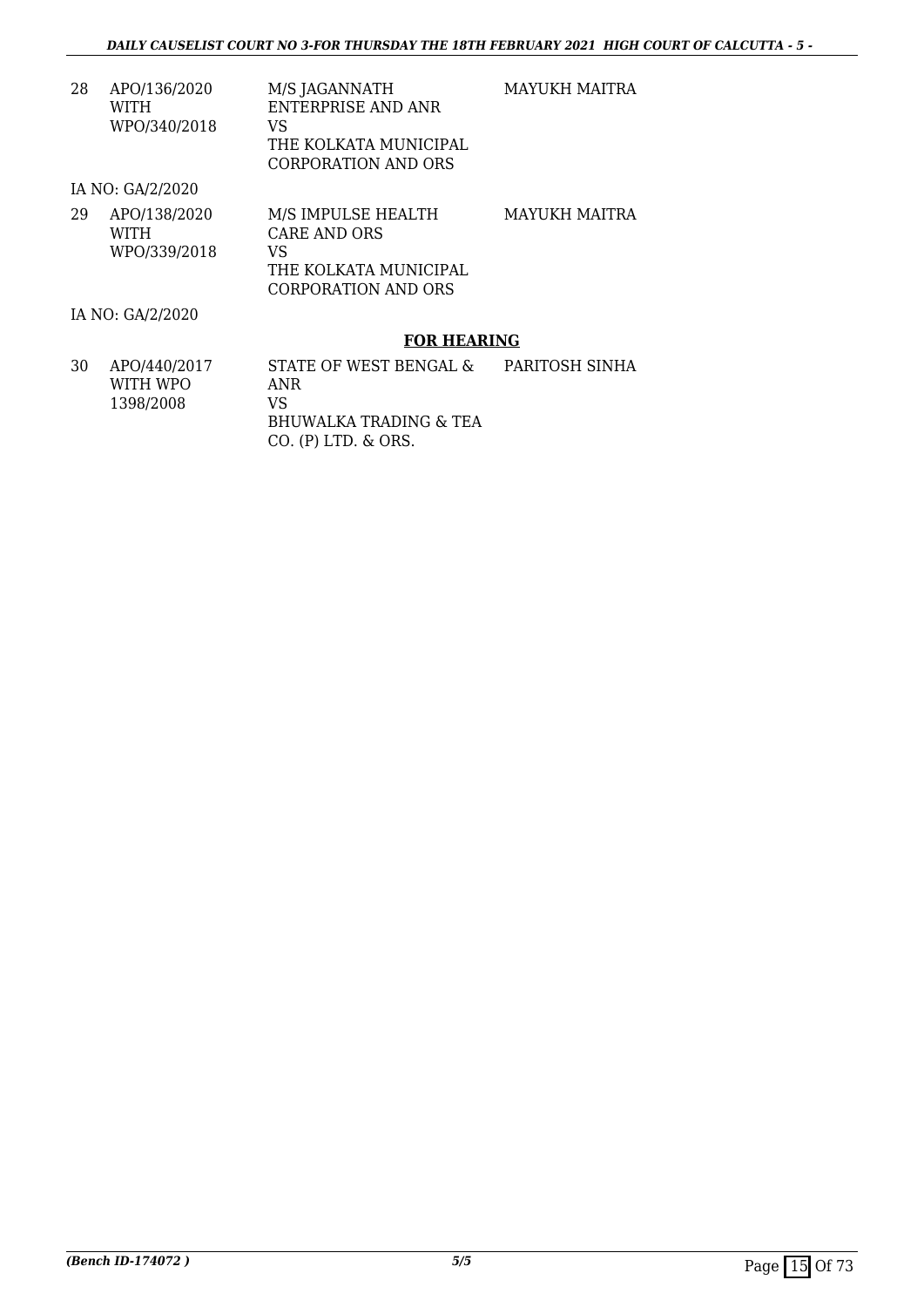

### **Original Side**

**DAILY CAUSELIST For Thursday The 18th February 2021**

**COURT NO. 2**

#### **DIVISION BENCH (DB-IV)**

**AT 2:00 PM**

**HON'BLE JUSTICE HARISH TANDON HON'BLE JUSTICE KAUSIK CHANDA**

#### **ON THURSDAY, 18TH FEBRUARY, 2021 AND FRIDAY, 19TH FEBRUARY, 2021 - IN ADDITION TO THEIR OWN LIST, WILL TAKE UP THE URGENT MATTERS FROM THE LIST AND DETERMINATION OF HON'BLE JUSTICE SOUMEN SEN AND HON'BLE JUSTICE SAUGATA BHATTACHARYYA AND URGENT MATTERS FROM THE LIST AND DETERMINATION OF HON'BLE JUSTICE SUBRATA TALUKDAR AND HON'BLE JUSTICE SAUGATA BHATTACHARYYA.**

**(VIA VIDEO CONFERENCE)**

**NOTE:MATTERS WILL BE TAKEN UP THROUGH PHYSICAL HEARING ONLY WHEN BOTH THE PARTIES ARE AGREED.**

**NOTE: ORIGINAL SIDE MATTERS SHALL BE TAKEN UP ON FRIDAY AT 2:00 P.M.**

#### **FOR 19/02/2021**

**----------------------**

#### **APPEALS FROM ORDERS**

| 1 | APO/446/2015<br>WITH<br>WPO/933/2013                         | MAGEBA BRIDGE<br>PRODUCTS LTD & ANR.<br>VS                          | R.GINODIA & CO     |
|---|--------------------------------------------------------------|---------------------------------------------------------------------|--------------------|
|   |                                                              | THE WEST BNEGAL SMALL<br><b>INDUSTRIES</b><br>DEVELOPMENT CORP. LTD |                    |
|   | APO/220/2019<br><b>WITH OCO/1/2020</b><br>WPO/38/2018 [S.A.] | ATANU CHAKRABORTY<br>VS<br>HIGH COURT OF CALCUTTA<br>AND ORS        | RAJAJIT CHATTERJEE |

IA NO: GA/1/2019(Old No:GA/2957/2019)

#### **APPEALS FROM DECREE**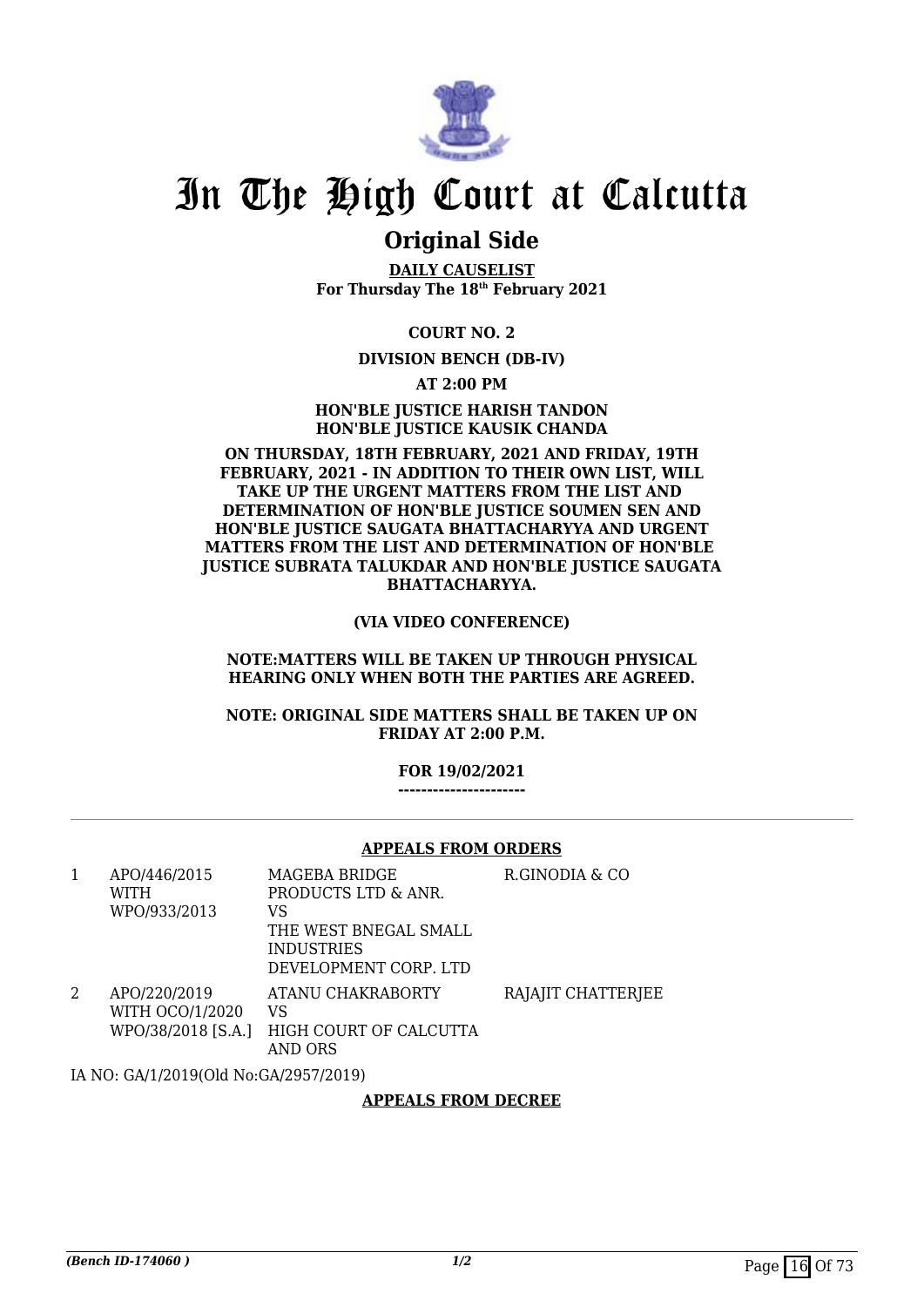| 3 | APD/281/2016                        | UNION OF INDIA               | <b>SHYAMAL</b>     |
|---|-------------------------------------|------------------------------|--------------------|
|   | [S.A.] WITH                         | VS                           | <b>CHAKRABORTY</b> |
|   | CS/489/2000                         | <b>HINDUSTAN</b>             |                    |
|   |                                     | CONSULTANCY & SERVICES       |                    |
|   |                                     | LTD. & ANR                   |                    |
|   | IA NO: GA/2/2017(Old No:GA/62/2017) |                              |                    |
| 4 | APD/570/2017                        | AJAY JAISWAL                 | G S GUPTA          |
|   | [S.A.]                              | VS                           |                    |
|   |                                     | <b>ESKAY BROTHERS STEELS</b> |                    |

IA NO: GA/1/2017(Old No:GA/3897/2017)

| 5 | APD/571/2017 | AJAY JAISWAL      | G.S. GUPTA |
|---|--------------|-------------------|------------|
|   | S.A.         | VS                |            |
|   |              | PANKAJ KUMAR GOEL |            |

LTD

IA NO: GA/1/2017(Old No:GA/3899/2017)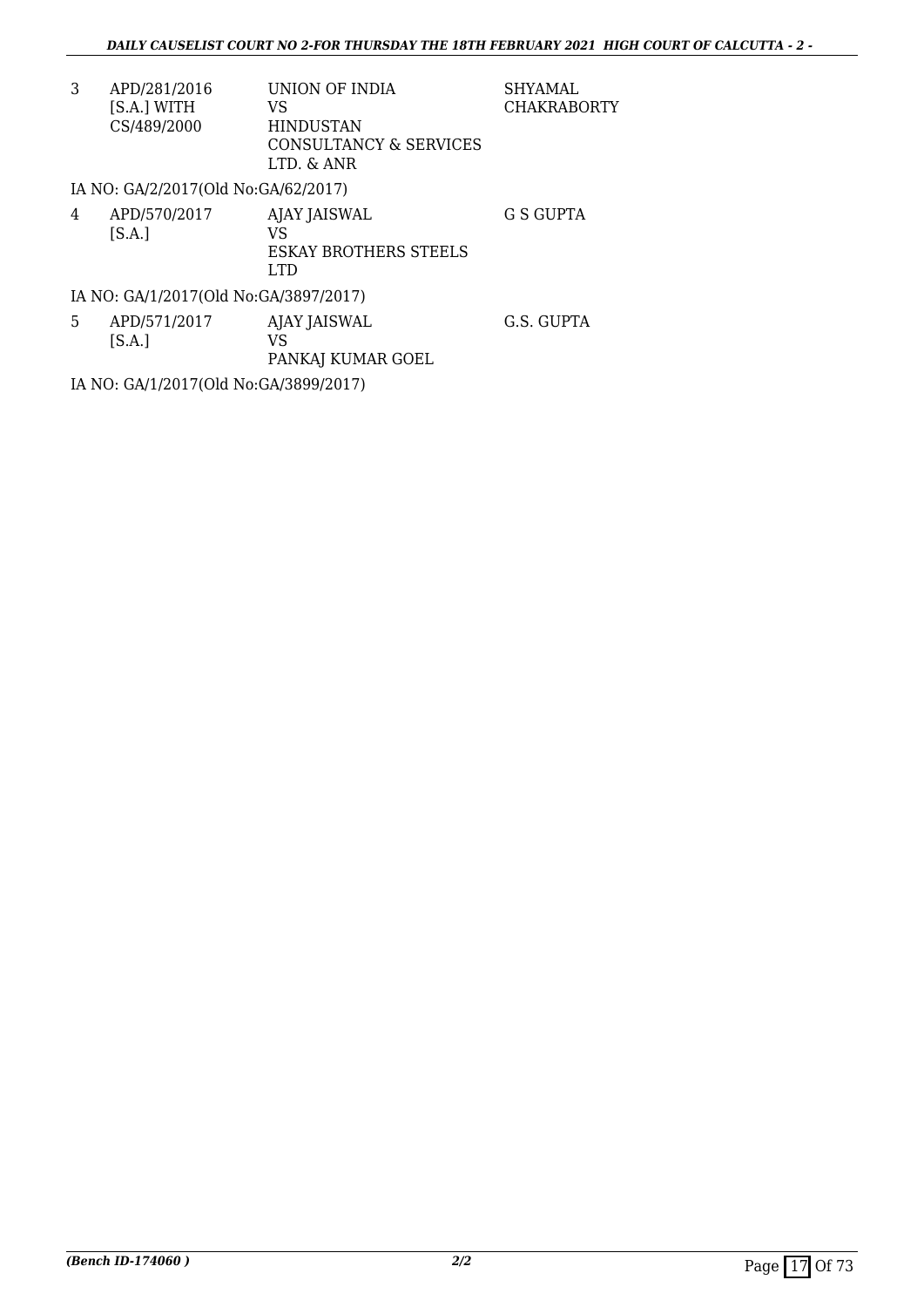

## **Original Side**

**DAILY CAUSELIST For Thursday The 18th February 2021**

**COURT NO. 4 DIVISION BENCH (DB-VIII) AT 3:00 PM HON'BLE JUSTICE ARINDAM SINHA HON'BLE JUSTICE SUVRA GHOSH (VIA VIDEO CONFERENCE)**

**NOTE:MATTERS WILL BE TAKEN UP THROUGH PHYSICAL HEARING ONLY WHEN BOTH THE PARTIES ARE AGREED.**

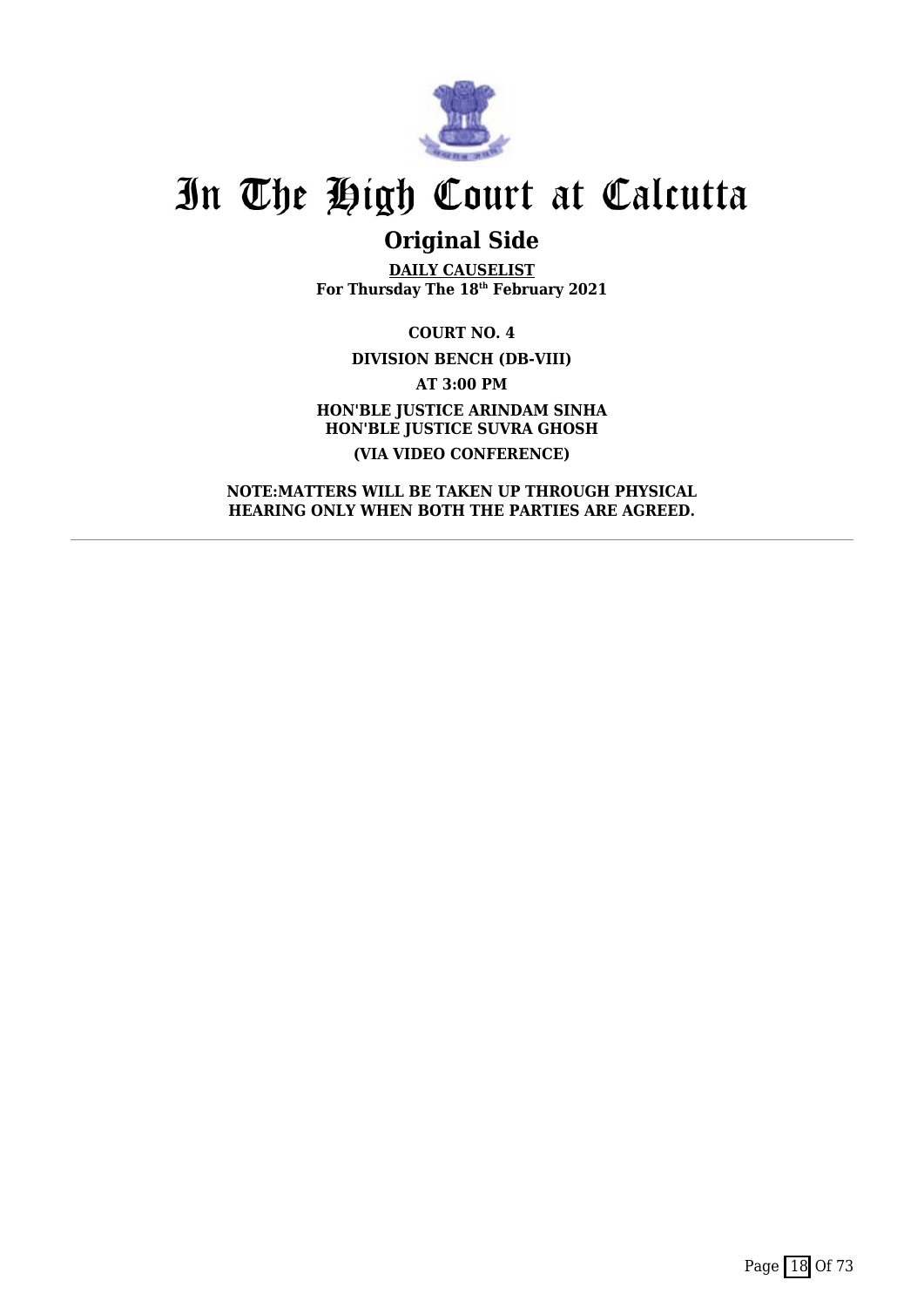

### **Original Side**

**DAILY CAUSELIST For Thursday The 18th February 2021**

### **COURT NO. 4 SINGLE BENCH () AT 3:00 PM HON'BLE JUSTICE ARINDAM SINHA (VIA VIDEO CONFERENCE)**

#### **NOTE:MATTERS WILL BE TAKEN UP THROUGH PHYSICAL HEARING ONLY WHEN BOTH THE PARTIES ARE AGREED.**

#### **ON EVERY WEDNESDAY, THURSDAY AND FRIDAY AT 3:00 P.M.- WILL SIT SINGLY AND TAKE SOME PART-HEARD, CONTEMPT, ASSIGNED, REVIEW, MODIFICATION/CLARIFICATION MATTERS.**

#### **AT 3:00 P.M. (AFTER APPELLATE SIDE, IF TIME PERMITS.)**

|              |                                                | <b>SPECIALLY ASSIGNED MATTERS</b>                                                    |                                  |                                |
|--------------|------------------------------------------------|--------------------------------------------------------------------------------------|----------------------------------|--------------------------------|
| $\mathbf{1}$ | AP/391/2018<br>[S.A.]                          | DAMODAR VALLEY<br><b>CORPORATION</b><br>VS<br><b>BLUE STAR PACKAGING</b><br>PVT. LTD | <b>SUBIR PAL</b>                 | V.BHATIA AND ASSO.             |
|              |                                                | IA NO: GA/1/2018(Old No:GA/2347/2018), GA/2/2019                                     |                                  |                                |
| 2            | IA NO. GA/30/2021                              | <b>BALARAM DAS</b><br>Vs                                                             | S.RAYCHOWDHURY<br>S.RAYCHOWDHURY |                                |
|              | [S.A.]<br>In CS/308/1872                       | <b>GURU CHARAN BISWAS</b>                                                            |                                  |                                |
| 3            | IA NO. GA/26/2019<br>(Old No:<br>GA/1367/2019) | <b>BALARAM DAS</b><br>Vs.<br><b>GURU CHARAN BISWAS</b>                               | S.RAYCHOWDHURY<br>S.RAYCHOWDHURY |                                |
|              | [S.A.]<br>In CS/308/1872                       |                                                                                      |                                  |                                |
| 4            | IA NO. GA/17/2018<br>(Old No:<br>GA/1625/2018) | MR. SHYAMAL KUMAR<br><b>MUKHERJEE</b><br>Vs<br>RUP KUMAR BARIK & ORS.                | P.C. BOSE<br><b>B.MULLICK</b>    | C.K.DUTTA, P.C.<br><b>BOSE</b> |
|              | [S.A.]<br>In CS/1337/1965                      |                                                                                      |                                  |                                |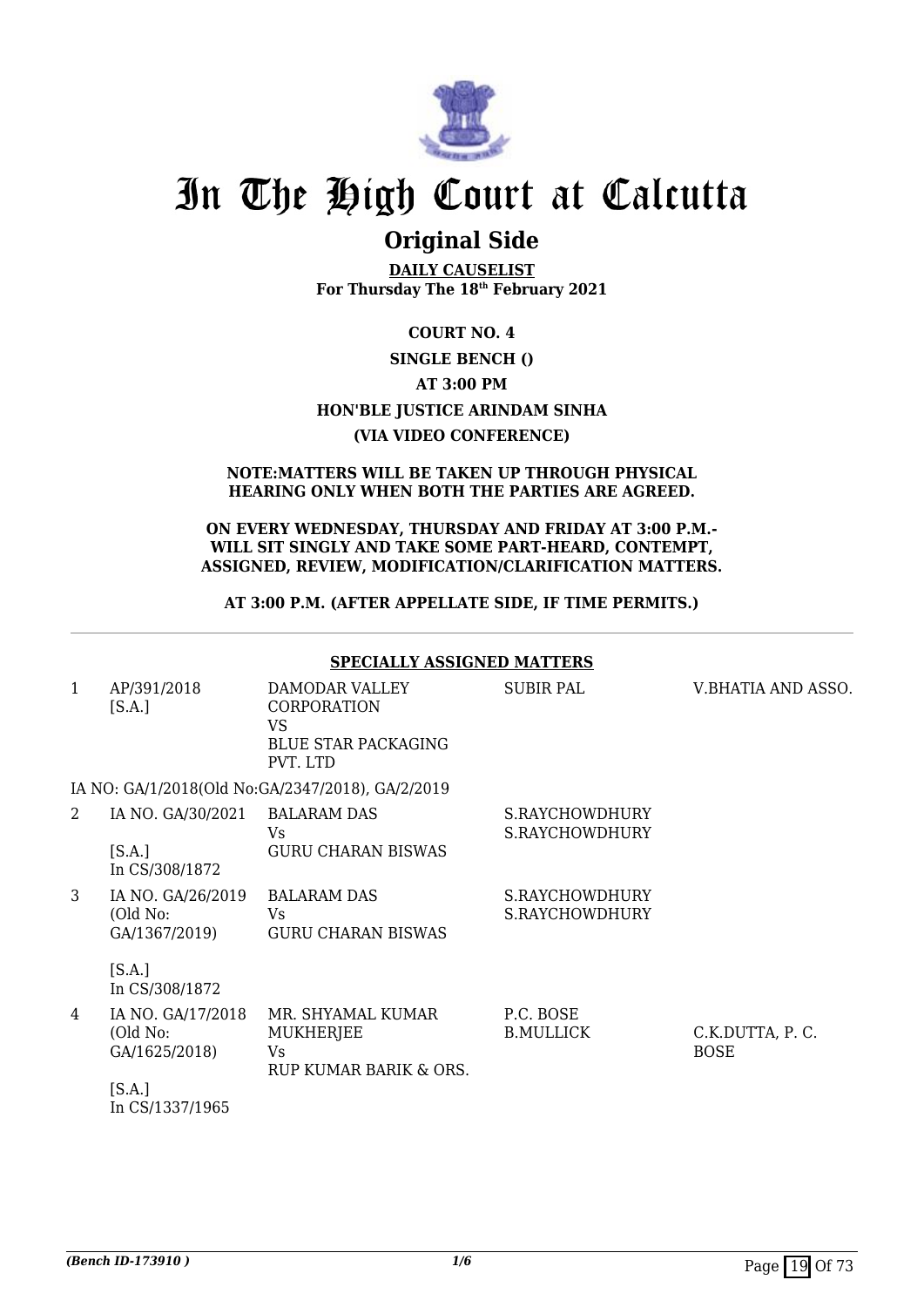| 5  | IA NO. GA/16/2017<br>(Old No:<br>GA/4004/2017)<br>[S.A.]<br>In CS/1337/1965 | MR. SHYAMAL KUMAR<br>MUKHERJEE<br><b>Vs</b><br>RUP KUMAR BARIK & ORS.                      | P.C. BOSE<br><b>B.MULLICK</b>                  | C.K.DUTTA, P.C.<br><b>BOSE</b> |
|----|-----------------------------------------------------------------------------|--------------------------------------------------------------------------------------------|------------------------------------------------|--------------------------------|
| 6  | CS/830/1987<br>[S.A.]                                                       | <b>ENERTECH ENGINEERS</b><br>(INDIA) PVT.LTD.<br><b>VS</b><br>TECALEMIT INDIA LIMITED      | M.K.ROY<br><b>CHOWDHURI &amp; CO</b>           |                                |
|    | IA NO: GA/1/2003(Old No:GA/4302/2003)                                       |                                                                                            |                                                |                                |
| 7  | IA NO. GA/1/2003<br>(Old No:<br>GA/3506/2003)                               | S.T.P. LIMITED<br>Vs<br>NIRMALJIT SINGH HOON                                               | JHUNJHUNWALA &<br>CO.<br>JHUNJHUNWALA &<br>CO. | B.M. BAGARIA & CO.             |
|    | [S.A.]<br>In CS/1034/1987                                                   |                                                                                            |                                                |                                |
| 8  | IA NO. CA/16/2016<br>(Old No:<br>CA/88/2016)                                | RE: SUTNA STONE & LIME<br>CO.LTD. AND (IN LIQN.)-<br>AND-<br><b>Vs</b>                     | KHAITAN & CO<br>O/L                            |                                |
|    | [S.A.]<br>In CP/580/2000                                                    | <b>COLLECTOR &amp; D.M.OF</b><br>SATNA M.P -VS-THE O/L,<br>HIGH COURT CAL &                |                                                |                                |
| 9  | IA NO. CA/20/2019<br>(Old No:<br>CA/165/2019)                               | IN THE MATTER OF SUTNA<br>STONE & LIME CO.LTD.<br>AND (IN LIQN.)<br>Vs                     | O/L<br>O/L                                     |                                |
|    | [S.A.]<br>In CP/580/2000                                                    |                                                                                            |                                                |                                |
| 10 | IA NO. CA/19/2018<br>(Old No:<br>CA/195/2018)                               | IN THE MATTER OF :<br><b>SUTNA STONE &amp; LIME</b><br>CO.LTD. AND (IN LIQN.)<br><b>Vs</b> | O/L, HIGH COURT,<br><b>CALCUTTA</b><br>O/L     |                                |
|    | [S.A.]<br>In CP/580/2000                                                    |                                                                                            |                                                |                                |
| 11 | IA NO. CA/12/2010<br>(Old No:<br>CA/891/2010)                               | IN THE MATTER OF: THE<br>SUTNA STONE & LIME CO.<br>LTD. (LIQ) RE:<br><b>Vs</b>             | N. C. BOSE & CO.<br>O/L                        |                                |
|    | [S.A.]<br>In CP/580/2000                                                    | SARVESHWARI MINING (P)<br>LTD. VS THE O/L, HIGH<br><b>COURT</b>                            |                                                |                                |
| 12 | IA NO. CA/18/2017<br>(Old No:<br>CA/195/2017)                               | IN THE MATTER OF SUTNA<br>STONE & LIME CO.LTD.<br>AND (IN LIQN.)<br>Vs                     | O/L, HIGH COURT,<br><b>CALCUTTA</b><br>O/L     |                                |
|    | [S.A.]<br>In CP/580/2000                                                    |                                                                                            |                                                |                                |
| 13 | WPO/22/2005<br>[S.A.]                                                       | BUDGE BUDGE CO. LTD. &<br>ANR.<br><b>VS</b><br>ASST.COM. COMMERCIAL<br>TAXES, CORP.DIV.    | S. KAKRANIA & CO.                              |                                |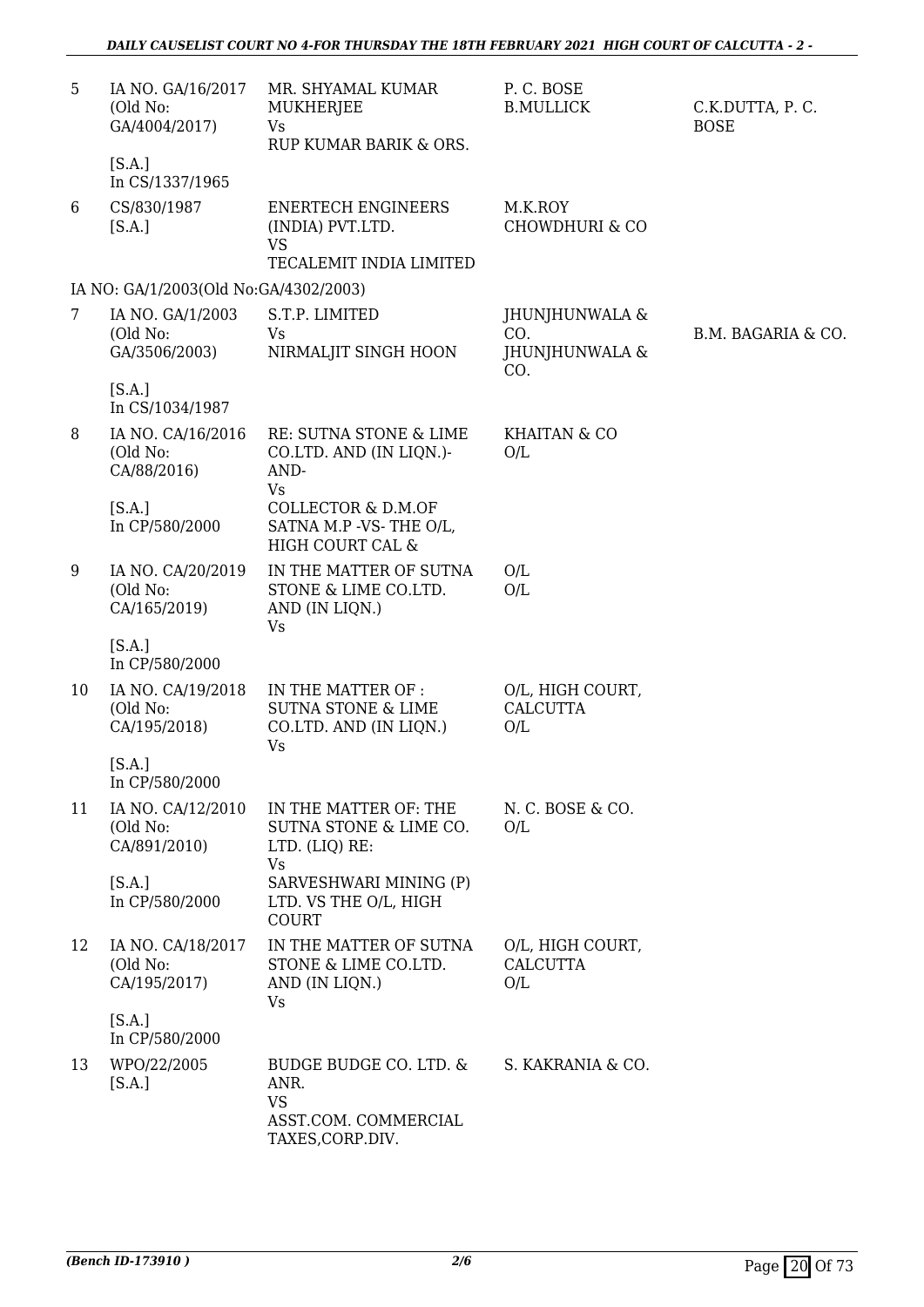| 14 | IA NO. GA/6/2019<br>(Old No:<br>GA/427/2019)  | JAI CHAND MAHTAB & ORS.<br>Vs<br>SRI NIL MADHAB ROY &<br>ORS.                  | M/S. R. C. KAR<br>M/S. R. C. KAR                                  |                                                             |
|----|-----------------------------------------------|--------------------------------------------------------------------------------|-------------------------------------------------------------------|-------------------------------------------------------------|
|    | [S.A.]<br>In CS/127/2006                      |                                                                                |                                                                   |                                                             |
| 15 | IA NO. GA/9/2019<br>(Old No:<br>GA/1711/2019) | NUMAZAR DORAB MEHTA &<br>ORS.<br>Vs<br>THE ASSAM COMPANY                       | M/S. S. JALAN<br>M/S. S. JALAN & CO.                              |                                                             |
|    | [S.A.]<br>In CS/16/2007                       | <b>INDIA LIMITED</b>                                                           |                                                                   |                                                             |
| 16 | IA NO. GA/1/2009<br>(Old No:<br>GA/1083/2009) | AVA PYNE & SORS.<br>Vs<br>BIVA PYNE & ORS.                                     | <b>SUBHRA DAS</b><br><b>SUBHRA DAS</b>                            |                                                             |
|    | [S.A.]<br>In CS/103/2009                      |                                                                                |                                                                   |                                                             |
| 17 | IA NO. GA/5/2016<br>(Old No:<br>GA/336/2016)  | SHYAMA SHARAN<br><b>BHALOTIA &amp; ORS.</b><br>Vs<br><b>ESSEM ENERPRISES</b>   | ANURAG BAGARIA<br>ANURAG BAGARIA                                  |                                                             |
|    | [S.A.]<br>In CS/140/2009                      | PRIVATE LTD.                                                                   |                                                                   |                                                             |
| 18 | IA NO. GA/4/2016<br>(Old No:<br>GA/332/2016)  | SHYAMA SHARAN<br>BHALOTIA & ORS.<br>Vs<br>FORTUNE ENTERPRISES                  | ANURAG BAGARIA<br>ANURAG BAGARIA                                  |                                                             |
|    | [S.A.]<br>In CS/141/2009                      | PRIVATE LTD.                                                                   |                                                                   |                                                             |
| 19 | IA NO. GA/3/2015<br>(Old No:<br>GA/2872/2015) | RAJEEV MAHESWARI AND<br><b>ORS</b><br>Vs<br><b>WARDENS OF THE</b>              | R.GINODIA & CO.<br><b>CHOUDHURY'S LAW</b><br><b>OFFICES</b>       |                                                             |
|    | [S.A.]<br>In CS/300/2013                      | ARMENIAN HOLY CHURCH<br>OF NAZARETH                                            |                                                                   |                                                             |
| 20 | IA NO. GA/5/2018<br>(Old No:<br>GA/667/2018)  | RAJEEV MAHESWARI AND<br><b>ORS</b><br>Vs                                       | <b>CHOUDHURY'S LAW</b><br><b>OFFICE</b><br><b>CHOUDHURY'S LAW</b> |                                                             |
|    | [S.A.]<br>In CS/300/2013                      | <b>WARDENS OF THE</b><br>ARMENIAN HOLY CHURCH<br>OF NAZARETH                   | <b>OFFICES</b>                                                    |                                                             |
| 21 | IA NO. GA/2/2014<br>(Old No:<br>GA/1596/2014) | SAPA BS INDIA PRIVATE<br><b>LIMITED</b><br>Vs<br>TIRUPATI HOMES PRIVATE        | FOX & MANDAL<br>J. N. BOSE & CO.                                  | <b>SURENDRA</b><br>DUBE(DEF.NO. 1<br>AND 2)                 |
|    | [S.A.]<br>In CS/368/2013                      | LIMITED & ANR.                                                                 |                                                                   |                                                             |
| 22 | IA NO. GA/3/2014<br>(Old No:<br>GA/3287/2014) | SAPA BS INDIA PRIVATE<br><b>LIMITED</b><br>Vs<br><b>TIRUPATI HOMES PRIVATE</b> | J. N. BOSE & CO.<br>J. N. BOSE & CO.                              | FOX & MANDAL<br><b>SURENDRA</b><br>DUBE(DEF.NO. 1<br>AND 2) |
|    | [S.A.]<br>In CS/368/2013                      | LIMITED & ANR.                                                                 |                                                                   |                                                             |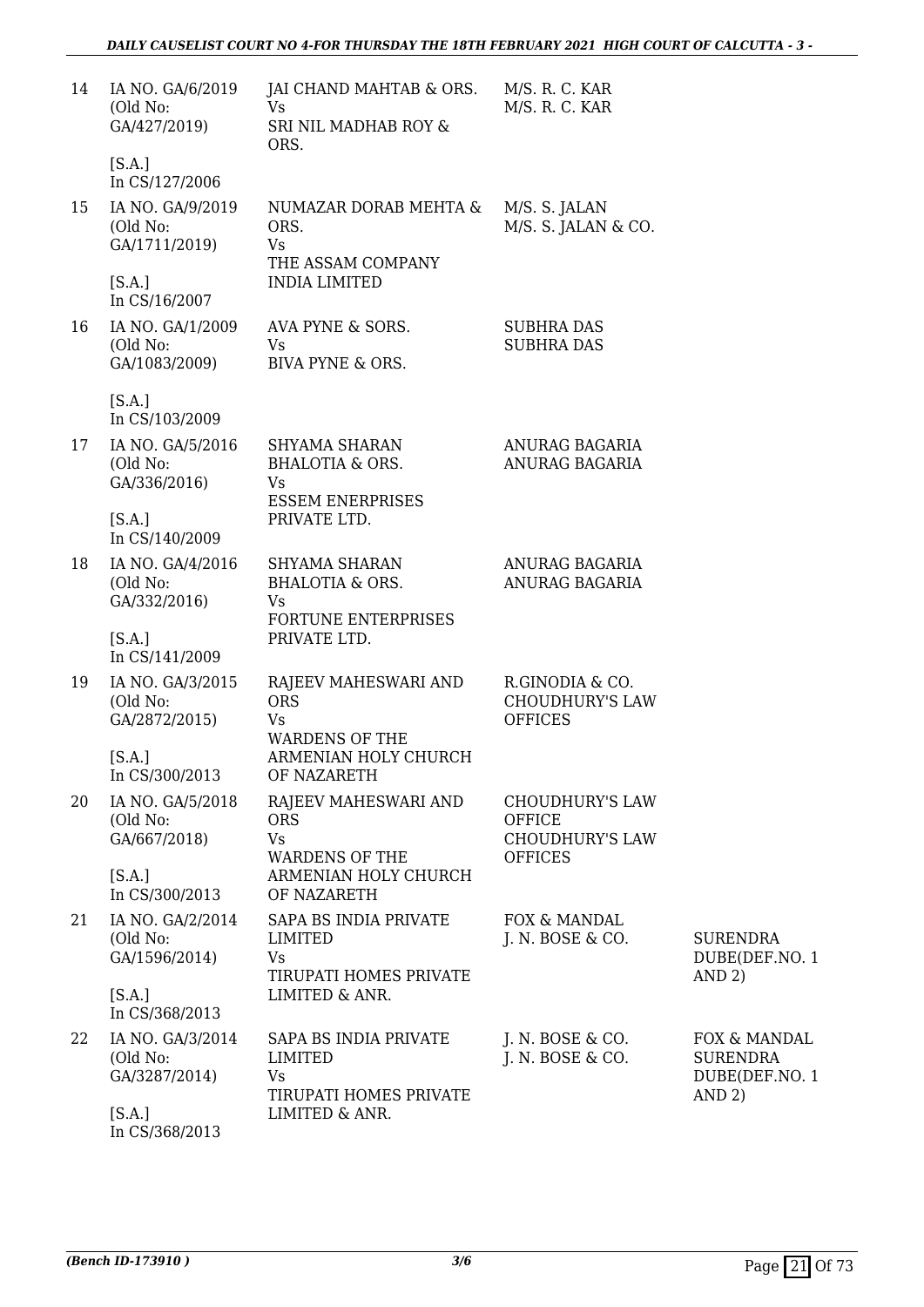| 23 | CS/72/2015<br>[S.A.]                          | EAST WIND HOLIDAY<br>TOURS PVT. LTD.<br><b>VS</b><br>AIR INDIA LIMITED                                               | KAUNISH<br><b>CHAKRABORTI</b>                                                        |                                      |
|----|-----------------------------------------------|----------------------------------------------------------------------------------------------------------------------|--------------------------------------------------------------------------------------|--------------------------------------|
|    |                                               | IA NO: GA/3/2018(Old No:GA/2732/2018), GA/4/2018(Old No:GA/2853/2018)                                                |                                                                                      |                                      |
| 24 | EC/975/2015<br>[S.A.]                         | SIFANDROS CARRIER LTD.<br>VS<br>SRIMUNISUVRATA AGRI<br>INTERNATIONAL LTD.                                            | BOSE and amp MITRA                                                                   |                                      |
|    | IA NO: GA/2/2019(Old No:GA/118/2019)          |                                                                                                                      |                                                                                      |                                      |
| 25 | EC/1071/2015<br>[S.A.] WITH EC<br>1072/2015   | NPR FINANCE LIMITED<br><b>VS</b><br>SANJAY KHEMANI                                                                   | RADHIKA SINGH &<br>CO.                                                               |                                      |
|    | IA NO: GA/1/2016(Old No:GA/3661/2016)         |                                                                                                                      |                                                                                      |                                      |
| 26 | IA NO. GA/2/2016<br>(Old No:<br>GA/513/2016)  | <b>GOOD EARTH MINMET PVT</b><br><b>LTD</b><br>Vs<br>SRI CHANDRA MOHAN                                                | FOX & MANDAL<br>FOX & MANDAL                                                         |                                      |
|    | [S.A.]<br>In CS/11/2016                       | <b>GUPTA</b>                                                                                                         |                                                                                      |                                      |
| 27 | IA NO. GA/1/2016<br>(Old No:<br>GA/137/2016)  | <b>GOOD EARTH MINMET PVT</b><br><b>LTD</b><br><b>Vs</b><br>SRI CHANDRA MIHAN                                         | FOX & MANDAL<br>FOX & MANDAL                                                         |                                      |
|    | [S.A.]<br>In CS/11/2016                       | <b>GUPTA</b>                                                                                                         |                                                                                      |                                      |
| 28 | IA NO. GA/4/2016<br>(Old No:<br>GA/655/2016)  | GOOD EARTH MINMET PVT<br><b>LTD</b><br>Vs<br>SRI CHANDRA MOHAN                                                       | MR. DEBASISH DE<br>FOX & MANDAL                                                      |                                      |
|    | [S.A.]<br>In CS/11/2016                       | <b>GUPTA</b>                                                                                                         |                                                                                      |                                      |
| 29 | IA NO. GA/1/2018<br>(Old No:<br>GA/1843/2018) | PRASANNA KUMAR NAHATA<br>Vs.<br>ABHISHEK DHANANIA                                                                    | <b>SANCHETI &amp;</b><br><b>SANCHETI</b><br><b>SANCHETI &amp;</b><br><b>SANCHETI</b> | K.L. YADAV & CO.<br>K.L. YADAV & CO. |
|    | [S.A.]<br>In EC/509/2016                      |                                                                                                                      |                                                                                      |                                      |
| 30 | WPO/1011/2016<br>[S.A.]                       | <b>BARIK BISWAS</b><br><b>VS</b><br>UNION OF INDIA & ORS.                                                            | <b>MANOJ MALHOTRA</b>                                                                |                                      |
| 31 | WPO/1017/2016<br>[S.A.]                       | MOKSED MONDAL<br><b>VS</b><br>UNION OF INDIA & ORS                                                                   | PRIYANKA BHUTORIA                                                                    |                                      |
| 32 | AP/1111/2016<br>[S.A.]                        | DAMODAR VALLEY<br>CORPORATION<br><b>VS</b><br>M/S STP LTD                                                            | <b>SUBIR PAL</b>                                                                     | <b>SUBHRANSU</b><br><b>GANGULY</b>   |
| 33 | AS/3/2017<br>[S.A.]                           | RIGVEDA MARITIME PT LTD<br><b>VS</b><br>THE O& P INTERESTED IN<br>VESSEL M.V. VSEVOLOD<br><b>BELETSKIY &amp; ANR</b> | S.K.DAS & CO                                                                         |                                      |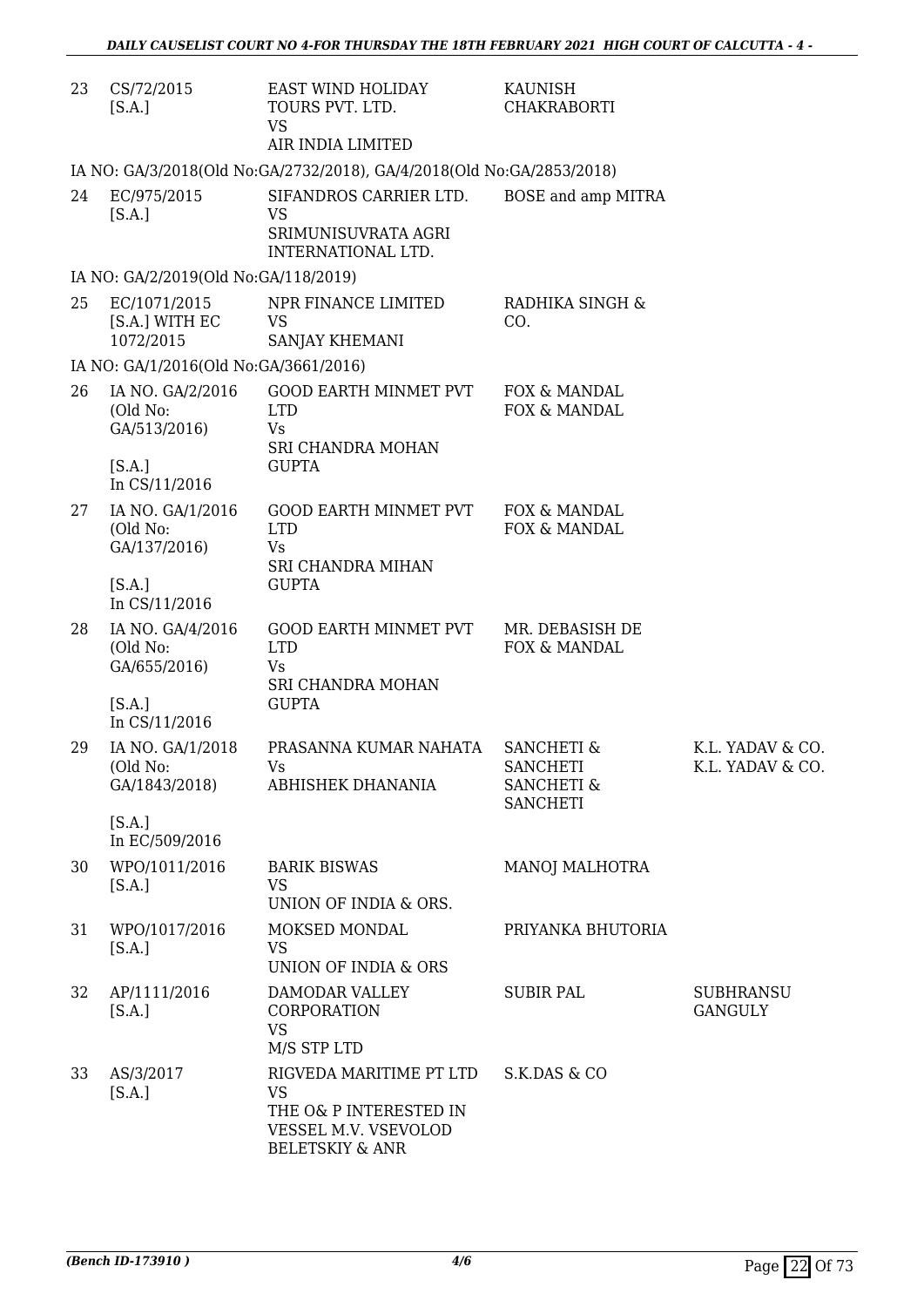| 34 | EC/85/2017<br>[S.A.]                          | ASHOK KUMAR PAUL<br><b>VS</b><br><b>UCO BANK</b>                                                        | S.P. BRAHMACHARI                           |                                                        |
|----|-----------------------------------------------|---------------------------------------------------------------------------------------------------------|--------------------------------------------|--------------------------------------------------------|
|    | IA NO: GA/1/2019                              |                                                                                                         |                                            |                                                        |
| 35 | CS/119/2017<br>[S.A.]                         | TORSA MACHINES LTD<br><b>VS</b><br>SURABHI INTERNATIONAL<br>& ORS                                       | <b>GANESH N. JAJODIA</b>                   |                                                        |
|    | IA NO: GA/1/2017(Old No:GA/2041/2017)         |                                                                                                         |                                            |                                                        |
| 36 | IA NO. GA/9/2019<br>(Old No:<br>GA/491/2019)  | PAWAN KUMAR DHOOT<br>Vs<br>DEO KUMAR SARAF & ORS.                                                       | <b>NAMRATA BASU</b><br><b>NAMRATA BASU</b> |                                                        |
|    | [S.A.]<br>In CS/168/2017                      |                                                                                                         |                                            |                                                        |
| 37 | WPO/486/2017<br>[S.A.]                        | MD. HUSSAIN<br><b>VS</b>                                                                                | RAVI KUMAR DUBEY                           |                                                        |
|    |                                               | UNION OF INDIA & ANR                                                                                    |                                            |                                                        |
| 38 | IA NO. GA/1/2018<br>(Old No:<br>GA/3003/2018) | SUDIP DAKSHY & ANR.<br>Vs<br>RT. REVD. ASHOKE BISWAS<br>& ORS.                                          | <b>SUBHRA DAS</b><br><b>SUBHRA DAS</b>     | <b>SUBHRANSU</b><br><b>GANGULY</b><br>(DEF.NO.3) SINHA |
|    | [S.A.]<br>In CS/180/2018                      |                                                                                                         |                                            | CO (DEF NO 2                                           |
| 39 | IA NO. GA/2/2018<br>(Old No:<br>GA/3078/2018) | <b>SUDIP DAKSHY &amp; ANR.</b><br>Vs<br>RT. REVD. ASHOKE BISWAS<br>& ORS.                               | SANJAY KUMAR BAID<br><b>SUBHRA DAS</b>     | <b>SUBHRANSU</b><br><b>GANGULY</b><br>(DEF.NO.3) SINHA |
|    | [S.A.]<br>In CS/180/2018                      |                                                                                                         |                                            | CO (DEF NO 2                                           |
| 40 | WPO/223/2018<br>[S.A.]                        | SHRI KAILASH KUMAR<br><b>TIBREWAL</b><br><b>VS</b><br>UNION OF INDIA & ANR.                             | L.P. MANOT & CO.                           |                                                        |
|    | IA NO: GA/1/2019(Old No:GA/800/2019)          |                                                                                                         |                                            |                                                        |
| 41 | WPO/224/2018<br>[S.A.]                        | SMT. SEEMA TIBREWAL<br><b>VS</b><br>UNION OF INDIA & ANR                                                | L.P. MANOT & CO.                           |                                                        |
|    | IA NO: GA/1/2019(Old No:GA/801/2019)          |                                                                                                         |                                            |                                                        |
| 42 | AP/339/2018<br>[S.A.]                         | DAMODAR VALLEY<br>CORPORATION<br><b>VS</b><br><b>SETH &amp; ASSOCIATES</b>                              | <b>AMIT KUMAR NAG</b>                      |                                                        |
| 43 | EC/460/2018<br>[S.A.]                         | AI CHAMPADANY<br><b>INDUSTRIES LIMITED</b><br><b>VS</b><br>ORIENTAL INSURANCE<br><b>COMPANY LIMITED</b> | <b>ABHIJIT GUHA RAY</b>                    |                                                        |
| 44 | AP/485/2018<br>[S.A.]                         | M/S TIMBOCOM<br><b>VS</b><br>KOLKATA PORT TRUST                                                         | <b>SOUMEN DAS</b>                          |                                                        |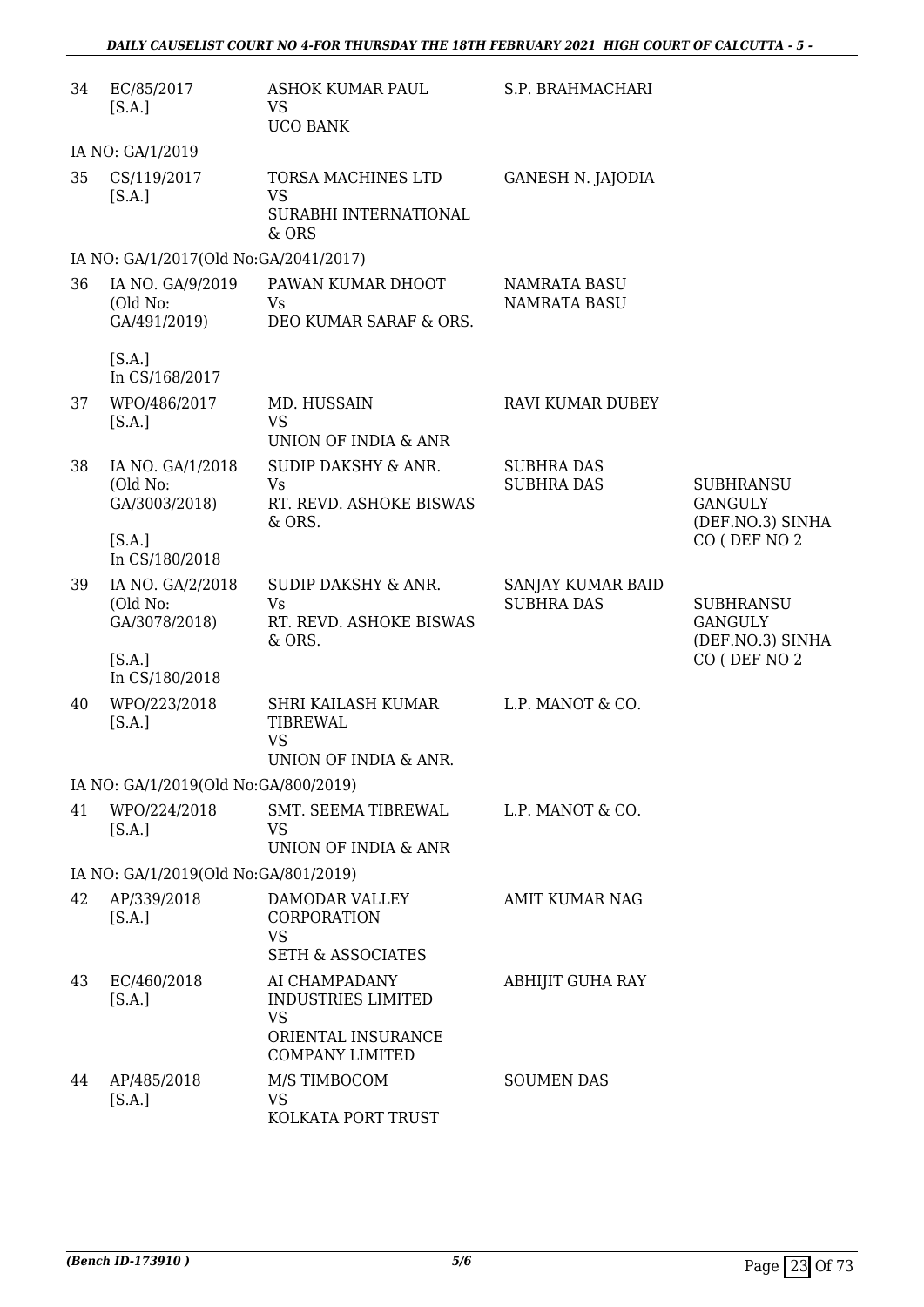| 45 | IA NO. GA/2/2019<br>(Old No:<br>GA/1349/2019)<br>[S.A.]<br>In CS/2/2019 | <b>SATISH KUMAR</b><br>JHUNJHUNWALA & ORS<br>Vs<br><b>AVANI TOWERS PRIVATE</b><br><b>LIMITED &amp; ANR</b>                                                           | S.K. BAJORIA<br>S.K. BAJORIA                             | SANKET SARAOGI<br>SANKET SARAOGI                   |
|----|-------------------------------------------------------------------------|----------------------------------------------------------------------------------------------------------------------------------------------------------------------|----------------------------------------------------------|----------------------------------------------------|
| 46 | CS/111/2019<br>[S.A.]                                                   | ANIL RAJKUMAR MUKERJI<br><b>AND 3 OTHERS</b><br><b>VS</b><br>RT REV PARITOSH<br><b>CANNING AND 9 OTHERS</b>                                                          | AISHWARYA KUMAR<br><b>AWASTHI</b>                        | SINHA AND CO.<br>(RES.1,2 IN G.A 1532)<br>OF 2019) |
|    |                                                                         | IA NO: GA/1/2019(Old No:GA/1517/2019), GA/2/2019(Old No:GA/1523/2019), GA/3/2019(Old<br>No:GA/1532/2019), GA/4/2020(Old No:GA/7/2020), GA/5/2020(Old No:GA/828/2020) |                                                          |                                                    |
| 47 | WPO/122/2019<br>[S.A.]                                                  | DIPAK JAMNADAS POPAT<br><b>AND ORS</b><br><b>VS</b><br>THE STATE OF WEST<br><b>BENGAL AND ORS</b>                                                                    | <b>ANJAN</b><br><b>BHATTACHARYA (DAS</b><br>AND COMPANY) |                                                    |
| 48 | WPO/234/2019<br>[S.A.]                                                  | EMTA COAL LIMITED<br><b>VS</b><br>INCOME TAX SETTLEMENT<br>COMMISSION (INCOME TAX<br>AND WEALTH TAX),<br>ADDITIONAL BENCH AND<br>ORS.                                | JHUNJHUNWALA AND<br>CO.                                  |                                                    |
|    |                                                                         | <b>COURT APPLICATION</b>                                                                                                                                             |                                                          |                                                    |
| 49 | IA NO. GA/13/2019<br>(Old No:<br>GA/2234/2019)<br>[S.A.]                | NAVIN CHANDRA OJHA<br>Vs<br>CALCUTTA SAFE DEPOSIT<br>CO. LTD. & ORS.                                                                                                 | ANIRBAN GHOSH<br><b>ANIRBAN GHOSH</b>                    |                                                    |
|    | In CS/159/2010                                                          |                                                                                                                                                                      |                                                          |                                                    |
| 50 | IA NO. GA/17/2020<br>[S.A.]<br>In CS/159/2010                           | NAVIN CHANDRA OJHA<br><b>Vs</b><br>CALCUTTA SAFE DEPOSIT<br>CO. LTD. & ORS.                                                                                          | ANIRBAN GHOSH<br>ANIRBAN GHOSH                           |                                                    |
| 51 | IA NO. GA/18/2021<br>[S.A.]                                             | NAVIN CHANDRA OJHA<br><b>Vs</b><br>CALCUTTA SAFE DEPOSIT                                                                                                             | <b>ANIRBAN GHOSH</b><br>ANIRBAN GHOSH                    |                                                    |
|    |                                                                         |                                                                                                                                                                      |                                                          |                                                    |

In CS/159/2010 CO. LTD. & ORS.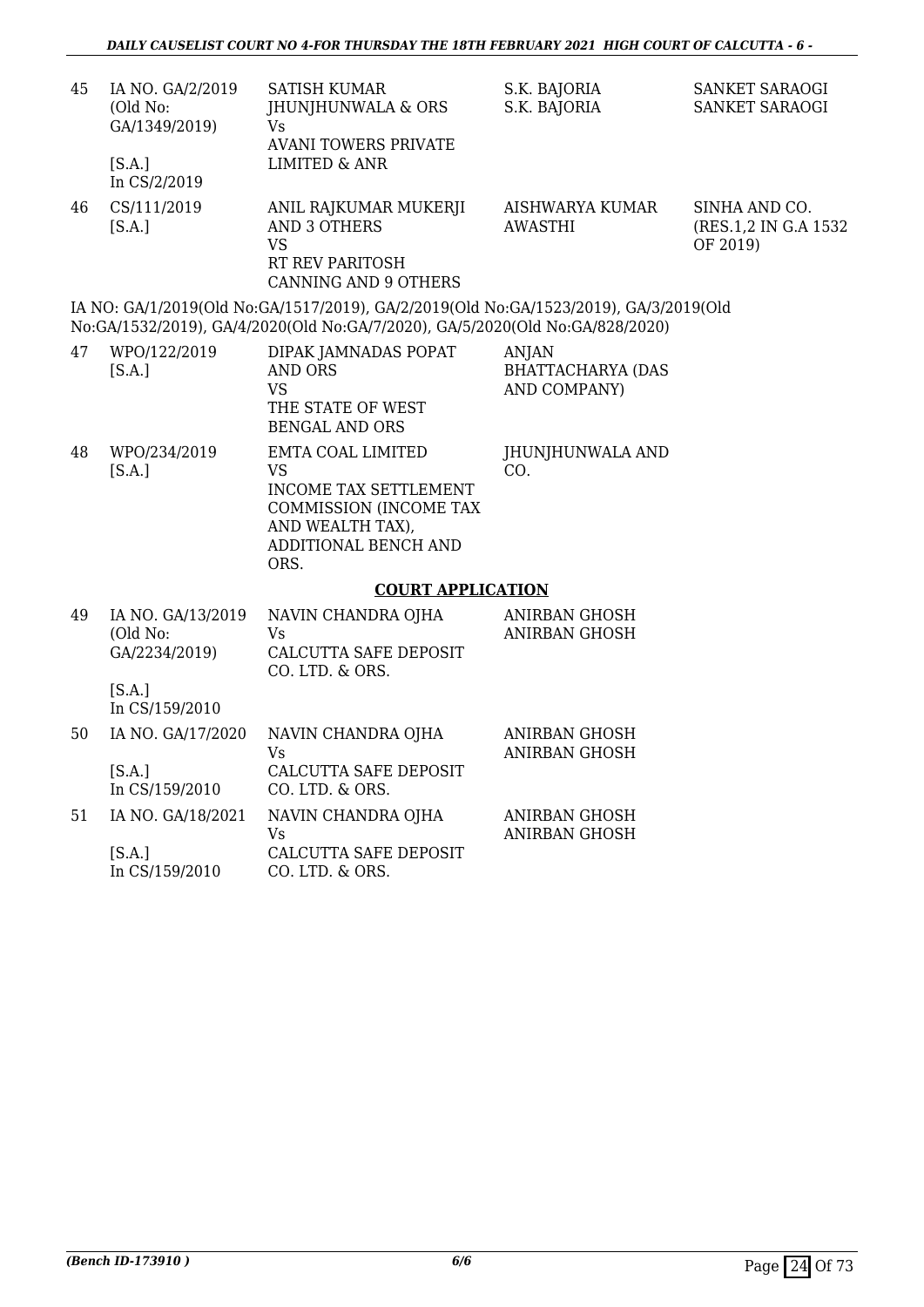

### **Original Side**

**DAILY CAUSELIST For Thursday The 18th February 2021**

**COURT NO. 38**

**SINGLE BENCH (COMMERCIAL BENCH)**

**AT 2:00 PM**

**HON'BLE JUSTICE ARIJIT BANERJEE**

#### **ON AND FROM MONDAY, 1ST FEBRUARY, 2021, AS LONG AS THE DIVISION BENCH COMPRISING HON'BLE THE CHIEF JUSTICE THOTTATHIL B. RADHAKRISHNAN AND HON'BLE JUSTICE ARIJIT** BANERIEE DOES NOT SIT - WILL SIT SINGLY AND TAKE UP THE **LIST AND DETERMINATION OF HON'BLE JUSTICE ASHIS KUMAR CHAKRABORTY.**

**(VIA VIDEO CONFERENCE) NOTE:MATTERS WILL BE TAKEN UP THROUGH PHYSICAL HEARING ONLY WHEN BOTH THE PARTIES ARE AGREED.**

**NOTE : ORIGINAL SIDE MATTERS WILL BE TAKEN UP AFTER RECESS**

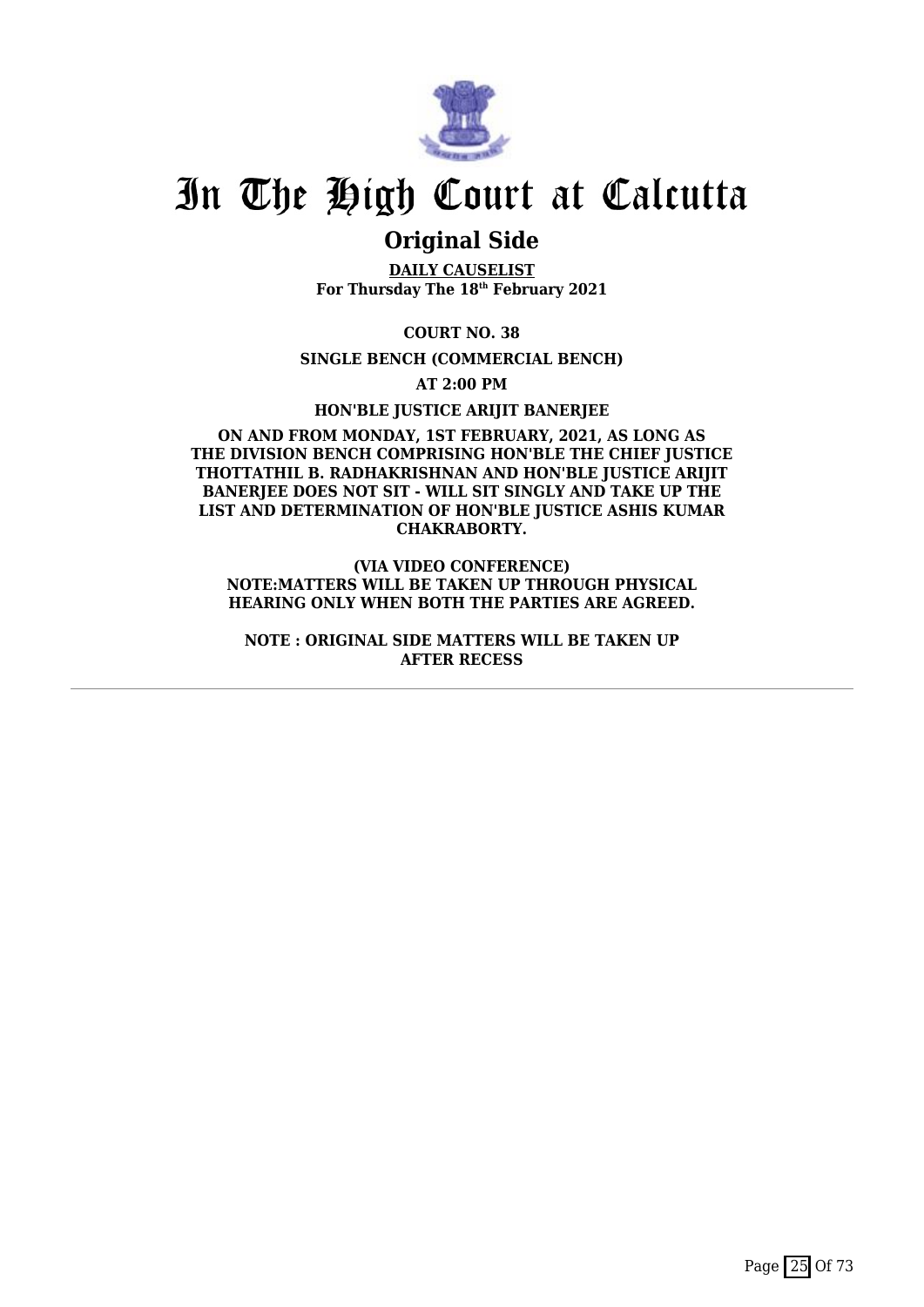

### **Original Side**

**DAILY CAUSELIST For Thursday The 18th February 2021**

#### **COURT NO. 38**

**SINGLE BENCH ()**

#### **AT 2:00 PM**

#### **HON'BLE JUSTICE ARIJIT BANERJEE**

#### **ON AND FROM MONDAY, 1ST FEBRUARY, 2021, AS LONG AS THE DIVISION BENCH COMPRISING HON'BLE THE CHIEF JUSTICE THOTTATHIL B. RADHAKRISHNAN AND HON'BLE JUSTICE ARIJIT BANERJEE DOES NOT SIT - WILL SIT SINGLY AND TAKE UP THE LIST AND DETERMINATION OF HON'BLE JUSTICE ASHIS KUMAR CHAKRABORTY.**

#### **(VIA VIDEO CONFERENCE) NOTE:MATTERS WILL BE TAKEN UP THROUGH PHYSICAL HEARING ONLY WHEN BOTH THE PARTIES ARE AGREED.**

#### **NOTE : ORIGINAL SIDE MATTERS WILL BE TAKEN UP AFTER RECESS**

#### **TO BE MENTIONED**

| 1 | WPO/567/2017      | HIMALAY PAPER & BOARD<br>MILLS PVT LTD<br>VS.<br>STSTE OF WEST BENGAL &<br><b>ORS</b>         | MR. PINGAL<br><b>BHATTACHARYYA</b> |
|---|-------------------|-----------------------------------------------------------------------------------------------|------------------------------------|
| 2 | IA NO. CA/11/2020 | RE: BELLS CONTROL LIMITED<br>-AND-<br>Vs.                                                     | SAYAK MITRA                        |
|   | In CP/808/2016    |                                                                                               |                                    |
|   |                   | <b>COMPANY MATTER (NEW)</b>                                                                   |                                    |
| 3 | IA NO. CA/43/2021 | IN THE MATTER OF M/S.<br>CARRIT MORAN & COMPANY P<br>LTD.                                     | SUSHANTA KUMAR<br>BASU             |
|   | In CP/289/2009    | Vs.<br>RE: KRISHNA KUMAR KALYANI                                                              |                                    |
| 4 | CP/343/2014       | RE : CORROGANON INDIA PVT<br>LTD AND-<br>VS.<br>RE: V. K. M.<br><b>INFRASTRUCTURE PVT LTD</b> | CHOUDHURY AND<br>CO.               |
|   |                   | <b>NEW MOTIONS (SECTION 11)</b>                                                               |                                    |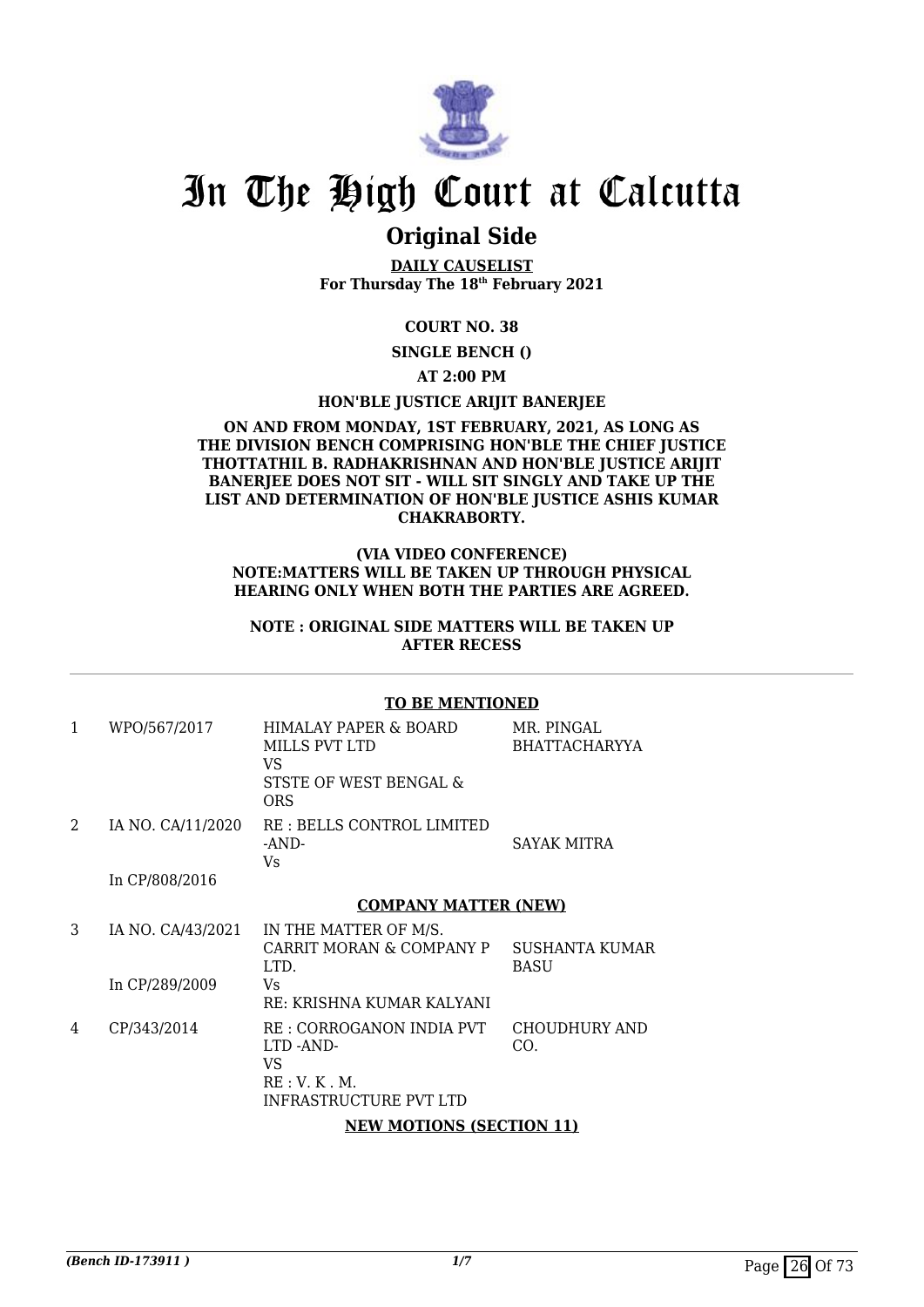| 5  | AP/388/2019                          | KIRAN PATRA AND ANR<br><b>VS</b><br>RATNA DEY AND ORS                                                          | <b>AVISHEK GUHA</b>                     |                       |
|----|--------------------------------------|----------------------------------------------------------------------------------------------------------------|-----------------------------------------|-----------------------|
| 6  | AP/32/2020                           | <b>KRISHNA REALTY</b><br><b>VS</b><br>KASHI NATH ROY                                                           | <b>SOM NATH NAG</b>                     |                       |
| 7  | AP/177/2020                          | ACES INFOTECH (P) LIMITED<br><b>VS</b><br>KOLKATA MUNICIPAL<br>CORPORATION                                     | <b>BUDDHADEB GHOSH</b>                  |                       |
| 8  | AP/200/2020                          | M/S. REMCO AND CO.<br><b>VS</b><br>UNION OF INDIA AND ORS.                                                     | <b>RAHUL SARKAR</b>                     |                       |
|    | IA NO: GA/1/2020(Old No:GA/878/2020) |                                                                                                                |                                         |                       |
| 9  | AP/220/2020                          | SK. ANWAR HAQUE AND ANR.<br><b>VS</b><br>AMINA BEGUM AND ORS.                                                  | <b>SHUVANIL</b><br><b>CHAKRABORTY</b>   |                       |
| 10 | AP/316/2020                          | SHREE LAXMI IRON AND<br>STEEL WORKS PRIVATE<br><b>LIMITED</b><br><b>VS</b><br>THE EASTERN RAILWAY AND<br>ORS.  | <b>AVIJIT DEY</b>                       |                       |
| 11 | AP/321/2020                          | G. P. TRONICS PRIVATE<br>LIMITED AND ANR.<br><b>VS</b><br>SOLIEL RESTAURANT PRIVATE<br><b>LIMITED</b>          | <b>SANDERSONS AND</b><br><b>MORGANS</b> |                       |
| 12 | AP/329/2020                          | GILLANDERS ARBUTHNOT<br>AND CO. LTD.<br><b>VS</b><br>STEEL AUTHORITY OF INDIA<br><b>LIMITED</b>                | <b>ABHIJIT RAY</b>                      | <b>SREEJOYEE BOSE</b> |
| 13 | AP/330/2020                          | KRANTI INFRA PROJECTS<br>PRIVATE LIMITED<br><b>VS</b><br>SREI EQUIPMENT FINANCE<br><b>LIMITED</b>              | <b>RUNA PALIT</b>                       | SINHA AND CO.         |
| 14 | AP/333/2020                          | CIVTECH INDIA PRIVATE<br>LIMITED<br><b>VS</b><br>THE ORIENTAL INSURANCE<br>CO. LTD.                            | <b>NAYAN RAKSHIT</b>                    |                       |
| 15 | AP/349/2020                          | <b>BHARAT PETROLEUM</b><br><b>CORPORATION LTD</b><br><b>VS</b><br>MAHESH SHAH                                  | <b>SUMAN DEY</b>                        |                       |
| 16 | AP/363/2020                          | MCNROE CONSUMER<br>PRODUCTS PRIVATE LIMITED<br><b>VS</b><br><b>ALLURE CONSUMER</b><br>PRODUCTS PRIVATE LIMITED | SOBHAN KUMAR<br><b>PATHAK</b>           |                       |
| 17 | AP/365/2020                          | NAUSHAD ALAM<br><b>VS</b><br>PARTHA CHAKRABORTY                                                                | <b>MAINAK SWARNOKAR</b>                 |                       |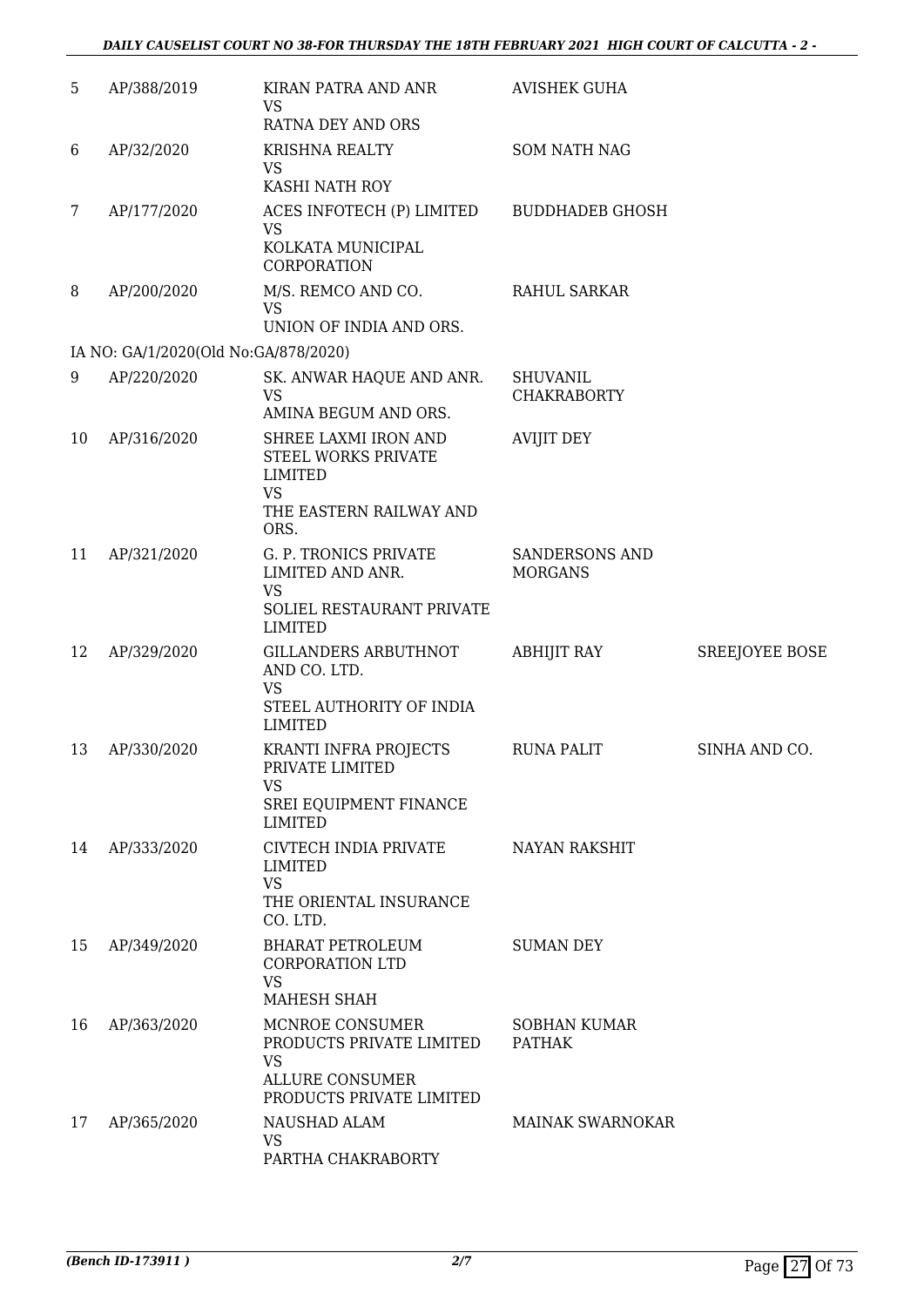| 18 | AP/366/2020 | NAUSHAD ALAM<br>VS.                                                                                                  | <b>MAINAK SWARNOKAR</b>         |
|----|-------------|----------------------------------------------------------------------------------------------------------------------|---------------------------------|
|    |             | PARTHA CHAKRABORTY                                                                                                   |                                 |
| 19 | AP/370/2020 | BRAITHWAITE AND COMPANY<br>LTD.<br><b>VS</b>                                                                         | AJY GAGGGAR                     |
|    |             | LUCKY EXPORTS AND ORS                                                                                                |                                 |
| 20 | AP/374/2020 | M/S HINDUSTHAN BUILDERS<br><b>VS</b><br>IRCON INTERNATIONAL<br>LIMITED                                               | SOMNATH SAHA                    |
| 21 | AP/375/2020 | KRISHANU SAHA<br>VS<br>SUDIP SATYAPRIYA<br><b>CHAKRABORTY</b>                                                        | PRASANTA KUMAR<br><b>BAGCHI</b> |
| 22 | AP/376/2020 | M/S. ELGI EQUIPMENTS LTD.<br>VS<br>M/S. HIRANMAYE ENERGY<br>LTD.                                                     | DIPANJAN DATTA                  |
| 23 | AP/378/2020 | INDWELL CONSTRUCTIONS<br>PVT. LIMITED<br><b>VS</b><br><b>BHARAT HEAVY ELECTRICALS</b><br>LIMITED (BHEL)              | PAL CHOUDHURI<br>AND CO.        |
| 24 | AP/386/2020 | WELLSIDE INFRASTRUCTURE<br>PRIVATE LIMITED<br><b>VS</b><br>INOX LEISURE LIMITED AND<br><b>ORS</b>                    | <b>MAYANK KAKRANIA</b>          |
| 25 | AP/392/2020 | CIVCON CONSTRUCTION PVT.<br>LTD.<br><b>VS</b><br>THE WEST BENGAL SMALL<br>INDUSTRIES DEVELOPMENT<br>CORPORATION LTD. | PIYALI DUTTA                    |
| 26 | AP/398/2020 | RANJIT GHOSH<br><b>VS</b><br>SOMDEEP GHOSH AND ANR                                                                   | <b>FARHAN GHAFFAR</b>           |
| 27 | AP/403/2020 | <b>SMPL INFRA LIMITED</b><br><b>VS</b><br>EAST INDIA UDYOG LIMITED                                                   | S KAKRANIA AND CO               |
| 28 | AP/404/2020 | <b>SPML INFRA LTD</b><br>VS<br>EAST INDIA UDYOG LTD                                                                  | S KAKRANIA AND CO               |
| 29 | AP/406/2020 | <b>SPML INFRA LTD</b><br>VS.<br>EAST INDIA UDYOG LTD                                                                 | S KAKRANIA AND CO               |
| 30 | AP/407/2020 | <b>SMPL INFRA LIMITED</b><br>VS<br>EAST INDIA LIMITED                                                                | S KAKRANIA AND CO               |
| 31 | AP/408/2020 | <b>SPML INFRA LTD</b><br>VS<br>EAST INDIA UDYOG LIMITED                                                              | S KAKRANIA AND CO               |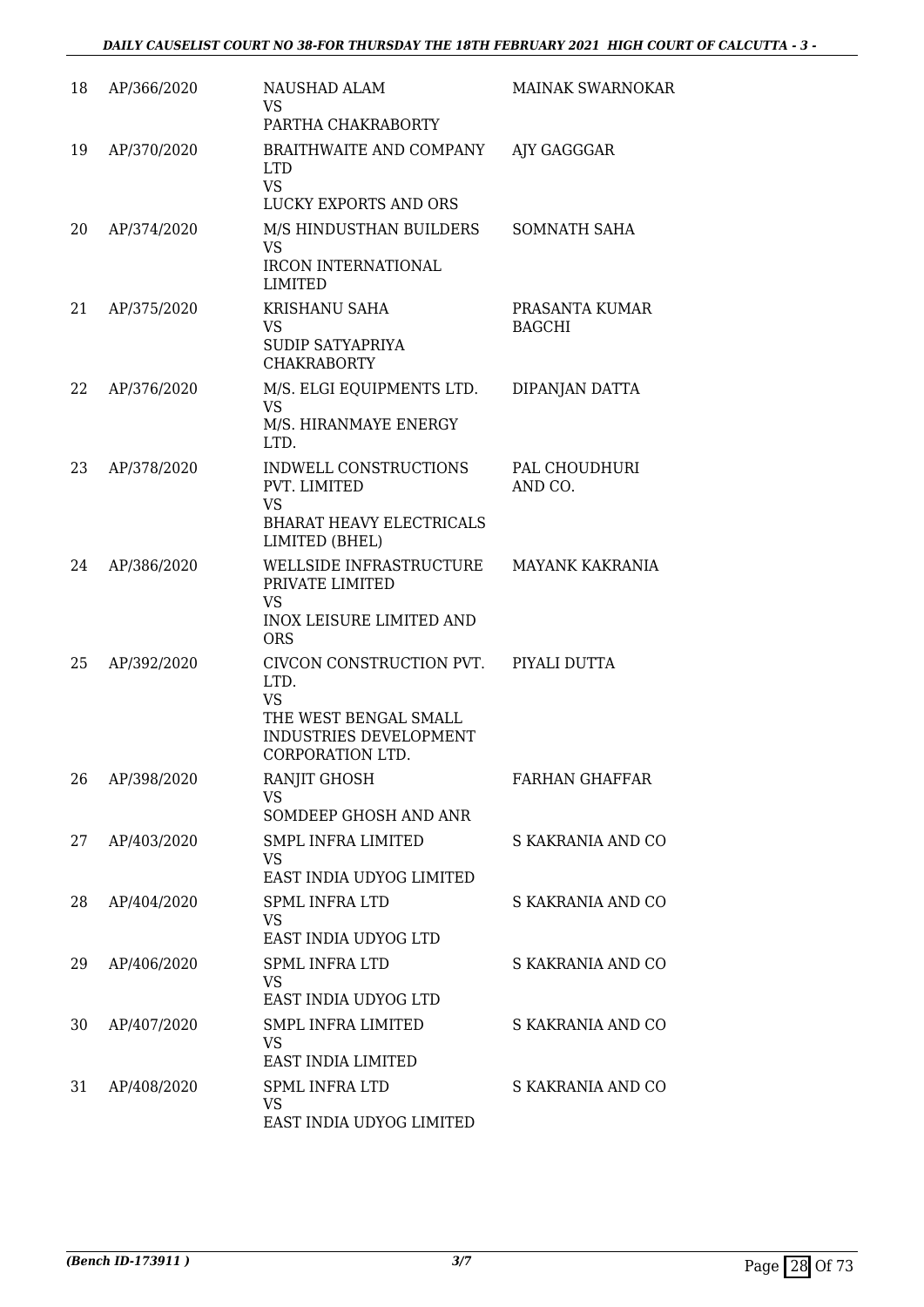| 32 | AP/412/2020 | SRI HIMSEKHAR DUTTA<br>VS<br>SMT. MOUMITA SARKAR                                                                              | <b>DEBASISH</b><br>MUKHOPADHYAY           |
|----|-------------|-------------------------------------------------------------------------------------------------------------------------------|-------------------------------------------|
| 33 | AP/413/2020 | CIVON CONSTRUCTION PVT<br>LTD.<br><b>VS</b><br><b>IRCON INTERNATIONAL</b><br><b>LIMITED</b>                                   | <b>TAPAS SINGHA ROY</b>                   |
| 34 | AP/414/2020 | JAYANTI CINEMA PRIVATE<br><b>LIMITED</b><br><b>VS</b><br><b>GSA RETAIL LIMITED</b><br>(FORMERLY RDB REGENT<br>RETAIL LIMITED) | <b>VICTOR MOSES AND</b><br>CO.            |
| 35 | AP/418/2020 | D.M.P. NIRMAN PRIVATE<br>LIMITED AND ANR.<br><b>VS</b><br>INDIAN INSTITUTE OF<br>MANAGEMENT AND ANR.                          | SOURAV CHATTERJEE                         |
| 36 | AP/424/2020 | SAKET INFRADEVELOPERS<br>PRIVATE LIMITED<br><b>VS</b><br>CENTARAL INSTITUTE OF<br><b>ROAD TRANSPORT</b>                       | <b>AMRITA PANJA</b><br><b>MOULICK</b>     |
| 37 | AP/1/2021   | LABVANTAGE SOLUTIONS<br>PRIVATE LIMITED<br><b>VS</b><br><b>BWA SERVICES PRIVATE</b><br><b>LIMITED</b>                         | <b>SHAKEEL</b><br>MOHAMMED AKHTER         |
| 38 | AP/3/2021   | M/S.PREM CHANDRA SINGH<br><b>VS</b><br><b>UNION OF INDIA</b>                                                                  | <b>BIJON MAJUMDAR</b>                     |
| 39 | AP/4/2021   | M/S. PREM CHANDRA SINGH<br><b>VS</b><br>Union of India                                                                        | <b>BIJON MAJUMDAR</b>                     |
| 40 | AP/5/2021   | CKJ INVESTMENTS PVT LTD<br>VS<br>EMKAY GLOBAL FINANCIAL<br><b>SERVICES LTD</b>                                                | PRADIP KUMAR<br>SARAWAGI                  |
| 41 | AP/6/2021   | SRI KRISHNA AND CO.<br><b>VS</b><br>SIMPLEX INFRASTRUCTURE<br>LTD.                                                            | MANDEEP KAUR                              |
| 42 | AP/7/2021   | SRI NAWAL KISHORE GUPTA<br><b>VS</b><br><b>SRI TILAK DEWAN</b>                                                                | <b>MISS PARNA ROY</b><br><b>CHOUDHURY</b> |
| 43 | AP/10/2021  | PECON SOFTWARE LIMITED<br><b>VS</b><br>WEST BENGAL STATE<br>ELECTRICITY DISTRIBUTION<br><b>COMPANY LIMITED</b>                | OM NARAYAN RAI                            |
| 44 | AP/11/2021  | M/S. B. B. M. ENTERPRISES<br><b>VS</b><br>THE STATE OF WEST BENGAL<br>AND ORS.                                                | <b>SUPRATIK BASU</b>                      |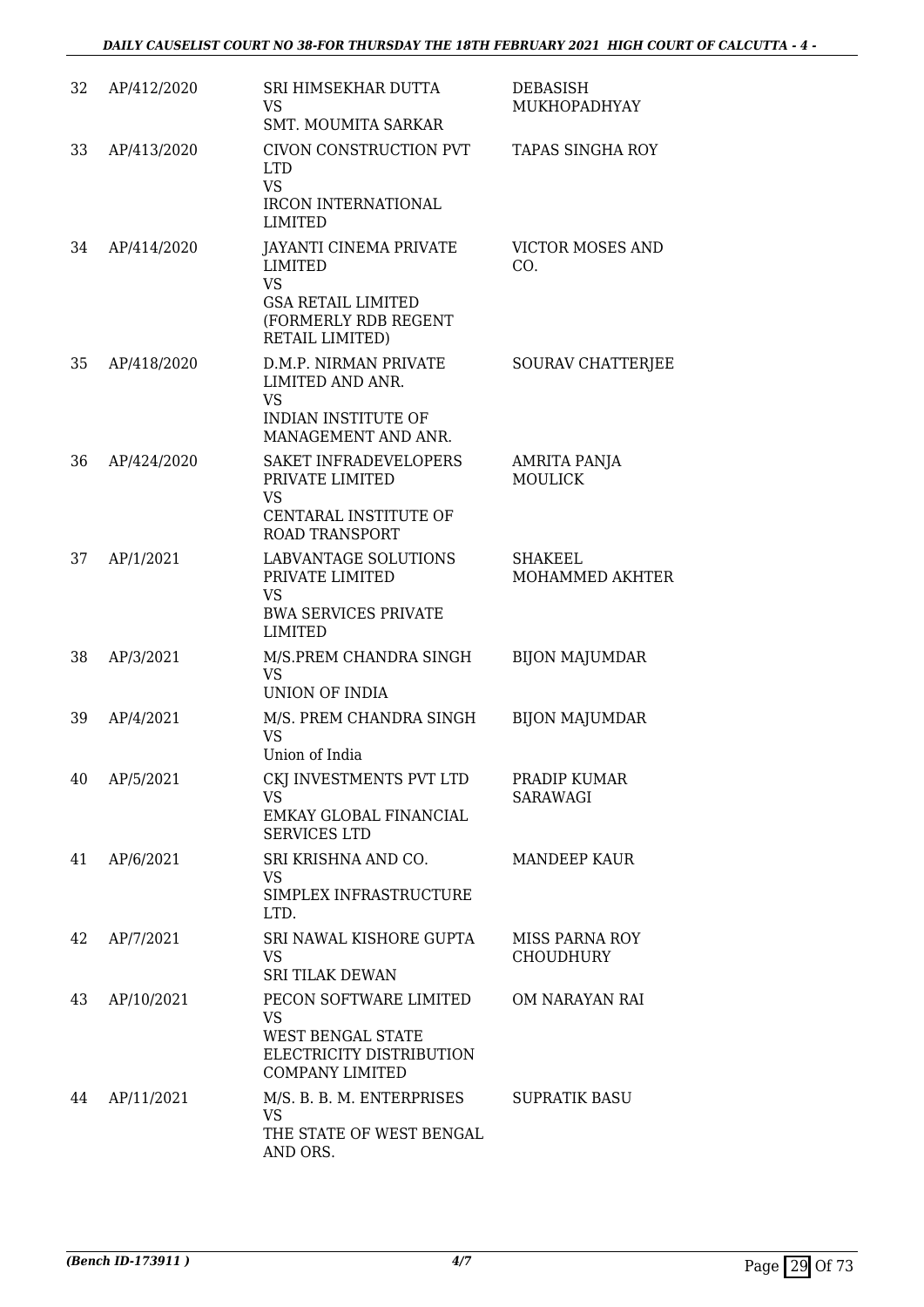| 45 | AP/14/2021 | PAHARPUR COOLING TOWERS<br><b>LTD</b><br><b>VS</b><br>BHARAT HEAVY ELECTRICALS<br><b>LTD</b>                        | <b>S JALAN AND CO</b>          |
|----|------------|---------------------------------------------------------------------------------------------------------------------|--------------------------------|
| 46 | AP/19/2021 | <b>NETAI MAITY</b><br><b>VS</b><br><b>NEMAI MAITY</b>                                                               | PARTHA PRATIM<br>MUKHOPADHYAY  |
| 47 | AP/20/2021 | M/S. MAP MINES AND<br>MINERALS LIMITED<br><b>VS</b><br><b>CORE MINERAL AND ANR</b>                                  | <b>VICTOR MOSES AND</b><br>CO  |
| 48 | AP/31/2021 | <b>JOY INFRAPROJECT PRIVATE</b><br><b>LIMITED</b><br><b>VS</b><br>DEBAPRASAD<br>MUKHOPADHYAY                        | SANKAR KUMAR<br><b>SAMANTA</b> |
| 49 | AP/39/2021 | M/S BBTA RCPL (JV)<br><b>VS</b><br>PRAKASH CHANDRA<br><b>MOHANTY</b>                                                | ANIRBAN MAJUMDAR               |
| 50 | AP/44/2021 | M/S. TIMBCON<br><b>VS</b><br>KOLKATA PORT TRUST                                                                     | <b>SOUMEN DAS</b>              |
| 51 | AP/45/2021 | JADOB ELECTRIC COMPANY<br><b>VS</b><br>METRO RAILWAY, KOLKATA                                                       | <b>MANISH SHUKLA</b>           |
| 52 | AP/47/2021 | M/S. SHYAMAL<br>MUKHOPADHYAY<br><b>VS</b><br>UNION OF INDIA AND ORS.                                                | <b>SOURAV CHATTERJEE</b>       |
| 53 | AP/48/2021 | M/S ROYAL INFRACONSTRU<br><b>LTD</b><br><b>VS</b><br>BRAITHWAITE AND COMPANY<br>LIMITED                             | PRAGYA BHOWMICK                |
| 54 | AP/53/2021 | C. S. CONSTRUCTION-GANGES MANDEEP KAUR<br>(IV)<br><b>VS</b><br><b>CHIEF</b><br>ENGINEER/CONSTRUCTION-III<br>OF EAST |                                |
| 55 | AP/55/2021 | <b>SAF FERMION LTD</b><br>VS<br>D.R.JOHN S LAB PVT LTD                                                              | <b>SUMANTA BISWAS</b>          |
| 56 | AP/56/2021 | KARBON STEELMART PVT LTD HARERAM SINGH<br><b>VS</b><br>BRIDGE AND ROOF CO INDIA<br>LTD.                             |                                |
| 57 | AP/60/2021 | CALCUTTA ENGINEERS AND<br><b>BUILDERS PVT LTD</b><br><b>VS</b><br>MOUNTHILL REALTY PVT LTD                          | S JALAN AND CO                 |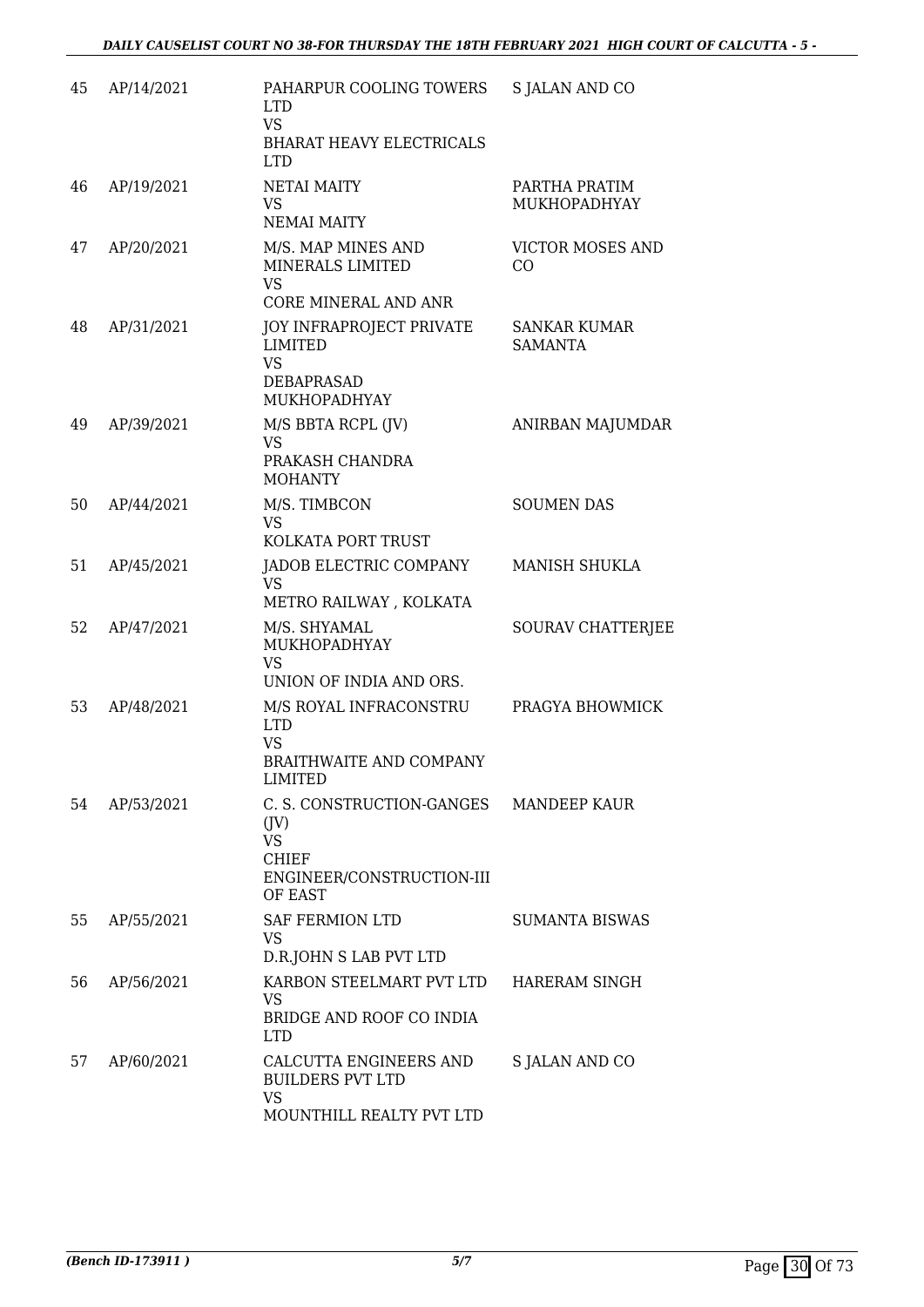| 58 | AP/62/2021                                    | <b>BRAND ALLOYS PRIVATE</b><br>LIMITED                                                                  | RAMIJ MUNSI                                          |  |  |
|----|-----------------------------------------------|---------------------------------------------------------------------------------------------------------|------------------------------------------------------|--|--|
|    |                                               | <b>VS</b><br><b>BURN STANDARD COMPANY</b><br>LIMITED                                                    |                                                      |  |  |
|    |                                               | <b>NEW MOTIONS</b>                                                                                      |                                                      |  |  |
| 59 | IA NO. GA/1/2020                              | DEEPAK MEHRA AND ORS.<br>Vs.<br>SUJOY KUMAR NAG AND ORS.                                                | <b>SYED NURUL AREFIN</b><br><b>SYED NURUL AREFIN</b> |  |  |
|    | In AP/549/2019                                |                                                                                                         |                                                      |  |  |
| 60 | IA NO. GA/1/2020<br>(Old No:<br>GA/576/2020)  | DEBENDRA PRASAD GUPTA<br>AND ANR<br>Vs<br>THE NATIONAL SMALL<br>INDUSTRIES CORPORATION                  | MAYUKH GUPTA<br><b>MAYUKH GUPTA</b>                  |  |  |
|    | In AP/7/2020                                  | LTD.                                                                                                    |                                                      |  |  |
| 61 | IA NO. GA/1/2021                              | M/S. ROYAL INFRACONSTRU<br>LTD.<br>Vs                                                                   | PRAGYA BHOWMICK<br>PRAGYA BHOWMICK                   |  |  |
|    | In AP/35/2020                                 | <b>EASTERN RAILWAYS</b><br>REPRESENTED BY THE<br><b>GENERAL MANAGER</b>                                 |                                                      |  |  |
|    |                                               |                                                                                                         | <b>COMPANY MATTER ADJOURNED</b>                      |  |  |
| 62 | IA NO. CA/36/2018<br>(Old No:<br>CA/238/2018) | IN THE MATTER OF M/S.<br>DUNLOP INDIA LIMITED (IN<br>LIQN)<br>Vs.<br>-AND- FREIGHT CARRIERS OF          | <b>I.C.SANCHETI &amp; CO</b><br>FOX & MANDAL         |  |  |
|    | In CP/233/2008                                | INDIA LTD -VS -THE O/L, HIGH<br>COUR                                                                    |                                                      |  |  |
| 63 | CP/564/2014                                   | M/S. SHREE BASUKINATH<br>FOOD PROCESSORS LTD.<br><b>VS</b><br>M/S. DHIRAJ AGENCIES PVT.<br>LTD.         | RAHUL KARMAKAR                                       |  |  |
|    | 64 CP/100/2015                                | IN THE MATTER OF: BENGAL AVIJIT DEY<br><b>SHELTER HOUSING</b><br>DEVELOPMENT LTD. -<br><b>VS</b>        |                                                      |  |  |
|    |                                               | - AND- ARIHANT STEELS                                                                                   |                                                      |  |  |
| 65 | CP/151/2016                                   | RE: M/S. ADITI AGRO OIL PVT<br>LTD AND<br><b>VS</b><br>ASSET RECONSTRUCTION<br>COMPANY (INDIA) LTD      | VIKRAM WADEHRA                                       |  |  |
| 66 | CP/152/2016                                   | RE: M/S ADITI OIL<br>EXTRACTION PVT LTD AND<br><b>VS</b><br>ASSET RECONSTRUCTION<br>COMPANY (INDIA) LTD | VIKRAM WADEHRA                                       |  |  |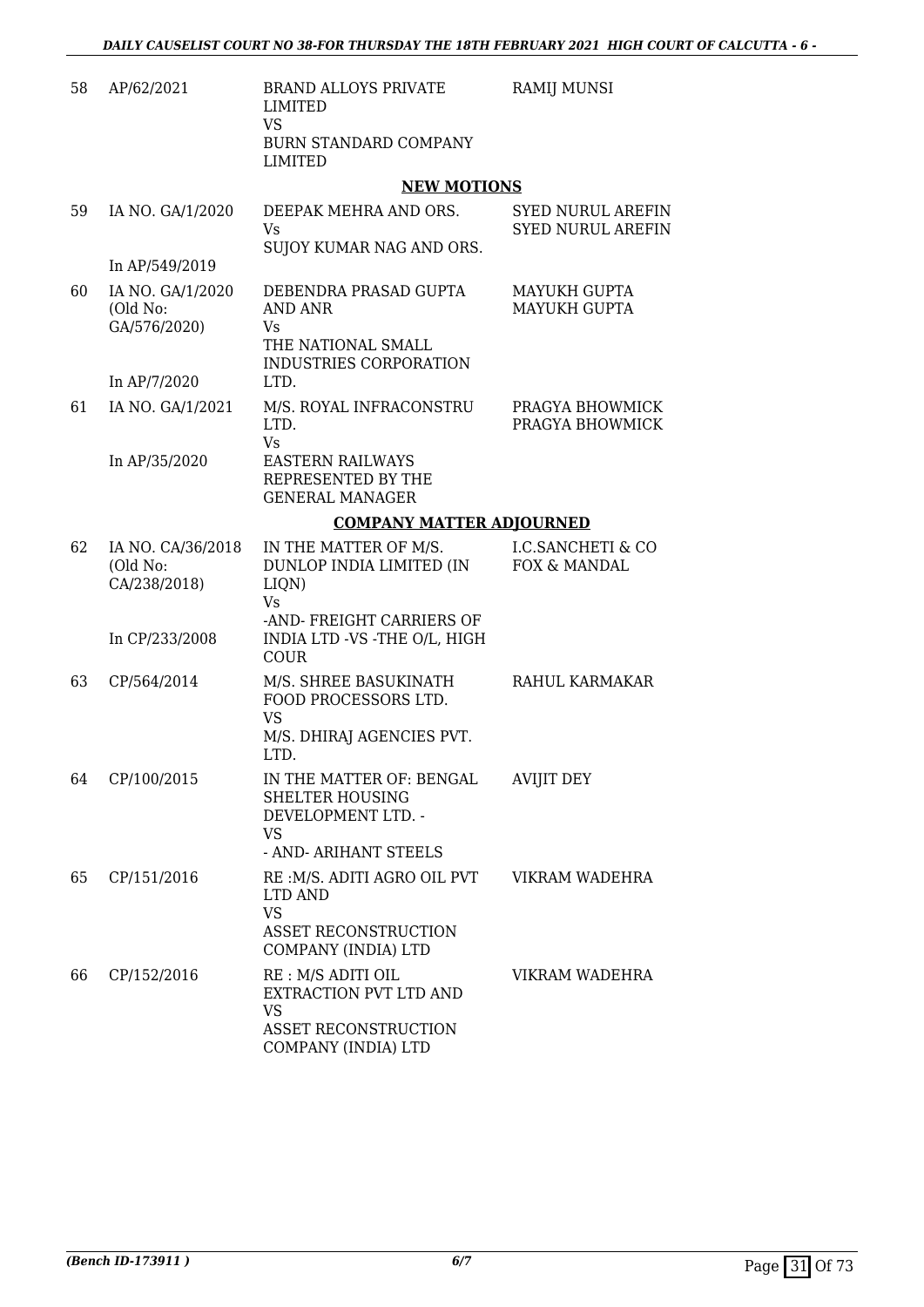| 67 | CP/1069/2016                                  | RE: MCNALLY BHARAT<br>ENGINEERING COMPANY<br>LIMITED - AND-<br>VS                                | <b>CHAKRABORTY &amp;</b><br><b>ASSOCIATES</b> |                      |
|----|-----------------------------------------------|--------------------------------------------------------------------------------------------------|-----------------------------------------------|----------------------|
|    |                                               | AASRA MARTECH PRIVATE<br>LIMITED                                                                 |                                               |                      |
|    |                                               | <b>ADJOURNED MOTION (SECTION-11)</b>                                                             |                                               |                      |
| 68 | AP/361/2019                                   | RELIANCE COMMERCIAL<br>FINANCE LIMITED<br><b>VS</b><br>AXIS BANK LIMITED                         | <b>ABM ASSOCIATES</b>                         | <b>AMRIN KHATOON</b> |
| 69 | AP/499/2019                                   | DEBABRATA MAJUMDER<br><b>VS</b><br>DEY ENTERPRISE AND ANR.                                       | SUTANU<br>CHAKRABARTI                         | SWARVANU SAHA        |
|    |                                               |                                                                                                  |                                               |                      |
| 70 | AP/683/2019                                   | BISWADEEP CHAKRABORTY<br><b>VS</b><br>SUJIT KUMAR BAKSHI                                         | S. KAKRANIA AND CO.                           |                      |
| 71 | AP/251/2020                                   | <b>BLA PROJECTS PRIVATE</b><br>LIMITED<br><b>VS</b>                                              | DEBDEEP SINHA                                 |                      |
|    |                                               | <b>WEST BENGAL POWER</b><br>DEVELOPMENT<br>CORPORATION LIMITED                                   |                                               |                      |
| 72 | AP/283/2020                                   | INDWELL CONSTRUCTIONS<br>PVT. LIMITED<br><b>VS</b><br>BHARAT HEAVY ELECTRICALS<br>LIMITED (BHEL) | PAL CHOUDHURI<br>AND CO.                      |                      |
| 73 | AP/318/2020                                   | LAXMI PAT SURANA<br><b>VS</b><br><b>FUTURE ENTERPRISES</b><br><b>LIMITED AND ANR</b>             | <b>ARINDAM PAUL</b>                           |                      |
|    |                                               | <b>NEW MOTIONS (SECTION 34)</b>                                                                  |                                               |                      |
| 74 | AP/33/2021<br>[AT 3:00 P.M.]                  | LINDSAY INTERNATIONAL<br>PRIVATE LIMITED                                                         | S KAKRANIA AND CO                             |                      |
|    |                                               | VS<br>IFGL REFRACTORIES LTD                                                                      |                                               |                      |
|    |                                               | <b>ADJOURNED MOTION</b>                                                                          |                                               |                      |
| 75 | AP/143/2020                                   | MAHENDRA KUMAR AGARWAL                                                                           | CHAKRABORTY AND                               | ADITYA KANODIA       |
|    |                                               | AND SONS, HUF<br><b>VS</b>                                                                       | <b>ASSOCIATES</b>                             | (FOR RES.1)          |
|    |                                               | OARSMAN CREDIT PVT LTD.<br><b>AND ANR</b>                                                        |                                               |                      |
|    |                                               | <b>RESTORATION APPLICATION</b>                                                                   |                                               |                      |
| 76 | IA NO. GA/2/2019<br>(Old No:<br>GA/1425/2019) | DAMODAR ROPEWAYS &<br>INFRA LTD.<br>Vs                                                           | ARIJIT BHOWMICK                               |                      |
|    | In AP/260/2017                                | UNION OF INDIA                                                                                   |                                               |                      |
|    |                                               |                                                                                                  |                                               |                      |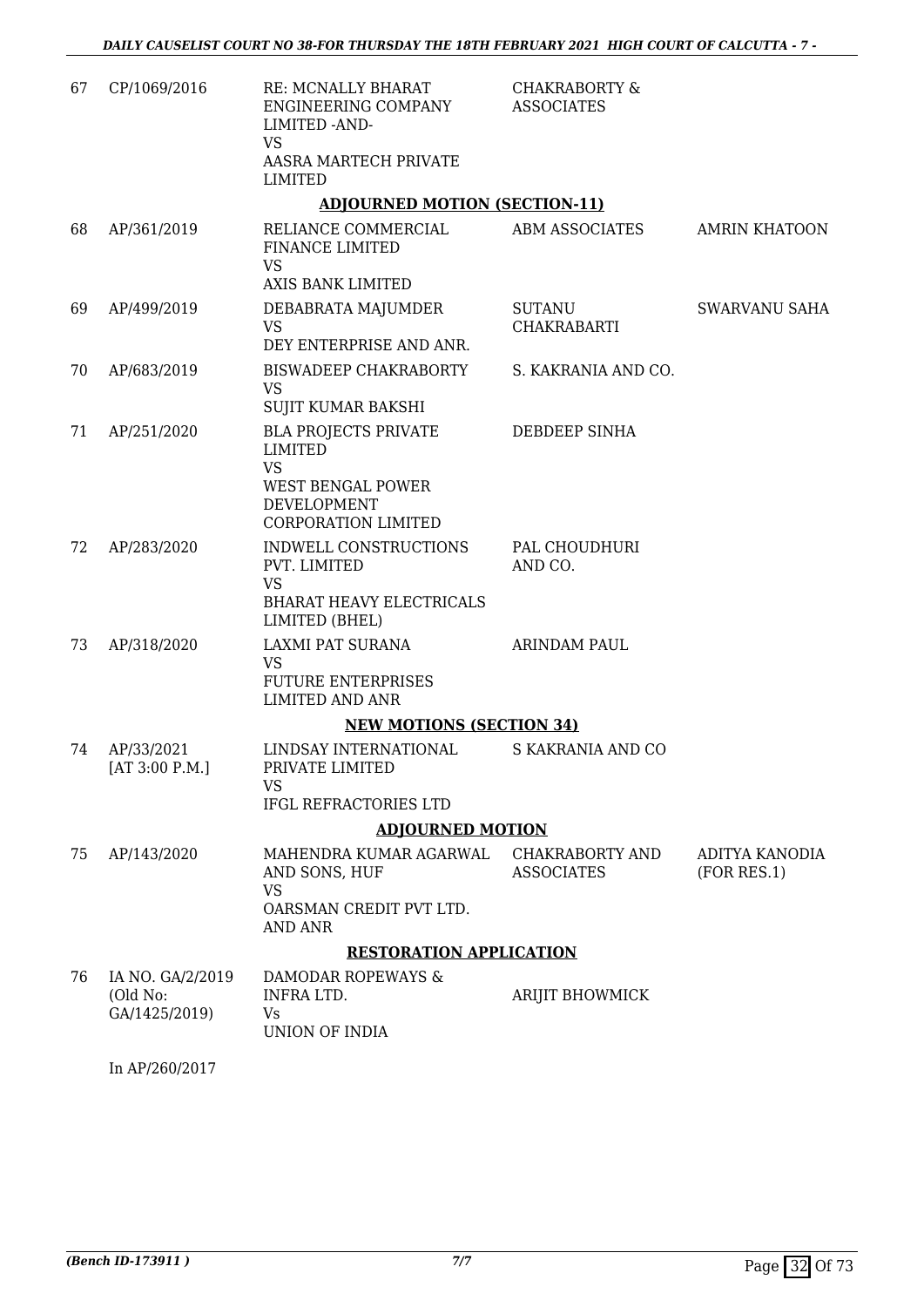

## **Original Side**

**DAILY CAUSELIST For Thursday The 18th February 2021**

**COURT NO. 36 SINGLE BENCH (SB-I,COMMERCIAL BENCH) AT 10:45 AM HON'BLE JUSTICE DEBANGSU BASAK (VIA VIDEO CONFERENCE)**

**NOTE:MATTERS WILL BE TAKEN UP THROUGH PHYSICAL HEARING ONLY WHEN BOTH THE PARTIES ARE AGREED.**

#### **SPECIALLY FIXED MATTERS**

| $\mathbf{1}$ | IA NO. GA/4/2019<br>(Old No:<br>GA/1490/2019)                            | LAXMI POLYFAB PVT LTD<br><b>Vs</b><br><b>EDEN REALTY VENTURES</b><br>PVT LTD AND ANR | <b>ABHIRUP</b><br><b>CHAKRABORTY</b><br><b>ABHIRUP</b><br><b>CHAKRABORTY</b> |                                                                      |
|--------------|--------------------------------------------------------------------------|--------------------------------------------------------------------------------------|------------------------------------------------------------------------------|----------------------------------------------------------------------|
|              | In CS/213/2018                                                           |                                                                                      |                                                                              |                                                                      |
| 2            | IA NO. GA/3/2019<br>(Old No:<br>GA/1179/2019)                            | LAXMI POLYFAB PVT LTD<br>Vs<br><b>EDEN REALTY VENTURES</b><br>PVT LTD AND ANR        | ABHIRUP<br><b>CHAKRABORTY</b><br><b>ABHIRUP</b><br><b>CHAKRABORTY</b>        |                                                                      |
|              | In CS/213/2018                                                           |                                                                                      |                                                                              |                                                                      |
| 3            | IA NO. GA/4/2021                                                         | <b>AMITA DANI AND ORS</b><br>Vs<br><b>SUDHA KANKARIA</b>                             | CHOUDHURY AND CO<br>CHOUDHURY AND CO                                         |                                                                      |
|              | In CS/116/2019                                                           |                                                                                      |                                                                              |                                                                      |
|              |                                                                          | <b>CHAMBER APPLICATION FOR FINAL DISPOSAL(UNDER COMMERCIAL DIVISION)</b>             |                                                                              |                                                                      |
| 4            | IA NO. GA/3/2020<br>(Old No:<br>GA/113/2020)<br>[S.A.]<br>In CS/174/2019 | MD. MOFAZZULAR<br><b>RAHMAN AND ORS</b><br>Vs<br>MD. SARFARAZ ALAM AND<br><b>ORS</b> | DEBJYOTI SAHA<br>DEBJYOTI SAHA                                               |                                                                      |
| 5            | IA NO. GA/7/2021<br>In CS/177/2019                                       | IL AND FS FINANCIAL<br>SERVICES LTD.<br><b>Vs</b><br>ADITYA KHAITAN AND ORS.         | <b>SOUMAVA</b><br><b>MUKHERJEE</b><br><b>SOUMAVA</b><br>MUKHERJEE            | KHAITAN AND CO.<br>(FOR RES.9.6)<br>KHAITAN AND CO.<br>(FOR RES.9.6) |
| 6            | IA NO. GA/6/2021                                                         | IL AND FS FINANCIAL<br>SERVICES LTD.<br>Vs                                           | <b>SOUMAVA</b><br>MUKHERJEE<br><b>SOUMAVA</b>                                | KHAITAN AND CO.<br>(FOR RES.9.6)<br>KHAITAN AND CO.                  |
|              | In CS/177/2019                                                           | ADITYA KHAITAN AND ORS.                                                              | <b>MUKHERJEE</b>                                                             | (FOR RES.9,6)                                                        |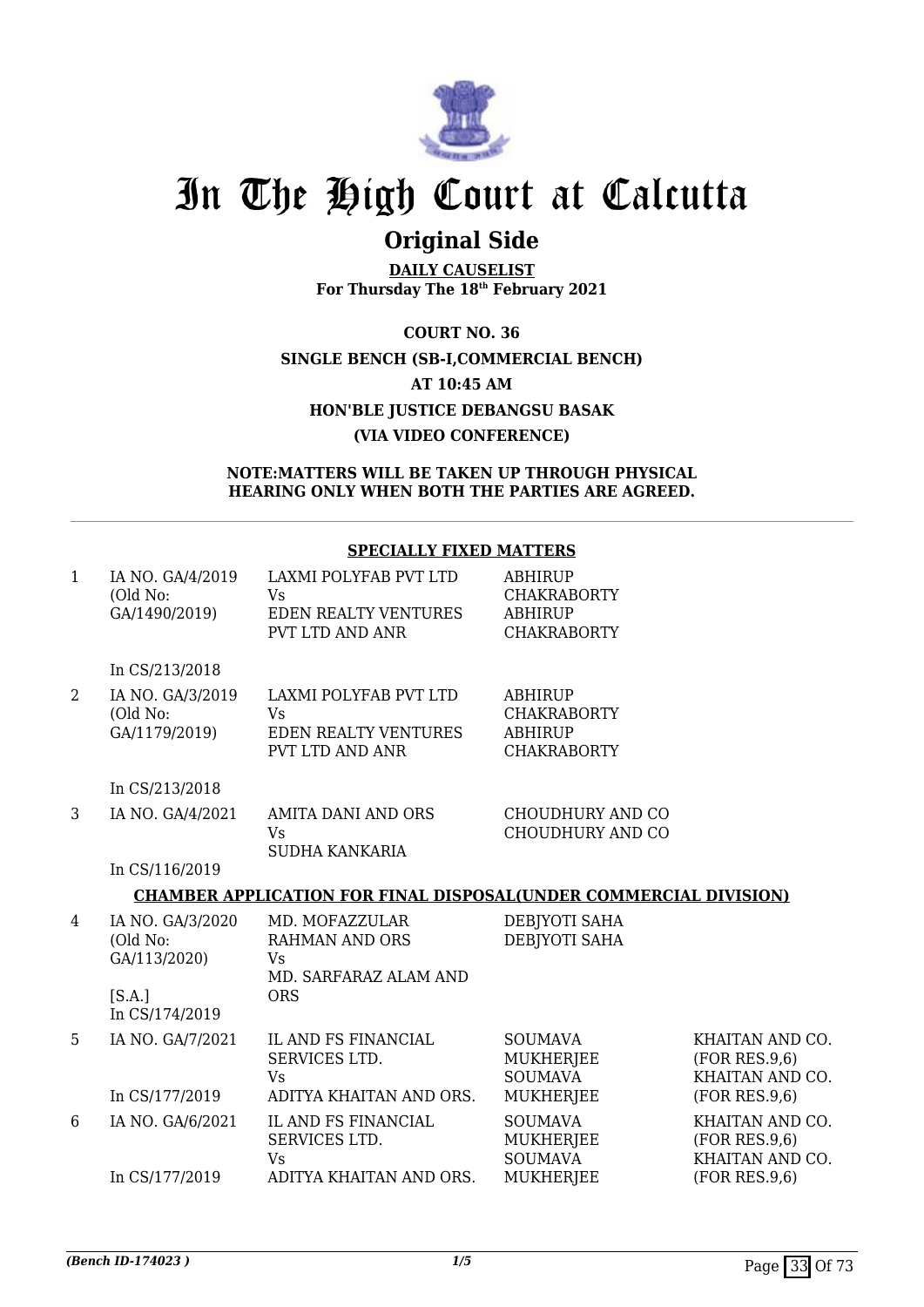| 7  | IA NO. GA/5/2021                    | IL AND FS FINANCIAL<br>SERVICES LTD.<br>Vs                                   | <b>SOUMAVA</b><br><b>MUKHERJEE</b><br><b>SOUMAVA</b>                     | KHAITAN AND CO.<br>(FOR RES.9,6)<br>KHAITAN AND CO.                  |
|----|-------------------------------------|------------------------------------------------------------------------------|--------------------------------------------------------------------------|----------------------------------------------------------------------|
|    | In CS/177/2019                      | ADITYA KHAITAN AND ORS.                                                      | <b>MUKHERJEE</b>                                                         | (FOR RES.9,6)                                                        |
| 8  | IA NO. GA/10/2021<br>In CS/177/2019 | IL AND FS FINANCIAL<br>SERVICES LTD.<br><b>Vs</b><br>ADITYA KHAITAN AND ORS. | <b>SOUMAVA</b><br><b>MUKHERJEE</b><br><b>SOUMAVA</b><br><b>MUKHERJEE</b> | KHAITAN AND CO.<br>(FOR RES.9,6)<br>KHAITAN AND CO.<br>(FOR RES.9,6) |
|    |                                     |                                                                              |                                                                          |                                                                      |
| 9  | IA NO. GA/9/2021                    | IL AND FS FINANCIAL<br>SERVICES LTD.<br><b>Vs</b>                            | <b>SOUMAVA</b><br><b>MUKHERJEE</b><br><b>SOUMAVA</b>                     | KHAITAN AND CO.<br>(FOR RES.9,6)<br>KHAITAN AND CO.                  |
|    | In CS/177/2019                      | ADITYA KHAITAN AND ORS.                                                      | <b>MUKHERJEE</b>                                                         | (FOR RES.9,6)                                                        |
| 10 | IA NO. GA/8/2021                    | IL AND FS FINANCIAL<br>SERVICES LTD.<br>Vs                                   | <b>SOUMAVA</b><br><b>MUKHERJEE</b><br><b>SOUMAVA</b>                     | KHAITAN AND CO.<br>(FOR RES.9,6)<br>KHAITAN AND CO.                  |
|    | In CS/177/2019                      | ADITYA KHAITAN AND ORS.                                                      | <b>MUKHERJEE</b>                                                         | (FOR RES.9,6)                                                        |
| 11 | IA NO. GA/4/2021<br>In CS/177/2019  | IL AND FS FINANCIAL<br>SERVICES LTD.<br><b>Vs</b><br>ADITYA KHAITAN AND ORS. | <b>SOUMAVA</b><br><b>MUKHERJEE</b><br><b>SOUMAVA</b><br><b>MUKHERJEE</b> | KHAITAN AND CO.<br>(FOR RES.9,6)<br>KHAITAN AND CO.<br>(FOR RES.9,6) |
|    |                                     |                                                                              |                                                                          |                                                                      |
| 12 | IA NO. GA/3/2021                    | IL AND FS FINANCIAL<br>SERVICES LTD.<br><b>Vs</b>                            | <b>SOUMAVA</b><br><b>MUKHERJEE</b><br><b>SOUMAVA</b>                     | KHAITAN AND CO.<br>(FOR RES.9,6)<br>KHAITAN AND CO.                  |
|    | In CS/177/2019                      | ADITYA KHAITAN AND ORS.                                                      | <b>MUKHERJEE</b>                                                         | (FOR RES.9,6)                                                        |
|    |                                     | <b>ADJOURNED MOTION (UNDER COMMERCIAL DIVISION)</b>                          |                                                                          |                                                                      |
| 13 | IA NO. GA/1/2020                    | <b>BHAGATPUR TEA COMPANY</b><br>LIMITED<br>Vs                                | S. P. TEWARY<br>S. P. TEWARY                                             |                                                                      |
|    | In CS/266/2019                      | SAVITRI ENTERPRISES AND<br>ORS.                                              |                                                                          |                                                                      |
| 14 | IA NO. GA/1/2020                    | SALT LAKE SOCIETY FOR<br>HOTEL MANAGEMENT AND<br><b>ANR</b>                  | <b>ARUNABHA DEB</b><br>ARUNABHA DEB                                      |                                                                      |
|    | In CS/50/2020                       | Vs<br><b>GAZI MURSHIDUL AREFIN</b><br><b>AND ORS</b>                         |                                                                          |                                                                      |
| 15 | IA NO. GA/1/2020                    | M/S. SLS BEARINGS (S) PTE<br>LIMITED<br><b>Vs</b>                            | <b>ANUJIT MOOKHERJI</b><br>ANUJIT MOOKHERJI                              |                                                                      |
|    | In CS/118/2020                      | <b>SATYENDERA</b><br>JHUNJHUNWALA                                            |                                                                          |                                                                      |
| 16 | IA NO. GA/1/2020                    | JUPITER RUBBER PRIVATE<br><b>LIMITED</b><br>Vs                               | DEBDEEP SINHA<br>DEBDEEP SINHA                                           |                                                                      |
|    | In CS/137/2020                      | BERRY COTTS PRIVATE<br><b>LIMITED</b>                                        |                                                                          |                                                                      |
| 17 | IA NO. GA/1/2020                    | KHAITAN INDIA LIMITED<br>Vs<br>KHAITAR INDUSTRIES                            | RAJESH UPADHYAY<br>RAJESH UPADHYAY                                       |                                                                      |
|    | In CS/155/2020                      | PRIVATE LIMITED AND ORS.                                                     |                                                                          |                                                                      |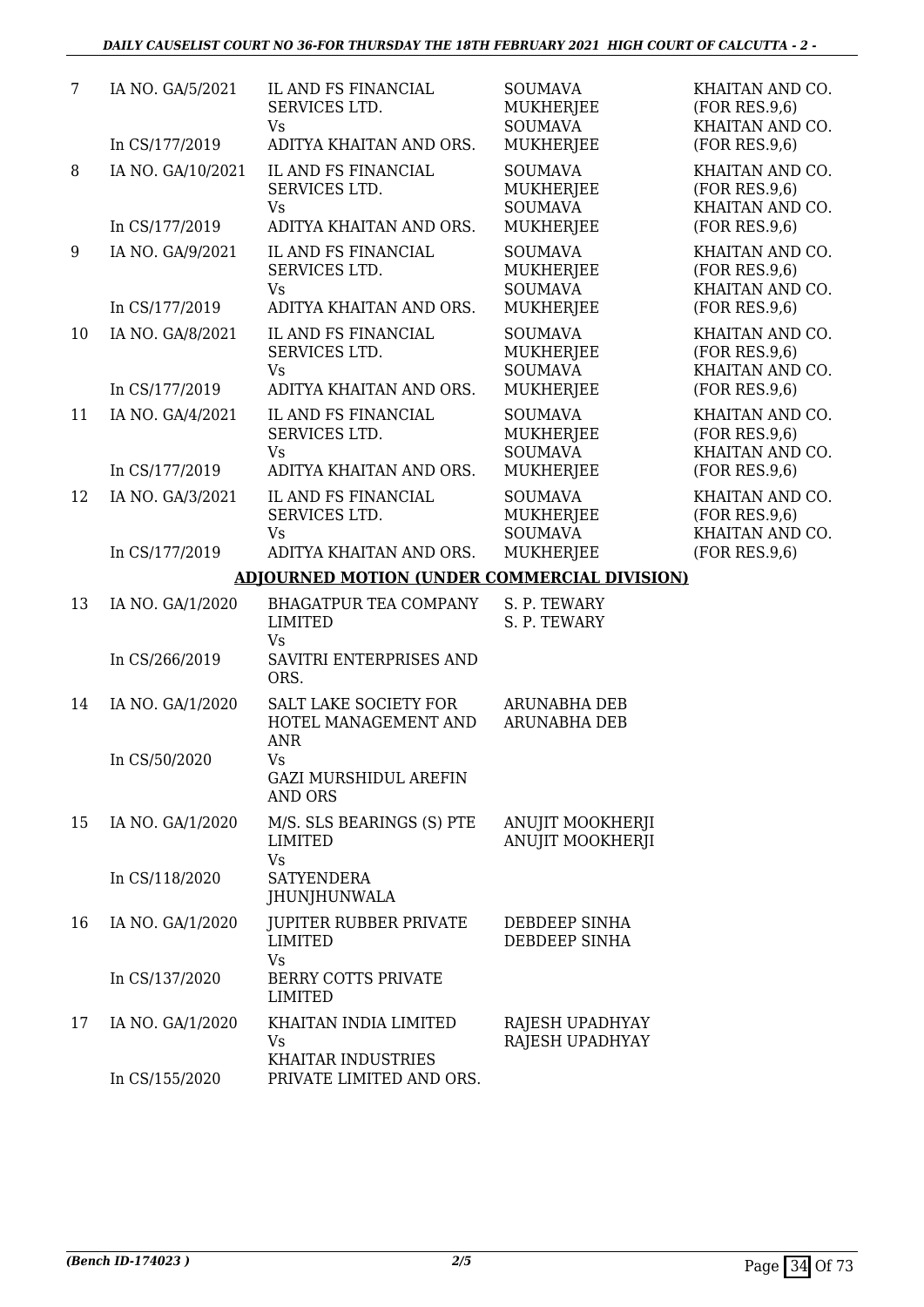| 18 | IA NO. GA/1/2020 | ASTREX ENTERPRISE PVT.<br>LTD.                                                                            | RANJIT KUMAR BASU<br>RANJIT KUMAR BASU         |                                       |
|----|------------------|-----------------------------------------------------------------------------------------------------------|------------------------------------------------|---------------------------------------|
|    | In CS/156/2020   | Vs<br>SURENDRA SINGH<br><b>BENGANI</b>                                                                    |                                                |                                       |
| 19 | IA NO. GA/1/2020 | KRISHNA KUMAR BHATTER<br>(HUF)<br>Vs                                                                      | RANJIT KUMAR BASU<br>RANJIT KUMAR BASU         |                                       |
|    | In CS/157/2020   | SURENDRA SINGH<br><b>BENGANI</b>                                                                          |                                                |                                       |
| 20 | IA NO. GA/1/2020 | SUNDERLAL BHATTER<br>Vs<br><b>SURENDRA SINGH</b>                                                          | RANJIT KUMAR BASU<br>RANJIT KUMAR BASU         |                                       |
|    | In CS/158/2020   | <b>BENGANI</b>                                                                                            |                                                |                                       |
| 21 | IA NO. GA/1/2020 | KRISHNA KUMAR BHATTER<br>Vs<br><b>SURENDRA SINGH</b>                                                      | RANJIT KUMAR BASU<br>RANJIT KUMAR BASU         |                                       |
|    | In CS/159/2020   | <b>BENGANI</b>                                                                                            |                                                |                                       |
| 22 | IA NO. GA/1/2021 | GAJENDRA KUMAR RAIJADA<br><b>Vs</b>                                                                       | <b>S AGARWAL</b><br><b>S AGARWAL</b>           |                                       |
|    | In CS/171/2020   | PRABHA SURANA AND ORS                                                                                     |                                                |                                       |
| 23 | IA NO. GA/1/2021 | SHANTINATH COMMERCIAL<br><b>SERVICES PVT LTD</b>                                                          | <b>SUNITA AGARWAL</b><br><b>SUNITA AGARWAL</b> |                                       |
|    | In CS/172/2020   | Vs<br>SURANA MERCANTILES PVT<br><b>LTD AND ORS</b>                                                        |                                                |                                       |
| 24 | AP/207/2020      | <b>EMAMI CAPITAL MARKETS</b><br><b>LTD</b><br><b>VS</b><br><b>IDEAL REAL ESTATE PVT</b><br>LTD AND ANR.   | AJAY GAGGAR                                    | SINHA AND CO.<br>(RES. 1)             |
|    |                  | IA NO: GA/1/2020(Old No:GA/990/2020), GA/2/2020                                                           |                                                |                                       |
| 25 | AP/353/2020      | TANTIA CONSTRUCTIONS<br><b>LIMITED</b><br><b>VS</b><br>UNION OF INDIA                                     | M/S. R. N. GHOSE<br>AND ASSOCIATES             |                                       |
| 26 | AP/395/2020      | SHRACHI DEVELOPERS<br>PRIVATE LIMITED<br><b>VS</b><br>BIDYUTLATA MAHAPATRA<br>AND ORS.                    | <b>SAUBHIK</b><br><b>CHOWDHURY</b>             |                                       |
| 27 | AP/399/2020      | <b>BOWLOPEDIA</b><br>RESTAURANTS INDIA<br>LIMITED<br><b>VS</b><br>DEVYANI INTERNATIONAL<br><b>LIMITED</b> | <b>TIRTHANKAR DAS</b>                          |                                       |
| 28 | IA NO. GA/1/2021 | JAISHREE STEELS PRIVATE<br>LIMITED AND ORS.<br><b>Vs</b>                                                  | <b>SUNNY NANDY</b><br><b>SUNNY NANDY</b>       | KHAITAN AND CO.<br>(RES. 1,2,3 IN GA) |
|    | In CS/20/2021    | SHIVAM DHATU UDYOG<br>PRIVATE LIMITED AND ORS.                                                            |                                                | 1/2021                                |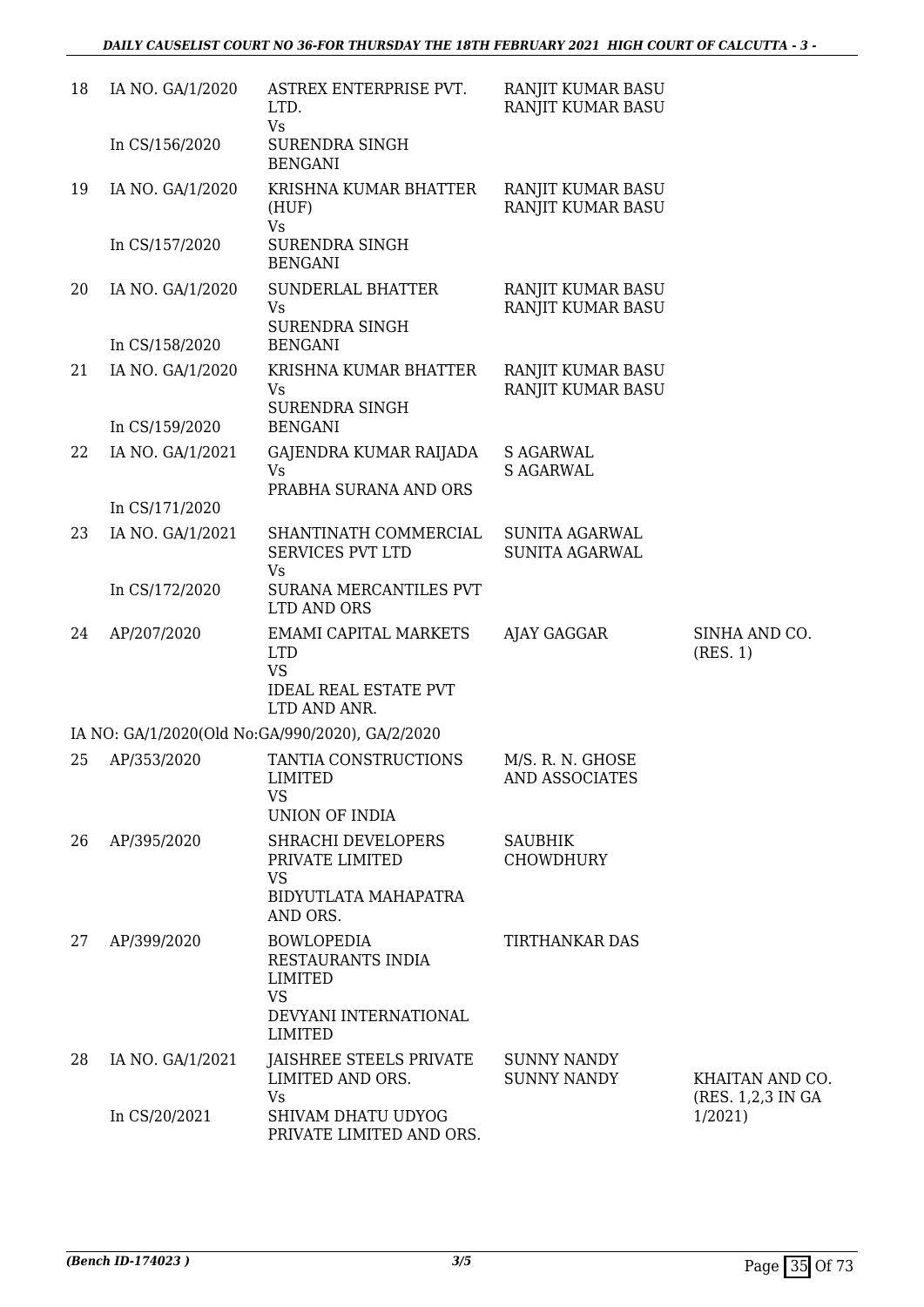| 29 | AP/32/2021       | <b>GAUTAM GHOSH</b><br><b>VS</b>                                                 | SUBHAMOY PATRA                               |
|----|------------------|----------------------------------------------------------------------------------|----------------------------------------------|
|    |                  | KOTAK MAHINDRA PRIME<br><b>LTD</b>                                               |                                              |
| 30 | AP/51/2021       | SANJAY YADAV<br><b>VS</b>                                                        | <b>RAJIV KUMAR</b>                           |
|    |                  | HDB FINANCIAL SERVICES<br><b>LTD</b>                                             |                                              |
|    |                  | (FROM 2:00 P.M.)                                                                 |                                              |
|    |                  | PRESENTATION OF PLAINT                                                           |                                              |
| 31 | CS/33/2021       | RASANDIK ENGINEERING<br><b>INDUSTRIES INDIA LIMITED</b><br><b>VS</b>             | <b>SOUMITRA DATTA</b>                        |
|    |                  | WEST BENGAL INDUSTRIAL<br>DEVELOPMENT<br><b>CORPORATION LIMITED</b><br>AND ANR.  |                                              |
|    | IA NO: GA/1/2021 |                                                                                  |                                              |
|    |                  | <b>NEW MOTION (UNDER COMMERCIAL DIVISION)</b>                                    |                                              |
| 32 | IA NO. GA/1/2020 | DESERVE TREXIM PRIVATE<br>LIMITED                                                | <b>GARGI GOSWAMI</b><br><b>GARGI GOSWAMI</b> |
|    | In CS/98/2020    | Vs<br>SANKAR DASGUPTA AND<br>ORS.                                                |                                              |
| 33 | IA NO. GA/1/2021 | PAPINDRA SINGH<br><b>Vs</b>                                                      | MUKHERJE<br><b>ASSOCIATES</b>                |
|    | In APO/18/2021   | M/S. CHOLAMANDALAM<br><b>INVESTMENT AND</b><br>FINANCE COMPANY<br><b>LIMITED</b> | MUKHERJE<br><b>ASSOCIATES</b>                |
| 34 | IA NO. GA/1/2021 | SMT. MADHABI MONDAL<br>AND ANR.                                                  | MUKHERJE<br><b>ASSOCIATES</b>                |
|    | In APO/19/2021   | Vs<br>M/S. CHOLAMANDALAM<br><b>INVESTMENT AND</b><br>FINANCE COMPANY<br>LIMITED  | MUKHERJE<br><b>ASSOCIATES</b>                |
| 35 | IA NO. GA/1/2021 | AMIYA SEN AND ANR.<br>Vs                                                         | MUKHERJE<br><b>ASSOCIATES</b>                |
|    | In APO/20/2021   | M/S. CHOLAMANDALAM<br><b>INVESTMENT AND</b><br>FINANCE COMPANY<br><b>LIMITED</b> | <b>MUKHERJE</b><br><b>ASSOCIATES</b>         |
| 36 | IA NO. GA/1/2021 | RANJIT KUMAR MONDAL<br><b>Vs</b>                                                 | <b>MUKHERJE</b><br><b>ASSOCIATES</b>         |
|    | In APO/21/2021   | M/S. CHOLAMANDALAM<br><b>INVESTMENT AND</b><br>FINANCE COMPANY<br><b>LIMITED</b> | MUKHERJE<br><b>ASSOCIATES</b>                |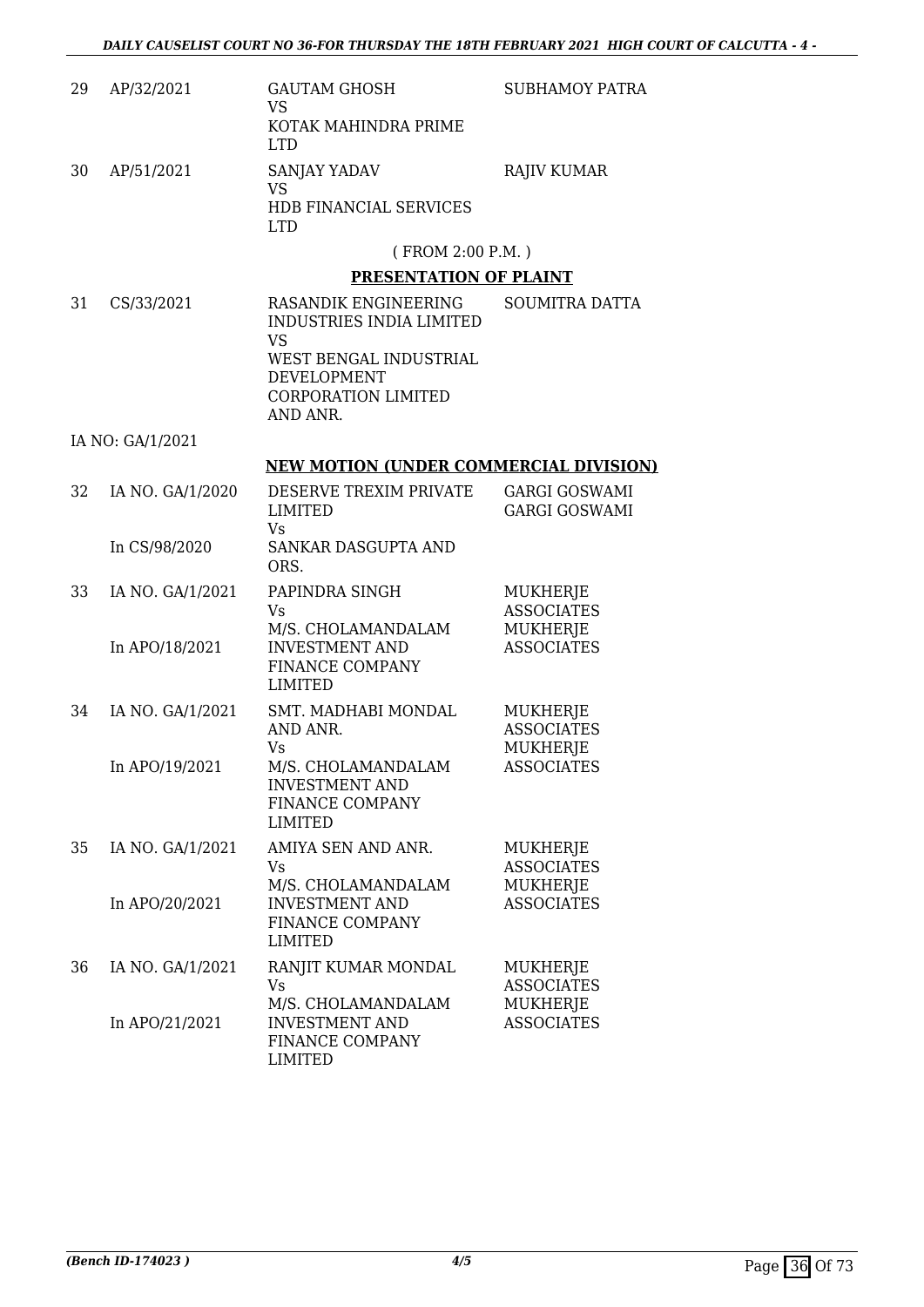| 37 | IA NO. GA/1/2021 | NITYANANDA ROY AND<br>ANR.<br>Vs.                                                | <b>MUKHERJE</b><br><b>ASSOCIATES</b><br><b>MUKHERJE</b> |
|----|------------------|----------------------------------------------------------------------------------|---------------------------------------------------------|
|    | In APO/22/2021   | M/S. CHOLAMANDALAM<br><b>INVESTMENT AND</b><br><b>FINANCE COMPANY</b><br>LIMITED | <b>ASSOCIATES</b>                                       |
| 38 | IA NO. GA/1/2021 | MD. SABIB SAIKH AND ANR.<br>Vs.<br>M/S. CHOLAMANDALAM                            | <b>MUKHERJE</b><br><b>ASSOCIATES</b><br><b>MUKHERJE</b> |
|    | In APO/23/2021   | <b>INVESTMENT AND</b><br>FINANCE COMPANY<br>LIMITED                              | <b>ASSOCIATES</b>                                       |
|    |                  | <b>NEW CHAMBER APPLICATION(UNDER COMMERCIAL DIVISION)</b>                        |                                                         |
| 39 | IA NO. GA/3/2021 | SIDDHA REAL ESTATE<br>DEVELOPMENT PRIVATE<br>LIMITED                             | SURENDRA DUBE<br>SURENDRA DUBE                          |
|    | In CS/246/2019   | Vs                                                                               |                                                         |

|    |                  | <b>GOLDEN GOENKA CREDIT</b><br>PRIVATE LIMITED |                        |
|----|------------------|------------------------------------------------|------------------------|
| 40 | IA NO. GA/2/2021 | KHAITAN INDIA LIMITED                          | RAJESH UPADHYAY        |
|    |                  | Vs                                             | <b>RAJESH UPADHYAY</b> |
|    |                  | KHAITAR INDUSTRIES                             |                        |
|    | In CS/155/2020   | PRIVATE LIMITED AND                            |                        |
|    |                  | ANR.                                           |                        |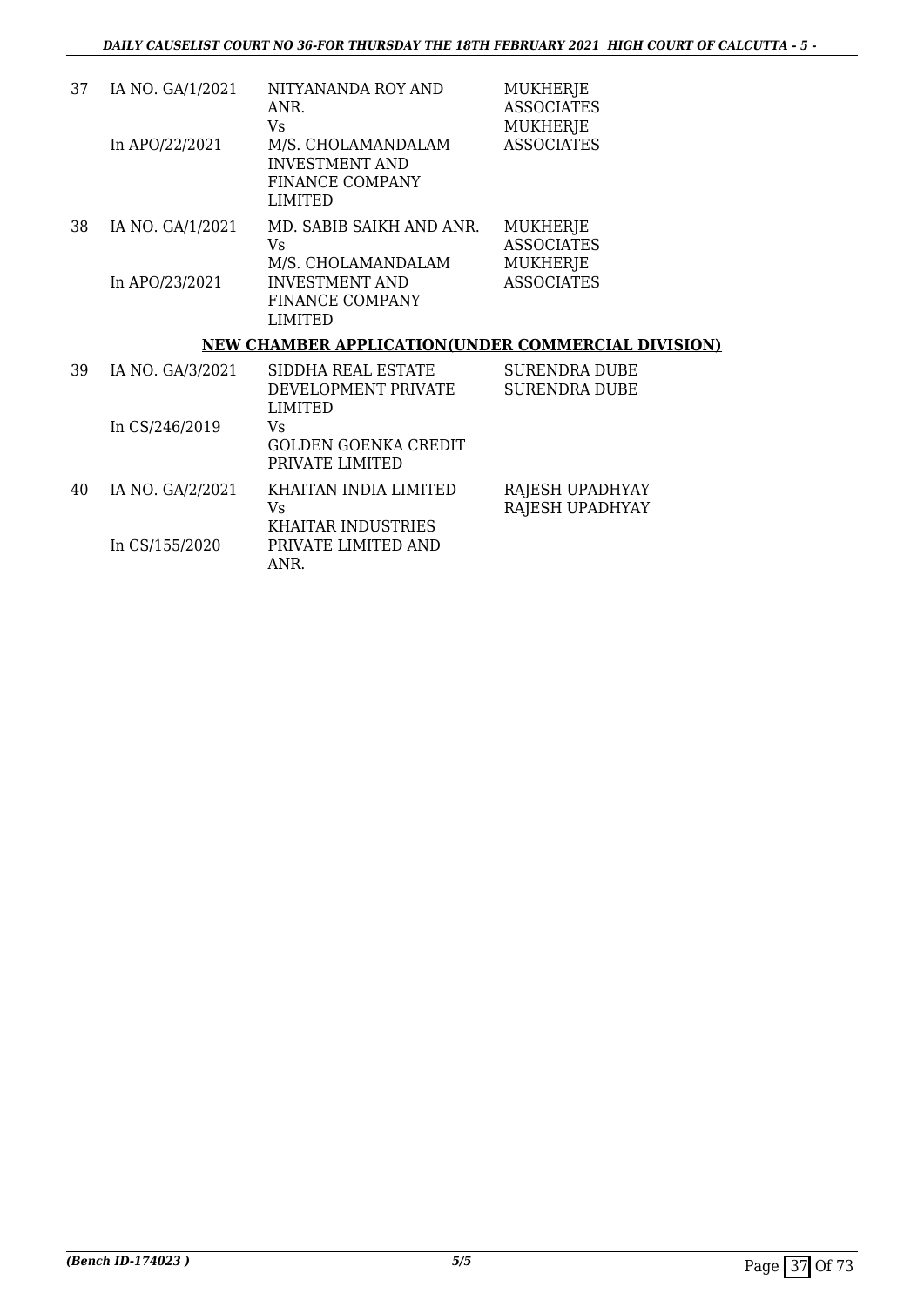

# **Original Side**

**DAILY CAUSELIST For Thursday The 18th February 2021**

## **COURT NO. 36 SINGLE BENCH (SB-I) AT 10:45 AM HON'BLE JUSTICE DEBANGSU BASAK (VIA VIDEO CONFERENCE)**

### **NOTE:MATTERS WILL BE TAKEN UP THROUGH PHYSICAL HEARING ONLY WHEN BOTH THE PARTIES ARE AGREED.**

## **SPECIALLY FIXED MATTERS**

| 1 | IA NO. GA/2/2020<br>(Old No:<br>GA/1013/2020) | <b>GODREJ PROJECTS</b><br>DEVELOPMENT LTD<br>Vs<br><b>SIMOCO</b>              | <b>CHOUDHURY</b><br><b>CHOUDHURY'S LAW</b><br><b>OFFICES</b> |                                            |
|---|-----------------------------------------------|-------------------------------------------------------------------------------|--------------------------------------------------------------|--------------------------------------------|
|   | In $AP/25/2016$                               | <b>TELECOMMUNICATIONS</b><br>(SOUTH ASIA) LTD AND<br><b>ANR</b>               |                                                              |                                            |
| 2 | IA NO. GA/2/2020                              | TALAT AHMED & ORS.<br>Vs<br>PRABHADEEP                                        | <b>SINHA</b><br><b>SINHA &amp; CO</b>                        | SANDIP KR.<br>DATTA(RES.4,5)<br>SANDIP KR. |
|   | In EC/243/2017                                | CONSTRUCTION PV T LTD &<br>ORS.                                               |                                                              | DATTA(RES.4,5)                             |
| 3 | IA NO. GA/2/2021                              | E. D. ENTERPRISES<br>PRIVATE LIMITED<br>Vs                                    | <b>SHIVANGI THARD</b><br><b>SHIVANGI THARD</b>               |                                            |
|   | In CS/136/2020                                | KAISER BEGUM AND ANR.                                                         |                                                              |                                            |
| 4 | CS/150/2020                                   | KRISHNA KUMAR BHATTER<br><b>VS</b><br><b>SUDHA KANKARIA</b>                   | <b>ASIF SOHAIL</b><br><b>TARAFDAR</b>                        |                                            |
|   | IA NO: GA/1/2021                              |                                                                               |                                                              |                                            |
| 5 | AP/223/2020                                   | MOHAN MOTOR BUSINESS<br>PVT LTD AND ORS<br><b>VS</b><br>MAGMA FINCORP LIMITED | <b>SAYANTAN BOSE</b>                                         | SINHA AND CO.(FOR<br>RES.1)                |
|   | IA NO: GA/1/2020(Old No:GA/1064/2020)         |                                                                               |                                                              |                                            |
|   |                                               | CILLMARD ADDITOATIONS FOR FINIAL DISPOSAL                                     |                                                              |                                            |

## **CHAMBER APPLICATIONS FOR FINAL DISPOSAL**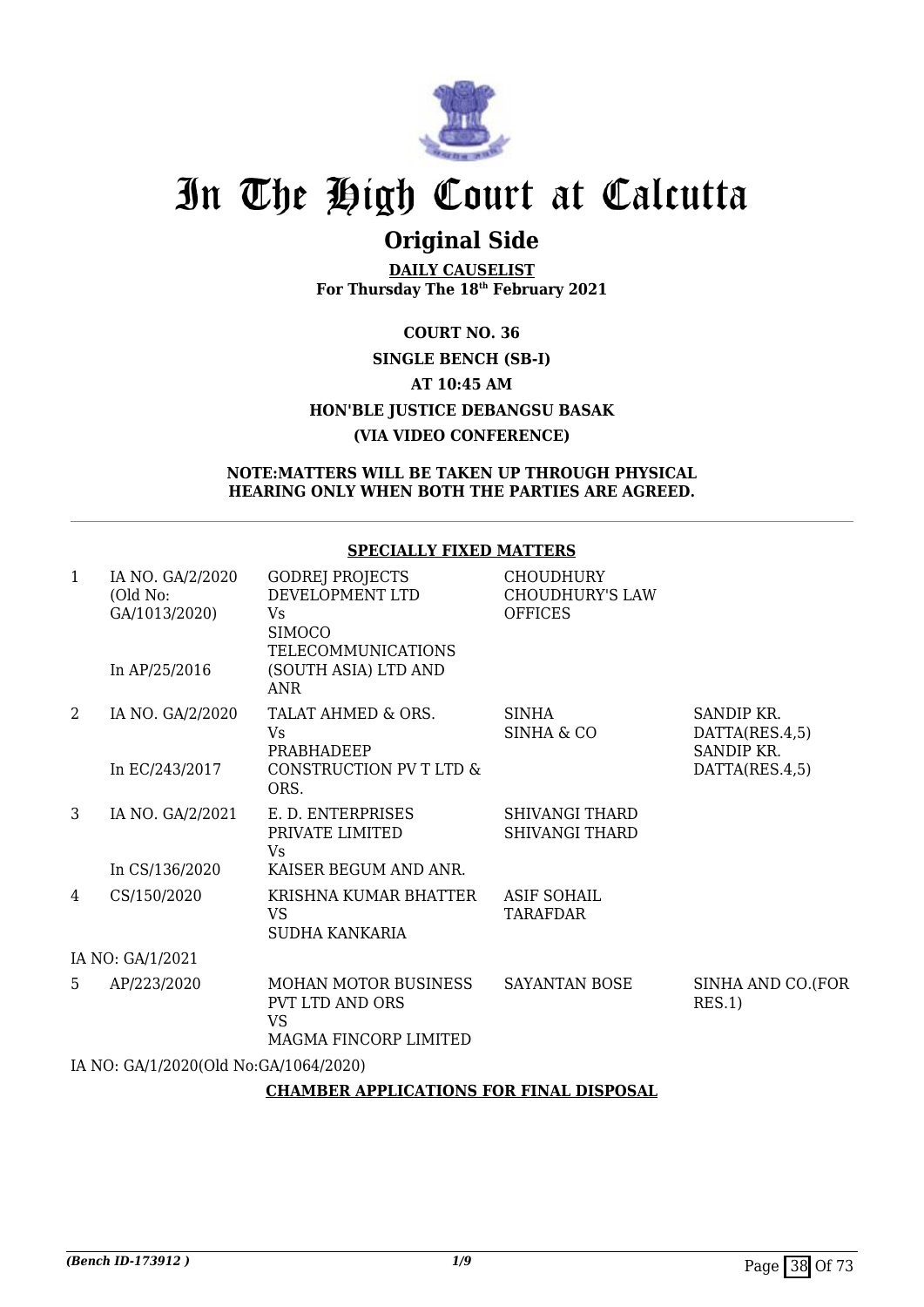## *DAILY CAUSELIST COURT NO 36-FOR THURSDAY THE 18TH FEBRUARY 2021 HIGH COURT OF CALCUTTA - 2 -*

| 6  | IA NO. GA/5/2020<br>(Old No:<br>GA/561/2020)                   | MIHIRKUMAR SARKAR<br>(DECED.)<br>Vs<br>PRABIR KR. SIRKAR                                | <b>VICTOR</b><br>VICTOR & MOSES CO.                                    |
|----|----------------------------------------------------------------|-----------------------------------------------------------------------------------------|------------------------------------------------------------------------|
|    | In TS/7/2003                                                   |                                                                                         |                                                                        |
| 7  | IA NO. GA/4/2019<br>(Old No:<br>GA/2606/2019)                  | IN THE GOODS OF: AMALA<br><b>BALA NAYAK (DECEASED)</b><br>Vs                            | <b>MURALI MOHAN ROY</b><br><b>MURALI MOHAN ROY</b>                     |
|    | In PLA/6/2016                                                  |                                                                                         |                                                                        |
| 8  | IA NO. GA/4/2019<br>(Old No:<br>GA/1709/2019)                  | <b>MAHESH PROPERTIES</b><br>PRIVATE LIMITED<br>Vs<br>PARTHA PRATIM MAZRA &<br>ANR.      | SHAILENDRA KUMAR<br><b>MISHRA</b><br>SHAILENDRA KUMAR<br><b>MISHRA</b> |
|    | In CS/265/2016                                                 |                                                                                         |                                                                        |
| 9  | IA NO. GA/1/2021                                               | IN THE GOODS OF: RAMAN<br>SHARMA (DECED)<br>Vs                                          | <b>ASIF SOHAIL</b><br><b>TARAFDAR</b><br>AJAY GAGGAR                   |
|    | In PLA/108/2017                                                |                                                                                         |                                                                        |
| 10 | IA NO. GA/2/2018<br>(Old No:<br>GA/3106/2018)                  | RELIABLE ROADWINGS PVT<br><b>LTD</b><br>Vs<br>BEVCON WAYORS PVT LTD<br>& ORS            | <b>AVIJIT DEY</b><br><b>SUNITA AGARWAL</b>                             |
|    | In CS/40/2018                                                  |                                                                                         |                                                                        |
| 11 | IA NO. GA/1/2018<br>(Old No:<br>GA/2282/2018)                  | RELIABLE ROADWINGS PVT<br><b>LTD</b><br>Vs<br>BEVCON WAYORS PVT LTD<br>& ORS            | SUNITA AGARWAL<br><b>SUNITA AGARWAL</b>                                |
|    | In CS/40/2018                                                  |                                                                                         |                                                                        |
| 12 | IA NO. GA/2/2021                                               | IN THE GOODS OF -HEENA<br>SAHNEY ALIAS HEENA<br>SAHANI (DEC)                            | <b>RATAN PAL</b><br><b>RATAN PAL</b>                                   |
| 13 | In PLA/41/2019<br>IA NO. GA/2/2020<br>(Old No:<br>GA/411/2020) | Vs<br>SRI SRI LAKSHMI<br><b>THAKURANI</b><br><b>Vs</b><br><b>TRISHNA DEY</b>            | LALRATAN MANDAL<br><b>LALRATAN MANDAL</b>                              |
|    | In CS/207/2019                                                 |                                                                                         |                                                                        |
| 14 | EC/288/2019                                                    | JAIN INFRAPROJECTS LTD<br><b>VS</b><br>THE KOLKATA MUNICIPAL<br>CORPORATION             | PUSHAN MAJUMDAR                                                        |
| 15 | EC/361/2019                                                    | M/S. TECHMA<br>ENGINEERING ENTERPRISE<br>PRIVATE LIMITED<br><b>VS</b><br>UNION OF INDIA | <b>SURANA AND</b><br><b>CHOUDHURY</b>                                  |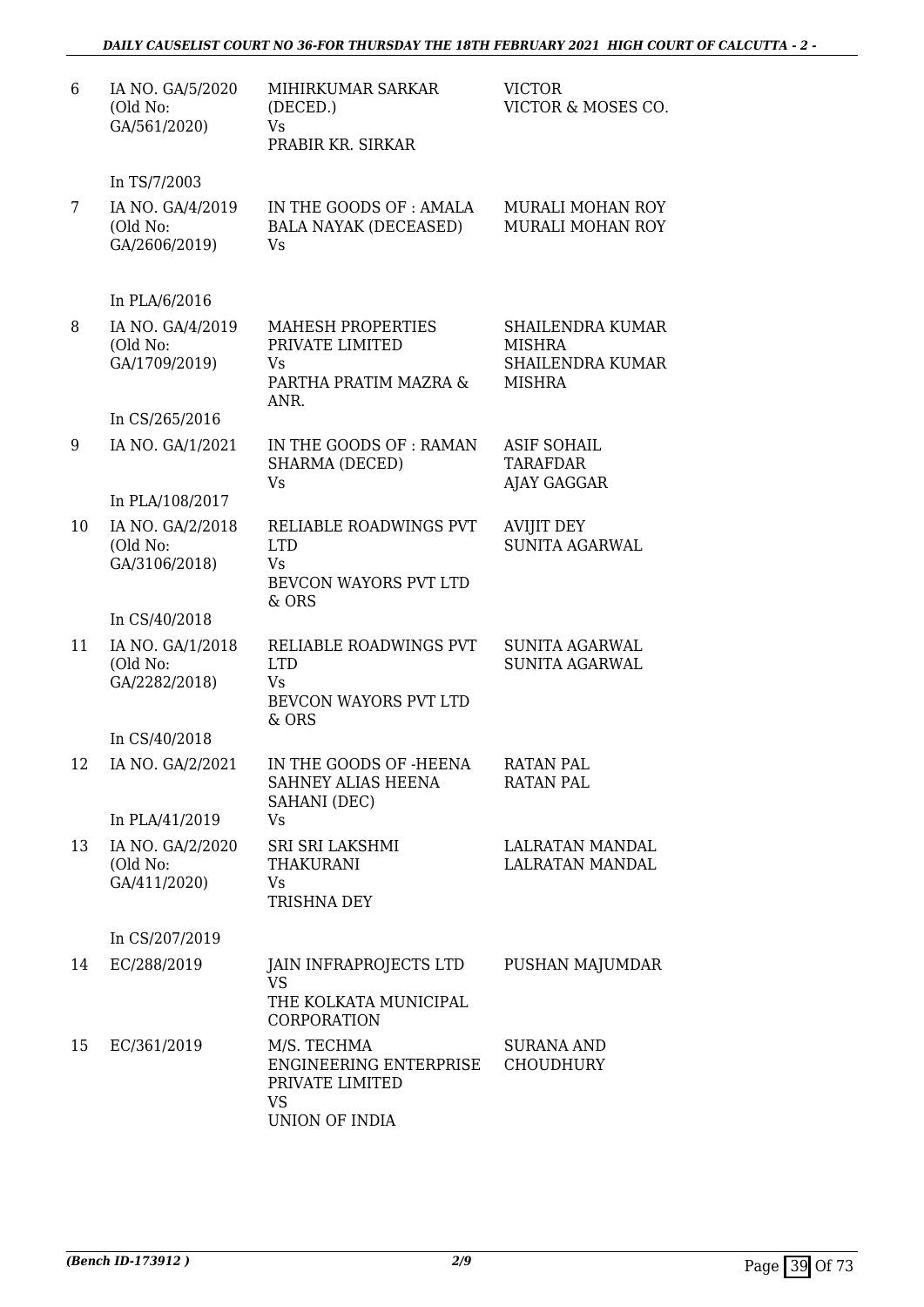| 16 | IA NO. GA/2/2020                              | AMIT NEWAR AND ANR.<br>Vs<br>MD. ISLAM                                                                     | <b>SUMAN MAJUMDER</b><br><b>SUMAN MAJUMDER</b>                 |                                              |
|----|-----------------------------------------------|------------------------------------------------------------------------------------------------------------|----------------------------------------------------------------|----------------------------------------------|
|    | In CS/51/2020                                 |                                                                                                            |                                                                |                                              |
| 17 | EC/207/2020                                   | TRANSMISSION (INDIA)<br><b>ENGINEERS</b><br><b>VS</b><br><b>EVEREST INFRA ENERGY</b><br>LIMITED AND ANR.   | <b>RITESH KUMAR</b><br><b>GANGULY</b>                          |                                              |
| 18 | IA NO. GA/6/2020                              | IN THE GOODS OF :<br>CHANDRAKALA DEVI SARAF<br>(DEC)                                                       | M/S. CHATTERJEE,<br>SIL AND CO.<br>M/S. CHATTERJEE,            |                                              |
|    | In TS/1/2021                                  | <b>Vs</b>                                                                                                  | SIL AND CO.                                                    |                                              |
|    |                                               | <b>ADJOURNED MOTION</b>                                                                                    |                                                                |                                              |
| 19 | IA NO. GA/13/2020                             | <b>WOODLAND</b><br>MANUFACTURER LTD.<br><b>Vs</b>                                                          | T.BANERJEE & CO.                                               | P.K.SEN<br>BORAT, S.P. GARGA                 |
|    | In CS/324/1987                                | SANKAR PROSAD GARGA<br>AND ORS.                                                                            |                                                                |                                              |
| 20 | IA NO. GA/1/2019                              | CIC SOCIETY                                                                                                | A K GANDHI                                                     |                                              |
|    | (Old No:<br>GA/519/2019)                      | Vs<br>SUJATA GUPTA WINFIELD<br>AND ORS.                                                                    | A K GANDHI                                                     | AWANI KR. RAY(FOR<br>RES.2,3,5,7             |
|    | In EC/1016/2015                               |                                                                                                            |                                                                |                                              |
| 21 | IA NO. GA/12/2020                             | <b>ROMIT MITRA</b><br><b>Vs</b><br>SHYAMAL KUMAR MITRA &                                                   | <b>DEEP NARAYAN</b><br><b>MUKHERJEE</b><br><b>DEEP NARAYAN</b> | <b>SOUVICK MITRA</b><br><b>SOUVICK MITRA</b> |
|    | In CS/135/2017                                | ORS.                                                                                                       | <b>MUKHERJEE</b>                                               |                                              |
| 22 | IA NO. GA/13/2021                             | <b>ROMIT MITRA</b><br><b>Vs</b><br>SHYAMAL KUMAR MITRA &                                                   | <b>DEEP NARAYAN</b><br>MUKHERJEE<br><b>DEEP NARAYAN</b>        | <b>SOUVICK MITRA</b><br><b>SOUVICK MITRA</b> |
|    | In CS/135/2017                                | ORS.                                                                                                       | MUKHERJEE                                                      |                                              |
| 23 | IA NO. GA/2/2019<br>(Old No:<br>GA/1714/2019) | VIJAI SHREE PRIVATE<br><b>LIMITED</b><br><b>Vs</b><br><b>BOARD OF TRUSTEES OF</b><br>THE PORT OF KOLKATA & | ANIRUDDHA SINHA                                                |                                              |
|    | In WPO/533/2017                               | ORS.                                                                                                       |                                                                |                                              |
| 24 | AP/967/2017                                   | THE STATE OF WEST<br><b>BENGAL &amp; ANR.</b><br><b>VS</b><br>PAM DEVELOPMENTS<br>PRIVATE LIMITED          | PARITOSH SINHA                                                 |                                              |
| 25 | IA NO. GA/1/2020                              | PAM DEVELOPMENTS<br>PRIVATE LIMITED                                                                        | AMRITAM MANDAL<br><b>AMRITAM MANDAL</b>                        |                                              |
|    | [S.A.]<br>In AP/973/2017                      | Vs<br>STATE OF WEST BENGAL &<br><b>ANR</b>                                                                 |                                                                |                                              |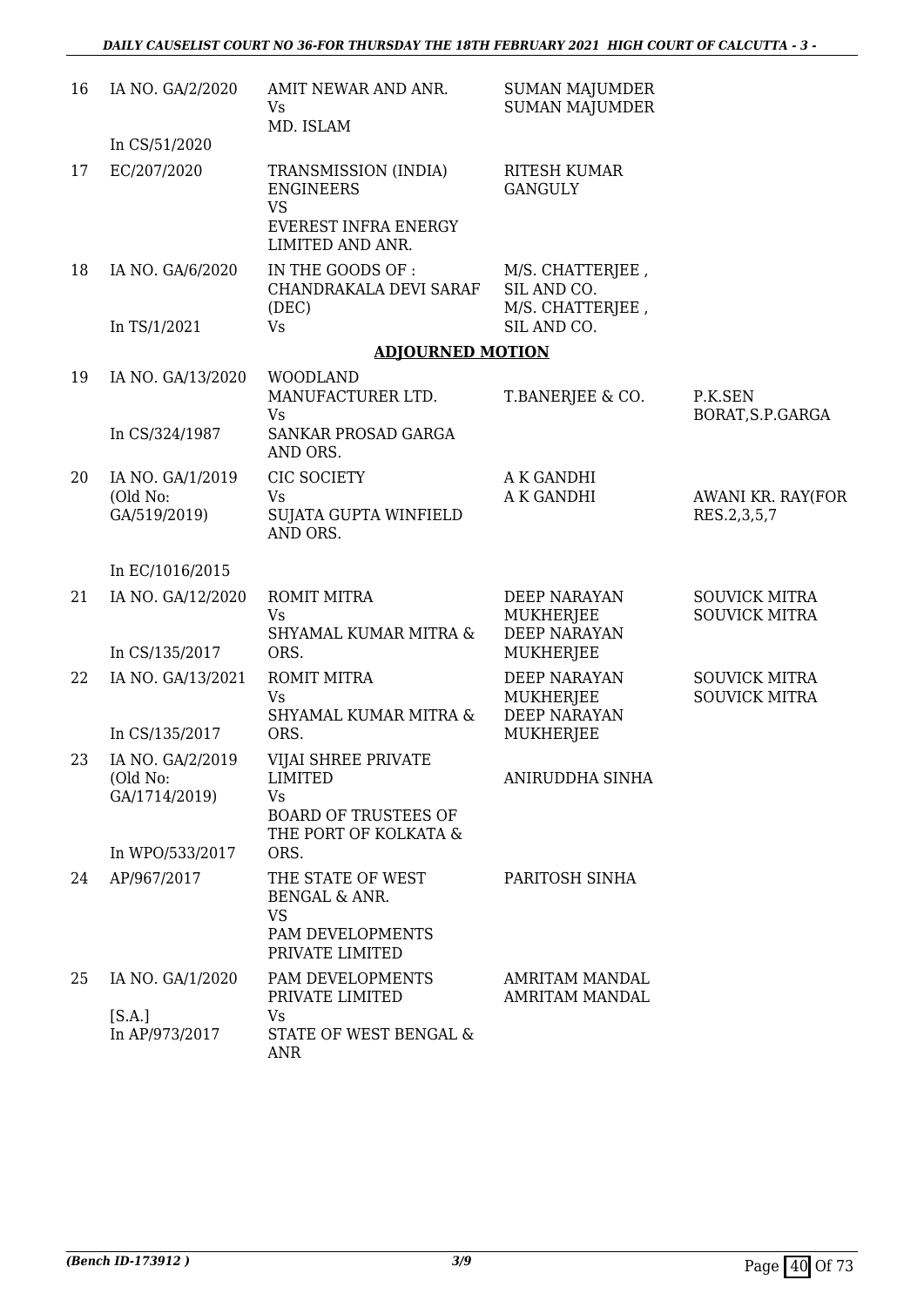| 26 | IA NO. GA/1/2018<br>(Old No:<br>GA/2940/2018) | SPX FLOW TECHNOLOGY<br>SINGAPORE PTE LTD<br>Vs<br>SANJAY JAIN                           | FOX & MANDAL<br>FOX & MANDAL                                               |                                                                                                                                          |
|----|-----------------------------------------------|-----------------------------------------------------------------------------------------|----------------------------------------------------------------------------|------------------------------------------------------------------------------------------------------------------------------------------|
|    | In RVWO/33/2018                               |                                                                                         |                                                                            |                                                                                                                                          |
| 27 | IA NO. GA/1/2018<br>(Old No:<br>GA/3286/2018) | <b>ABHISHEK BANERJEE</b><br><b>Vs</b><br>KAILASH VIJAYVARGIYA                           | <b>SANJAY BASU</b><br><b>SANJAY BASU</b>                                   | NIKUNJ BERLIA                                                                                                                            |
|    | In CS/243/2018                                |                                                                                         |                                                                            |                                                                                                                                          |
| 28 | IA NO. GA/5/2020<br>(Old No:<br>GA/627/2020)  | MANMATHA NAH GHOSH &<br><b>ANR</b><br><b>Vs</b><br>RAMKRISHNA DAS AND amp<br><b>ORS</b> | <b>VICTOR MOSES</b><br>VICTOR MOSES & CO                                   | <b>SOUMITRA</b><br><b>GANGULY FOR RES 4</b><br>IN GA 3520 OF 2018,<br>KOUSHIK BHATTA<br>FOR DEF 1,2,3                                    |
|    | In CS/252/2018                                |                                                                                         |                                                                            | <b>SOUMITRA</b><br><b>GANGULY FOR RES 4</b><br>IN GA 3520 OF 2018,<br>KOUSHIK BHATTA<br>FOR DEF 1,2,3                                    |
| 29 | IA NO. GA/6/2021                              | MANMATHA NAH GHOSH &<br><b>ANR</b><br><b>Vs</b>                                         | <b>VICTOR MOSES</b><br>VICTOR MOSES & CO                                   | <b>SOUMITRA</b><br><b>GANGULY FOR RES 4</b><br>IN GA 3520 OF 2018,                                                                       |
|    | In CS/252/2018                                | RAMKRISHNA DAS AND amp<br><b>ORS</b>                                                    |                                                                            | KOUSHIK BHATTA<br>FOR DEF 1,2,3<br><b>SOUMITRA</b><br><b>GANGULY FOR RES 4</b><br>IN GA 3520 OF 2018,<br>KOUSHIK BHATTA<br>FOR DEF 1,2,3 |
| 30 | IA NO. GA/2/2020<br>(Old No:<br>GA/585/2020)  | BINA DAS @ BINA HALDER<br>Vs<br>KAKDWIP COURT BAR<br>ASSOCIATION AND ORS                | <b>SANTANU</b><br><b>CHATTERJEE</b><br><b>SANTANU</b><br><b>CHATTERJEE</b> | <b>ANINDYA HALDER</b><br>ANINDYA HALDER                                                                                                  |
|    | In ALP/9/2019                                 |                                                                                         |                                                                            |                                                                                                                                          |
| 31 | IA NO. GA/3/2020<br>(Old No:<br>GA/156/2020)  | MERAJ RASHID<br><b>Vs</b><br>MD. NASIM                                                  | SWARVANU SAHA<br>SWARVANU SAHA                                             | PANKAJ LADIA                                                                                                                             |
|    | In CS/53/2019                                 |                                                                                         |                                                                            |                                                                                                                                          |
| 32 | IA NO. GA/2/2020<br>(Old No:<br>GA/584/2020)  | HARISH CHANDRA JAISWAL<br><b>Vs</b><br>RAM CHANDRA SHAW AND<br>ORS.                     | <b>AMRIN KHATOON</b><br><b>AMRIN KHATOON</b>                               | <b>ARHAT BISWAS(FOR</b><br>PROFORMA DEF.<br>NO.5)<br><b>ARHAT BISWAS(FOR</b><br>PROFORMA DEF.                                            |
|    | In CS/123/2019                                |                                                                                         |                                                                            | NO.5)                                                                                                                                    |
| 33 | IA NO. GA/1/2019<br>(Old No:<br>GA/2521/2019) | ERA BANTHIA<br>Vs<br>M/S. SHIVSONS AND ORS.                                             | SANWAL TIBREWAL<br>SANWAL TIBREWAL                                         | <b>SUDIP BANERJEE</b><br>(FOR RES.4 IN GA<br>2521/19)                                                                                    |
|    |                                               |                                                                                         |                                                                            |                                                                                                                                          |

In CS/193/2019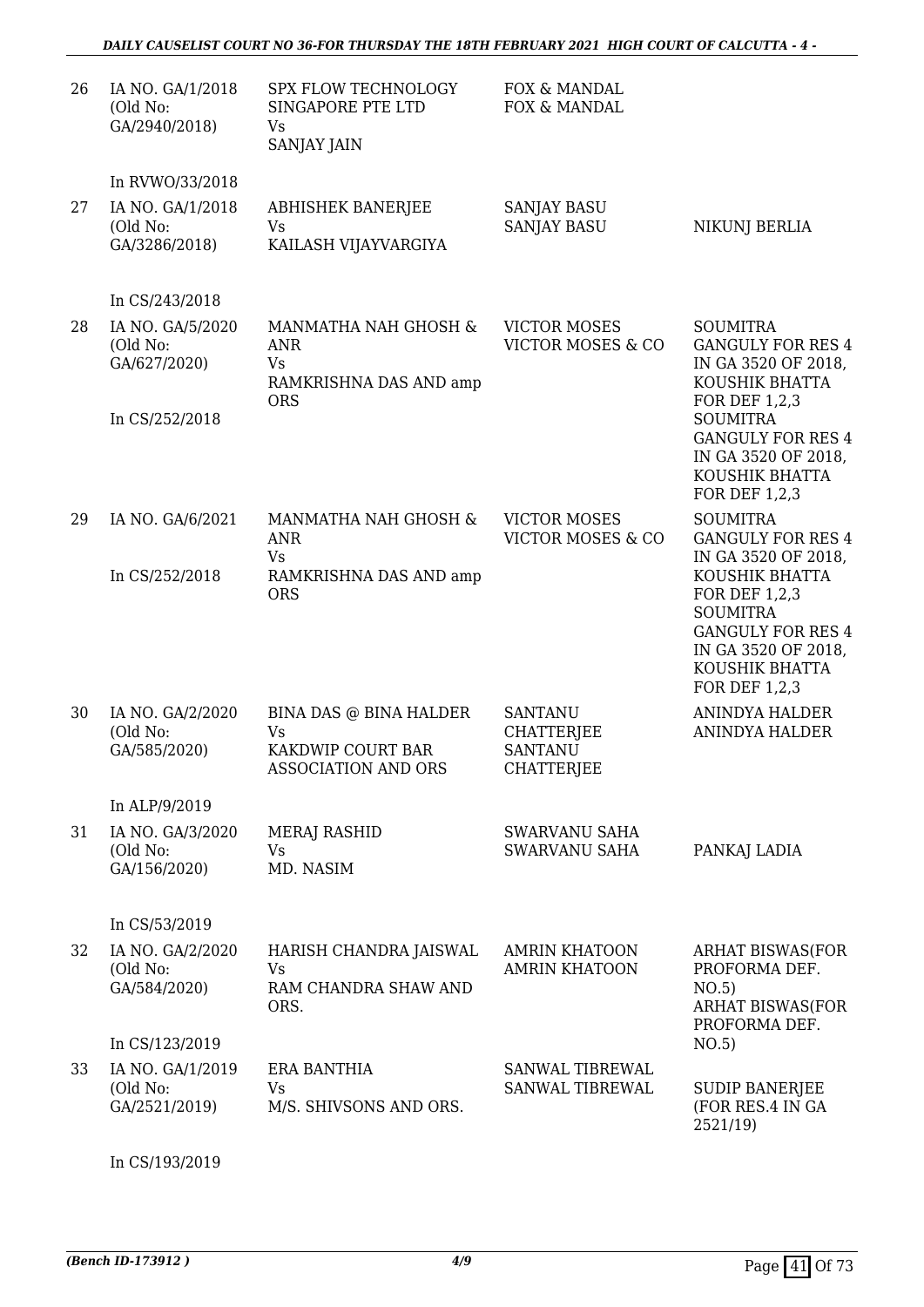| 34 | IA NO. GA/1/2019<br>(Old No:<br>GA/2358/2019)                   | KAILASH KUMAR TIBREWAL<br>Vs<br>AJAY JAIN AND ORS                                                                              | L.P. AGARWALLA AND<br>CO.<br>L.P. AGARWALLA AND<br>CO.                       | C.K. JAIN & CO. (FOR<br>RES.3, IN GA<br>2358/2019)    |
|----|-----------------------------------------------------------------|--------------------------------------------------------------------------------------------------------------------------------|------------------------------------------------------------------------------|-------------------------------------------------------|
|    | In CS/210/2019                                                  |                                                                                                                                |                                                                              |                                                       |
| 35 | IA NO. GA/1/2019<br>(Old No:<br>GA/2536/2019)<br>In CS/250/2019 | FIS PAYMENT SOLUTIONS<br>AND SERVICES INDIA PVT<br><b>LTD</b><br><b>Vs</b><br>ALL BENGAL CONTRACT<br><b>SECURITY WORKMEN S</b> | KHAITAN AND CO.<br>KHAITAN AND CO.                                           | <b>SUPREEM NASKAR</b><br>(FOR RES.5 IN GA<br>2536/19) |
|    |                                                                 | <b>UNION AND ORS</b>                                                                                                           |                                                                              |                                                       |
| 36 | IA NO. GA/1/2019<br>(Old No:<br>GA/2548/2019)                   | <b>SPX FLOW TECHNOLOGY</b><br>SINGAPORE PTE LTD<br>Vs<br><b>SANJAY JAIN</b>                                                    | RAJASHREE<br><b>KUNDALIA</b><br><b>RAJASHREE</b><br><b>KUNDALIA</b>          |                                                       |
|    | In EC/324/2019                                                  |                                                                                                                                |                                                                              |                                                       |
| 37 | AID/1/2020                                                      | SHRISTHI ELECTROMECH<br>PRIVATE LIMITED<br><b>VS</b><br>CONTROLLER OF PATENTS<br>AND DESIGNS AND ORS.                          | <b>ABHIRUP</b><br><b>CHAKRABORTY</b>                                         |                                                       |
| 38 | AID/3/2020                                                      | ERBE ELEKTROMEDIZIN<br><b>GMBH</b><br><b>VS</b><br>THE CONTROLLER OF<br>PATENTS AND DESIGNS                                    | <b>UDITA SARAF</b>                                                           |                                                       |
| 39 | ALP/10/2020                                                     | E D ENTERPRISES PVT LTD<br><b>VS</b><br>KAISER BEGUM AND ANR                                                                   | <b>SHIVANGI THARD</b>                                                        | C.K. SAHA (FOR<br>RES.2)                              |
| 40 | IA NO. GA/1/2020<br>(Old No:<br>GA/512/2020)                    | RAM NATH SINGH AND ORS<br>Vs<br>JASPAL SINGH CHANDHOK<br><b>AND ORS</b>                                                        | <b>DALIA</b><br><b>BHATTACHERJEE</b><br><b>DALIA</b><br><b>BHATTACHERJEE</b> |                                                       |
|    | In CS/12/2020                                                   |                                                                                                                                |                                                                              |                                                       |
| 41 | AP/16/2020                                                      | CRESCENT CONSTRUCTION<br><b>VS</b><br>MOSAMMAT NUR AUNGREJ<br>BIBI AND ORS.                                                    | <b>SUMAN BANERJEE</b>                                                        | <b>VICTOR MOSES &amp;</b><br>CO.                      |
| 42 | IA NO. GA/1/2020<br>(Old No:<br>GA/523/2020)                    | <b>BALARAM DEVELOPERS</b><br>PRIVATE LIMITED AND<br>ANR.<br><b>Vs</b><br>RAJESH SONKAR AND ORS.                                | <b>DWIP RAJ BASU</b><br><b>DWIP RAJ BASU</b>                                 |                                                       |
|    | In CS/31/2020                                                   |                                                                                                                                |                                                                              |                                                       |
| 43 | CC/45/2020                                                      | RINGTONG TEA CO PVT LTD<br><b>AND ORS</b><br><b>VS</b><br>THE RESERVE BANK OF<br><b>INDIA AND OTHERS</b>                       | <b>BIMALENDU DAS</b>                                                         |                                                       |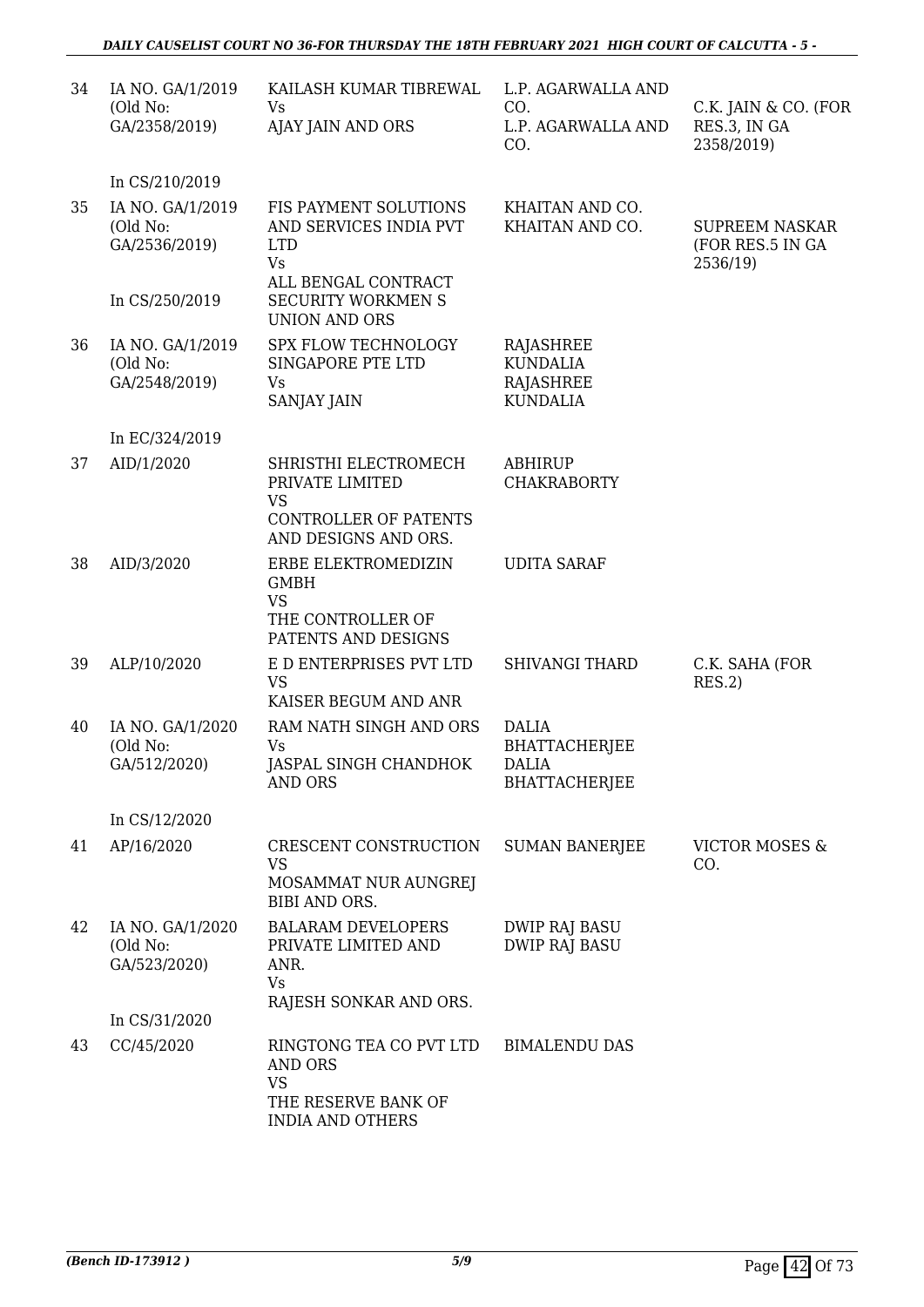| 44 | IA NO. GA/3/2021      | AMIT NEWAR AND ANR.<br>Vs<br>MD. ISLAM                                               | <b>SUMAN MAJUMDER</b><br><b>SUMAN MAJUMDER</b>    |                             |
|----|-----------------------|--------------------------------------------------------------------------------------|---------------------------------------------------|-----------------------------|
|    | In CS/51/2020         |                                                                                      |                                                   |                             |
| 45 | IA NO. GA/1/2020      | ANJAN KUMAR ROY<br><b>Vs</b>                                                         | <b>VICTOR MOSES AND</b><br>CO                     |                             |
|    |                       | CHAITALI ROY AND ANR                                                                 | <b>VICTOR MOSES AND</b>                           |                             |
|    | In CS/88/2020         |                                                                                      | CO                                                |                             |
| 46 | IA NO. GA/3/2020      | ANJAN KUMAR ROY<br><b>Vs</b>                                                         | VICTOR MOSES AND<br>CO                            |                             |
|    |                       | CHAITALI ROY AND ANR                                                                 | VICTOR MOSES AND                                  |                             |
|    | In CS/88/2020         |                                                                                      | CO                                                |                             |
| 47 | IA NO. GA/2/2020      | IN THE GOODS OF-<br>MAHESH KUMAR AGARWAL<br>(DEC.)                                   | YASH VARDHAN<br><b>DEORA</b><br>YASH VARDHAN      |                             |
|    | In PLA/101/2020       | <b>Vs</b><br>NA                                                                      | <b>DEORA</b>                                      |                             |
| 48 | IA NO. GA/1/2020      | NAGENDRA KUMAR RATHI<br><b>AND ORS</b><br><b>Vs</b>                                  | VICTOR MOSES AND<br>CO<br><b>VICTOR MOSES AND</b> |                             |
|    | In CS/120/2020        | RAJENDRA KUMAR RATHI<br><b>AND ORS</b>                                               | CO                                                |                             |
| 49 | IA NO. GA/1/2020      | E. D. ENTERPRISES<br>PRIVATE LIMITED                                                 | <b>SHIVANGI THARD</b><br><b>SHIVANGI THARD</b>    |                             |
|    | In CS/136/2020        | Vs<br>KAISER BEGUM AND ANR.                                                          |                                                   |                             |
| 50 | IA NO. GA/1/2021      | MD. HUMAYUN KABIR<br>Vs                                                              | ANIRUDDHA SINHA<br>ANIRUDDHA SINHA                |                             |
|    | In CS/166/2020        | SK. ARIF ALI AND ANR                                                                 |                                                   |                             |
| 51 | AP/185/2020           | SREI EQUIPMENT FINANCE<br><b>LIMITED</b><br><b>VS</b>                                | SINHA AND CO.                                     |                             |
|    |                       | SEIRRA INFRAVENTURE<br>PRIVATE LIMITED                                               |                                                   |                             |
| 52 | AP/215/2020           | PAPILLON DEVELOPERS<br><b>LLP</b><br><b>VS</b><br>DEBJYOTI PAUL AND ANR              | DSP LAW<br><b>ASSOCIATES</b>                      |                             |
|    | IA NO: GA/1/2020      |                                                                                      |                                                   |                             |
| 53 | AP/231/2020           | SRI NAWALGARH<br>VIDYALAYA COMMITTEE                                                 | CHOUDHURY AND CO                                  |                             |
|    |                       | <b>VS</b><br><b>JIVEM EDUCATION PVT LTD</b><br><b>AND ORS</b>                        |                                                   |                             |
| 54 | AP/310/2020           | K. R. ASHOK KUMAR<br><b>VS</b><br><b>SKG PULP AND PAPER</b><br>MILLS PRIVATE LIMITED | FOX AND MANDAL                                    | <b>SUTANU KARMAKAR</b>      |
| 55 | AP/351/2020<br>[S.A.] | KOLKATA METROPOLITAN<br>DEVELOPMENT AUTHORITY<br><b>VS</b>                           | <b>SANCHARI</b><br><b>CHAKRABORTY</b>             | SAPTARSHI<br>DATTA(RES.2,1) |
|    |                       | SOUTH CITY PROJECTD<br>(KOLKATA) LTD AND ANR                                         |                                                   |                             |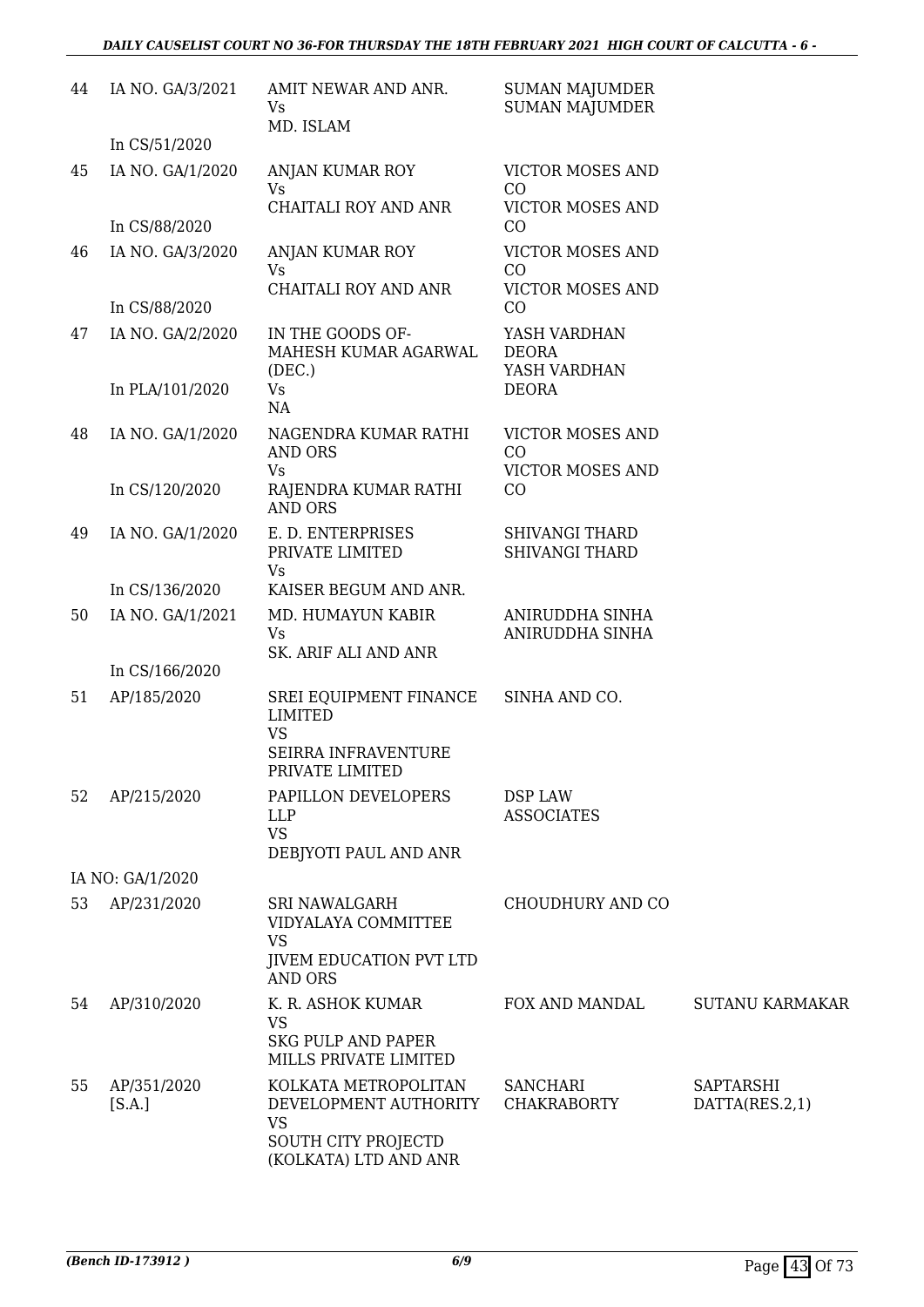| 56 | AP/382/2020                         | FERTILIZER CORPORATION FOX AND MANDAL<br>OF INDIA LIMITED<br><b>VS</b><br>BALMER LAWRIE AND CO.<br>LTD. |                                                                                                |                                                                                  |
|----|-------------------------------------|---------------------------------------------------------------------------------------------------------|------------------------------------------------------------------------------------------------|----------------------------------------------------------------------------------|
| 57 | AP/383/2020<br>[S.A.]               | M/S SOUTH CITY PROJECTS<br>KOLKATA LIMITED AND<br><b>ANR</b><br><b>VS</b><br>KOLKATA MUNICIPAL          | SAPTARSHI DATTA                                                                                |                                                                                  |
|    |                                     | DEVELOPMENT AUTHORITY                                                                                   |                                                                                                |                                                                                  |
| 58 | AP/421/2020                         | LIEBHERR INDIA PRIVATE<br><b>LIMITED</b><br><b>VS</b><br><b>EMTA COAL LIMITED</b>                       | ANINDYA HALDER                                                                                 |                                                                                  |
| 59 | IA NO. GA/1/2021                    | TITAGARH WAGONS<br>LIMITED<br><b>Vs</b>                                                                 | SAYANTAN BOSE<br><b>SAYANTAN BOSE</b>                                                          |                                                                                  |
|    | In CS/2/2021                        | <b>INDRAJIT BHARADWAJ</b>                                                                               |                                                                                                |                                                                                  |
| 60 | AP/26/2021                          | <b>MAHADEB PAN</b><br><b>VS</b><br>SASANKA SEKHAR PAN AND<br><b>ORS</b>                                 | <b>ARIJIT BHOWMICK</b>                                                                         |                                                                                  |
|    |                                     | (FROM 2:00 P.M.)                                                                                        |                                                                                                |                                                                                  |
|    |                                     | <b>TO BE MENTIONED</b>                                                                                  |                                                                                                |                                                                                  |
| 61 | EC/866/2015<br>[FOR<br>WITHDRAWAL]  | TATA MOTORS FINANCE<br>LTD.<br><b>VS</b><br>SABITA SARMA & ANR.                                         | SINHA & CO.                                                                                    |                                                                                  |
| 62 | EC/1132/2015<br>[FOR<br>WITHDRAWAL] | TATA MOTORS FINANCE<br><b>LTD</b><br><b>VS</b><br>MR. PRADEEP SARKAR                                    | SINHA & CO.                                                                                    |                                                                                  |
| 63 | EC/649/2018<br>[FOR]<br>WITHDRAWAL] | TATA MOTORS FINANCE<br><b>LIMITED</b><br><b>VS</b><br>MOHAMMED TAUFIQUE                                 | SINHA & CO.                                                                                    | SWETA GANDHI                                                                     |
| 64 | EC/19/2019<br>[FOR<br>WITHDRAWAL]   | TATA MOTORS FINANCE<br><b>LIMITED</b><br><b>VS</b><br>MOHAMMED TAUFIQUE                                 | SINHA & CO.                                                                                    |                                                                                  |
|    |                                     | <b>NEW MOTIONS</b>                                                                                      |                                                                                                |                                                                                  |
| 65 | IA NO. GA/18/2021<br>In CS/979/1987 | RAJAT BAID AND ORS.<br><b>Vs</b><br>SAMPAT DEVI KOTHARI &<br>ORS.                                       | C.K.JAIN AND CO,<br>DEBASISH DE(FOR<br>PLAINTIFF 1,2(b)<br>C.K.JAIN AND CO,<br>DEBASISH DE(FOR | <b>SUKUMAR</b><br><b>BHATTACHARYYA</b><br><b>SUKUMAR</b><br><b>BHATTACHARYYA</b> |
| 66 | IA NO. GA/8/2021                    | JASPAL SINGH CHANDHOK<br>Vs<br>SANDEEP PODDAR & ANR.                                                    | PLAINTIFF 1,2(b)<br>MRINAL KANTI<br><b>CHATTERJEE</b><br><b>MRINAL KANTI</b>                   |                                                                                  |
|    | In CS/214/2010                      |                                                                                                         | <b>CHATTERJEE</b>                                                                              |                                                                                  |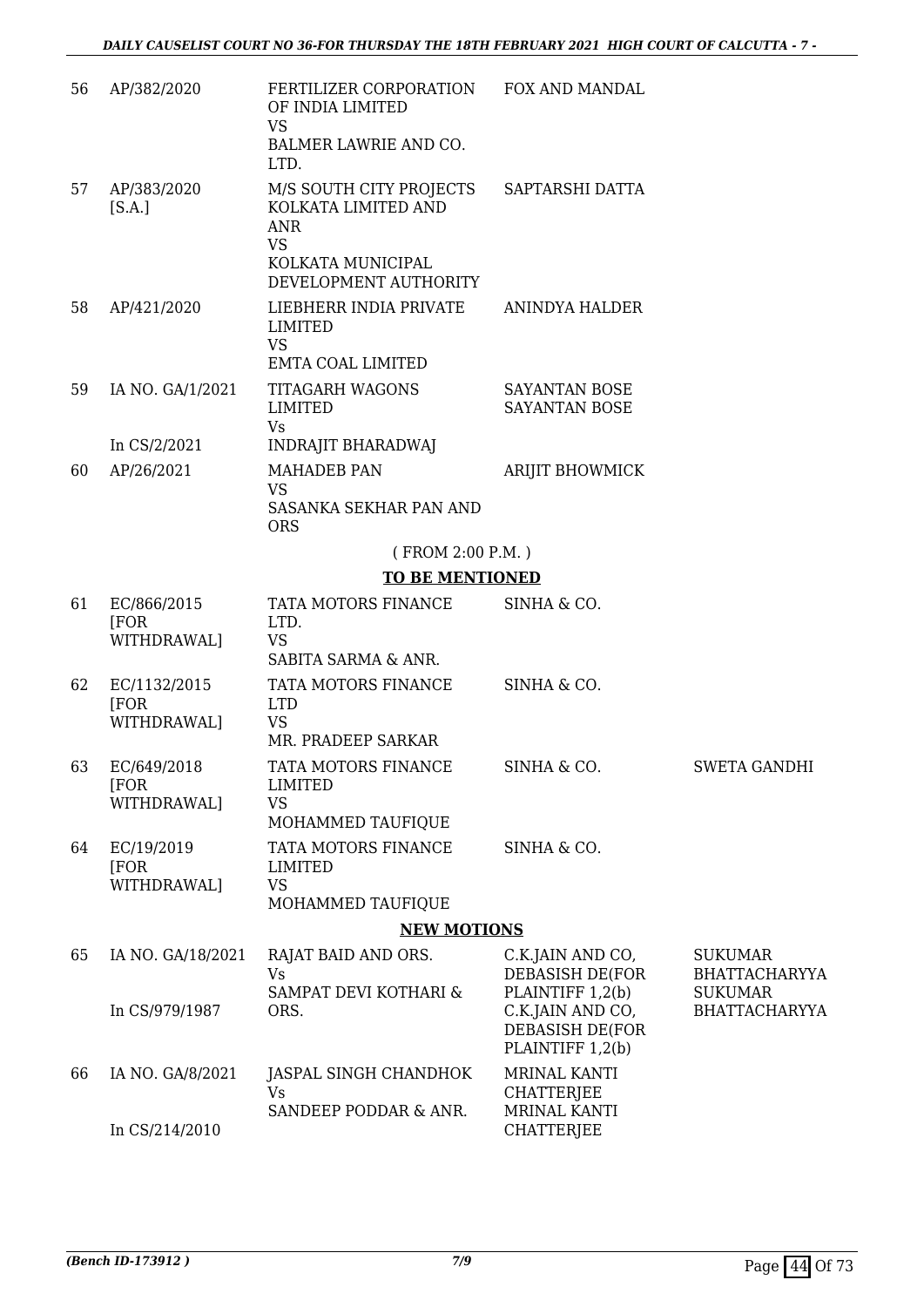| 67 | IA NO. GA/10/2020                            | <b>ROMIT MITRA</b><br>Vs<br>SHYAMAL KUMAR MITRA &                                               | DEEP NARAYAN<br>MUKHERJEE<br><b>DEEP NARAYAN</b>        | <b>SOUVICK MITRA</b><br><b>SOUVICK MITRA</b>             |
|----|----------------------------------------------|-------------------------------------------------------------------------------------------------|---------------------------------------------------------|----------------------------------------------------------|
|    | In CS/135/2017                               | ORS.                                                                                            | MUKHERJEE                                               |                                                          |
| 68 | IA NO. GA/5/2021                             | SABINA AFREEN & ORS<br><b>Vs</b>                                                                | MD. SHAFIUL ALAM                                        |                                                          |
|    | In CS/185/2017                               | SAHIR HAQUE MOLLA &<br>ORS.                                                                     |                                                         |                                                          |
| 69 | IA NO. GA/2/2021                             | DILIP KUMAR GHOSH &<br>ANR                                                                      | <b>DIPIKA BANU</b><br>DIPIKA BANU                       | <b>SUBHRANSU</b><br>GANGULY(1,2)                         |
|    | In ALP/4/2018                                | <b>Vs</b><br>FUNIDEA PROJECTS PVT.<br>LTD. & ORS.                                               |                                                         | <b>SUBHRANSU</b><br>GANGULY(1,2)                         |
| 70 | ATA/1/2021                                   | <b>SREE SREE RADHA</b><br><b>GOBINDA JEW AND ANR</b><br><b>VS</b><br><b>IPSITA SAHA AND ORS</b> | <b>DEB KUMAR</b><br><b>CHANDRA</b>                      |                                                          |
|    |                                              | <b>APPLICATION FOR RULE IN CONTEMPT</b>                                                         |                                                         |                                                          |
| 71 | CC/36/2019                                   | VIJAI SHREE PRIVATE<br><b>LIMITED</b><br><b>VS</b>                                              | TEESHAM DAS                                             |                                                          |
|    |                                              | VINIT KUMAR, CHAIRMAN,<br>KOLKATA PORT TRUST AND<br>ANR.                                        |                                                         |                                                          |
|    |                                              | <b>NEW CHAMBER APPLICATIONS</b>                                                                 |                                                         |                                                          |
| 72 | IA NO. GA/17/2021                            | RAJAT BAID AND ORS.<br><b>Vs</b><br>SAMPAT DEVI KOTHARI &                                       | C.K.JAIN AND CO,<br>DEBASISH DE(FOR<br>PLAINTIFF 1,2(b) | <b>SUKUMAR</b><br><b>BHATTACHARYYA</b><br><b>SUKUMAR</b> |
|    | In CS/979/1987                               | ORS.                                                                                            | C.K.JAIN AND CO,<br>DEBASISH DE(FOR<br>PLAINTIFF 1,2(b) | <b>BHATTACHARYYA</b>                                     |
| 73 | IA NO. GA/2/2021                             | IN THE GOODS OF: ANJALI<br>SATPATHI, DECEASED<br>Vs                                             | <b>BHASKAR PROSAD</b><br><b>BANERJEE</b>                |                                                          |
|    | In PLA/271/2015                              |                                                                                                 |                                                         |                                                          |
| 74 | IA NO. GA/1/2021                             | IN THE GOODS OF:<br>KRISHNA DEVI JAISWAL,<br><b>DECEASED</b>                                    | <b>SUDIPTA KUMAR</b><br><b>BOSE</b>                     |                                                          |
|    | In PLA/188/2016                              | Vs                                                                                              |                                                         |                                                          |
| 75 | IA NO. GA/2/2020<br>(Old No:<br>GA/615/2020) | IN THE GOODS OF:<br><b>GANESH PRASAD BOSE</b><br>(DECEASED)<br>Vs<br>$\mathbf N$                | M/S. S. JALAN &<br><b>COMPANY</b>                       |                                                          |
|    | In PLA/233/2016                              |                                                                                                 |                                                         |                                                          |
| 76 | IA NO. GA/2/2021                             | IN THE GOODS OF :<br>DHIRENDRA NATH GHOSH<br>(DEC)                                              | <b>ANJAN BISWAS</b><br><b>ANJAN BISWAS</b>              |                                                          |
|    | In PLA/391/2018                              | <b>Vs</b>                                                                                       |                                                         |                                                          |
| 77 | IA NO. GA/3/2021                             | KAILASH KUMAR TIBREWAL<br>Vs<br>AJAY JAIN AND ORS                                               | L.P. AGARWALLA AND<br>CO.<br>L.P. AGARWALLA AND         | C.K. JAIN<br>C.K. JAIN & CO. (FOR<br>RES.3, IN GA        |
|    | In CS/210/2019                               |                                                                                                 | CO.                                                     | 2358/2019)                                               |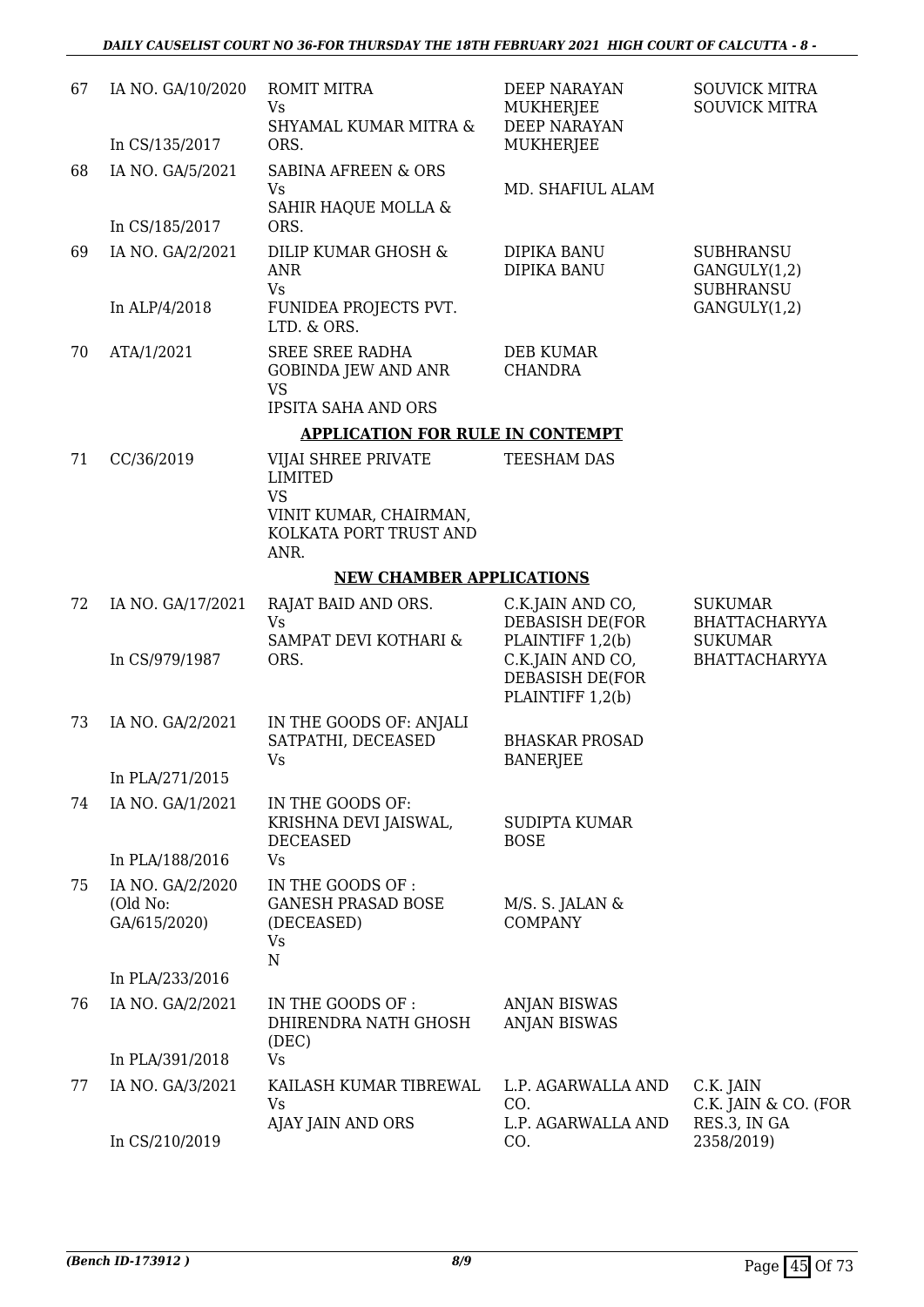| 78 | IA NO. GA/1/2020<br>In PLA/239/2019 | IN THE GOODS OF RAM<br>KISHORE CHOUDHURY<br>(DEC)<br>Vs                                                                                 | CHOUDHURY AND CO<br>CHOUDHURY AND CO                     |
|----|-------------------------------------|-----------------------------------------------------------------------------------------------------------------------------------------|----------------------------------------------------------|
| 79 | IA NO. GA/1/2021                    | IN THE GOODS OF BAJRANG<br>PRASAD AGARWAL (DEC)<br>Vs                                                                                   | J P TIBREWAL AND<br>CO<br><b>J P TIBREWAL AND</b>        |
|    | In PLA/283/2019                     |                                                                                                                                         | C <sub>O</sub>                                           |
| 80 | EC/309/2019                         | <b>SRI SRI ISWAR</b><br><b>GAJALAKSHMI MATA</b><br>THAKURANI AND ORS.<br>VS<br>MARSHALL SONS AND<br>COMPANY (INDIA) LIMITED<br>AND ORS. | <b>CHANCHAL KUMAR</b><br>DUTT                            |
| 81 | IA NO. GA/1/2021                    | IN THE GOODS OF SUSOMA<br>SHAW, DECEASED<br><b>Vs</b>                                                                                   | <b>DILIP KUMAR SAHA</b><br><b>DILIP KUMAR SAHA</b>       |
|    | In PLA/364/2019                     | <b>NA</b>                                                                                                                               |                                                          |
| 82 | IA NO. GA/2/2021                    | IN THE GOODS OF DULAL<br>CHANDRA PAUL (DEC)<br>Vs                                                                                       | PRIYABRATA THAKUR<br>PRIYABRATA THAKUR                   |
|    | In PLA/368/2019                     | N/A                                                                                                                                     |                                                          |
| 83 | IA NO. GA/1/2021                    | IN THE GOODS OF BANKIM<br><b>CHANDRA MAJUMDAR</b><br>(DEC)                                                                              | <b>SOUMEN SAHA</b><br><b>SOUMEN SAHA</b>                 |
|    | In PLA/389/2019                     | <b>Vs</b><br>N/A                                                                                                                        |                                                          |
| 84 | IA NO. GA/1/2021                    | IN THE GOODS OF-ANITA<br>KUMARI DHANDA @ ANITA<br>DHANDA(DEC.)                                                                          | <b>ARUNA GHOSH</b><br><b>ARUNA GHOSH</b>                 |
|    | In PLA/24/2020                      | Vs                                                                                                                                      |                                                          |
| 85 | IA NO. GA/1/2021                    | IN THE GOODS OF SRI<br>ANJAN CHOUDHURY DECED<br>Vs                                                                                      | <b>MRS ARUNDHATI</b><br><b>BANERJEE</b><br>MRS ARUNDHATI |
|    | In PLA/117/2020                     | NA                                                                                                                                      | <b>BANERJEE</b>                                          |
| 86 | IA NO. GA/2/2021                    | KARNANI PROPERTIES<br>LIMITED<br>Vs                                                                                                     | ANURADHA PODDAR<br>ANURADHA PODDAR                       |
|    | In CS/164/2020                      | J.S. INDIA PRIVATE LIMITED                                                                                                              |                                                          |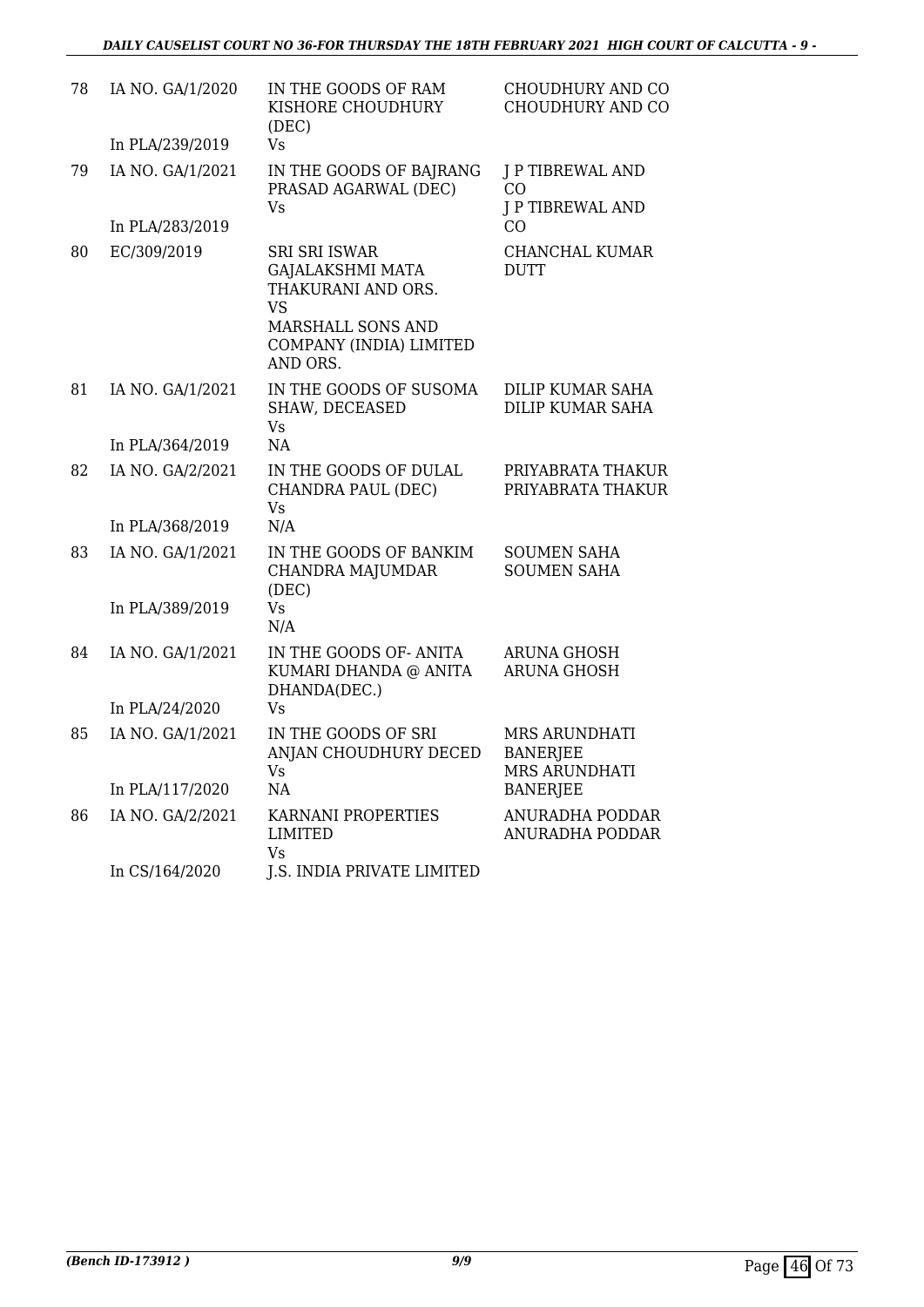

# **Original Side**

**DAILY CAUSELIST For Thursday The 18th February 2021**

**COURT NO. 13 SINGLE BENCH (SB-III ) AT 2:00 PM HON'BLE JUSTICE RAJASEKHAR MANTHA (VIA VIDEO CONFERENCE)**

**MATTERS WILL BE TAKEN UP THROUGH PHYSICAL HEARING ONLY WHEN BOTH THE PARTIES ARE AGREED.**

**ON TUESDAY AND FRIDAY ORIGINAL SIDE MATTERS WILL BE TAKEN UP FROM 2:00 P.M ------------------------------------------------------------------------------------------------------------------------------**

**ON AND FROM MONDAY, THE 11TH JANUARY, 2021 MATTERS (MOTION AND HEARING ) UNDER ARTICLE 226 OF THE CONSTITUTION RELATING TO SERVICE UNDER GROUP - VI AND APPLICATIONS CONNECTED THERETO;MATTERS(MOTION AND HEARING) UNDER ARTICLE 226 OF THE CONSTITUTION RELATING TO ALL SERVICE MATTERS RELATING TO PANCHAYATS AND CO-OPERATIVE SOCIETIES UNDER GROUP - V AND APPLICATIONS CONNECTED THERETO;HEARING OF WRIT PETITIONS IRRESPECTIVE OF CLASSIFICATIONS AND APPLICATIONS CONNECTED THERETO.**

**ORIGINAL SIDE MENTIONING WILL BE ALLOWED UPON BEING LISTED AS "TO BE MENTIONED" OF EVERY TUESDAY & FRIDAY AT 2:00 P.M. ONLY IN THE VIRTUAL MODE AS PER NOTIFICATION NO. 4286-RG, DATED 27.11.2020 FOLLOWING THE PRESCRIBED PROCEDURE.ALL THE LISTED MATTERS WILL BE TAKEN UP SERIALLY, UNLESS OTHERWISE FIXED.**

**-----------------------------------------------------------------------------------------------------------------------------**

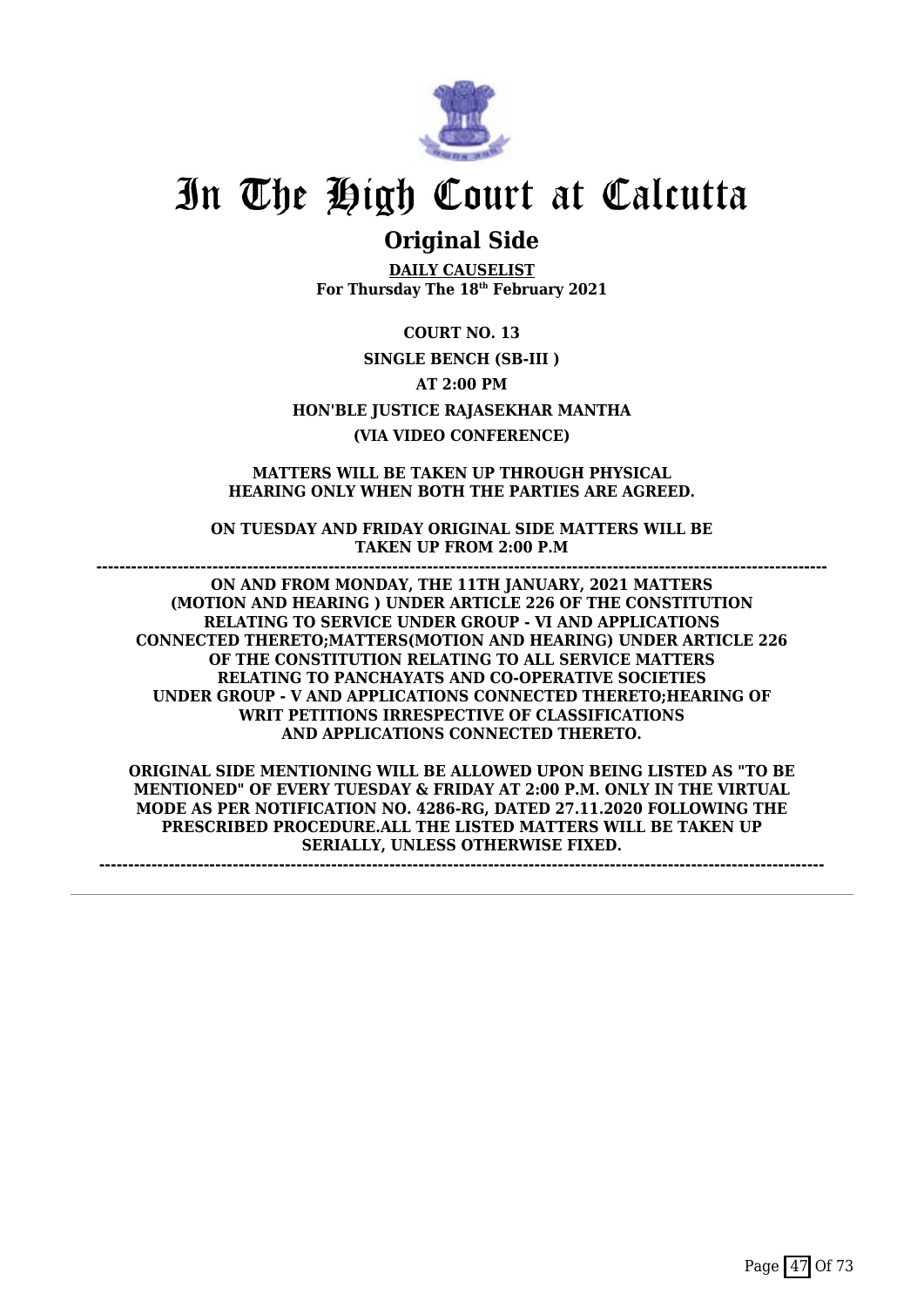

# **Original Side**

**DAILY CAUSELIST For Thursday The 18th February 2021**

### **COURT NO. 8**

### **SINGLE BENCH (SB-IV)**

### **AT 10:45 AM**

## **HON'BLE JUSTICE SABYASACHI BHATTACHARYYA (VIA VIDEO CONFERENCE)**

#### **NOTE:MATTERS WILL BE TAKEN UP THROUGH PHYSICAL HEARING ONLY WHEN BOTH THE PARTIES ARE AGREED;**

#### **NOTE: (I) ORIGINAL SIDE MATTERS WILL BE TAKEN UP FROM 10:45 A.M. UPTO RECESS ONLY ON TUESDAYS AND THURSDAYS;**

#### **(II) APPELLATE SIDE MATTERS WILL BE TAKEN UP FROM 2:00 P.M. ONWARD OR IMMEDIATELY AFTER COMPLETION OF ORIGINAL SIDE MATTERS, WHICHEVER IS EARLIER, ON TUESDAYS AND THURSDAYS;**

### **(III) ON MONDAYS, WEDNESDAYS AND FRIDAYS, APPELLATE SIDE MATTERS WILL BE TAKEN UP THROUGHOUT THE DAY.**

### **(IV) MENTIONING WILL BE ALLOWED ONLY AT THE FIRST SITTING OF COURT ON THE FIRST WORKING DAY OF EVERY WEEK.**

**V) FROM MONDAY (18/01/2021)**

**---------------------------------------------**

**LEARNED ADVOCATES APPEARING IN MATTERS PERTAINING TO -----------------------------------------------------------------------------------------------**

**DIN (COMPANIES ACT, 2013) ARE REQUESTED TO HAND OVER**

**-------------------------------------------------------------------------------------------- THE DETAILS (NUMBER/ITEM NO. .... ETC.) TO THE COURT OFFICER**

**---------------------------------------------------------------------------------------------------**

**FOR BEING CLUBBED TOGETHER FOR HEARING.**

**-------------------------------------------------------------------**

### **COURT APPLICATIONS UNDER ART.226**

1 WPO/71/2021 [TOP]

MADHO DAS MUNDHRA VS RAILTEL CORPORATION OF INDIA LIMITED AND ANR.

MUKHERJEE PRASAD AND ASSOCIATES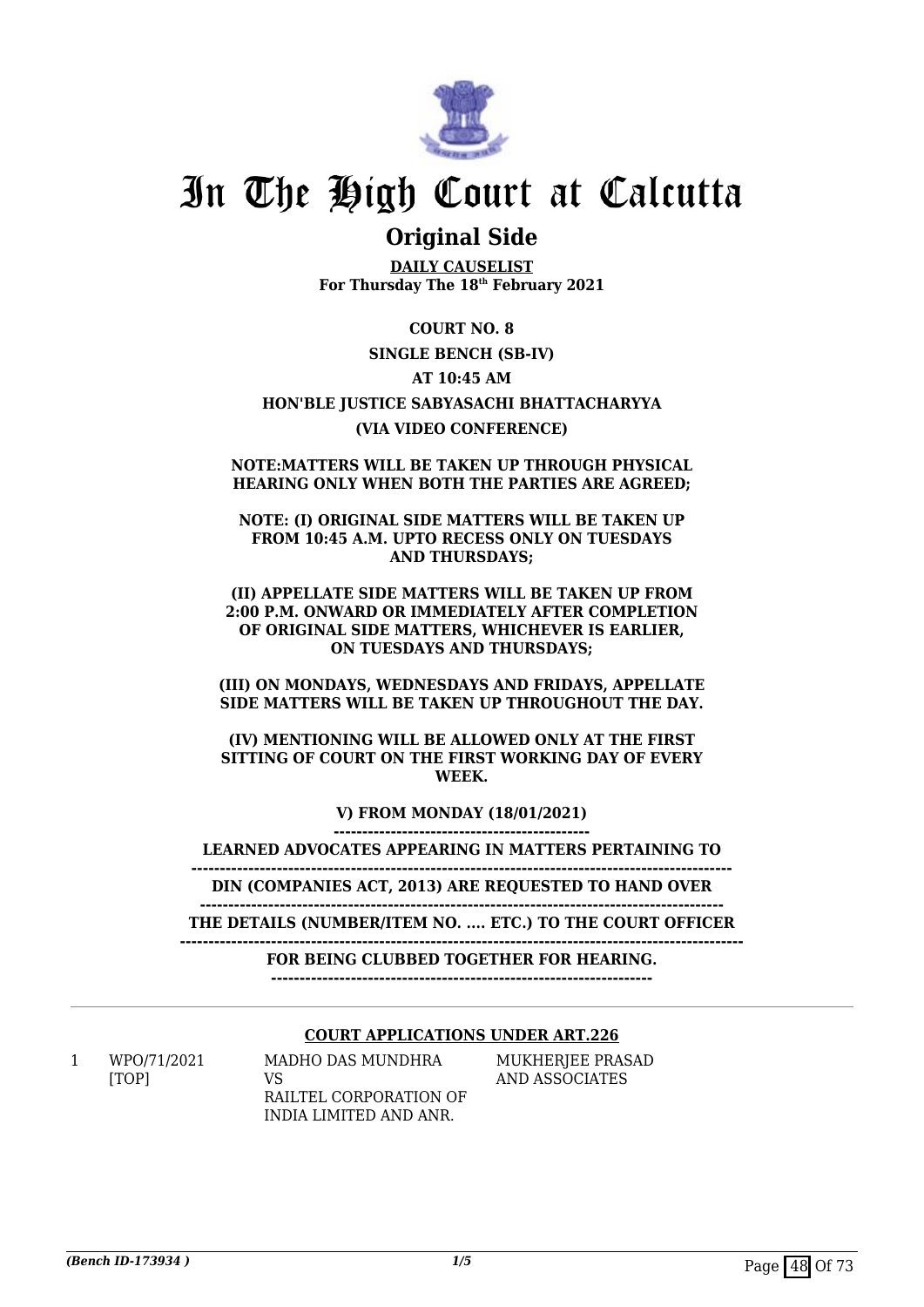| $\overline{2}$ | WPO/262/2020<br>[PT.HD.]              | <b>GUNJROK MATSHAJIBI</b><br>SAMABAY SAMITY AND ANR<br><b>VS</b><br>THE STATE OF WEST<br><b>BENGAL ANR ORS</b> | ANJAN BHATTACHARYA                    |
|----------------|---------------------------------------|----------------------------------------------------------------------------------------------------------------|---------------------------------------|
|                | IA NO: GA/1/2020(Old No:GA/1187/2020) |                                                                                                                |                                       |
| 3              | WPO/343/2020                          | <b>SUSIT KUMAR BISWAS</b><br><b>VS</b><br>PINJAB NATIONAL BANK<br><b>AND ORS</b>                               | <b>ARINDAM PAUL</b>                   |
| 4              | WPO/28/2021                           | M/S PLAUDIT TECHNO<br><b>INDIA PRIVATE LIMITED</b><br><b>VS</b><br>UNION OF INDIA AND ORS                      | ADITYA DUTTA                          |
| 5              | WPO/36/2021                           | <b>BISWAJIT GOSWAMI</b><br><b>VS</b><br>STATE OF WEST BENGAL<br>AND 4 ORS                                      | MRITUNJOY HALDER                      |
| 6              | WPO/38/2021                           | UAL INDUSTRIES LIMITED<br>AND ANR<br><b>VS</b><br>STATE OF WEST BENGAL<br><b>AND ANR</b>                       | <b>VICTOR MOSES AND</b><br>CO.        |
| 7              | WPO/41/2021                           | ANANYA WOOD PVT. LTD.<br>AND ANR.<br><b>VS</b><br>UNION OF INDIA AND ORS.                                      | MULLICK AND CO.                       |
| 8              | WPO/51/2021                           | SMT. PADMABATI SHAW<br><b>VS</b><br>THE STATE OF WEST<br><b>BENGAL AND 5 ORS</b>                               | <b>SANKAR KUMAR</b><br><b>SAMANTA</b> |
| 9              | WPO/56/2021                           | SK AMAN NAWAZ @ SK<br><b>SAMIR</b><br><b>VS</b><br>THE STATE OF WEST<br><b>BENGAL AND ORS</b>                  | SANTANU CHATTERJEE                    |
| 10             | WPO/72/2021                           | BRITTIMULAK SANGRAMI<br>MANCHA AND ANR<br>VS<br>THE STATE OF WEST<br><b>BENGAL AND ORS</b>                     | ANJAN BHATTACHARYA                    |
|                |                                       | <b>FOR HEARING</b>                                                                                             |                                       |
| 11             | WPO/424/2020<br>[Pt.Hd.]              | DEBABRATA CHAKRABORTY DEBASHIS SARKAR<br><b>AND ORS</b><br><b>VS</b><br>TEH STATE BANK OF INDIA<br>AND ANR     |                                       |
| 12             | WPO/101/2012                          | NARBHERAM VISHRAM &<br>ANR.<br><b>VS</b><br>CHIEF COMMERCIAL<br>MANAGER, SOUTH<br>EASTERN RAILWAY & ORS.       | M/S. DUBE & CO.                       |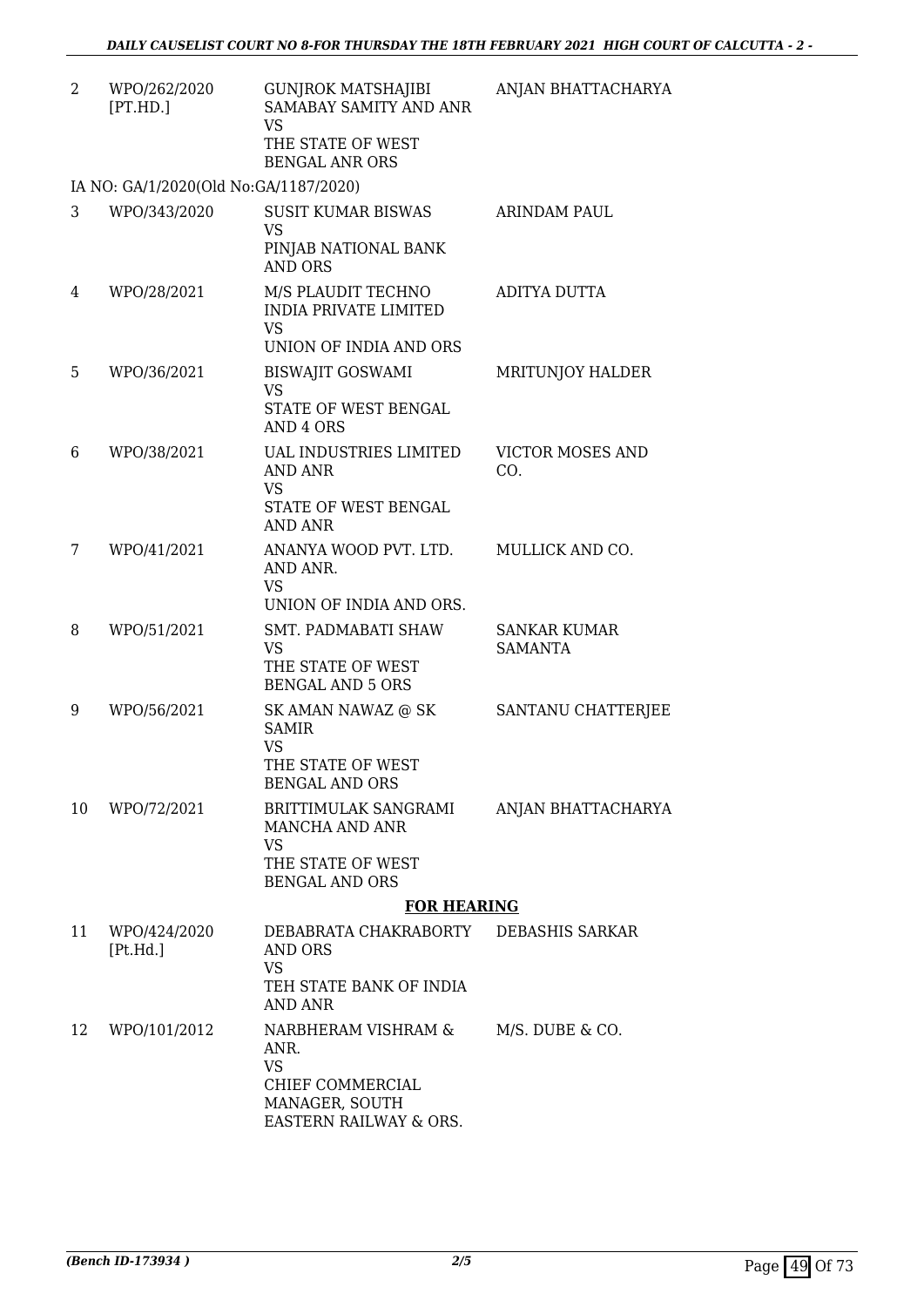| 13 | WPO/3/2019                           | DR. KUNAL SAHA<br>VS<br>THE STATE CONSUMER<br>DISPUTES REDRESSAL<br>COMMISSION & ORS.                                     | SRIKANTA DUTTA                        |                                                     |
|----|--------------------------------------|---------------------------------------------------------------------------------------------------------------------------|---------------------------------------|-----------------------------------------------------|
|    | IA NO: GA/2/2021                     |                                                                                                                           |                                       |                                                     |
| 14 | WPO/177/2019<br>WPA 11842(W)/2019 VS | <b>SUMANA BHOWMICK</b><br>THE UNION OF INDIA AND<br>ORS.                                                                  | <b>SHUVANIL</b><br><b>CHAKRABORTY</b> | TANMOY ROY (FOR<br>RES.8), KUSHAGRA<br>SHAH(RES. 3) |
| 15 | WPO/185/2019                         | RANJIT KUMAR PAUL AND<br>ORS.<br><b>VS</b><br>HINDUSTAN PETROLEUM<br>CORPORATION AND ORS.                                 | MULLICK AND CO.                       | <b>PRASUN</b><br>MUKHERJEE(RES.1)                   |
| 16 | WPO/323/2019                         | DONALD AND MACARTHY<br>PTE. LTD.<br><b>VS</b><br>UNION OF INDIA AND 2<br><b>OTHERS</b>                                    | A.K. DEY AND<br><b>ASSOCIATES</b>     |                                                     |
| 17 | WPO/398/2019                         | <b>HOOGHLY EXTRUSIONS</b><br>LTD AND ANR<br><b>VS</b><br>THE GOVERNMENT OF<br><b>WEST BENGAL AND 3</b><br><b>OTHERS</b>   | <b>SAMRAT DEY PAUL</b>                |                                                     |
| 18 | WPO/491/2019                         | BLUEDIAMOND TRACOM<br>PVT LTD AND ANR<br><b>VS</b><br>ALLAHABAD BANK AND ORS                                              | SHARMA KAJARIA AND<br>CO              |                                                     |
| 19 | WPO/508/2019                         | NAND LAL SHAW<br><b>VS</b><br>UNION OF INDIA AND ORS                                                                      | PROTYUSHCHATTERJEE                    |                                                     |
| 20 | WPO/524/2019                         | <b>GLACIER ENGINEERING CO</b><br>AND ORS<br><b>VS</b><br>STATE OF WEST BENGAL<br>AND ORS                                  | <b>SINTHIA BALA</b>                   |                                                     |
| 21 | WPO/541/2019                         | <b>JAJU BROTHERS</b><br>VS<br>THE BOARD OF TRUSTEES<br>FOR KOLKATA PORT TRUST<br>AND ORS                                  | SHREYASI SANYAL                       |                                                     |
| 22 | WPO/550/2019                         | <b>BRGK PROPERTIES LLP</b><br>(BRGK PROPERTIES PVT<br>LTD) AND ANR<br><b>VS</b><br>THE REGISTRAR OF<br>ASSURANCES KOLKATA | CHOUDHURY AND CO                      |                                                     |
| 23 | WPO/100/2020                         | <b>B S CONFIN PVT LTD AND</b><br><b>ANR</b><br><b>VS</b><br>ALLAHABAD BANK AND ORS                                        | SHARMA KAJARIA AND<br>CO              | OM NARAYAN RAI                                      |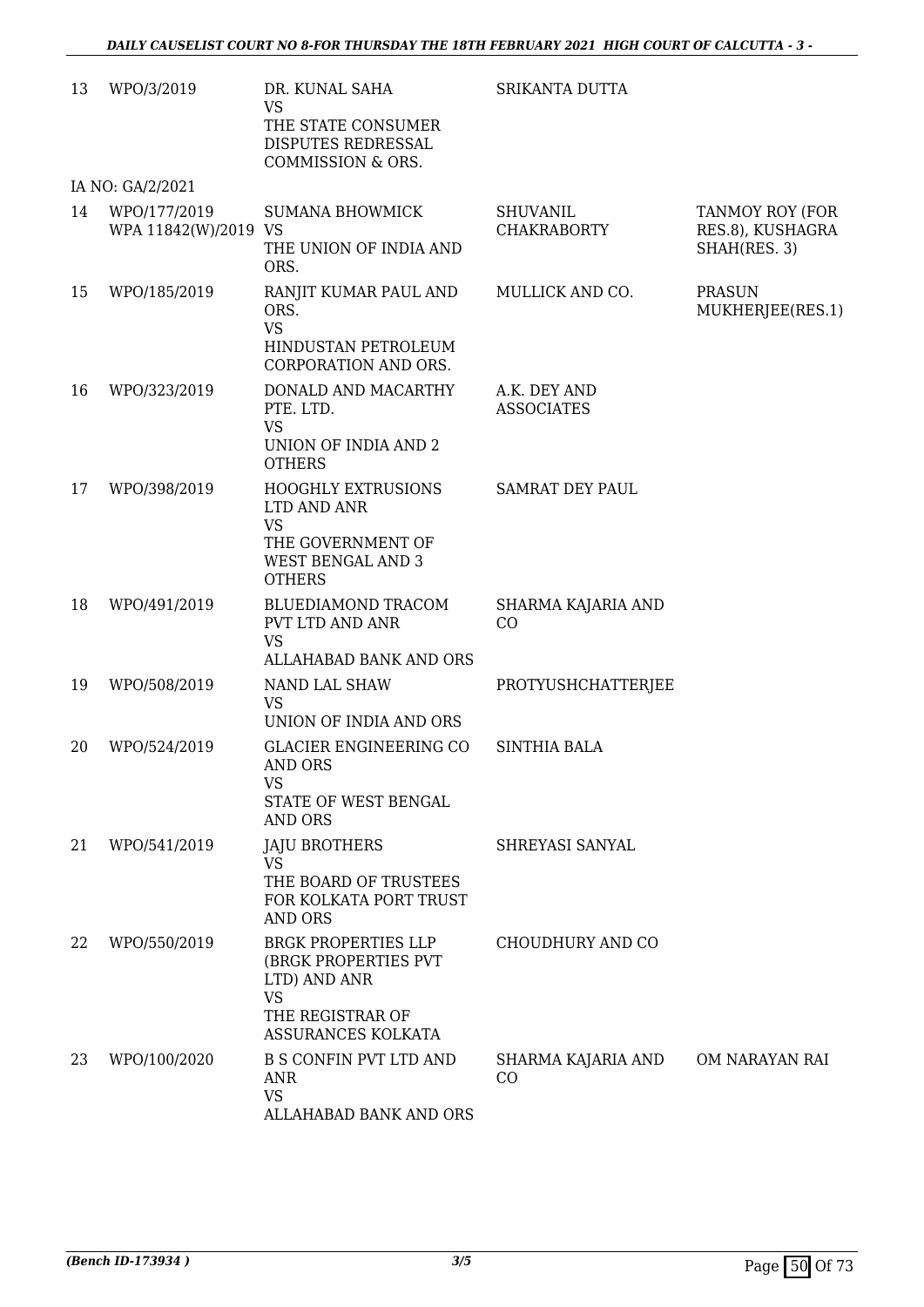| 24 | WPO/101/2020 | HIGH TIME HOLDINGS PVT<br>LTD AND ANR<br><b>VS</b><br>ALLAHABAD BANK AND ORS                              | SHARMA KAJARIA AND<br>CO             | OM NARAYAN RAI |
|----|--------------|-----------------------------------------------------------------------------------------------------------|--------------------------------------|----------------|
| 25 | WPO/102/2020 | NAIRIT TIE-UP PRIVATE<br>LIMITED AND ANR.<br><b>VS</b><br>ALLAHABAD BANK AND ORS                          | SHARMA KAJARIA AND<br>CO.            | OM NARAYAN RAI |
| 26 | WPO/103/2020 | PROCHETA CONSULTANTS<br>PRIVATE LIMITED<br><b>VS</b><br>ALLAHABAD BANK AND ORS                            | SHARMA KAJARIA AND<br>CO.            | OM NARAYAN RAI |
| 27 | WPO/104/2020 | DEVESH ADVISORY<br>SERVICES PVT LTD AND<br><b>ANR</b><br><b>VS</b>                                        | SHARMA KAJARIA AND<br>CO             | OM NARAYAN RAI |
| 28 | WPO/106/2020 | ALLAHABAD BANK AND ORS<br>KAMYABI VANIJYA PVT LTD<br><b>AND ANR</b><br><b>VS</b><br>ALLAHABAD BANK OF ORS | SHARMA KAJARIA AND<br><b>COMPANY</b> | OM NARAYAN RAI |
| 29 | WPO/107/2020 | SANEE CAPITAL AND<br>LEASING PRIVATE LIMITED<br><b>AND ANR</b><br><b>VS</b><br>ALLAHABAD BANK AND ORS     | SHARMA KAJARIA AND<br><b>COMPANY</b> | OM NARAYAN RAI |
| 30 | WPO/108/2020 | <b>ILEX PVT LTD AND ANR</b><br><b>VS</b><br>ALLAHABAD BANK AND ORS                                        | SHARMA KAJARIA AND<br><b>COMPANY</b> | OM NARAYAN RAI |
| 31 | WPO/109/2020 | <b>SUYASH FINOVEST PRIVATE</b><br><b>LIMITED AND ANR</b><br><b>VS</b><br>ALLAHABAD BANK AND ORS           | SHARMA KAJARIA AND<br><b>COMPANY</b> | OM NARAYAN RAI |
| 32 | WPO/111/2020 | NIVEDAN VYAPAAR<br>PRIVATE LIMITED AND ANR.<br><b>VS</b><br>ALLAHABAD BANK AND<br>ORS.                    | SHARMA KAJARIA AND<br>CO.            | OM NARAYAN RAI |
| 33 | WPO/112/2020 | SAMPAT MARKETING<br><b>COMPANY PRIVATE</b><br>LIMITED AND ANR.<br>VS<br>ALLAHABAD BANK AND<br>ORS.        | SHARMA KAJARIA AND<br>CO.            | OM NARAYAN RAI |
| 34 | WPO/146/2020 | BMW INDUSTRIES LTD.<br><b>VS</b><br>UCO BANK AND ORS.                                                     | <b>BHASKAR GHOSH</b>                 |                |
| 35 | WPO/252/2020 | M/S R P TECHVISION PVT<br>LTD AND ANR<br><b>VS</b><br>CANARA BANK AND ORS                                 | RAJESH UPADHYAY                      |                |
| 36 | WPO/253/2020 | M/S. R P VYAPAAR PVT<br><b>LIMITED AND ANR</b><br><b>VS</b><br>CANARA BANK AND ORS                        | RAJESH UPADHYAY                      |                |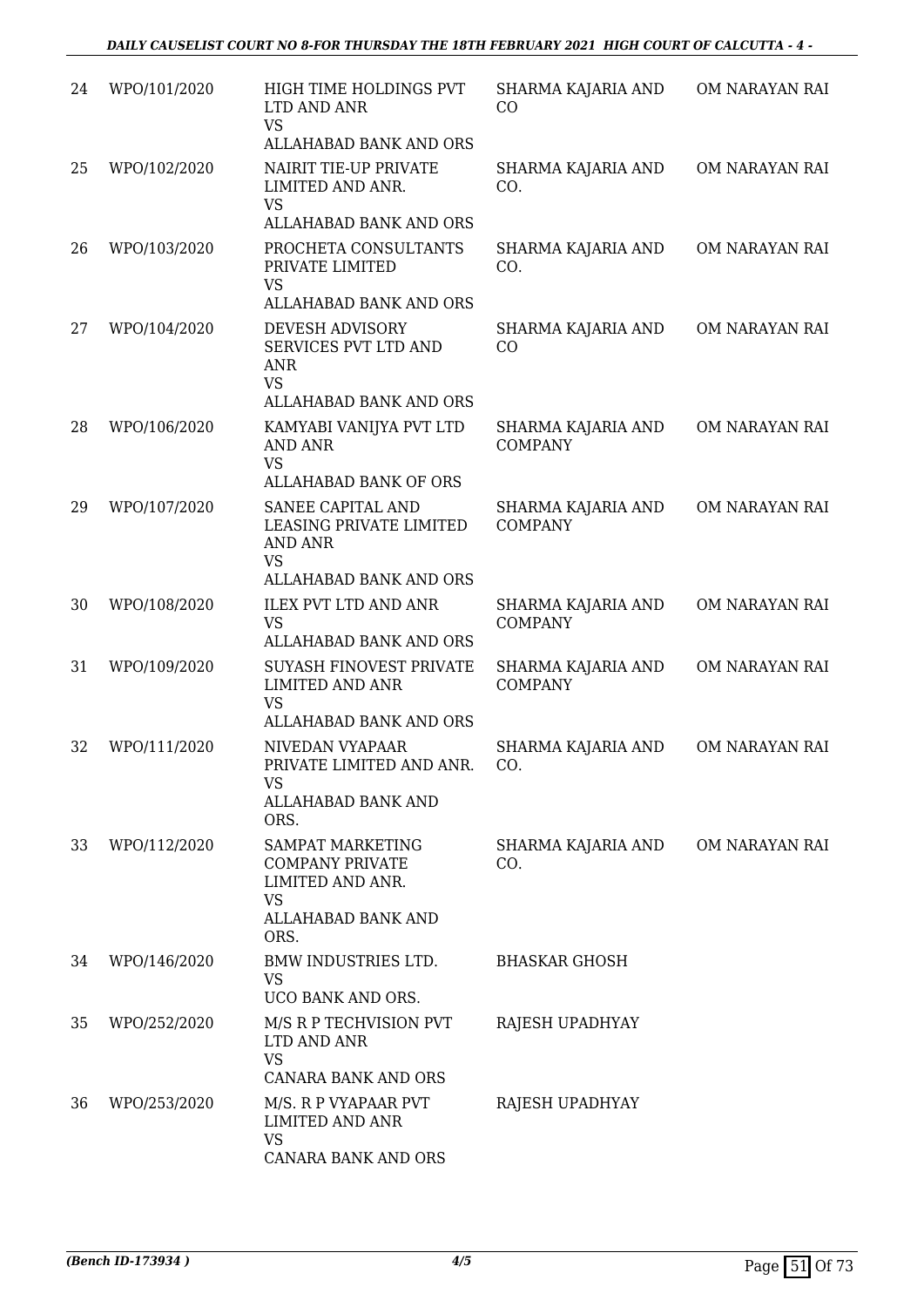| 37 | WPO/274/2020     | M/S ALOM POLY<br>EXTRUSIONS LTD AND ANR<br>VS<br>STATE OF WEST BENGAL<br>AND ORS | NILADRI KHANRA          |
|----|------------------|----------------------------------------------------------------------------------|-------------------------|
| 38 | WPO/278/2020     | MONISHA GROVER<br><b>VS</b><br>UNION OF INDIA AND ANR                            | AMALAKSHA JANA          |
|    | IA NO: GA/1/2020 |                                                                                  |                         |
| 39 | WPO/369/2020     | ASHA EXPO AND CO. LTD. ANURAG BAGARIA<br>VS.<br><b>UCO BANK</b>                  |                         |
| 40 | WPO/383/2020     | CHEVIOT FOUNDATION<br>VS<br>STATE BANK OF INDIA AND<br><b>ORS</b>                | VISHWARUP ACHARYYA      |
|    |                  | <b>CONTEMPT MATTERS</b>                                                          |                         |
| 41 | CC/27/2020       | TAMAI. DAS<br>VS<br>MR. G. M. P. REDDY                                           | <b>MRITUNJOY HALDER</b> |
| 42 | CC/58/2020       | DEBASHIS CHAKRABORTY<br>VS<br>MR KHALI AIZAZ ANWAR<br>AND ANR                    | SAKTI PADA JANA         |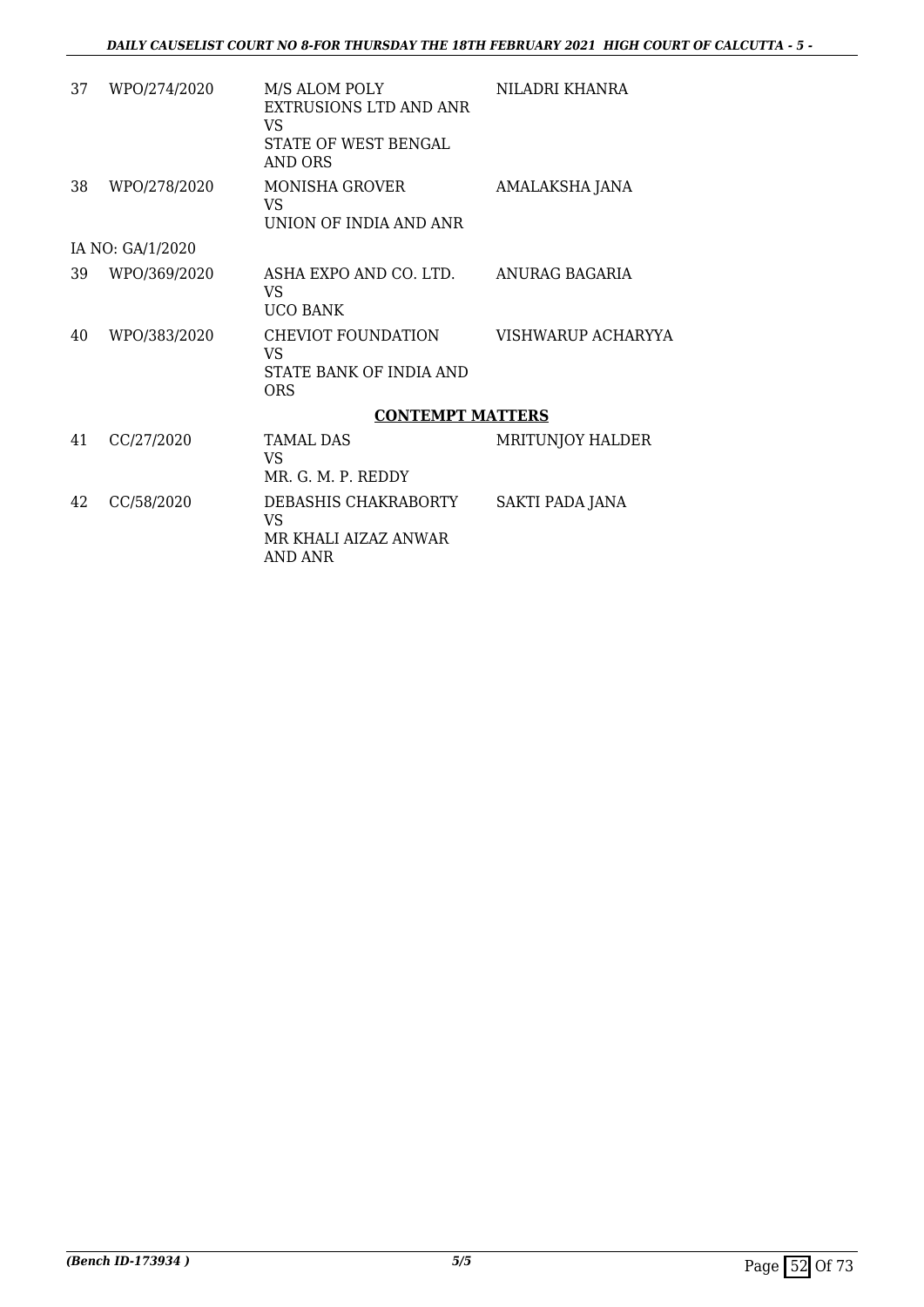

# **Original Side**

**DAILY CAUSELIST For Thursday The 18th February 2021**

**COURT NO. 39**

**SINGLE BENCH (SB-VI, COMMERCIAL BENCH)**

**AT 10:45 AM**

**HON'BLE JUSTICE MOUSHUMI BHATTACHARYA**

### **ON THURSDAY, 18TH FEBRUARY, 2021 AND FRIDAY, 19TH FEBRUARY, 2021 - IN ADDITION TO HER OWN LIST AND DETERMINATION, SHALL TAKE THE URGENT MATTERS RELATING TO THE FOLLOWING DETERMINATION :-**

### **URGENT MATTERS UNDER SECTION 11 OF THE ARBITRATION AND CONCILIATION ACT, 1996 INCLUDING APPLICATIONS CONNECTED THERETO.**

**(VIA VIDEO CONFERENCE)**

**NOTE: MATTERS WILL BE TAKEN UP THROUGH PHYSICAL HEARING ONLY WHEN BOTH THE PARTIES ARE AGREED.**

**NOTE : MATTERS UNDER THE COMMERCIAL DIVISION WILL BE TAKEN UP FIRST.**

## **WITNESS ACTION (UNDER COMMERCIAL DIVISION)**

1 CS/169/2013 WEST BENGAL INFRASTRUCTURE DEVELOPMENT FINANCE CORP. LTD VS

UCO BANK IA NO: GA/3/2013(Old No:GA/2390/2013), GA/5/2013(Old No:GA/2558/2013), GA/7/2018(Old

No:GA/446/2018)

2 CS/140/2013 UCO BANK

SANDERSONS & MORGANS

FOX AND MANDAL

VS WEST BENGAL INFRASTRUCTURE DEVELOPMENT FINANCE CORP. LTD &

### **NEW MOTION (UNDER COMMERCIAL DIVISION)**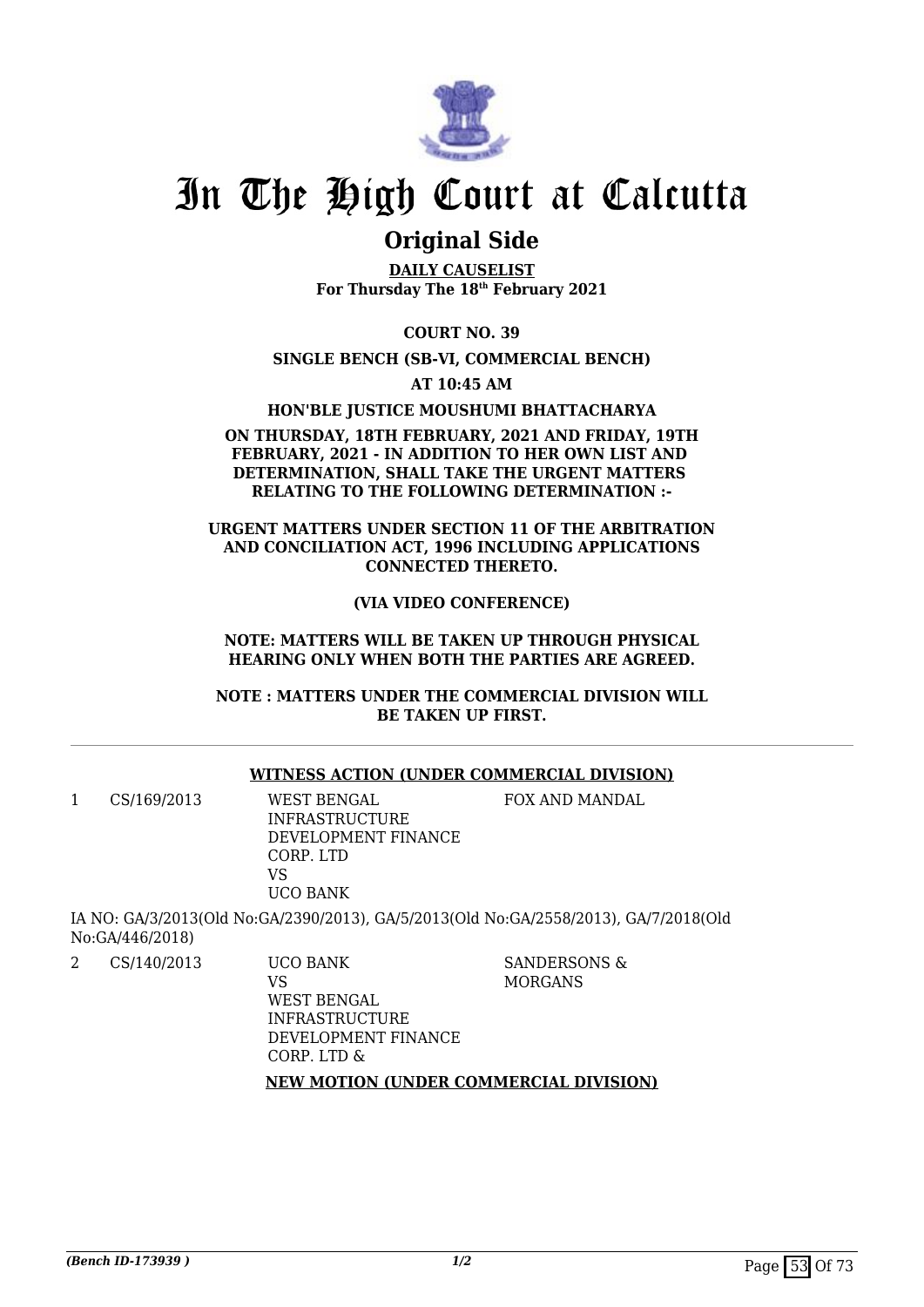- 3 AP/54/2021 INDIA MEDIA SERVICES PRIVATE LIMITED VS SBPL INFRASTRUCTURE LIMITED
- I. C. SANCHETI AND CO.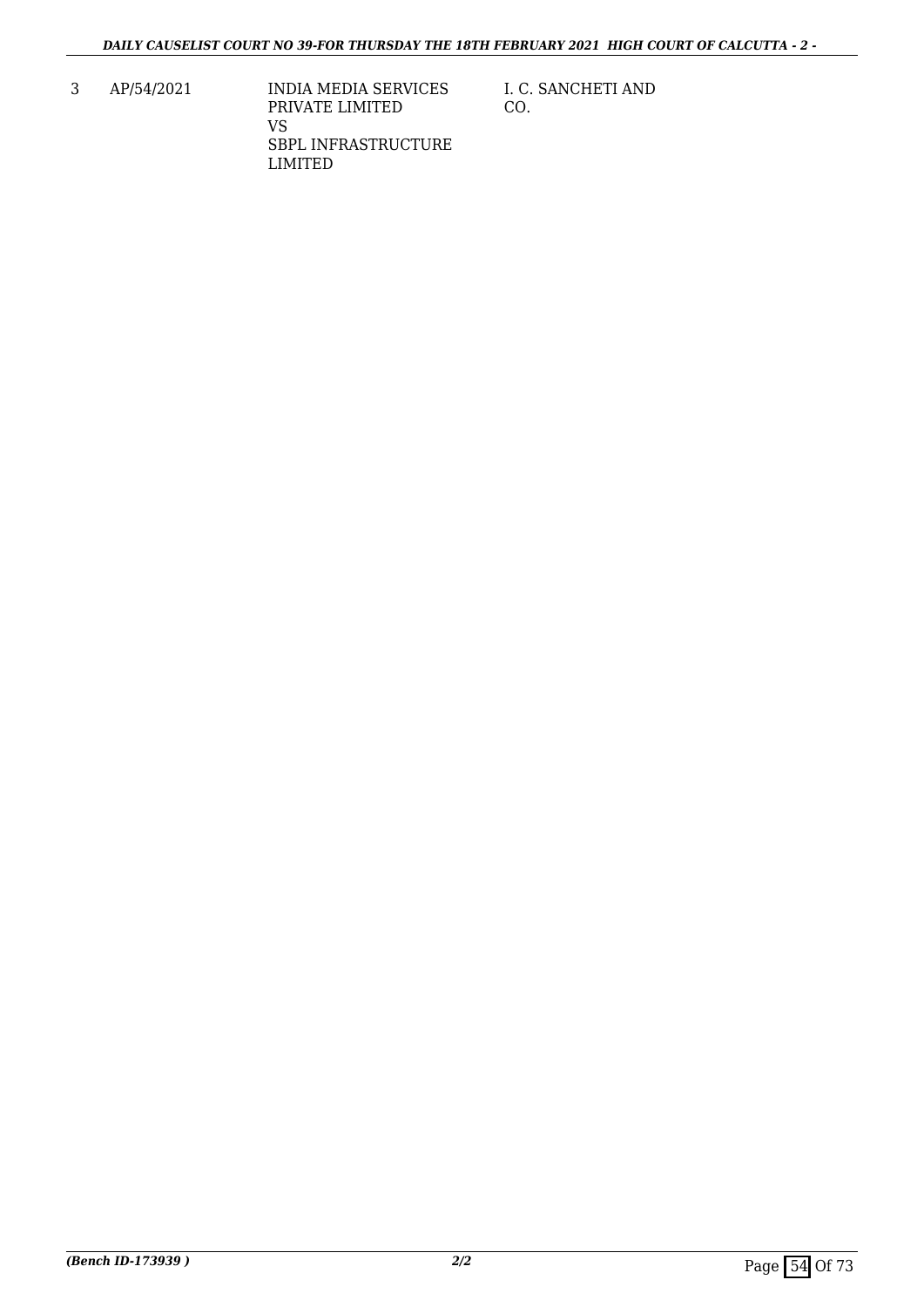

# **Original Side**

**DAILY CAUSELIST For Thursday The 18th February 2021**

**COURT NO. 39**

**SINGLE BENCH (SB-VI)**

**AT 10:45 AM**

**HON'BLE JUSTICE MOUSHUMI BHATTACHARYA**

#### **ON THURSDAY, 18TH FEBRUARY, 2021 AND FRIDAY, 19TH FEBRUARY, 2021 - IN ADDITION TO HER OWN LIST AND DETERMINATION, SHALL TAKE THE URGENT MATTERS RELATING TO THE FOLLOWING DETERMINATION :-**

**URGENT MATTERS RELATING TO COMPANIES ACT INCLUDING SUITS AGAINST COMPANIES (IN LIQUIDATION), ADMIRALTY AND CONTEMPT MATTERS RELATING TO COMPANY LAW BOARD AND MISFEASANCE;**

**URGENT MATTERS UNDER SECTION 11 OF THE ARBITRATION AND CONCILIATION ACT, 1996 INCLUDING APPLICATIONS CONNECTED THERETO;**

**URGENT MATTERS (HEARING AND MOTION) UNDER ARTICLE 226 OF THE CONSTITUTION OF INDIA RELATING TO LAND UNDER GROUP I INCLUDING APPLICATIONS CONNECTED THERETO.**

**(VIA VIDEO CONFERENCE)**

**NOTE: MATTERS WILL BE TAKEN UP THROUGH PHYSICAL HEARING ONLY WHEN BOTH THE PARTIES ARE AGREED.**

**NOTE : 1) MATTERS UNDER THE COMMERCIAL DIVISION WILL BE TAKEN UP FIRST.**

**2) SUITS AND SPECIALLY- ASSIGNED MATTERS WILL BE TAKEN UP EVERY DAY TILL 1:00 P.M. AFTER COMPLETION OF COMMERCIAL DIVISION MATTERS.**

**3) ARBITRATION MATTERS WILL BE TAKEN UP FROM 2:00 P.M. TO 4:00 P.M. EVERY DAY.**

**4) THE LIST WILL BE CALLED ON SERIALLY ONCE THE MATTERS INDICATED IN NOTE NO. 2 ARE COMPLETED.**

## **WITNESS ACTION**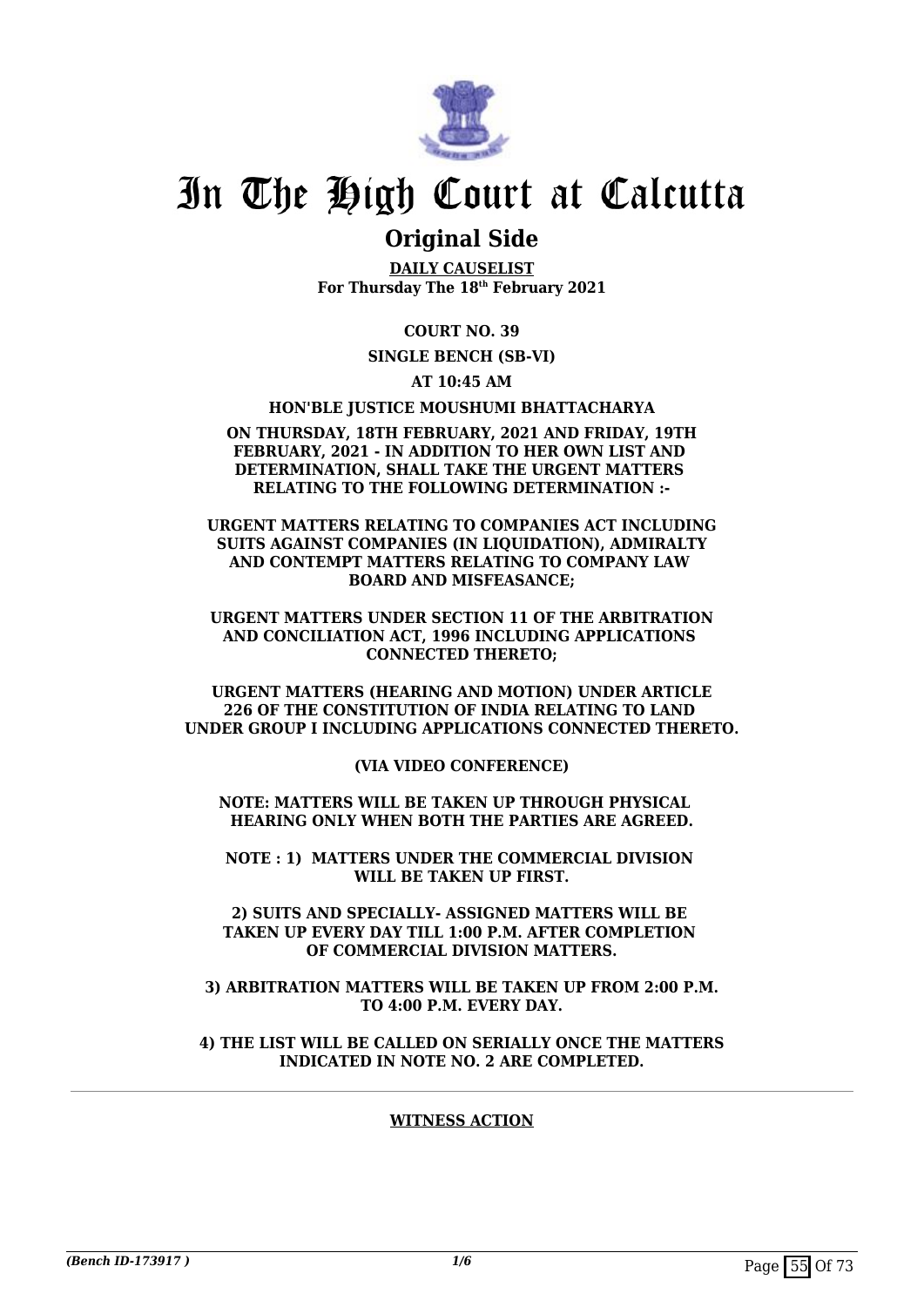*DAILY CAUSELIST COURT NO 39-FOR THURSDAY THE 18TH FEBRUARY 2021 HIGH COURT OF CALCUTTA - 2 -* 

| CS/162/2016 | KARNANI PROPERTIES LTD | CHOUDHURY & CO | DEBAPRIYA GUPTA |
|-------------|------------------------|----------------|-----------------|
| [S.A.]      |                        |                |                 |
|             | NASEEM AHMED KHAN      |                |                 |

IA NO: GA/3/2019, GA/4/2019, GA/5/2019

#### **NEW MOTIONS**

| 2               | IA NO. GA/50/2021                            | SMT. SAILI GHOSE & ORS.<br>Vs                                               | A BERA.                                                                            | P K DROBA.                                    |
|-----------------|----------------------------------------------|-----------------------------------------------------------------------------|------------------------------------------------------------------------------------|-----------------------------------------------|
|                 |                                              | DEBAPRIYO SEN & ORS.                                                        |                                                                                    |                                               |
|                 | In CS/1147/1947                              |                                                                             |                                                                                    |                                               |
| 3               | IA NO. GA/4/2021                             | ORIENTAL CARBON &<br>CHEMICALS LTD.<br><b>Vs</b>                            | <b>KHAITAN</b><br>KHAITAN & CO.                                                    |                                               |
|                 | In CS/211/2008                               | STATE BANK OF BIKANER &<br>JAIPUR & ORS.                                    |                                                                                    |                                               |
| 4               | IA NO. GA/7/2021                             | NARENDRA KUMAR BERLIA<br>Vs<br>OM PRAKASH BERLIA &                          | ARNAB SARDAR<br><b>ARNAB SARDAR</b>                                                | A. K. DEY<br>A. K. DEY &<br><b>ASSOCIATES</b> |
|                 | In CS/79/2011                                | ORS.                                                                        |                                                                                    |                                               |
| 5               | IA NO. GA/1/2020<br>(Old No:<br>GA/992/2020) | <b>BENGAL BONDED</b><br><b>WAREHOUSE LIMITED</b><br>Vs<br>THE CALCUTTA SAFE | <b>CHOUDHURYS LAW</b><br><b>OFFICES</b><br><b>CHOUDHURYS LAW</b><br><b>OFFICES</b> |                                               |
|                 | [S.A.]<br>In CS/19/2020                      | DEPOSIT COMPANY<br><b>LIMITED</b>                                           |                                                                                    |                                               |
|                 |                                              | <b>FOR ARGUMENTS</b>                                                        |                                                                                    |                                               |
| 6               | CS/321/2004                                  | NEMAI CHANDRA GHOSH<br>VS<br>C. E. S. C. LTD.                               | <b>MOHAMMAD</b><br><b>SHEHABUDDIN</b>                                              |                                               |
|                 |                                              | IA NO: GA/1/2014(Old No:GA/1124/2014), GA/4/2019                            |                                                                                    |                                               |
|                 |                                              | <b>ADJOURNED MOTION</b>                                                     |                                                                                    |                                               |
| $7\phantom{.0}$ | IA NO. GA/6/2019                             | CALCUTTA STOCK                                                              | <b>SINHA</b>                                                                       |                                               |
|                 | (Old No:                                     | EXCHANGE LIMITED.                                                           | SINHA & CO.                                                                        |                                               |
|                 | GA/1518/2019)                                | <b>Vs</b><br>RATAN LAL PODDAR                                               |                                                                                    |                                               |
|                 | In CS/263/2001                               |                                                                             |                                                                                    |                                               |
|                 |                                              | <b>NEW CHAMBER APPLICATIONS</b>                                             |                                                                                    |                                               |
| 8               | IA NO. GA/21/2021                            | RATAN MAROTHIA                                                              | SANJIB DAWN                                                                        | <b>B M BAGARIA</b>                            |
|                 |                                              | Vs —                                                                        | SANJIB DAWN                                                                        | B M BAGARIA & CO                              |
|                 |                                              | NORMAN WILLIAM WILSON                                                       |                                                                                    |                                               |
|                 | In CS/576/1990                               |                                                                             |                                                                                    |                                               |
| 9               | IA NO. GA/4/2021                             | RATAN MAROTHIA<br>Vs<br>NORMAN WILLAM WILSON                                | <b>SANJIB DAWN</b><br><b>SANJIB DAWN</b>                                           | M/S B.M. BAGARIA<br>M/S B.M. BAGARIA &<br>CO. |
|                 | In CS/11/1994                                |                                                                             |                                                                                    |                                               |
| 10              | IA NO. GA/1/2020                             | <b>BALGOPAL MERCHANTS</b><br>PVT. LTD.<br>Vs                                | <b>USHA DOSHI</b><br><b>USHA DOSHI</b>                                             |                                               |
|                 | In CS/146/2018                               | MEENAKSHI FILAMENTS                                                         |                                                                                    |                                               |

PVT. LTD.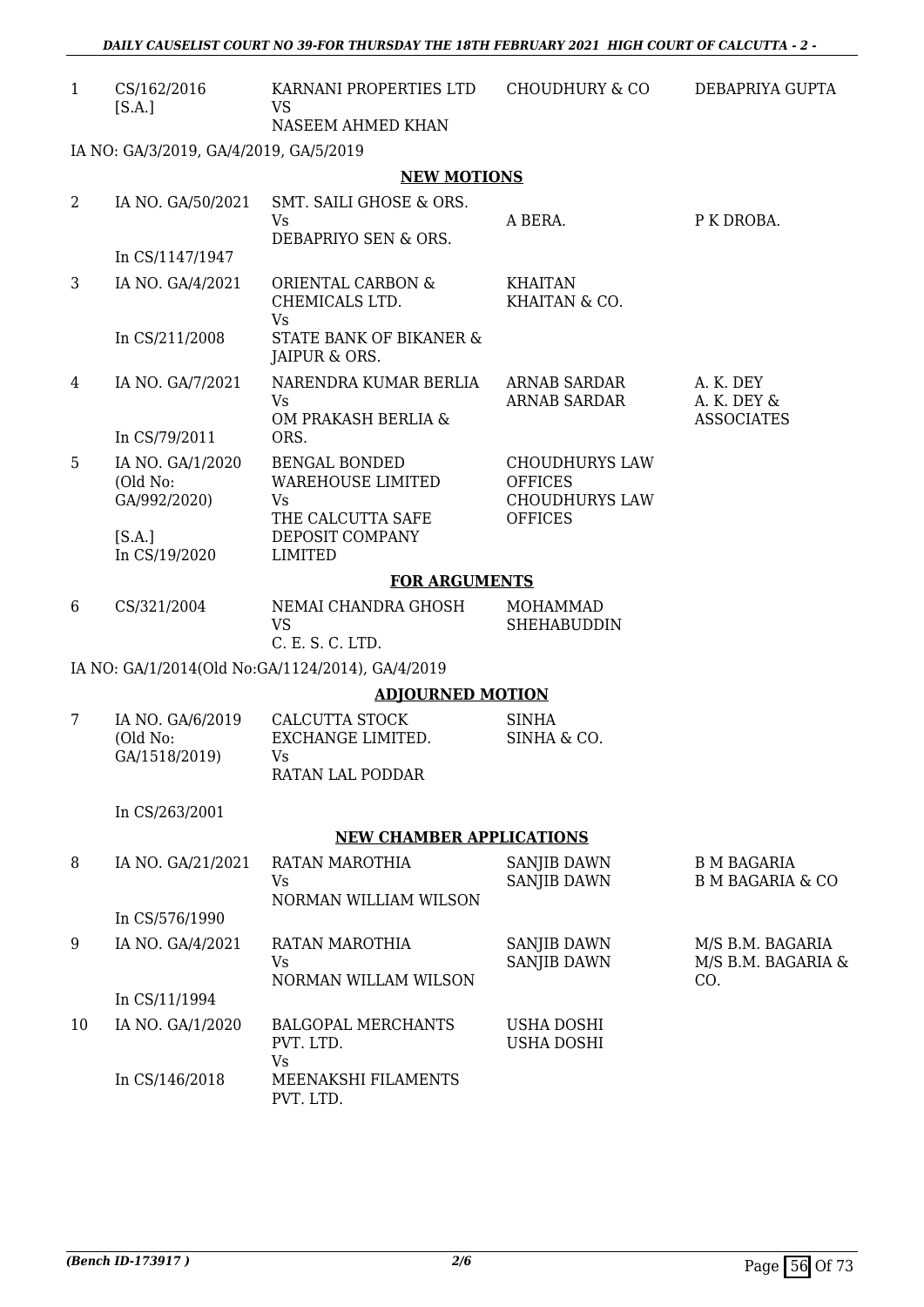| 11 | IA NO. GA/1/2020                                       | WIND POWER VINIMAY PVT.<br><b>LTD</b><br><b>Vs</b>                                                         | <b>USHA DOSHI</b><br><b>USHA DOSHI</b>                |                                |
|----|--------------------------------------------------------|------------------------------------------------------------------------------------------------------------|-------------------------------------------------------|--------------------------------|
|    | In CS/147/2018                                         | RITIKA GRIHA NIRMAN PVT.<br>LTD.                                                                           |                                                       |                                |
|    |                                                        | <b>CHAMBER APPLICATIONS FOR FINAL DISPOSAL</b>                                                             |                                                       |                                |
| 12 | IA NO. GA/6/2020<br>(Old No:<br>GA/258/2020)<br>[S.A.] | <b>BIMAL KUMAR</b><br>PARASRAMKA & ORS.<br>Vs<br>RAJENDRA PRASAD<br><b>AGARWALLA &amp; OTHERS</b>          | <b>SHROFF AND</b><br><b>ASSOCIATES</b><br>G. S. GUPTA |                                |
|    | In CS/95/2011                                          |                                                                                                            |                                                       |                                |
| 13 | CS/74/2018                                             | SHIVANI PROPERTIES PVT<br><b>LTD</b><br><b>VS</b><br>RAMA SHANKAR PANDEY<br>AND ORS.                       | ANURAG BAGARIA                                        | PURUSATTAM<br><b>BASAK</b>     |
|    | IA NO: GA/1/2020(Old No:GA/513/2020)                   |                                                                                                            |                                                       |                                |
|    |                                                        | <b>COURT APPLICATIONS UNDER ART.226</b>                                                                    |                                                       |                                |
| 14 | WPO/313/2020<br>[S.A.]                                 | <b>SHIW KUMAR DALMIA</b><br>VS<br>THE KOLKATA MUNICIPAL<br>CORPORATION AND ORS.                            | M/S. CHATTERJEE,<br>SIL AND CO.                       |                                |
|    |                                                        | <b>COMPANY MATTER (NEW)</b>                                                                                |                                                       |                                |
| 15 | IA NO. CA/33/2020<br>[S.A.]                            | IN THE MATTER.OF-<br><b>BENGAL PAPER MILLS</b><br>CO.LTD.                                                  | A.C.KAR                                               | SANDERSONS &<br><b>MORGANS</b> |
|    | In CP/245/1985                                         | Vs.<br>SANJAY JHUNJHUNWALA -<br>$VS - O/L$                                                                 |                                                       |                                |
|    |                                                        | <b>APPLICATION FOR RULE IN CONTEMPT</b>                                                                    |                                                       |                                |
| 16 | CC/43/2020                                             | TIRUPATI VESSEL PRIVATE<br><b>LIMITED</b><br><b>VS</b><br><b>ANKUSH RAJHANS AND</b><br>ORS.                | <b>RUNA PALIT</b>                                     |                                |
| 17 | CC/44/2020                                             | TIRUPATI VESSEL PRIVATE<br><b>LIMITED</b><br><b>VS</b><br>PRAKASH CHANDRA YADAV                            | <b>RUNA PALIT</b>                                     |                                |
|    |                                                        | AND ANR.                                                                                                   |                                                       |                                |
| 18 | CC/3/2021                                              | TRIPTI RANJAN ROY<br><b>VS</b><br>RAJANVIR SINGH KAPUR,<br>MANAGING DIRECTOR OF<br>W.B.TRANSPORT CORP. LTD | DEBDUTTA BASU                                         |                                |
|    |                                                        | <b>NEW MOTIONS(2)</b>                                                                                      |                                                       |                                |
| 19 | IA NO. GA/3/2020                                       | ORIENTAL INSURANCE<br><b>COMPANY LIMITED</b><br>Vs                                                         | ABHIJIT<br><b>GANGOPADHYAY</b><br>ABHIJIT             | DWIP RAJ BASU<br>DWIP RAJ BASU |
|    | In AP/392/2012                                         | M/S SARADA RANI<br><b>ENTERPRISES</b>                                                                      | <b>GANGOPADHYAY</b>                                   |                                |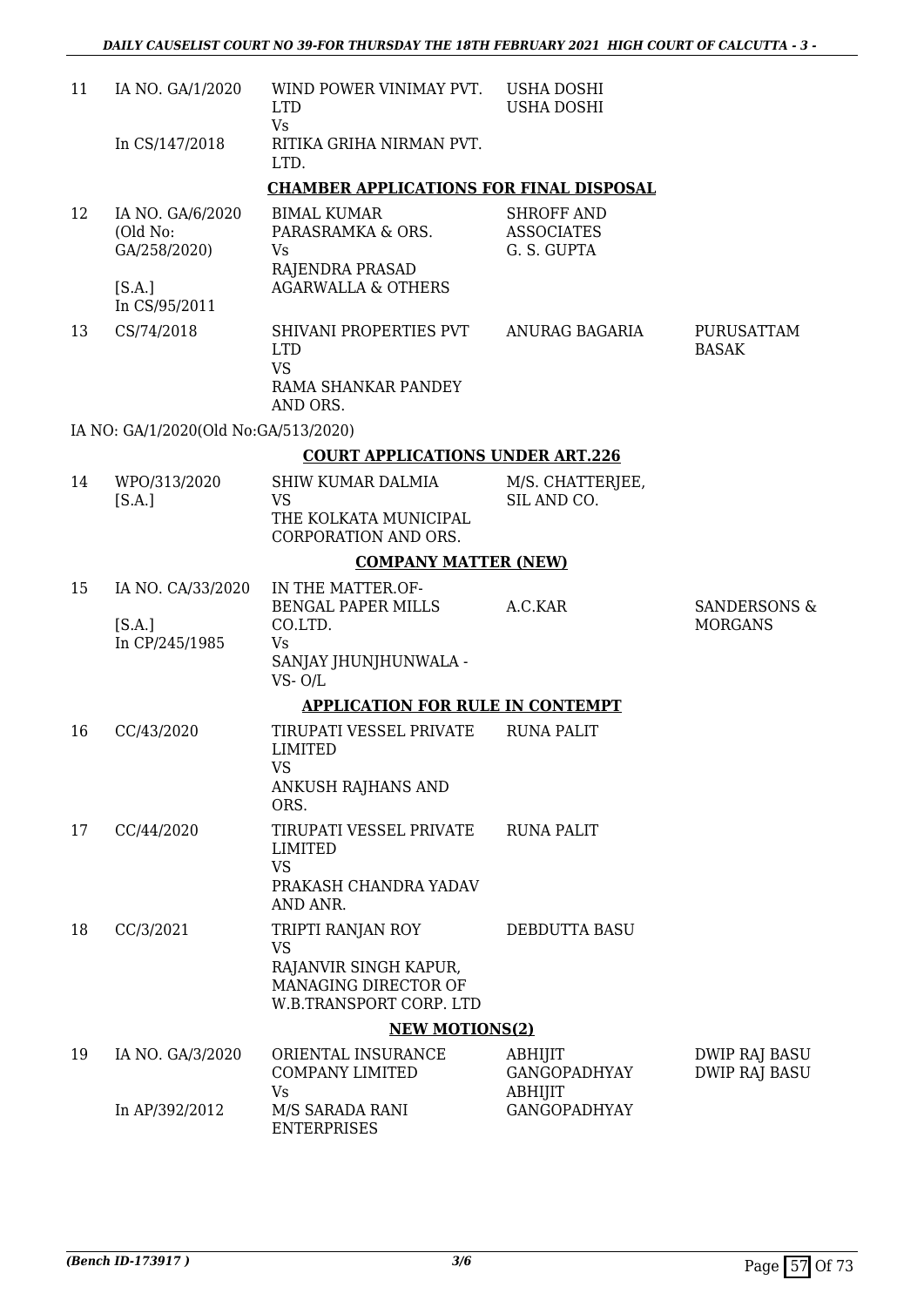| 20 | IA NO. GA/1/2021                             | UNION OF INDIA<br>Vs<br>RAHEE ALLIED (JV) AND                                                                               | APARNA BANERJEE<br><b>APARNA BANERJEE</b>  |                  |
|----|----------------------------------------------|-----------------------------------------------------------------------------------------------------------------------------|--------------------------------------------|------------------|
|    | In AP/189/2020                               | <b>ORS</b>                                                                                                                  |                                            |                  |
| 21 | AP/377/2020                                  | SMT. MADHABI MONDAL<br>AND ANR.<br><b>VS</b><br>CHOLAMANDALAM<br><b>INVESTMENT AND</b><br>FINANCE COMPANY<br><b>LIMITED</b> | MUKHERJE<br><b>ASSOCIATES</b>              |                  |
| 22 | AP/380/2020                                  | SK MD ARIF HOSSAIN AND<br><b>ANR</b><br><b>VS</b><br><b>SHRIRAM TRANSPORT</b><br>FINANCE CO LTD                             | <b>RAJKUMAR SAIN</b>                       |                  |
| 23 | AP/57/2021                                   | MOHAMMED ANWAR<br><b>VS</b><br>HDFC BANK LIMITED                                                                            | SANJIDA SULTANA                            |                  |
|    | IA NO: GA/1/2021                             |                                                                                                                             |                                            |                  |
|    |                                              | <b>ARBITRATION MOTION (ADJ.) SEC. 34</b>                                                                                    |                                            |                  |
| 24 | AP/227/2013                                  | MITESH MEHTA ALSO<br>KNOWN AS MITESH<br>KISHORE MEHTA<br><b>VS</b><br>SAREGAMA INDIA LIMITED                                | MD. JALALUDDIN                             |                  |
| 25 | IA NO. GA/1/2020<br>(Old No:<br>GA/653/2020) | COAL INDIA LIMITED<br>Vs<br>HYDERABAD INDUSTRIES<br>LTD.                                                                    | PARTHA BASU<br>PARTHA BASU                 |                  |
|    | In AP/99/2009                                |                                                                                                                             |                                            |                  |
| 26 | AP/928/2011                                  | STATE OF WEST BENGAL<br><b>VS</b><br>M/S CHAKRABORTY &<br><b>COMPANY</b>                                                    | PARITOSH SINHA                             | JAYANTA KR. PAIN |
|    | IA NO: GA/1/2018(Old No:GA/3399/2018)        |                                                                                                                             |                                            |                  |
| 27 | AP/381/2013                                  | VASAVI INFRASTRUCTURE<br>PROJECTS LIMITED<br><b>VS</b><br>THE KOLKATA MUNICIPAL<br>CORPORATION                              | V. BHATIA &<br><b>ASSOCIATES</b>           |                  |
| 28 | AP/1735/2015                                 | M/S. SATELLITE ELECTRIC<br><b>COMPANY</b><br><b>VS</b><br>THE BOARD OF TRUSTEES<br>FOR THE PORT OF KOLKATA                  | <b>SOURAV MONDAL</b>                       |                  |
| 29 | AP/147/2016                                  | MARMAGOA STEELS LTD.<br><b>VS</b><br>MSTC LTD.                                                                              | A. N.<br><b>BHATTACHARYYA &amp;</b><br>CO. | DEY & ASSOCIATES |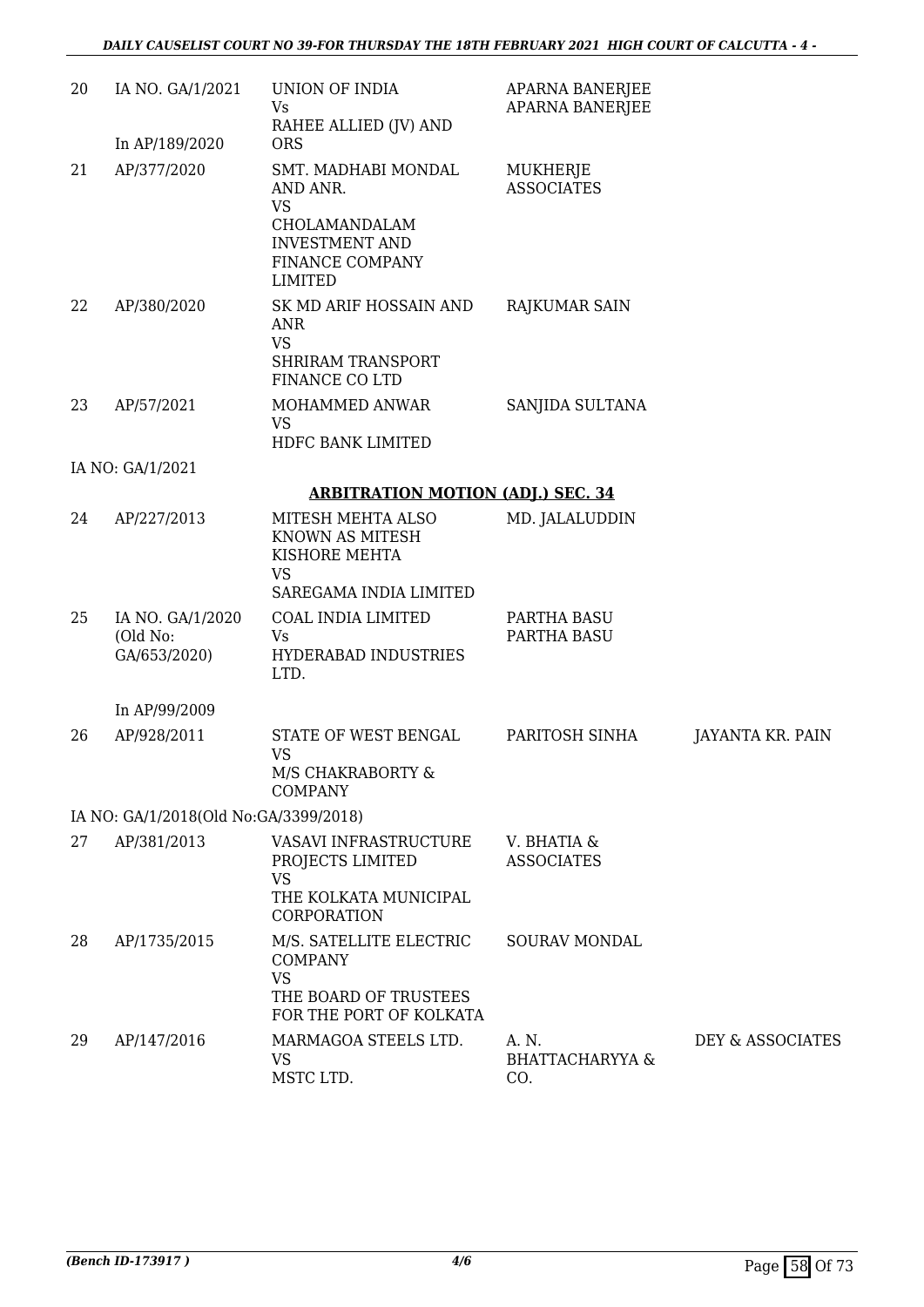| 30 | AP/309/2016                           | NATIONAL BUILDINGS<br>CONSTRUCTION<br>CORPORATION LIMITED<br><b>VS</b><br><b>AVINASH RAJ</b><br><b>CONSTRUCTION PRIVATE</b><br><b>LIMITED</b> | NAVOJIT MUKHERJEE                |                      |
|----|---------------------------------------|-----------------------------------------------------------------------------------------------------------------------------------------------|----------------------------------|----------------------|
| 31 | AP/698/2016<br>[S.A.]                 | <b>FUTURE MARKET</b><br>NETWORKS LTD<br><b>VS</b><br>LAXMI PAT SURANA & ANR.                                                                  | <b>ARNAB DUTTA</b>               |                      |
|    | wt32 AP/700/2016                      | FUTURE ENTERPRISES LTD<br><b>VS</b><br>LAXMI PAT SURANA & ORS.                                                                                | FOX & MANDAL                     |                      |
|    | wt33 AP/822/2016                      | LAXMI PAT SURANA<br><b>VS</b><br>PANTALOON RETAIL INDIA<br>LTD. & ORS.                                                                        | G.S. GUPTA                       |                      |
| 34 | AP/1121/2016                          | UNION OF INDIA & ANR.<br><b>VS</b><br>PAM DEVELOPMENT PVT.<br>LTD.                                                                            | <b>APARNA BANERJEE</b>           |                      |
|    | IA NO: GA/2/2019                      |                                                                                                                                               |                                  |                      |
| 35 | AP/313/2017                           | OIL AND NATURAL GAS<br><b>CORPORATION LIMITED &amp;</b><br>ANR.<br><b>VS</b><br>PAHAL SWAYAM SEVI<br>SANSTHA & ORS.                           | ANS ASSOCIATES                   |                      |
| 36 | AP/352/2017                           | STATE OF WEST BENGAL &<br><b>ORS</b><br><b>VS</b><br>M/S. B.B.M. ENTERPRISES                                                                  | MR. PARITOSH SINHA               | <b>SUPRATIK BASU</b> |
| 37 | AP/377/2017                           | THE ORIENTAL INSURANCE<br>CO. LTD<br><b>VS</b><br>MADHYA BHARAT PAPERS<br><b>LTD</b>                                                          | RAJESH SINGH                     | R. GINODIA & CO.     |
| 38 | AP/702/2017                           | UNITED INDIA ASSURANCE<br><b>COMPANY LIMITED</b><br><b>VS</b><br>A.I. CHAMPDANY<br><b>INDUSTRIES LIMITED</b>                                  | SOUMENDRA NATH<br><b>GANGULY</b> | ABHIJIT GUHA RAY     |
|    | IA NO: GA/1/2017(Old No:GA/2853/2017) |                                                                                                                                               |                                  |                      |
| 39 | AP/708/2017                           | THE ORIENTAL INSURANCE<br><b>COMPANY LIMITED</b><br><b>VS</b><br><b>GLOSTER LIMITED</b>                                                       | <b>SANJAY PAUL</b>               |                      |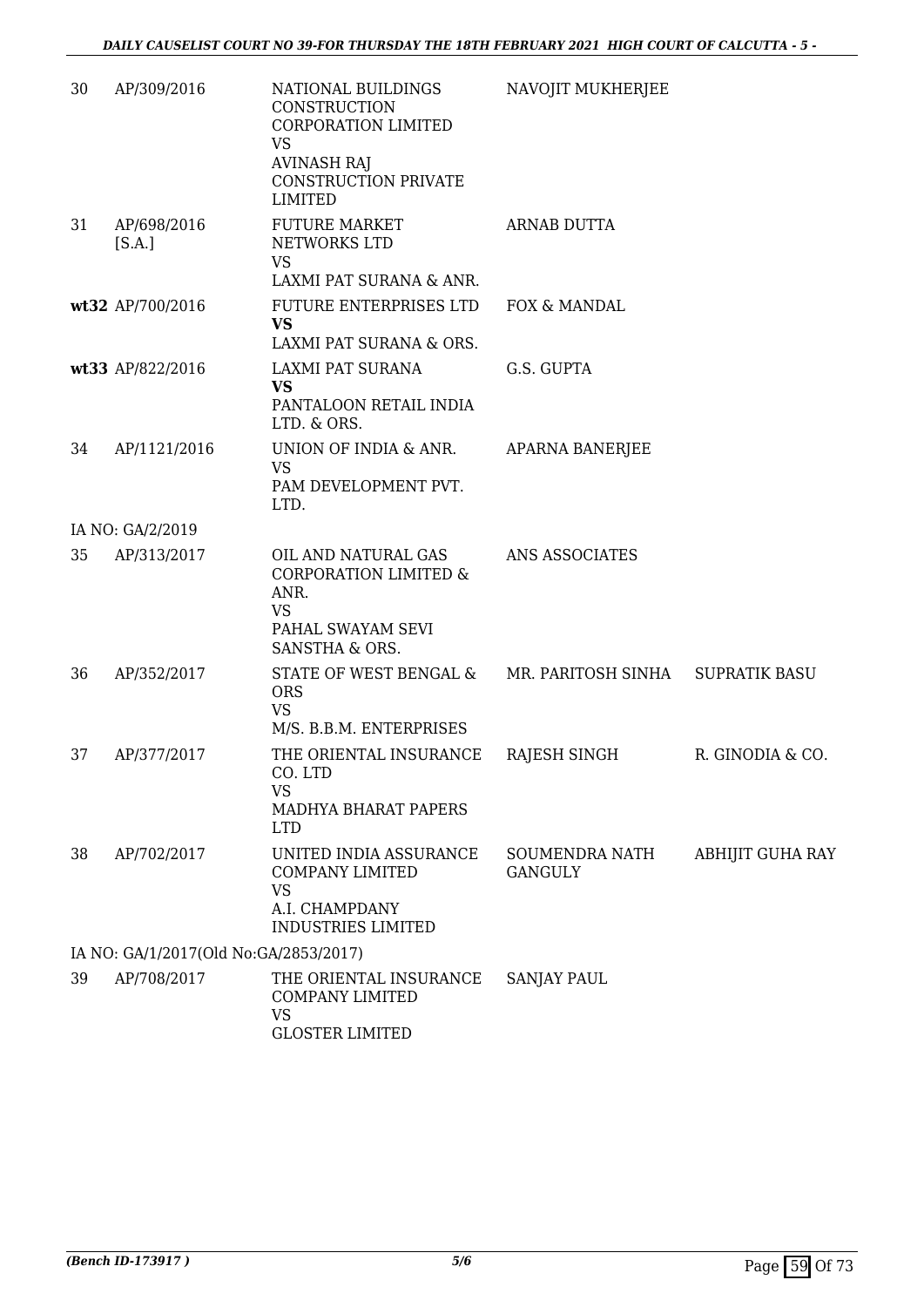| 40 | AP/99/2018  | UNION OF INDIA,<br>THROUGH THE GENERAL<br>MANAGER, METRO<br>RAILWAY,<br>VS<br>M/S PERFECT<br>CONSTRUCTION | APARNA BANERJEE | CHANDAN DUTTA |
|----|-------------|-----------------------------------------------------------------------------------------------------------|-----------------|---------------|
| 41 | AP/195/2018 | M/S CAPITAL CEMENT<br><b>AGENCY</b><br>VS<br>UNION OF INDIA                                               | H.N.DATTA & CO  |               |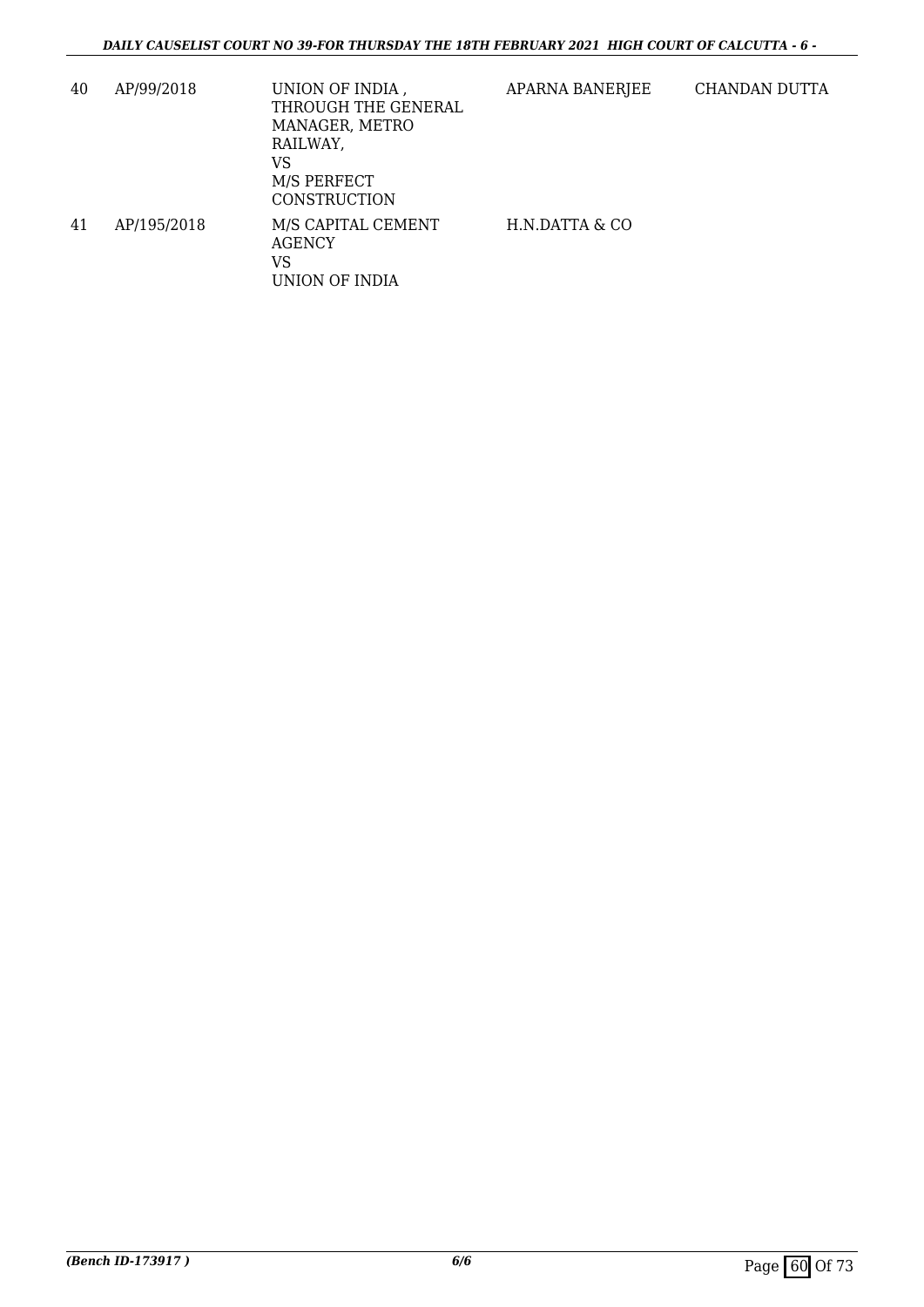

# **Original Side**

**DAILY CAUSELIST For Thursday The 18th February 2021**

**COURT NO. 15 SINGLE BENCH (SB-VII) AT 10:45 AM HON'BLE JUSTICE RAJARSHI BHARADWAJ (VIA VIDEO CONFERENCE)**

**NOTE:MATTERS WILL BE TAKEN UP THROUGH PHYSICAL HEARING ONLY WHEN BOTH THE PARTIES ARE AGREED.**

**NOTE: ON FRIDAY (19/02/2021) ORIGINAL SIDE MATTERS WILL BE TAKEN UP AT 10:45 A.M.**

**AFTER COMPLETION OF ORIGINAL SIDE MATTERS, APPELLATE SIDE MATTERS WILL BE TAKEN UP.**

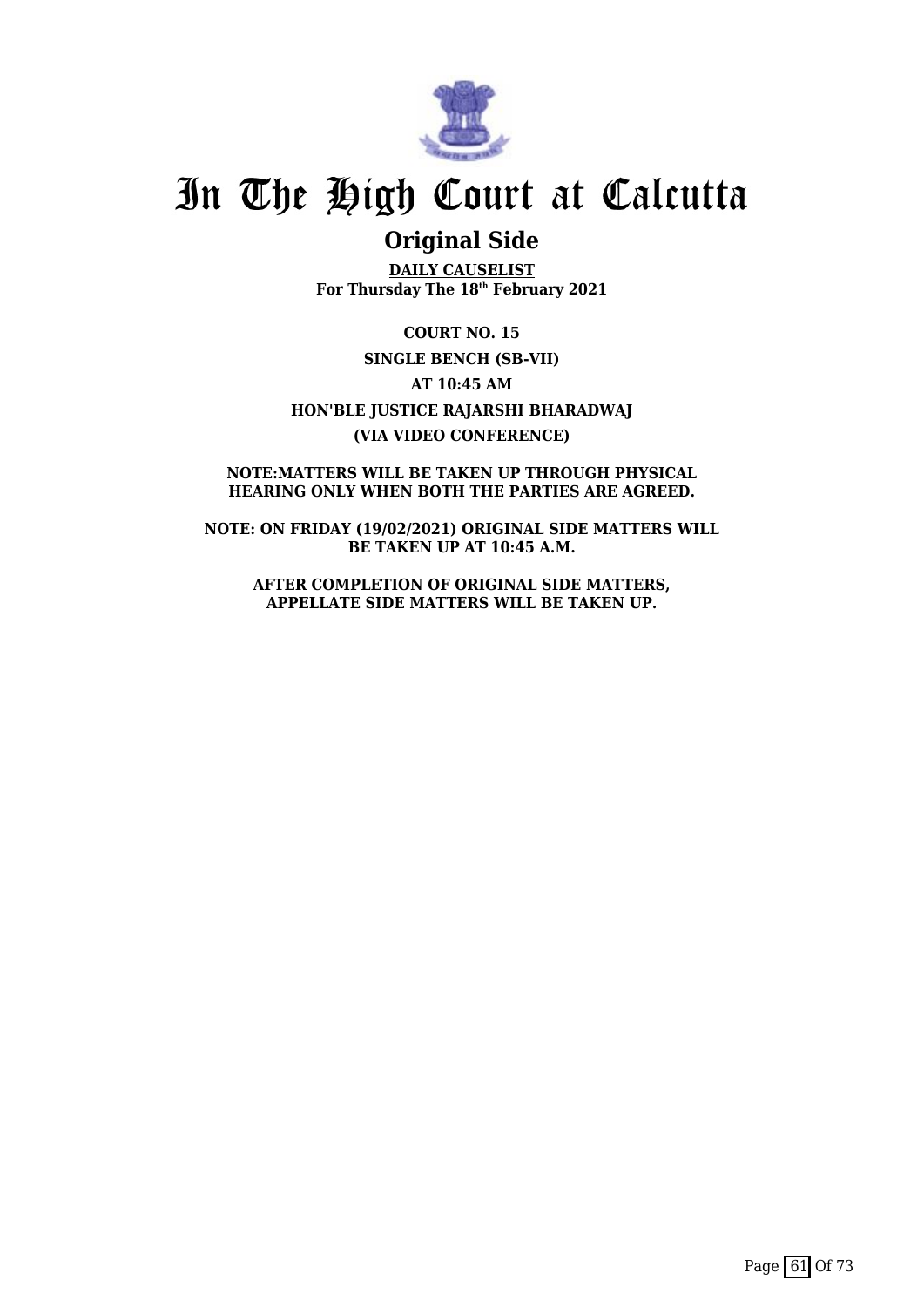

# **Original Side**

**DAILY CAUSELIST For Thursday The 18th February 2021**

## **COURT NO. 10**

**SINGLE BENCH (SB-IX)**

**AT 10:45 AM**

### **HON'BLE JUSTICE RAVI KRISHAN KAPUR**

**ON AND FROM MONDAY, 15TH FEBRUARY, 2021 TO FRIDAY, 26TH FEBRUARY, 2021- WILL TAKE, IN ADDITION TO HIS OWN LIST AND DETERMINATION, THE LIST AND DETERMINATION OF HON'BLE JUSTICE SHEKHAR B. SARAF.**

## **(VIA VIDEO CONFERENCE)**

### **NOTE:MATTERS WILL BE TAKEN UP THROUGH PHYSICAL HEARING ONLY WHEN BOTH THE PARTIES ARE AGREED.**

**NOTE: (I) ORIGINAL SIDE MENTIONING EVERY WEDNESDAY AND THURSDAY AT 10:45 A.M.**

**(II) ORIGINAL SIDE MATTERS WILL BE TAKEN UP EVERY WEDNESDAY AND THURSDAY AT 10:45 A.M. BEFORE APPELLATE SIDE MATTERS.**

**AFTER COMPLETION OF ORIGINAL SIDE MATTERS, APPELLATE SIDE MATTERS WILL BE TAKEN UP**

### **TO BE MENTIONED**

| WPO/256/2017 | FORWARD SEAMEN'S<br>UNION OF INDIA & ORS<br>VS        | VICTOR CHATTERJEE |
|--------------|-------------------------------------------------------|-------------------|
|              | THE SHIPPING<br>CORPORATION OF INDIA<br>LIMITED & ORS |                   |

IA NO: GA/1/2020(Old No:GA/447/2020)

### **SPECIALLY FIXED MATTERS**

| WPO/347/2016 | SILVERLINE INVESTMENT | ABHIJIT SARKAR |
|--------------|-----------------------|----------------|
|              | CO PVT LTD & ANR      |                |
|              | VS                    |                |
|              | KOLKATA MUNICIPAL     |                |
|              | CORPORATION & ORS     |                |

IA NO: GA/1/2020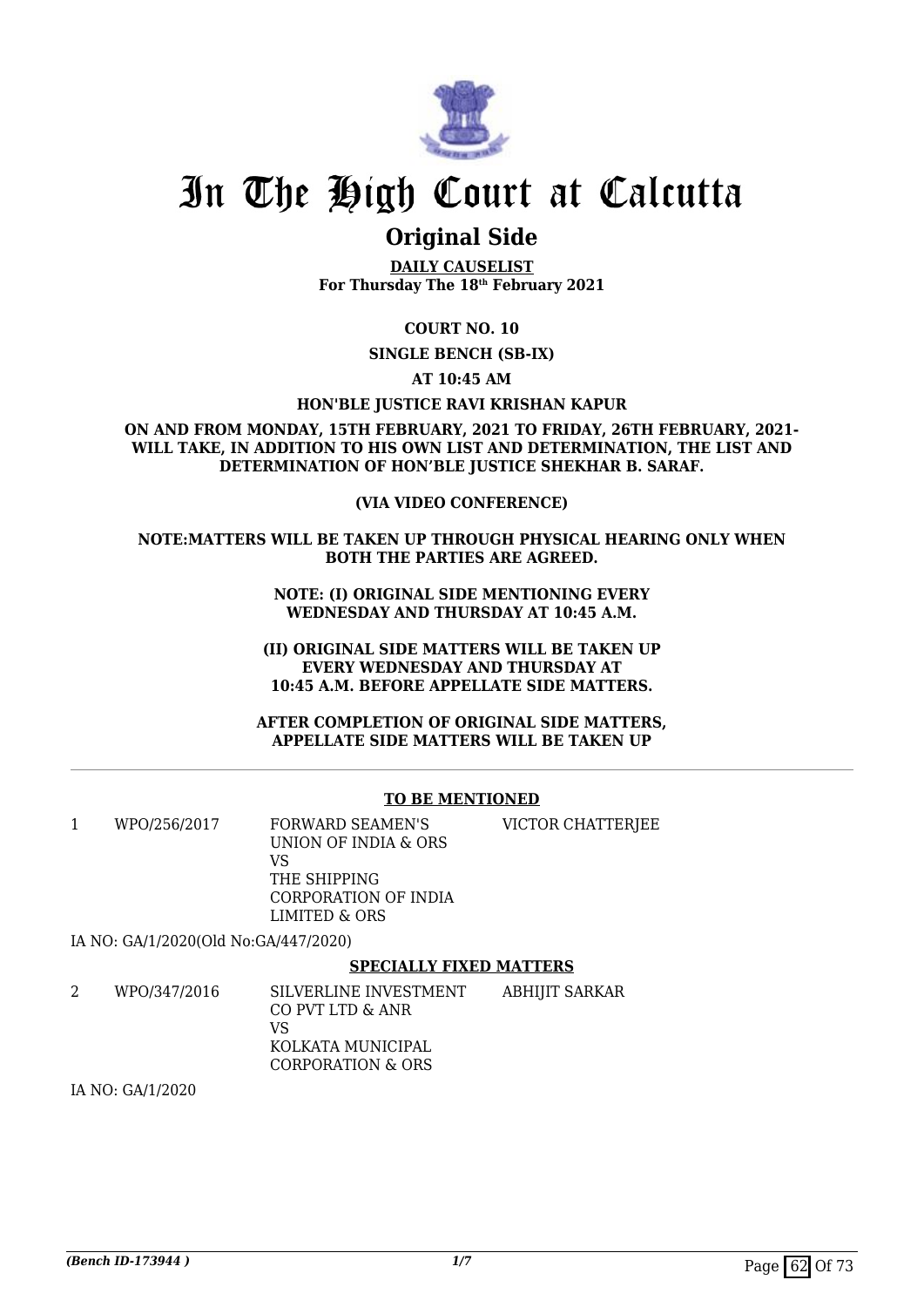| 3              | WPO/53/2016<br>[PT.HD]                                            | SONALI DUTTAGUPTA &<br>ORS.<br><b>VS</b><br>THE MUNICIPAL<br>COMMISSIONER, KMC &<br>ORS.             | <b>SUVAM SINHA</b>                |                    |
|----------------|-------------------------------------------------------------------|------------------------------------------------------------------------------------------------------|-----------------------------------|--------------------|
| 4              | WPO/568/2017                                                      | MD RAFIQUE PURKAIT &<br><b>ORS</b><br><b>VS</b><br>KOLKATA MUNICIPAL<br><b>CORPORATION &amp; ORS</b> | MRINAL KANTI MAITY                |                    |
| $5\phantom{.}$ | WPO/68/2018                                                       | <b>SMT. KABERI SEN &amp; ORS</b><br><b>VS</b><br>KOLKATA MUNICIPAL<br><b>CORPORATION &amp; ORS</b>   | PUSPAL CHAKRABORY                 | ARNAB ROY(4 TO 16) |
| 6              | WPO/194/2018                                                      | JAYANTA KUMAR NEOGI<br><b>VS</b><br>KOLKATA MUNICIPAL<br><b>CORPORATION &amp; ORS.</b>               | T.C. RAY & CO.                    |                    |
| 7              | IA NO. GA/1/2020                                                  | TILAK RATAN REALTORS<br>PVT LTD & ANR.<br><b>Vs</b>                                                  | <b>SANDIP AGARWAL &amp;</b><br>CO |                    |
|                | In WPO/579/2018                                                   | THE KOLKATA MUNICIPAL<br><b>CORPORATION &amp; ORS.</b>                                               |                                   |                    |
|                |                                                                   | <b>FOR HEARING (OLD MATTER)</b>                                                                      |                                   |                    |
| 8              | IA NO. GA/1/2007<br>(Old No:<br>GA/1710/2007)                     | PRADIP KUMAR KAJARIA<br>Vs<br>THE STATE OF W.B.                                                      | T.CHAKRABORTY                     | R.L.DUTT & CO.     |
|                |                                                                   |                                                                                                      |                                   |                    |
| 9              | In WPO/2851/1988<br>IA NO. GA/2/2007<br>(Old No:<br>GA/3017/2007) | RAJA RAM SHAW<br>Vs<br>STATE OF WEST BENGAL                                                          | S.DE                              |                    |
|                | In WPO/2432/1997                                                  |                                                                                                      |                                   |                    |
| 10             | IA NO. GA/4/2007<br>(Old No:<br>GA/1414/2007)                     | <b>SRI SEBAK KANTI</b><br><b>SENGUPTA</b><br>Vs<br>UNITED BANK OF INDIA                              | S.GUHA                            |                    |
|                | In WPO/2162/2000                                                  |                                                                                                      |                                   |                    |
| 11             | IA NO. GA/1/2007<br>(Old No:<br>GA/1887/2007)                     | AMRITAN SHUKARAN &<br><b>ORS</b><br>Vs<br>W B SCHEDULED CASTES &<br><b>SC.TRIBES DEV.</b>            | MS.C.MUKHOPADHYAY                 |                    |
|                | In WPO/3134/2000                                                  |                                                                                                      |                                   |                    |
| 12             | IA NO. GA/1/2007<br>(Old No:<br>GA/1456/2007)                     | THE ASSOCIATED CEMENT<br>CO. LTD.<br>Vs<br>THE GENERAL MANAGER,                                      | R. L. GAGGAR                      |                    |
|                | In WPO/630/2002                                                   | S.E. RLY.                                                                                            |                                   |                    |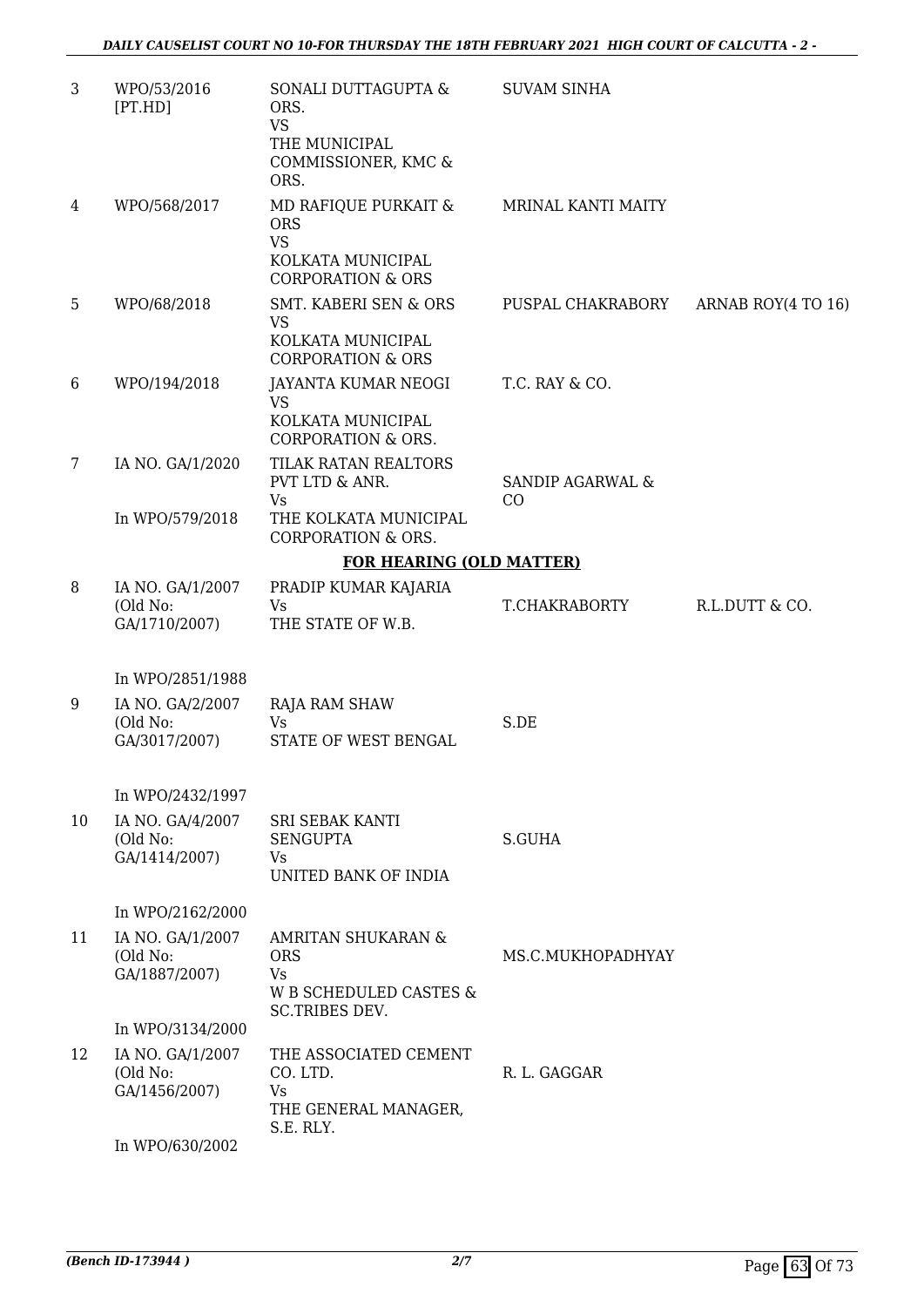| 13 | IA NO. GA/1/2008<br>(Old No:<br>GA/196/2008)  | CHITTARANJAN DAS & ORS<br>Vs<br><b>INDIAN AIRLINES LIMITED</b>                                              | GOPAL CH. GHOSH                    |            |
|----|-----------------------------------------------|-------------------------------------------------------------------------------------------------------------|------------------------------------|------------|
|    | In WPO/1951/2002                              |                                                                                                             |                                    |            |
| 14 | IA NO. GA/1/2007<br>(Old No:<br>GA/2097/2007) | <b>BANKURA BRASS METAL</b><br>MFG. SOC. LTD.<br>Vs<br>COAL INDIA LTD.                                       | S.K.BANERJEE                       |            |
|    | In WPO/1728/2003                              |                                                                                                             |                                    |            |
| 15 | IA NO. GA/1/2007<br>(Old No:<br>GA/1512/2007) | PKS LTD.<br><b>Vs</b><br>CHAIRMAN, CENTRAL<br>BOARD OF EXCISE, CUSTOM                                       | <b>SAUD-UL ABEDIN</b>              |            |
|    | In WPO/457/2004                               |                                                                                                             |                                    |            |
| 16 | IA NO. GA/1/2007<br>(Old No:<br>GA/1502/2007) | M/S. KESORAM RAYON &<br>ANR.<br>Vs<br>LD. 4TH INDUSTRIAL<br>TRIBUNAL                                        | R. L. GAGGAR                       |            |
|    | In WPO/1547/2004                              |                                                                                                             |                                    |            |
| 17 | IA NO. GA/1/2007<br>(Old No:<br>GA/1940/2007) | <b>SUBIRES CHAKRABORTY</b><br>Vs<br><b>BHARAT OVERSEAS BANK</b><br>LTD.                                     | ASHIS KUMAR<br><b>MUKHERJEE</b>    | V.RAJA RAO |
|    | In WPO/2310/2005                              |                                                                                                             |                                    |            |
| 18 | IA NO. GA/5/2007<br>(Old No:<br>GA/2109/2007) | ONKAR PARIVAHAN<br>FINANCE PVT. LTD.<br>Vs<br>STATE OF W.B.                                                 | DAS & CO.                          |            |
|    | In WPO/1040/2006                              |                                                                                                             |                                    |            |
| 19 | IA NO. GA/1/2007<br>(Old No:<br>GA/1716/2007) | MANGAL STEEL<br>ENTERPRISES LTD. & ANR.<br>Vs<br>THE CALCUTTA ELECTRIC<br>SUPPLY CORPORATION                | PAWAN KUMAR<br>JAJODIA             |            |
|    | In WPO/15/2007                                |                                                                                                             |                                    |            |
| 20 | IA NO. GA/1/2007<br>(Old No:<br>GA/1901/2007) | SATYABRATA MOITRA<br>Vs.<br>THE INCOME TAX OFFICER,<br>WARD-25(2), KOLKATA &<br>ANR.                        | MS. SUTAPA ROY<br><b>CHOUDHURY</b> |            |
|    | In WPO/200/2007                               |                                                                                                             |                                    |            |
| 21 | IA NO. GA/1/2007<br>(Old No:<br>GA/1477/2007) | <b>BEHAR FIREBRICKS &amp;</b><br>MINERALS INDUSTRIES<br>Vs<br><b>COMMERCIAL TAX</b><br>OFFICER, NAREN DUTTA | MR. DEBANUJ BASU<br><b>THAKUR</b>  |            |
|    | In WPO/209/2007                               | SARANI CHARGE & ORS.                                                                                        |                                    |            |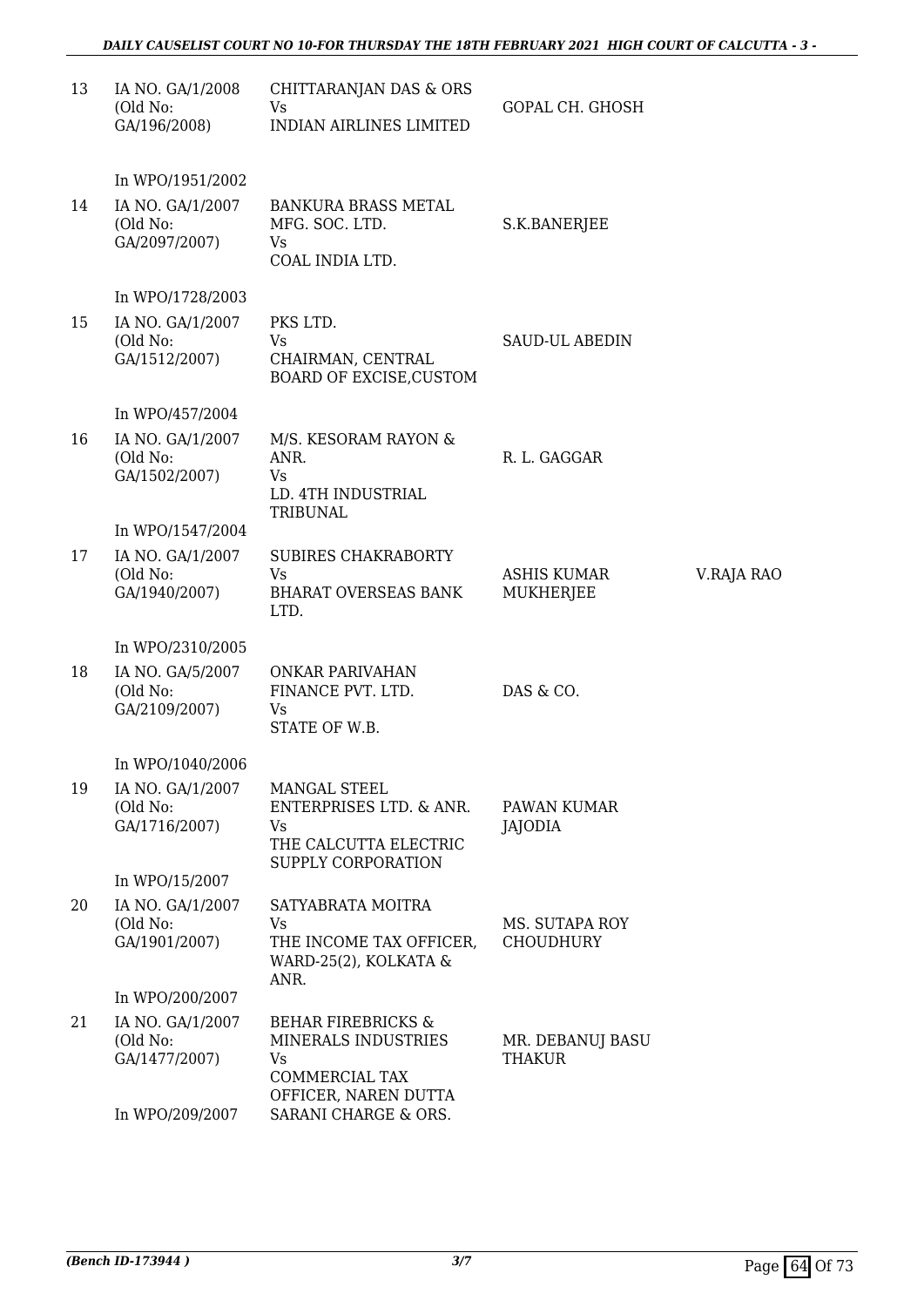| 22 | IA NO. GA/3/2007<br>(Old No:<br>GA/1931/2007)   | MANAKAMNA FLOUR MILLS<br>(PVT) LTD.<br>Vs<br>STATE OF WEST BENGAL &<br>ORS.              | NEMAI CHANDRA<br><b>SAHA</b>         |                         |
|----|-------------------------------------------------|------------------------------------------------------------------------------------------|--------------------------------------|-------------------------|
|    | In WPO/497/2007                                 |                                                                                          |                                      |                         |
| 23 | IA NO. GA/1/2007<br>(Old No:<br>GA/1419/2007)   | MD. TARIQ<br>Vs<br>STATE OF W.B. & ORS.                                                  | UTTAM KR. DE                         |                         |
|    | In WPO/504/2007                                 |                                                                                          |                                      |                         |
| 24 | IA NO. GA/1/2008<br>(Old No:<br>GA/185/2008)    | M/S. PARK TRADELINK<br>PRIVATE LIMITED & ANR.<br>Vs<br>THE REGISTRAR OF                  | $M/S.$ L. P. TIWARI &<br>CO.         |                         |
|    | In WPO/752/2007                                 | COMPANIES, WEST BENGAL<br>& ANR.                                                         |                                      |                         |
| 25 | IA NO. GA/2/2008<br>(Old No:<br>GA/193/2008)    | <b>INDIAN JUTE MILLS</b><br>ASSOCIATION & ANR.<br>Vs<br>UNION OF INDIA & ORS.            | M/S. DUBE &<br><b>COMPANY</b>        |                         |
|    | In WPO/1283/2007                                |                                                                                          |                                      |                         |
| 26 | IA NO. GA/2/2008<br>(Old No: GA/2/2008)         | IND SYNERGY LIMITED &<br>ANR.<br>Vs                                                      | A. V. ASSOCIATES                     |                         |
|    | In WPO/1387/2007                                | THE UNION OF INDIA &<br>ORS.                                                             |                                      |                         |
|    |                                                 | <b>FOR HEARING</b>                                                                       |                                      |                         |
| 27 | WPO/706/2016                                    | SMT. VIJAYA BHATIA<br><b>VS</b><br>THE KOLKATA MUNICIPAL<br><b>CORPORATION &amp; ORS</b> | MR. PRADEEP KUMAR<br><b>JEWRAJKA</b> |                         |
|    | wt28 WPO/708/2016                               | SMT. VIJAYA BHATIA<br><b>VS</b><br>THE KOLKATA MUNICIPAL<br><b>CORPORATION &amp; ORS</b> | MR PRADEEP KUMAR<br><b>JEWRAJKA</b>  |                         |
| 29 | WPO/992/2015                                    | <b>ANANDLOK WELFARE</b><br>ASSOCIATION & ANR.<br><b>VS</b>                               | KOUSHIK BHATTA                       | AWANI KR.<br>ROY(RES.6) |
|    |                                                 | KOLKATA MUNICIPAL<br><b>CORPORATION &amp; ORS.</b>                                       |                                      |                         |
|    |                                                 | IA NO: GA/1/2015(Old No:GA/3088/2015), GA/2/2018(Old No:GA/1540/2018)                    |                                      |                         |
|    | wt30 WPO/990/2016                               | <b>ANANDALOK WELFARE</b><br>ASSOCIATION & ANR.<br><b>VS</b><br>KOLKATA MUNICIPAL         | R. L. MITRA                          |                         |
|    | IA NO. $C_A$ (1/2018) Old No. $C_A$ (1543/2018) | <b>CORPORATION &amp; ORS.</b>                                                            |                                      |                         |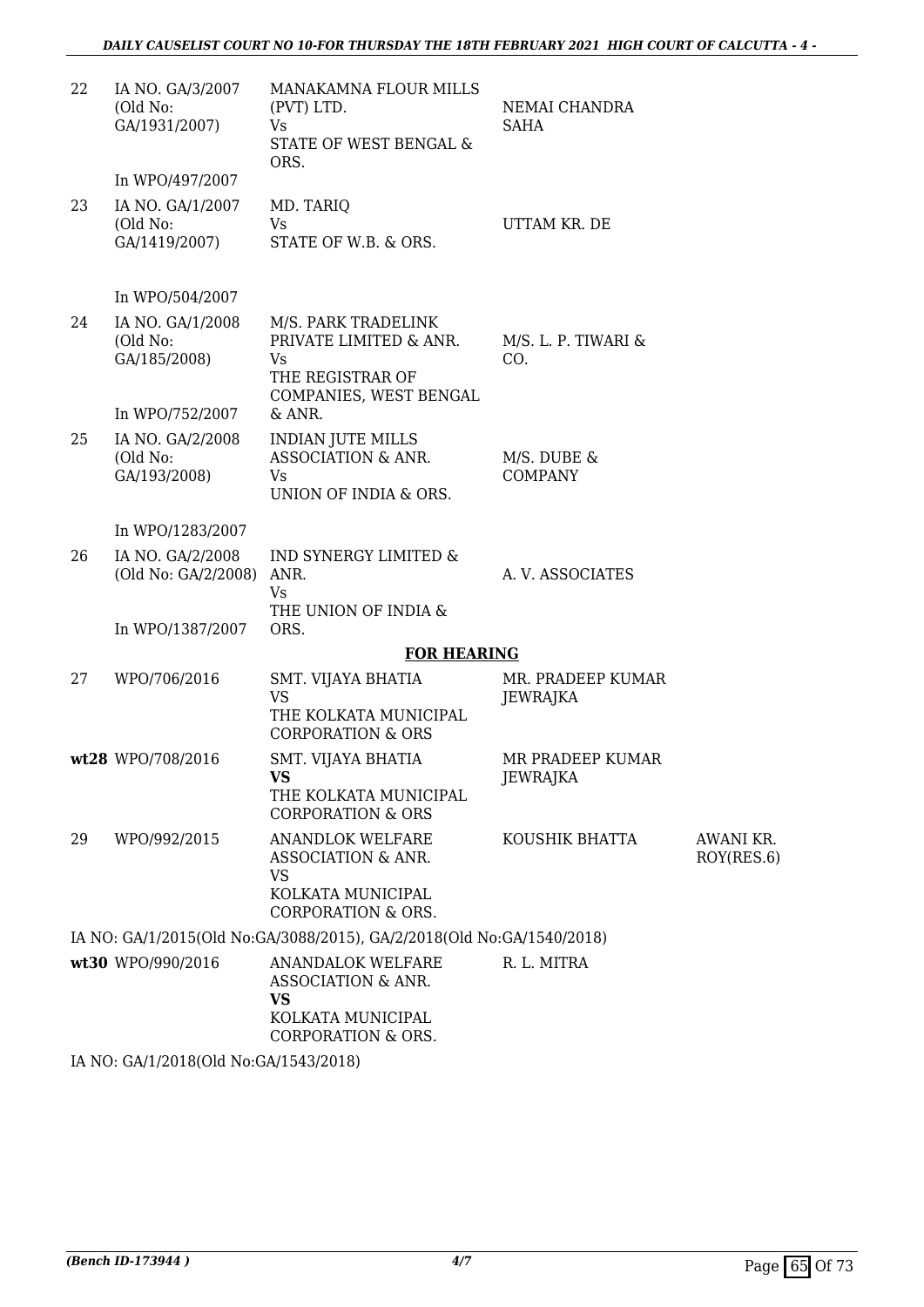|    | wt31 WPO/492/2017                      | <b>ANANDLOK WELFARE</b><br>ASSOCIATION & ANR.<br><b>VS</b><br>KOLKATA MUNICIPAL<br><b>CORPORATION &amp; ORS.</b>                 | R. L. MITRA                         | AWANI KR.<br>ROY(RES.6)                  |
|----|----------------------------------------|----------------------------------------------------------------------------------------------------------------------------------|-------------------------------------|------------------------------------------|
|    | IA NO: GA/1/2018(Old No:GA/1541/2018)  |                                                                                                                                  |                                     |                                          |
| 32 | WPO/319/2016                           | DHARMENDRA KUMAR<br><b>VS</b><br>THE STATE OF WEST<br><b>BENGAL &amp; ORS</b>                                                    | DEBDUTTA BASU                       |                                          |
| 33 | WPO/408/2017                           | MINERAL OVERSEAS<br>PRIVATE LIMITED & ANR<br><b>VS</b><br>CHIEF COMMERCIAL<br>MANAGER, SOUTH<br><b>EASTERN RAILWAY &amp; ORS</b> | M/S. KHAITAN & CO                   |                                          |
| 34 | WPO/259/2011                           | SRI SUKHENDU SARKAR<br><b>VS</b><br>UNION OF INDIA & ORS.                                                                        | <b>APURBA KUMAR</b><br><b>GHOSH</b> |                                          |
| 35 | WPO/732/2017                           | DEBABRATA BISWAS<br><b>VS</b><br>STATE BANK OF INDIA &<br>ORS.                                                                   | <b>ATASI GHOSH</b>                  | <b>SUBRATA KR.</b><br>SINHA(RES. 1 TO 6) |
|    | IA NO: GA/1/2018(Old No: GA/2862/2018) |                                                                                                                                  |                                     |                                          |
| 36 | WPO/1070/2015                          | NITAI KUMAR BARIK<br><b>VS</b><br>STATE OF WEST BENGAL &<br><b>ORS</b>                                                           | <b>SAKTI PADA JANA</b>              |                                          |
| 37 | WPO/389/2016                           | BARANASI MUKHOPADHYAY<br><b>VS</b><br>COAL INDIA LIMITED AND<br><b>OTHERS</b>                                                    | <b>U.S. AGARWAL</b>                 |                                          |
| 38 | WPO/647/2015                           | DEBASIS GANGULY<br><b>VS</b><br>STATE OF WEST BENGAL &<br><b>ORS</b>                                                             | SAKTI PADA JANA                     |                                          |
| 39 | WPO/1618/2001                          | TATA IRON & STEEL CO.<br>LTD.<br><b>VS</b><br>UNION OF INDIA                                                                     | M.ROY & CO.                         | ARUN KR. MISHRA<br>(FOR RES. 1 TO 4)     |
| 40 | WPO/1136/2016                          | <b>GAUTAM SEN</b><br>VS<br>THE UNION OF INDIA &<br><b>ORS</b>                                                                    | RAHUL KARMAKAR                      |                                          |
|    | IA NO: GA/1/2020(Old No:GA/547/2020)   |                                                                                                                                  |                                     |                                          |
| 41 | WPO/384/2016                           | <b>ONKAR NATH PRASAD</b><br><b>SINGH</b><br><b>VS</b><br>THE STATE OF WEST<br>BENGAL & ORS.                                      | DEDUTTA BASU                        |                                          |
| 42 | WPO/672/2010                           | <b>SAROJ SHAH</b><br>VS<br>THE STATE OF WEST<br>BENGAL & ORS.                                                                    | KANODIA & CO.                       |                                          |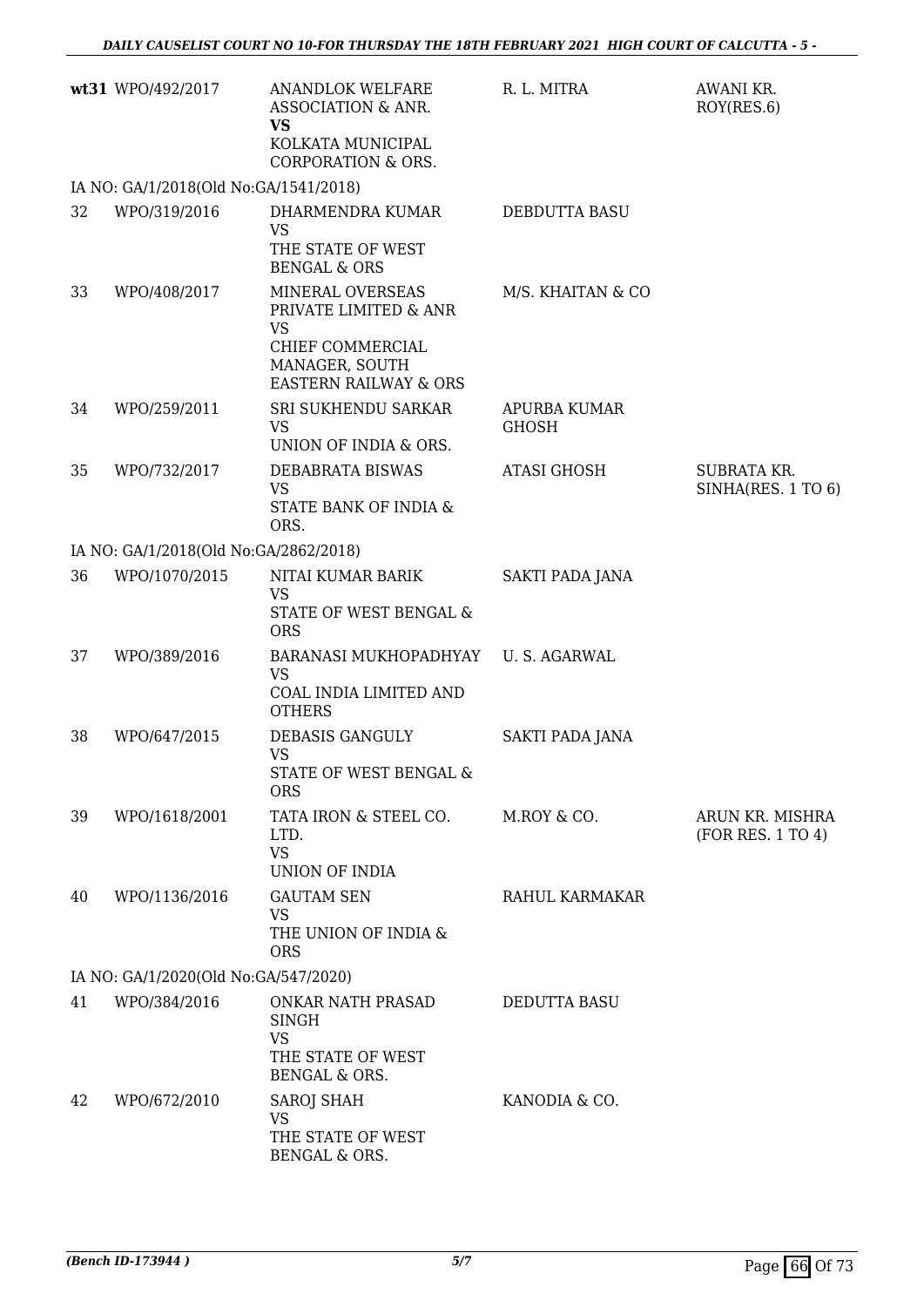| 43 | WPO/471/2018                                                                       | KALYAN BISWAS & ORS<br><b>VS</b>                                                                                                  | MAHABOOB AHMED                         |                               |
|----|------------------------------------------------------------------------------------|-----------------------------------------------------------------------------------------------------------------------------------|----------------------------------------|-------------------------------|
|    |                                                                                    | KOLKATA MUNICIPAL<br><b>CORPORATION &amp; ORS</b>                                                                                 |                                        |                               |
| 44 | WPO/63/2007                                                                        | KESHAR DEO SHARMA<br>VS<br>STATE OF W.B. & ORS.                                                                                   | <b>NAYAN RAKSHIT</b>                   |                               |
|    |                                                                                    |                                                                                                                                   |                                        |                               |
| 45 | WPO/394/2016<br><b>WITH</b><br>WPA/10071W/2012<br>WPA/691W/2012<br>WPA/12904W/2012 | HARPREET SINGH & ANR<br><b>VS</b><br>KOLKATA MUNICIPAL<br><b>CORPORATION &amp; ORS</b>                                            | <b>SUVAM SINHA</b>                     |                               |
| 46 | WPO/737/2016                                                                       | ICPA HEALTH PRODUCTS<br>LIMITED<br><b>VS</b><br>STATE OF WEST BENGAL &                                                            | <b>ABHIJIT BISWAS</b>                  |                               |
|    |                                                                                    | ORS.                                                                                                                              |                                        |                               |
| 47 | WPO/144/2018                                                                       | SNEHASIS TAPASWI<br><b>VS</b><br>THE STATE OF WEST<br><b>BENGAL &amp; ORS</b>                                                     | ANJAN<br><b>BHATTACHARYA</b>           | SAMIR KR.<br>ADHIKARI (RES.6) |
| 48 | WPO/260/2013                                                                       | TRANSTONNELSTROY -<br>AFCONS J.V. & ORS<br><b>VS</b><br><b>EMPLOYEES' STATE</b><br><b>INSURANCE CORPORATION</b><br><b>AND ORS</b> | <b>SUNNY NANDY</b>                     |                               |
| 49 | WPO/385/2016                                                                       | BIJAY KUMAR SINGH<br>VS<br>THE STATE OF WEST<br>BENGAL & ORS.                                                                     | DEBDUTTA BASU                          |                               |
| 50 | WPO/242/2016                                                                       | ASHOK KUMAR MISHRA<br><b>VS</b><br>STATE OF WEST BENGAL &<br><b>ORS</b>                                                           | DEBDUTTA BASU                          |                               |
| 51 | WPO/254/2018                                                                       | <b>BALARAM DUTTA</b><br><b>VS</b><br>THE KOLKATA MUNICIPAL<br><b>CORPORATION &amp; ORS</b>                                        | <b>ANIMESH PAUL</b>                    |                               |
| 52 | WPO/548/2012                                                                       | <b>SWAPAN KUMAR BASU</b><br><b>VS</b><br>UNITED BANK OF INDIA<br>AND ANR.                                                         | MISS. LOPAMUDRA<br><b>MOITRA</b>       |                               |
|    | IA NO: GA/1/2020(Old No:GA/187/2020)                                               |                                                                                                                                   |                                        |                               |
| 53 | IA NO. GA/2/2020<br>(Old No:<br>GA/457/2020)                                       | SRI ARUN KUMAR GHOSH<br>Vs<br>CANARA BANK & ORS.                                                                                  | UDAYNARAYAN BETAL<br>UDAYNARAYAN BETAL |                               |

In WPO/401/2012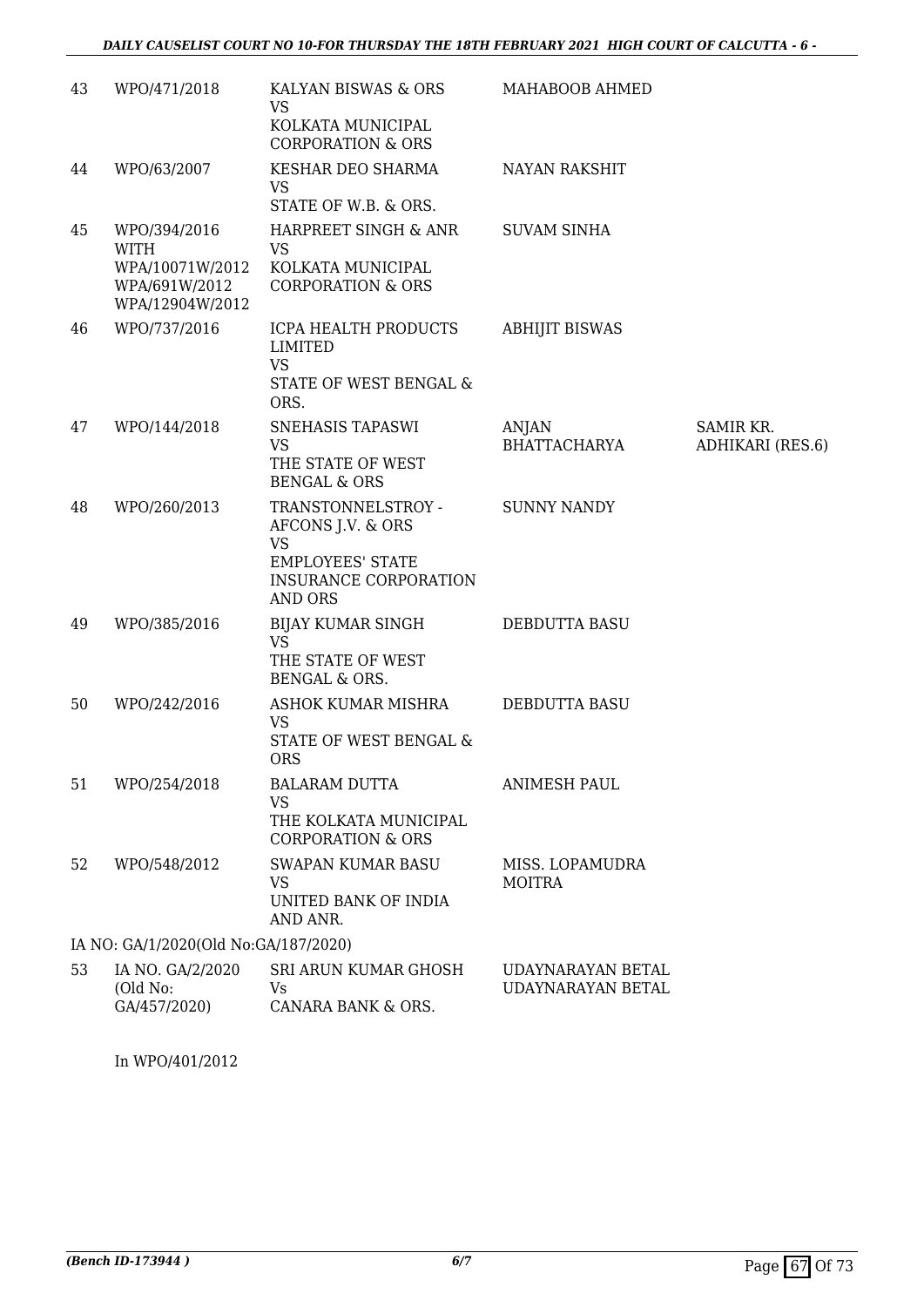## *DAILY CAUSELIST COURT NO 10-FOR THURSDAY THE 18TH FEBRUARY 2021 HIGH COURT OF CALCUTTA - 7 -*

| 54 | IA NO. GA/6/2020<br>(Old No:<br>GA/1157/2020)   | TARINI MINERALS (P) LTD.<br>$\&$ ANR.<br>Vs<br>UNION OF INDIA & ORS. | M/S. DUBE<br>M/S. DUBE &<br><b>COMPANY</b>   |
|----|-------------------------------------------------|----------------------------------------------------------------------|----------------------------------------------|
| 55 | In WPO/481/2008<br>IA NO. GA/7/2020<br>(Old No: | TARINI MINERALS (P) LTD.<br>$\&$ ANR.                                | M/S. DUBE<br>M/S. DUBE &                     |
|    | GA/1158/2020)                                   | Vs<br>UNION OF INDIA & ORS.                                          | <b>COMPANY</b>                               |
|    | In WPO/481/2008                                 |                                                                      |                                              |
| 56 | IA NO. GA/8/2020<br>(Old No:<br>GA/1160/2020)   | TARINI MINERALS (P) LTD.<br>$\&$ ANR.<br>Vs<br>UNION OF INDIA & ORS. | M/S. DUBE<br>M/S. DUBE &<br><b>COMPANY</b>   |
|    | In WPO/481/2008                                 |                                                                      |                                              |
| 57 | IA NO. GA/3/2020<br>(Old No:<br>GA/1024/2020)   | VIKRAM JHUNJHUNWALA<br>Vs<br>UNION OF INDIA & ORS.                   | <b>VIVEK MURARKA</b><br><b>VIVEK MURARKA</b> |
|    | In WPO/393/2009                                 |                                                                      |                                              |
| 58 | IA NO. GA/4/2020<br>(Old No:<br>GA/1025/2020)   | VIKRAM JHUNJHUNWALA<br>Vs<br>UNION OF INDIA & ORS.                   | <b>VIVEK MURARKA</b><br><b>VIVEK MURARKA</b> |
|    |                                                 |                                                                      |                                              |

In WPO/393/2009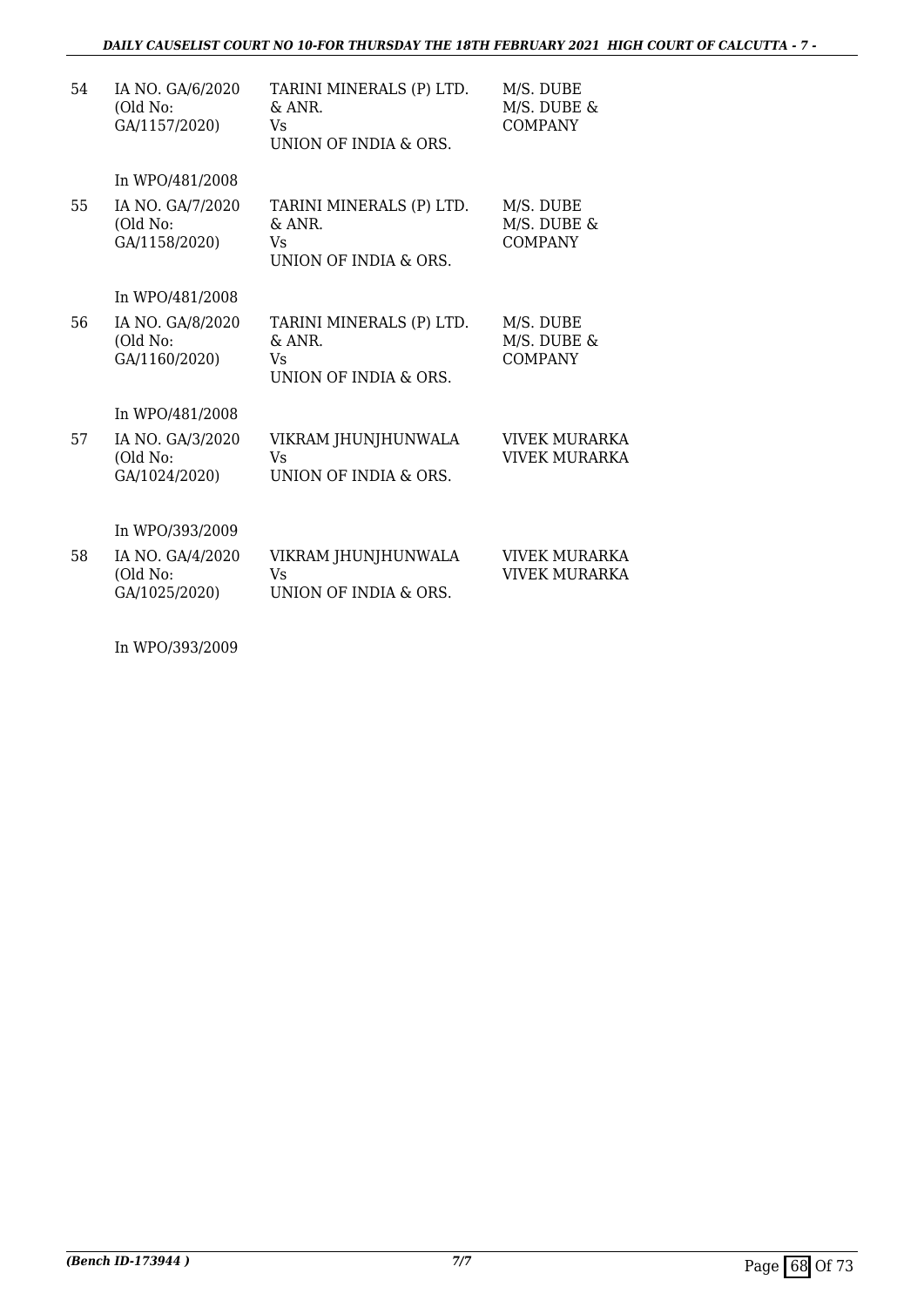

# **Original Side**

**DAILY CAUSELIST For Thursday The 18th February 2021**

**COURT NO. 23 SINGLE BENCH (SB-X) AT 2:00 PM HON'BLE JUSTICE ARINDAM MUKHERJEE (VIA VIDEO CONFERENCE)**

### **NOTE:MATTERS WILL BE TAKEN UP THROUGH PHYSICAL HEARING ONLY WHEN BOTH THE PARTIES ARE AGREED.**

### **NOTE: 1) ORIGINAL SIDE MATTERS SHALL BE TAKEN UP EVERYDAY AT 2:00 P.M.**

**2) ORDINARILY, SPECIALLY ASSIGNED MATTERS SHALL BE TAKEN UP ON FRIDAY AT 2:00 P.M.**

**3) AFTER COMPLETION OF ORIGINAL SIDE MATTERS, IF TIME PERMITS, APPELLATE SIDE MATTERS SHALL BE AGAIN TAKEN UP.**

## **COURT APPLICATIONS UNDER ART.226**

|              | LIMITED<br>VS<br><b>ASSISTANT</b><br>COMMISSIONER OF<br><b>CUSTOMS AND ORS.</b> |                          |
|--------------|---------------------------------------------------------------------------------|--------------------------|
| WPO/386/2020 | VS<br><b>CESC LTD AND ORS</b><br>M/S. EMAMI PAPER MILLS                         | <b>INDRANIL BANERJEE</b> |
| WPO/39/2021  | PARTHA GHOSH                                                                    | <b>AMAL KUMAR DATTA</b>  |

### **FOR HEARING**

3 WPO/9/2021 NAVNEET TIBREWAL VS THE CHIEF COMMISSIONER OF CUSTOMS, KOLKATA AND ORS. SOUMYAJIT MISHRA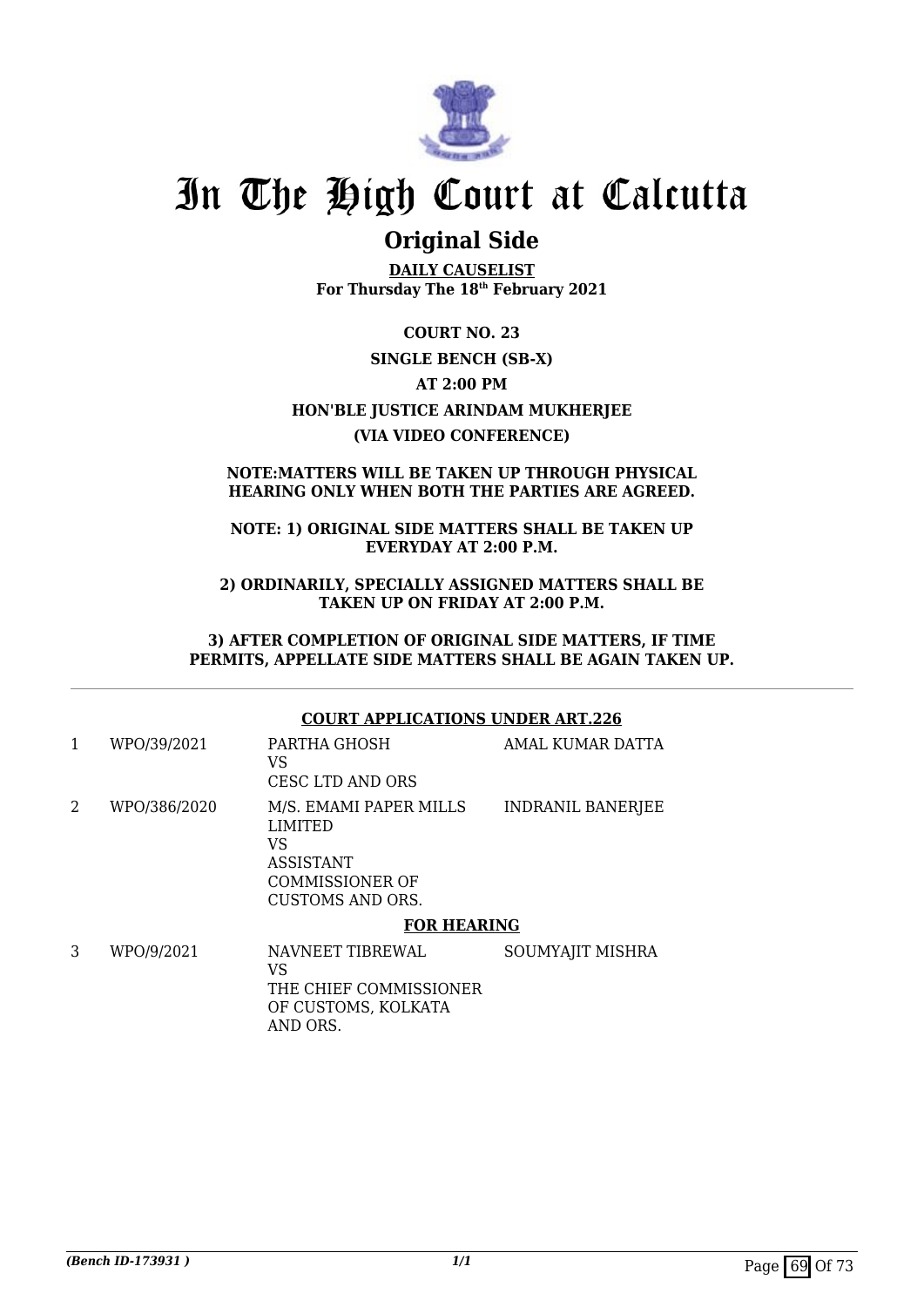

# **Original Side**

**DAILY CAUSELIST For Thursday The 18th February 2021**

**COURT NO. 18**

**SINGLE BENCH (SB-XI)**

**AT 10:45 AM**

**HON'BLE JUSTICE BISWAJIT BASU**

**ON AND FROM MONDAY, 15TH FEBRUARY, 2021 TO FRIDAY, 26TH FEBRUARY, 2021 - WILL TAKE, IN ADDITION TO HIS OWN LIST AND DETERMINATION, THE LIST AND DETERMINATION OF HON'BLE JUSTICE SHIVAKANT PRASAD.**

**(VIA VIDEO CONFERENCE)**

**NOTE:MATTERS WILL BE TAKEN UP THROUGH PHYSICAL HEARING ONLY WHEN BOTH THE PARTIES ARE AGREED.**

**NOTE: ORIGINAL SIDE MENTIONING WILL BE TAKEN UP AT 10:45 A.M**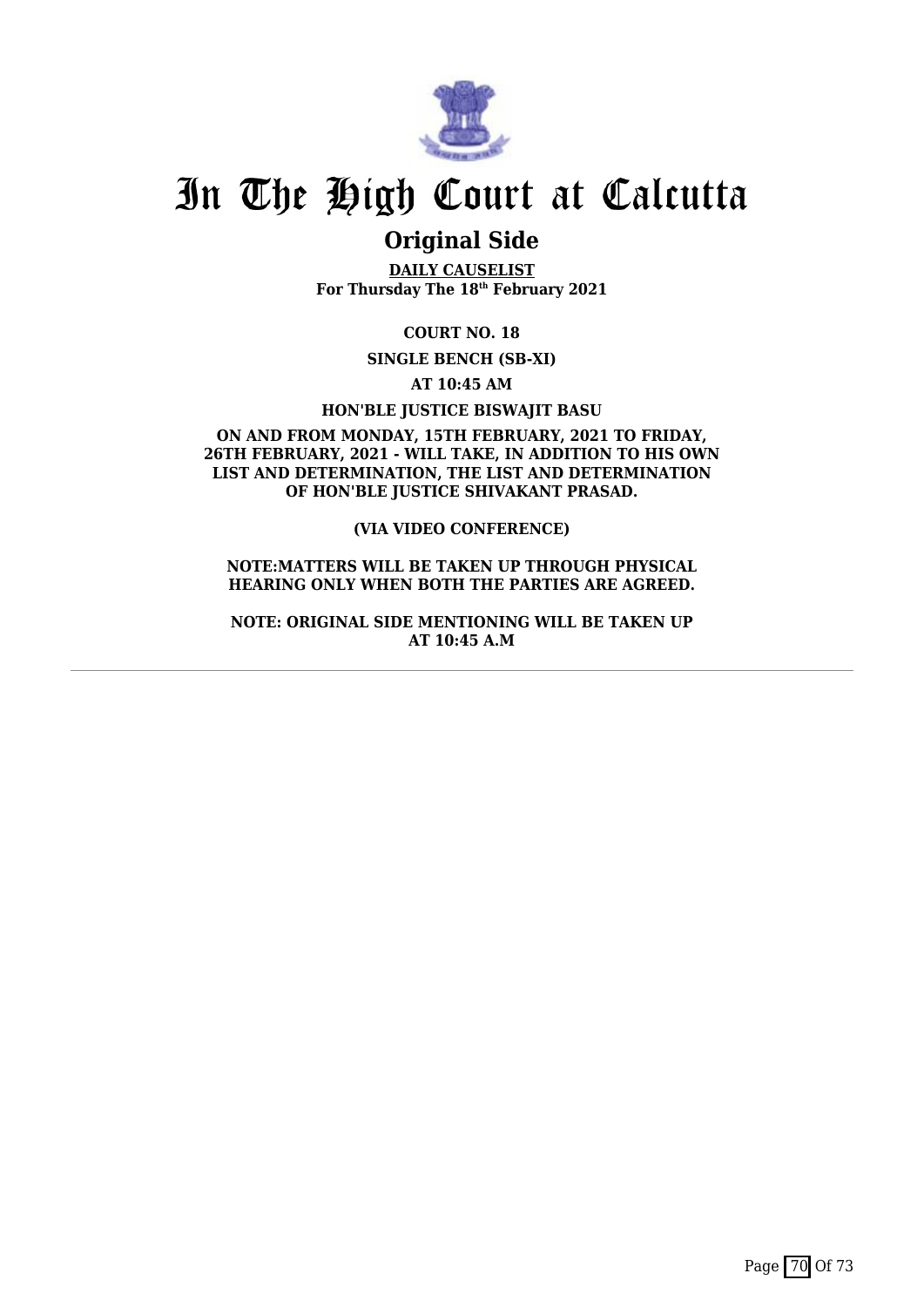

# In The High Court at Calcutta

### **Original Side**

**DAILY CAUSELIST For Thursday The 18th February 2021**

**COURT NO. 24 SINGLE BENCH (SB- XII) AT 10:45 AM HON'BLE JUSTICE AMRITA SINHA (VIA VIDEO CONFERENCE)**

### **NOTE:MATTERS WILL BE TAKEN UP THROUGH PHYSICAL HEARING ONLY WHEN BOTH THE PARTIES ARE AGREED.**

#### **NOTE: ORIGINAL SIDE MATTERS WILL BE TAKEN UP AT THE FIRST SITTING OF THE COURT.**

### **AFTER COMPLETION OF ORIGINAL SIDE MATTERS; APPELLATE SIDE MATTERS WILL BE TAKEN UP.**

**NO PHYSICAL MENTIONING IN COURT.**

### **COURT APPLICATIONS UNDER ART.226**

| 1 | WPO/151/2020 | SILICAL HOUSING<br>SYSTEMS LIMITED AND<br><b>ORS</b><br>VS<br>KOLKATA MUNICIPAL<br>CORPORATION AND ORS | VICTOR MOSES AND<br>CO.         |  |
|---|--------------|--------------------------------------------------------------------------------------------------------|---------------------------------|--|
| 2 | WPO/452/2020 | K. K. SAHA AND COMPANY<br>PVT. LTD. AND ANR.<br>VS<br>THE KOLKATA MUNICIPAL<br>CORPORATION AND ORS.    | MRS. SUBHRA DAS                 |  |
|   |              | <b>FOR HEARING</b>                                                                                     |                                 |  |
| 3 | WPO/251/2020 | SITALA PRASAD JAISWAL<br>ANDA ANR<br>VS                                                                | SUBHANKAR<br><b>CHAKRABORTY</b> |  |

VS THE KOLKATA MUNICIPAL CORPORATION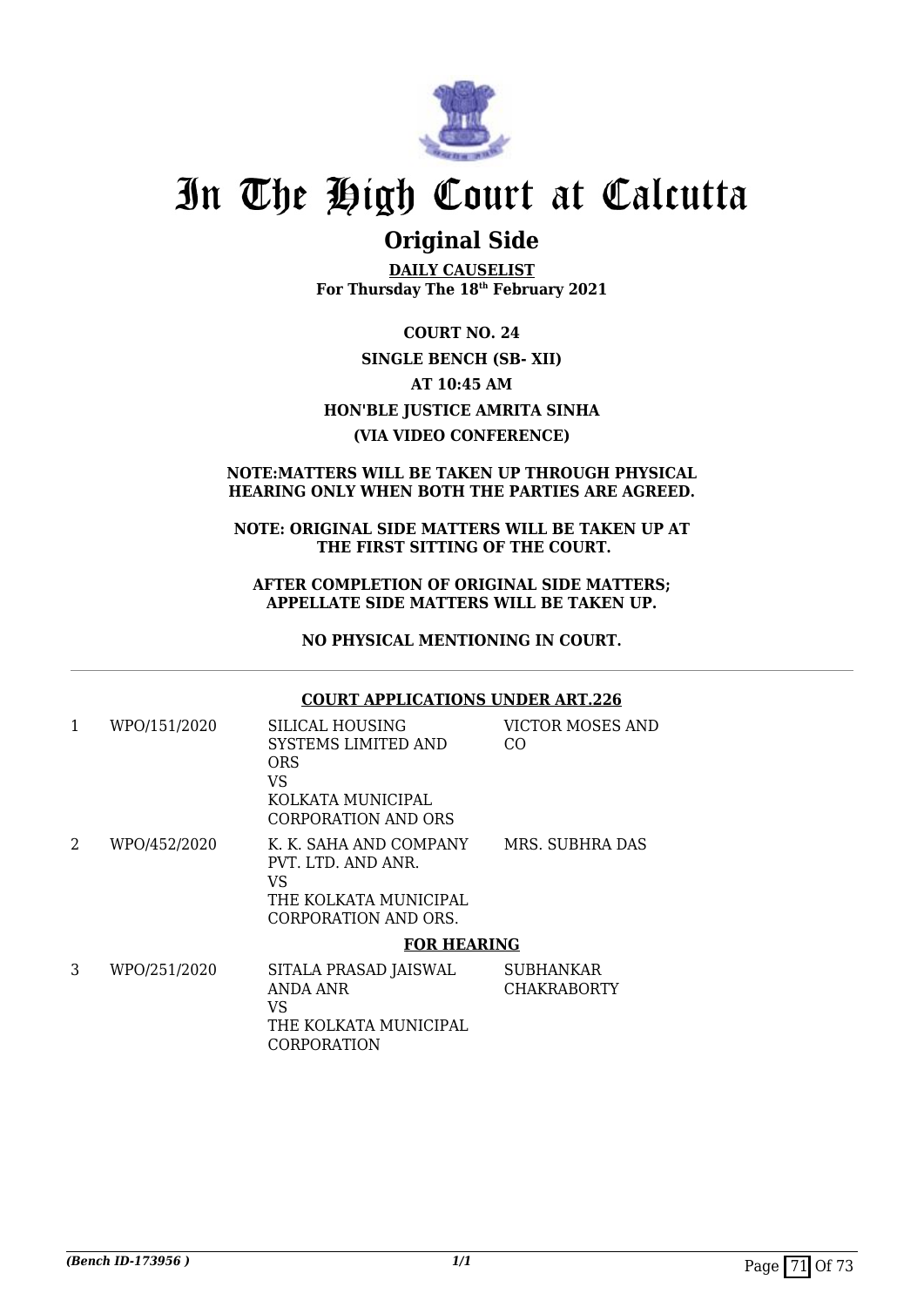

## In The High Court at Calcutta

### **Original Side**

**DAILY CAUSELIST For Thursday The 18th February 2021**

**COURT NO. 22 SINGLE BENCH (SB-XIII) AT 3:30 PM HON'BLE JUSTICE ABHIJIT GANGOPADHYAY (VIA VIDEO CONFERENCE)**

**NOTE:MATTERS WILL BE TAKEN UP THROUGH PHYSICAL HEARING ONLY WHEN BOTH THE PARTIES ARE AGREED.**

**SPECIAL NOTE.: IF ON ANY TUESDAY OR THURSDAY THERE IS A RESOLUTION FOR COURT RISING AT 3:30 P.M., ORIGINAL SIDE WILL SIT AT 3:00 P.M. INSTEAD OF 3:30 P.M.**

**NOTE: 1) ORIGINAL SIDE MATTERS WILL BE TAKEN UP EVERY TUESDAY AND THURSDAY AT 3:30 P.M.**

**2) MENTIONING ON THE ORIGINAL SIDE WILL BE ALLOWED EVERY TUESDAY AND THURSDAY AT 3:30 P.M**